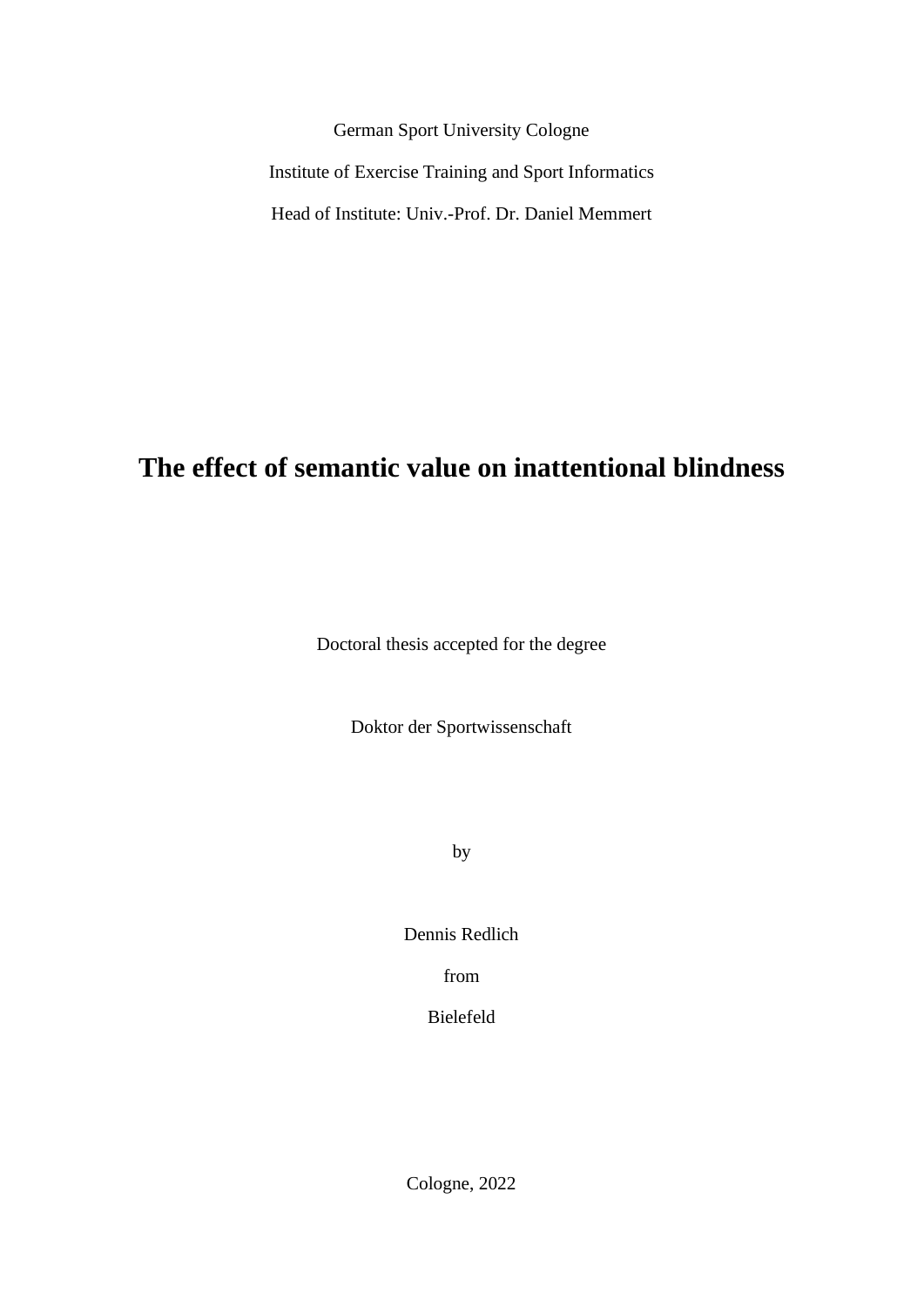| First reviewer:                                               | Univ.-Prof. Dr. Daniel Memmert |  |
|---------------------------------------------------------------|--------------------------------|--|
| Second reviewer:                                              | Asst. Prof. Dr. Mauro Murgia   |  |
| Chair of the doctoral committee: Univ.-Prof. Dr. Mario Thevis |                                |  |
| Thesis defended on:                                           | 05.04.2022                     |  |

Affidavits following §7 section 2 No. 4 and 5 of the doctoral regulations from the German Sport University Cologne, February 20<sup>th</sup> 2013:

Hereby I declare:

The work presented in this thesis is the original work of the author except where acknowledged in the text. This material has not been submitted either in whole or in part for a degree at this or any other institution. Those parts or single sentences, which have been taken verbatim from other sources, are identified as citations.

I further declare that I complied with the actual "guidelines of qualified scientific work" of the German Sport University Cologne.

…………………………………………..

Dennis Redlich, Cologne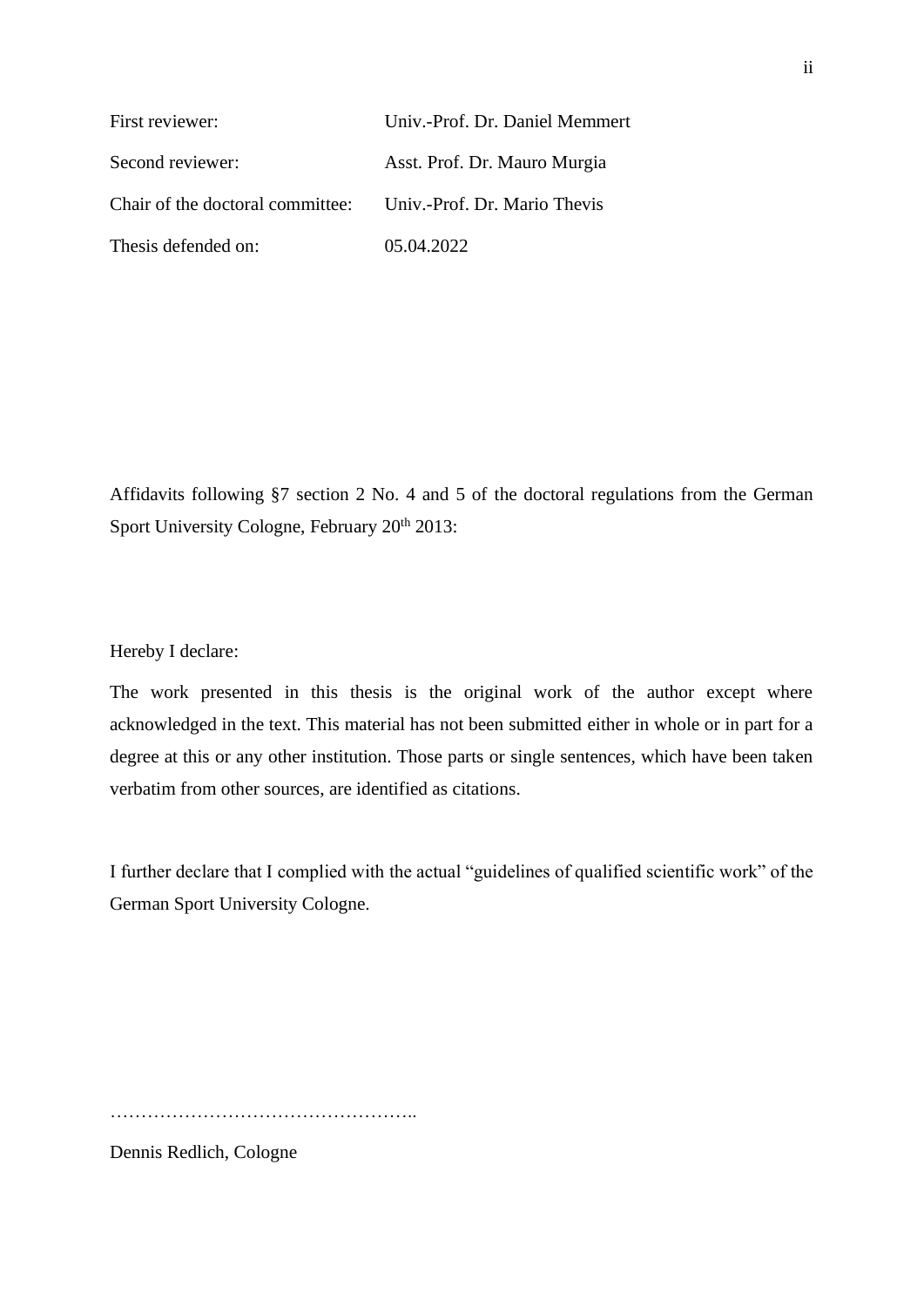#### **Abstract**

We often fail to consciously perceive a stimulus that appeared unexpectedly in our field of vision if our attention is focussed elsewhere. This failure of conscious perception has been termed inattentional blindness and can lead to major consequences for our daily life as well as sports performance. Various determinants have been identified that influence the likelihood of inattentional blindness. However, it is not clear whether the semantic value of a stimulus can affect whether or not this stimulus is consciously perceived under conditions of inattention. Therefore, this thesis includes six experiments with a total of 1226 participants to shed light on a stimulus´s semantic value as a determinant of inattentional blindness. Thereupon, this thesis provides a theoretical overview on the variety of methodological approaches used to investigate inattentional blindness and its prevailing definition.

My findings indicate that neither a stimulus´ semantic value based on personal meaning and created through monetary short-term reinforcement-based learning, nor a stimulus´ semantic value based on evolutionary meaning and modulated through the induction of perceived hunger on inattentional blindness influences the probability to consciously perceive an unexpected stimulus containing the respective semantic value. In contrast, my findings showed that a stimulus´s semantic value solely based on evolutionary meaning, namely the semantic value of primary reinforcers as facial expressions, seemed to partly influence its likelihood to be consciously perceived under conditions of inattention. Embedded in previous research, my own findings cannot confirm nor confute a general effect of a stimulus´ semantic value on inattentional blindness. These mixed findings rather demonstrate that a stimulus´ semantic value should be seen as an important but complex determinant of inattentional blindness. Also, in response to these mixed findings, the theoretical overview on the variety of methodological approaches used to investigate inattentional blindness provides the opportunity redefine, rethink and categorize potential subtypes of inattentional blindness as a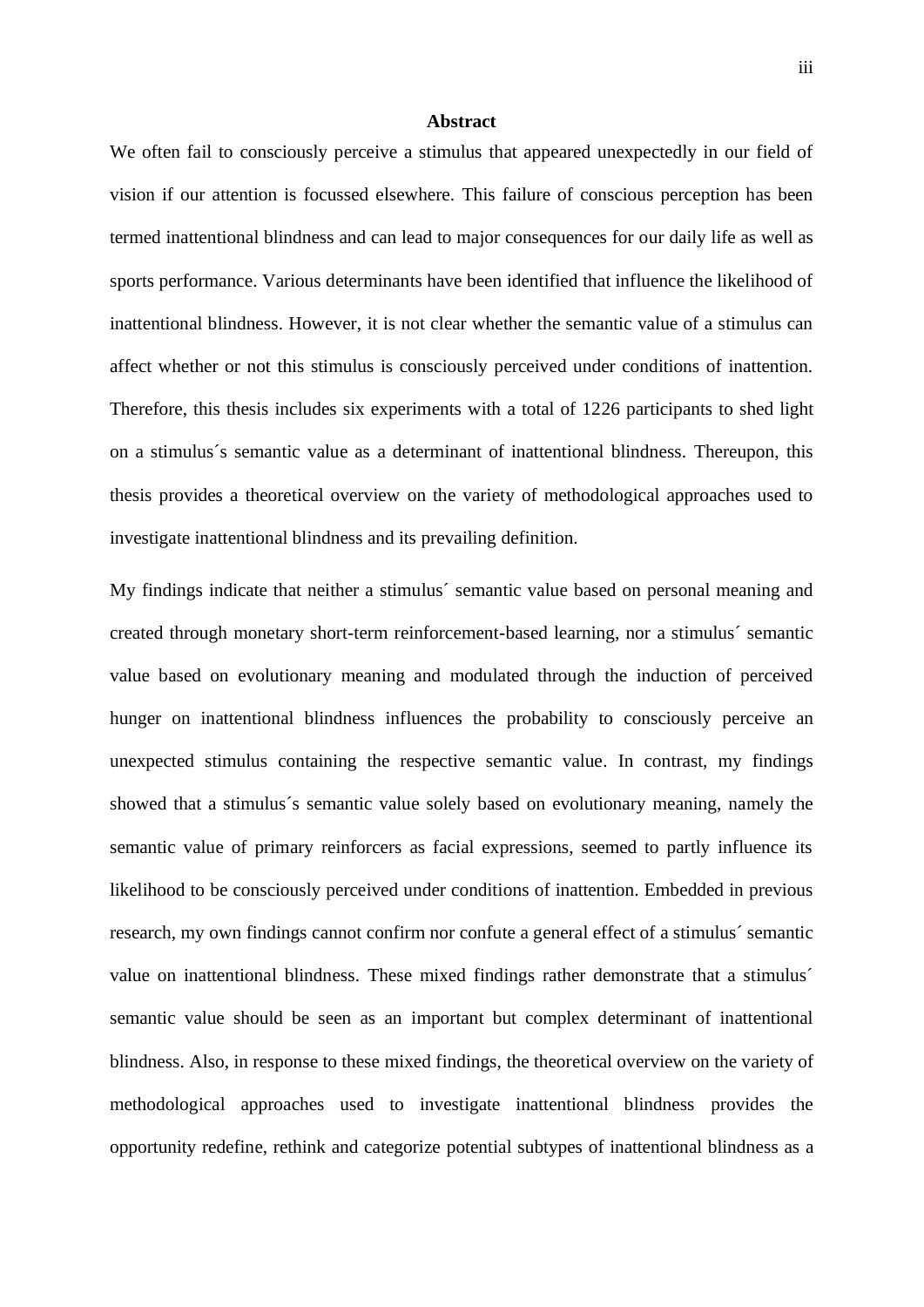failure of awareness based on their underlying mechanism and its determinants. Theoretical and sports-related implications of the findings and the resulting conclusions are discussed.

Based on my findings presented in this thesis, I recommend future research on inattentional blindness to (a) take the different types of semantic value, their sources as well as their interactions into account, and (b) keep in mind that different paradigms with different operationalizations might have different underlying mechanisms.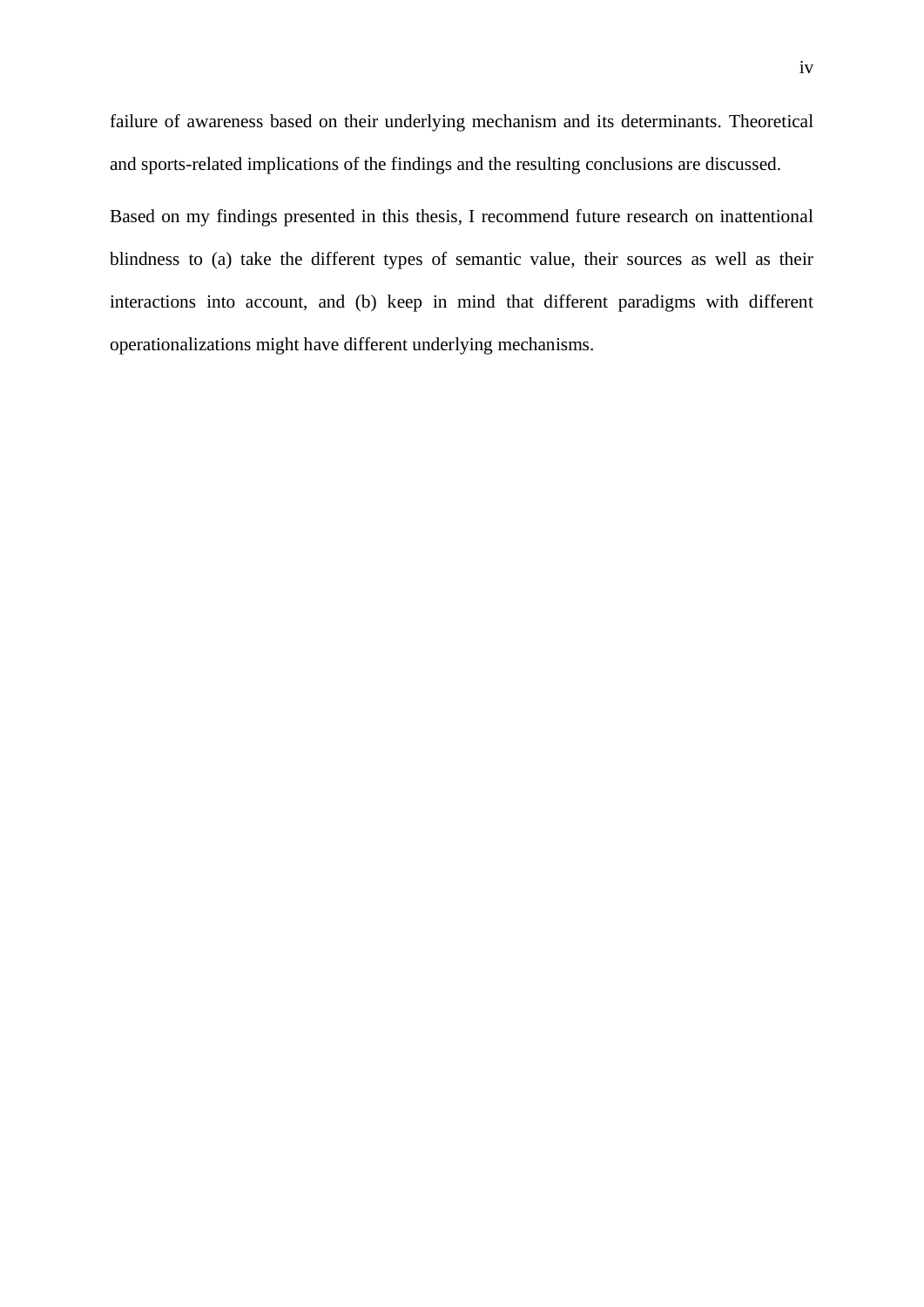*Oft nehmen wir einen Reiz, der unerwartet in unserem Blickfeld auftaucht, nicht bewusst wahr, wenn unsere Aufmerksamkeit auf etwas anderes gerichtet ist. Dieses Versagen der bewussten Wahrnehmung wird als Unaufmerksamkeitsblindheit bezeichnet und kann erhebliche Folgen für unser tägliches Leben und unsere sportlichen Leistungen haben. Es wurden verschiedene Faktoren ermittelt, die die Wahrscheinlichkeit von Unaufmerksamkeitsblindheit beeinflussen. Es ist jedoch nicht klar, ob der semantische Wert eines Reizes einen Einfluss darauf hat, ob dieser Reiz unter Bedingungen der Unaufmerksamkeit bewusst wahrgenommen wird oder nicht. Daher werden in dieser Arbeit sechs Experimente mit insgesamt 1226 Teilnehmern durchgeführt, um den semantischen Wert eines Reizes als Einflussfaktor der Unaufmerksamkeitsblindheit zu beleuchten. Darüber hinaus gibt diese Arbeit einen theoretischen Überblick über die Vielfalt der methodischen Ansätze zur Untersuchung von Unaufmerksamkeitsblindheit und deren vorherrschende Definition.*

*Meine Ergebnisse zeigen, dass weder der semantische Wert eines Reizes, der auf persönlicher Bedeutung basiert und durch monetäres, kurzfristiges, verstärkungsbasiertes Lernen erzeugt wird, noch der semantische Wert eines Reizes, der auf evolutionärer Bedeutung basiert und durch die Induktion von wahrgenommenem Hunger auf Unaufmerksamkeitsblindheit moduliert wird, die Wahrscheinlichkeit beeinflusst, einen unerwarteten Reiz, der den entsprechenden semantischen Wert enthält, bewusst wahrzunehmen. Im Gegensatz dazu zeigten meine Ergebnisse, dass der semantische Wert eines Reizes, der ausschließlich auf der evolutionären Bedeutung beruht, nämlich der semantische Wert von primären Verstärkern wie Gesichtsausdrücken, die Wahrscheinlichkeit, dass er unter Bedingungen der Unaufmerksamkeit bewusst wahrgenommen wird, teilweise zu beeinflussen scheint. Eingebettet in die aktuelle Literatur können meine eigenen Ergebnisse eine allgemeine Wirkung des semantischen Werts eines Reizes auf die Unaufmerksamkeitsblindheit weder bestätigen noch widerlegen. Diese gemischten Befunde zeigen vielmehr, dass der semantische*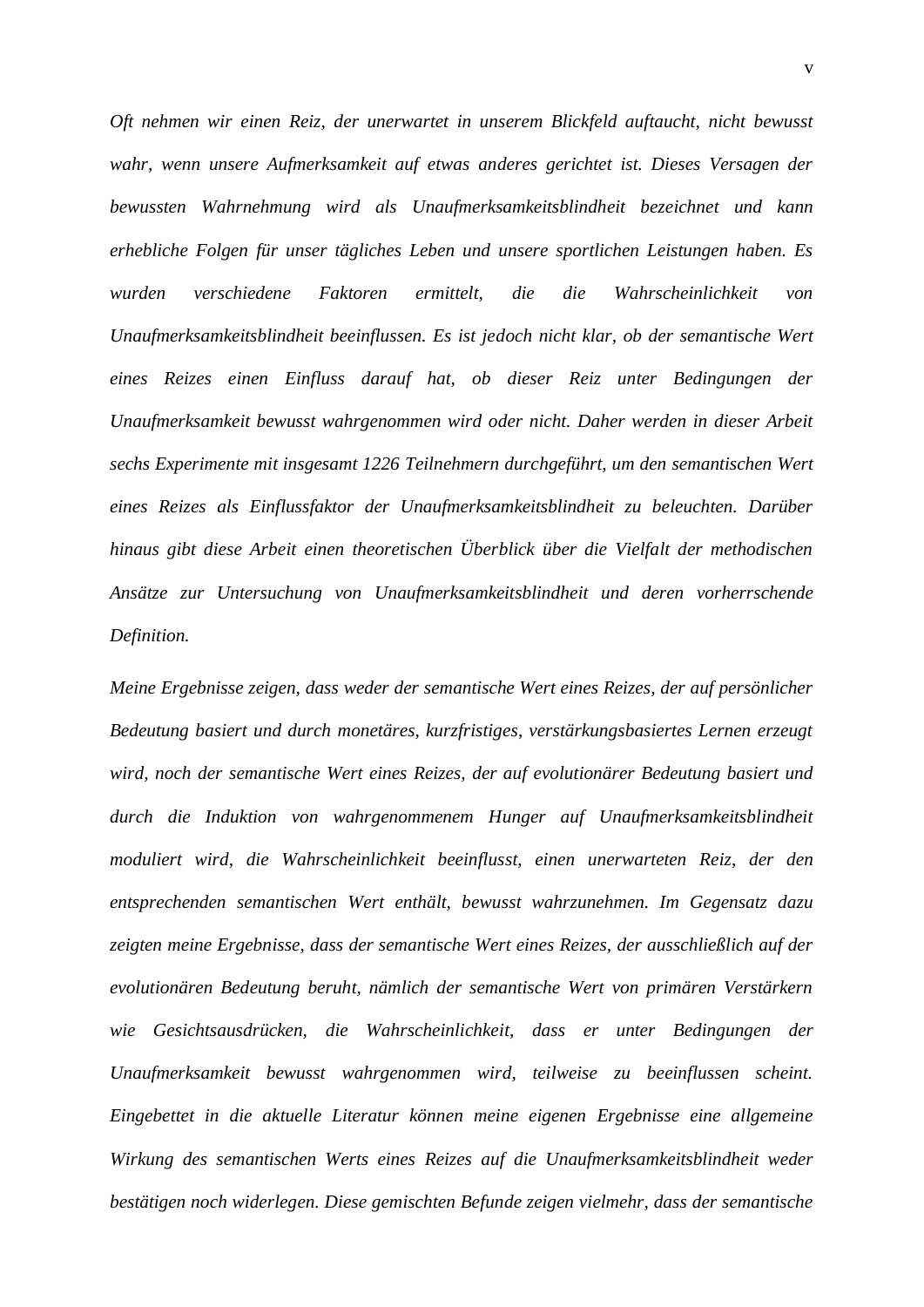*Wert eines Reizes als ein wichtiger, aber komplexer Einflussfaktor der Unaufmerksamkeitsblindheit angesehen werden sollte. Als Reaktion auf diese gemischten Ergebnisse bietet der theoretische Überblick über die verschiedenen methodischen Ansätze zur Untersuchung der Unaufmerksamkeitsblindheit die Möglichkeit, potentielle Untertypen der Unaufmerksamkeitsblindheit basierend auf den zugrunde liegenden Mechanismen und dessen Einflussfaktoren neu zu definieren, zu überdenken und zu kategorisieren. Theoretische und sportbezogene Implikationen der Ergebnisse und die daraus resultierenden Schlussfolgerungen werden diskutiert.*

*Auf der Grundlage der in dieser Arbeit präsentierten Ergebnisse empfehle ich zukünftigen Forschungen zur Unaufmerksamkeitsblindheit, (a) die verschiedenen Arten von semantischer Wertigkeit, ihre Ursprünge sowie die Interaktion verschiedener semantischer Wertigkeiten zu berücksichtigen und (b) zu bedenken, dass verschiedenen Paradigmen mit unterschiedlichen Operationalisierungen unterschiedliche Mechanismen zugrunde liegen können.*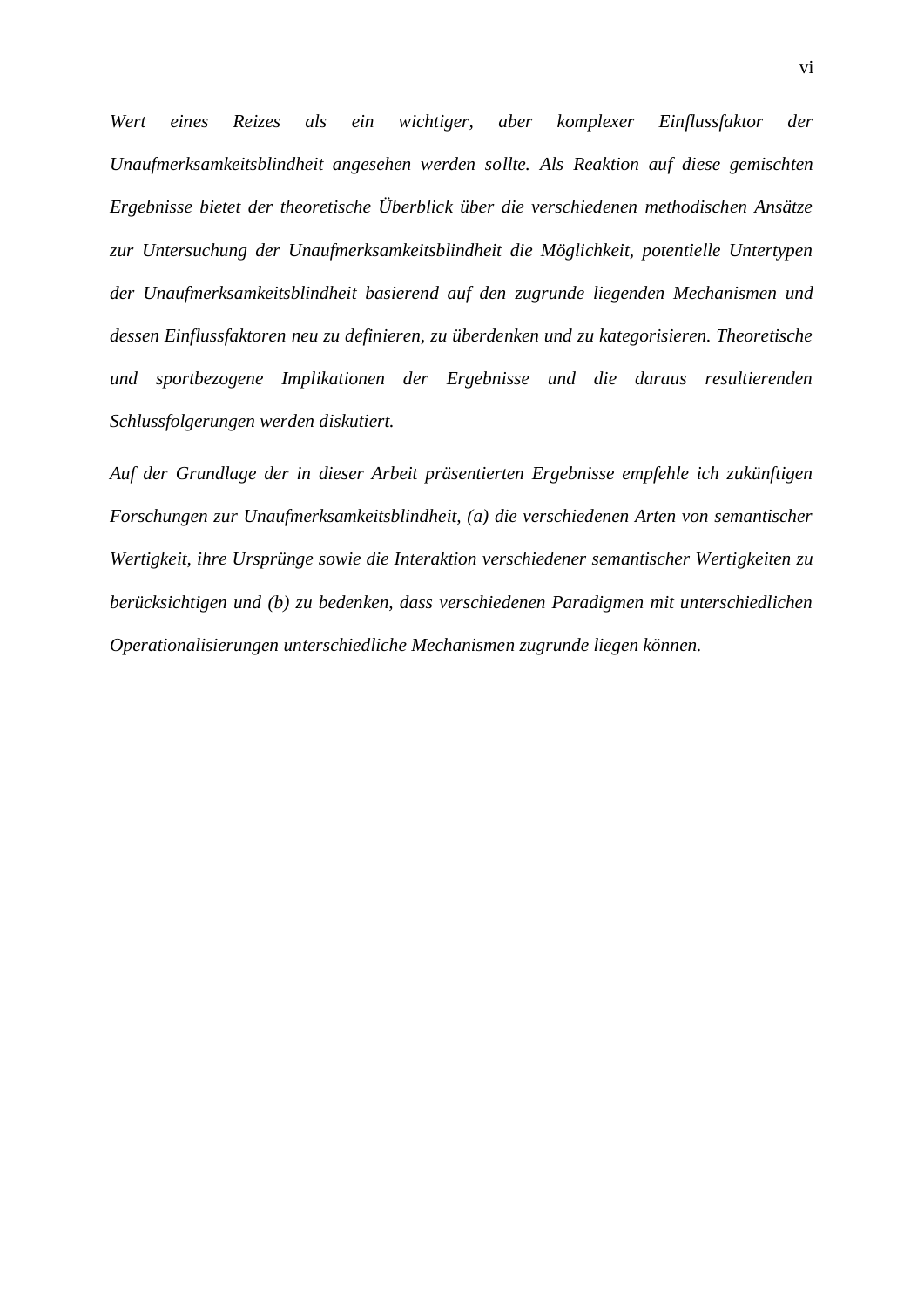| 5. The creation of semantic value and its influence on inattentional blindness  - 41 - |  |
|----------------------------------------------------------------------------------------|--|
|                                                                                        |  |
| 5.1.1 Semantic value created through long-term reinforcement-based learning processes  |  |
|                                                                                        |  |

# **Table of Content**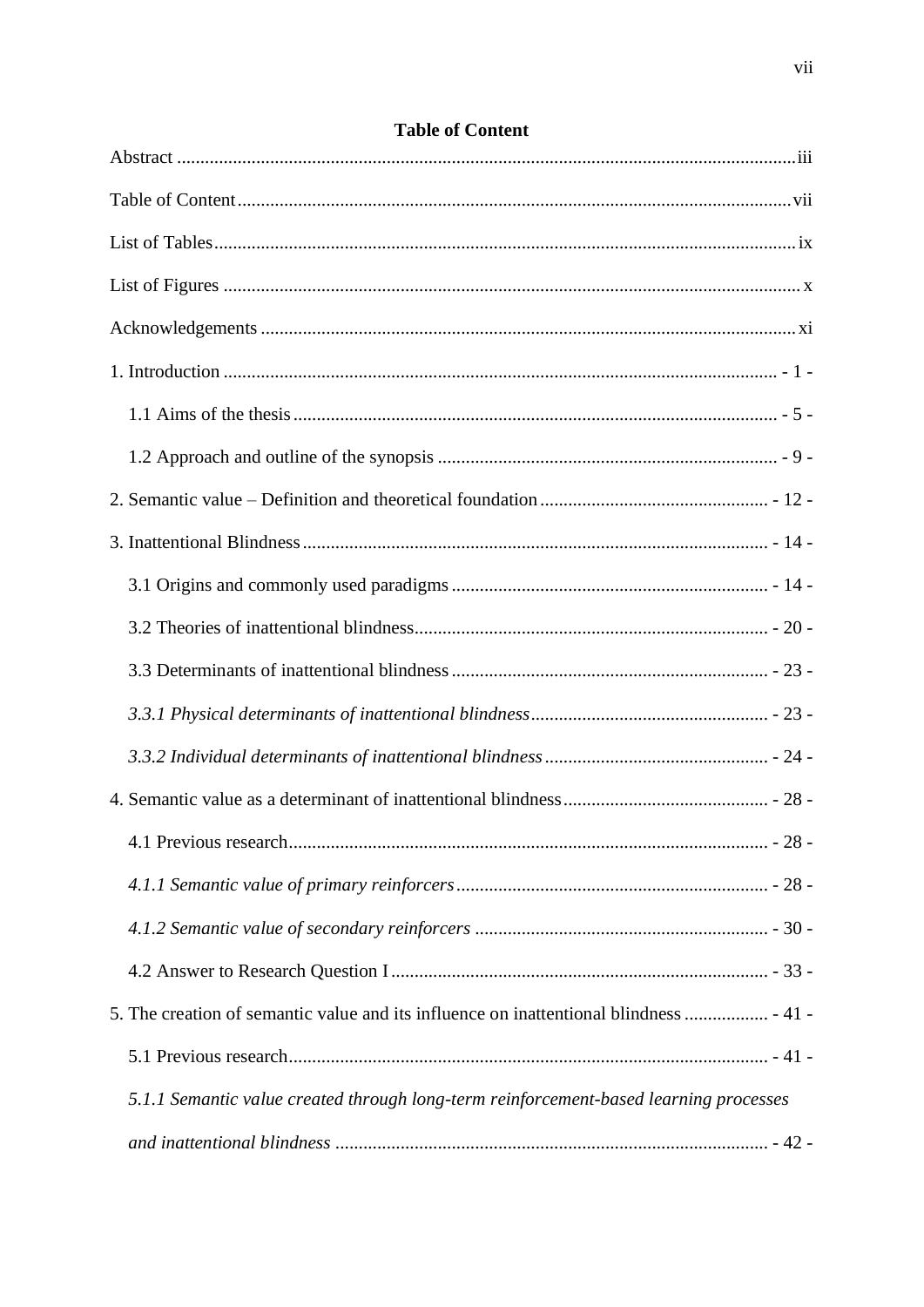| 5.1.2 Semantic value created through immediate reinforcement-based learning processes |        |
|---------------------------------------------------------------------------------------|--------|
|                                                                                       |        |
|                                                                                       |        |
|                                                                                       |        |
|                                                                                       |        |
|                                                                                       |        |
|                                                                                       |        |
|                                                                                       |        |
|                                                                                       |        |
|                                                                                       |        |
|                                                                                       |        |
|                                                                                       |        |
|                                                                                       |        |
|                                                                                       |        |
|                                                                                       |        |
|                                                                                       |        |
|                                                                                       | - 75 - |
|                                                                                       |        |
|                                                                                       |        |
|                                                                                       |        |
|                                                                                       |        |
|                                                                                       |        |
|                                                                                       |        |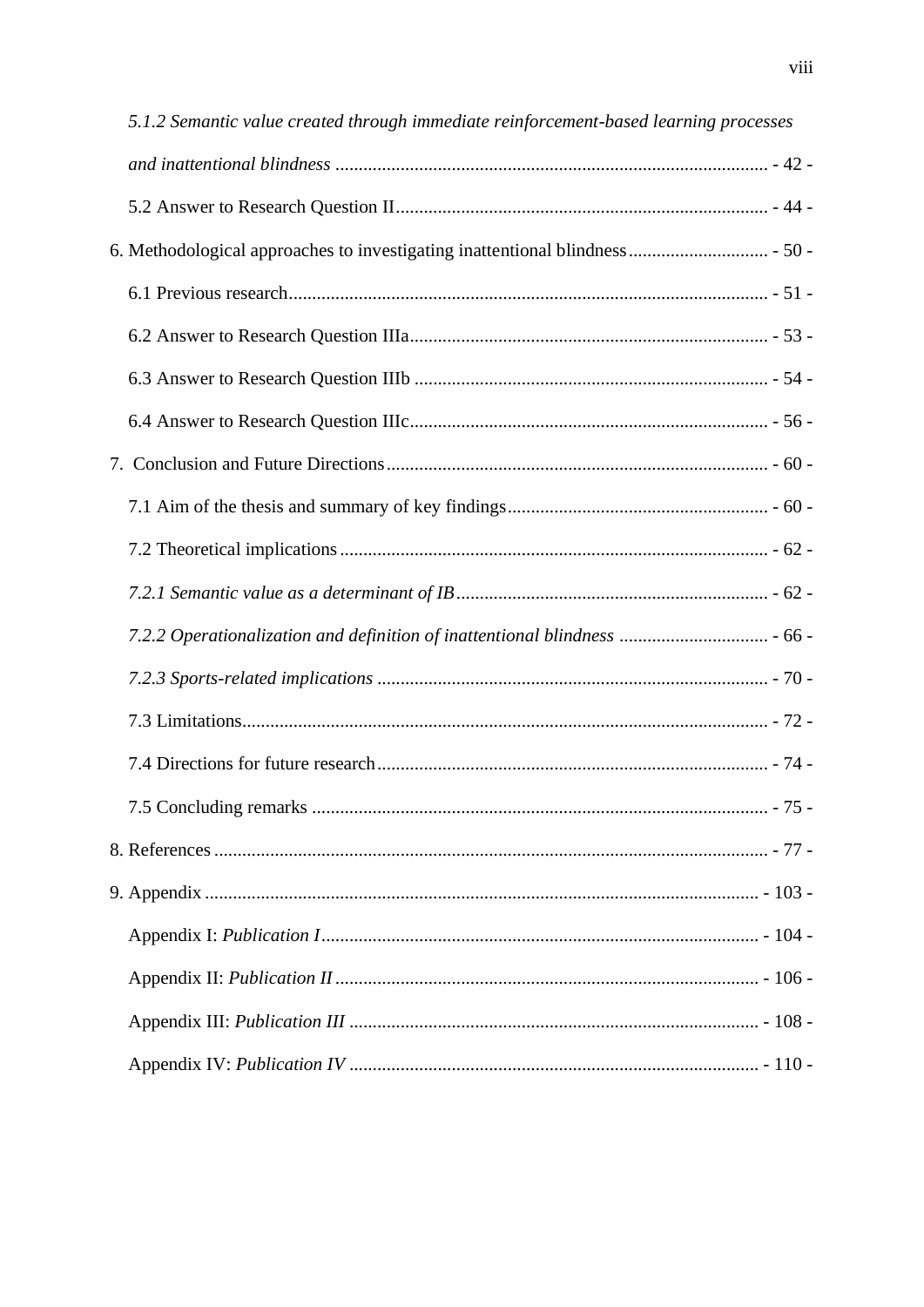# **List of Tables**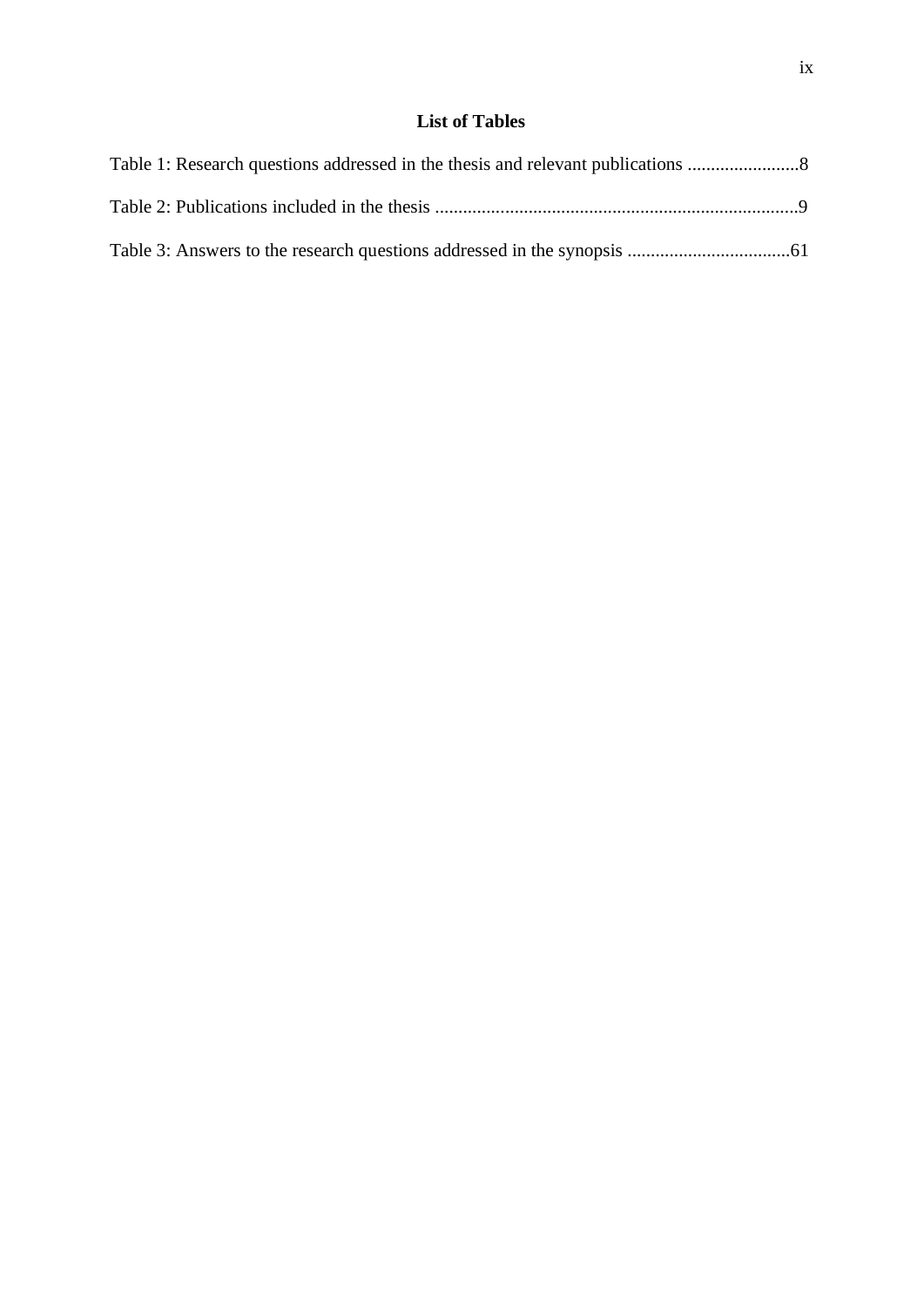## **List of Figures**

- *Figure 1:* Schematic illustration of trials in the inattentional blindness cross-task (adapted from Mack & Rock, 1998). (a) Standard trials during this phase, in which participants looked for the longer arm of the cross. (b) Critical trial, in which an unexpected object (coloured shape) appeared next to the to-beattended cross. (*from Publication I*). …………………...…………..………..16
- *Figure 2:* Chronical illustration (from left to right) of the inattentional blindness gorilla video task. Participants counted in a 75 seconds video the passes made by one of two teams (black or white). 45 seconds into the video, a woman wearing a gorilla costume unexpectedly walks through the scene. ………………..…...18
- *Figure 3:* Schematic illustration of trials in the sustained inattentional-blindness task (from *Publication I*; adapted from Most, Simons, Scholl, Jimenez, et al., 2001). (a) Standard trial in which participants counted the total number of bounces off the edges display of the either black or white shapes. (b) Critical trial, in which an unexpected object (coloured cross) moved through the display, while the primary task was performed. ………………….................19
- *Figure 4:* Illustration of the shapes of the unexpected stimuli used in both experiments of *Publication IV*. The unexpected stimuli were drawn in black for *Experiment 1* and drawn in white for *Experiment 2* (adapted from *Publication IV*). ...............................................................................................37
- *Figure 5:* Noticing rates of the used unexpected stimuli based on different coding in (a) the Static inattentional-blindness paradigm of *Experiment 1* and (b) the Dynamic inattentional-blindness paradigm of *Experiment 2*. Significant differences have been found for different definitions of *Noticers*; \* < .05, \*\* < .01, \*\*\* < .001 (adapted from *Publication IV*). ..………….………...………39
- *Figure 6:* Schematic illustration of a trial during the training phase (details not drawn to scale). Participants responded to the orientation (vertical versus horizontal) of the bar in the ring whose colour corresponded to one of the two target colours (blue, orange) (from *Publication I*). …………………………………………45
- *Figure 7:* Schematic illustration of trials in the inattentional blindness phase used in *Publication II* (details not drawn to scale). (a) Standard trial during this phase, in which participants looked for the longer arm of the cross. (b) Critical trial, in which an unexpected object (food or furniture picture) appeared next to the to-be-attended cross. (c) Graphic representation, size and noticing rate of the used stimuli in the inattentional-blindness task (from *Publication II*).............48
- *Figure 8:* The distribution of the different inattentional blindness paradigms based on their functionality and representativeness (from *Publication III*)....................56
- *Figure 9:* Types of inattentional blindness based on its underlying mechanism.............70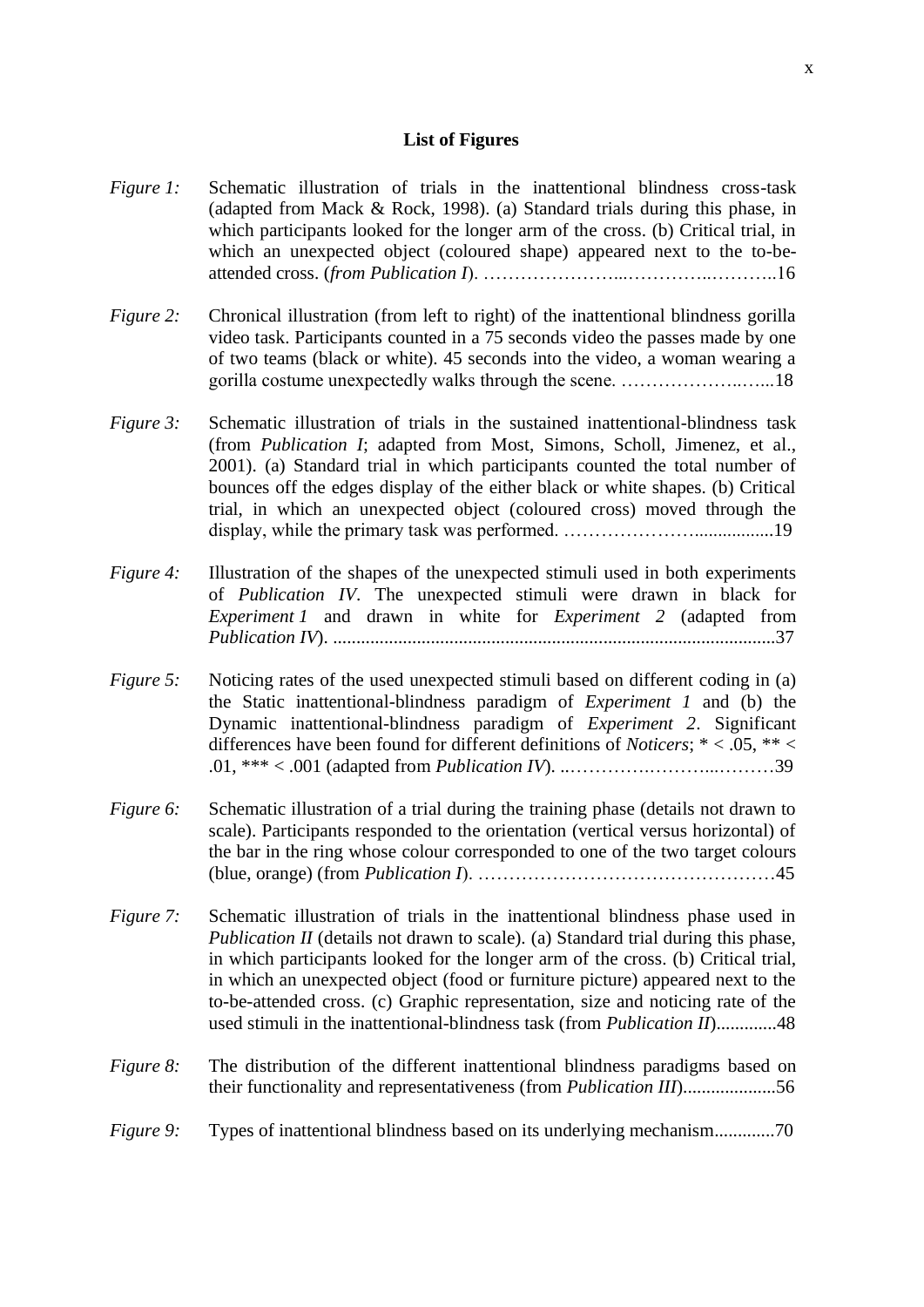#### **Acknowledgements**

This PhD journey at the DSHS has been challenging, stimulating and enriching. In finishing this thesis, this journey comes to an end and I would like to express my profound and sincere gratitude to those who have contributed to this successful journey.

First of all, I am sincerely and heartily grateful to my advisor, Prof. Dr. Daniel Memmert for the opportunity to start my PhD at this amazing institution and providing me with a framework of trust, freedom, support and guidance throughout my dissertation.

A special thanks goes to my mentor Dr. Carina Kreitz. Your detailed critique and encouraging feedback made me grow as a researcher. Your balanced way to challenge and support me, made grow as a person. Through all those years, you have been an inspiring mentor, role model, colleague and friend. Thank you.

Dr. Frowin Fasold and Prof. Antonis Hatzigeorgiadis, thank you for encouraging me to pursue a career in academia. Giulia, thanks for being the bundle of energy with the ability to recharge my motivation, discipline and good mood. Anne, thank you for the valuable complaining-sessions and encouragement-meetings at mountaintops, table-tennis courts and afternoon runs. Niels, thanks for enriching my office and life with fun, bread and happiness.

I also want to thank my actual and former colleagues Fabian, Ben, Robert, Michel, Max, Marius, Philip, Sebastian, Alexandra, Timo, Heinz, Ulrike, Marc, Raphael, Ann-Kathrin, and Doro for sharing knowledge, experiences and ideas. Thanks to Svenja and Thierry for proofreading and language editing. Furthermore, I want to thank all interns and students who contributed to my studies with their expertise, commitment, and reliability.

Last but not least, I would like to express my heartfelt appreciation to my family. Miriam, I am very grateful for your loyalty and unflinching support during the past years. Luisa, Tobias und Alexander, danke, dass ihr mein Leben mit Liebe und Lachen bereichert.

Mama und Papa, danke für eure bedingungslose Unterstützung und aufopfernde Liebe. Nichts davon selbstverständlich.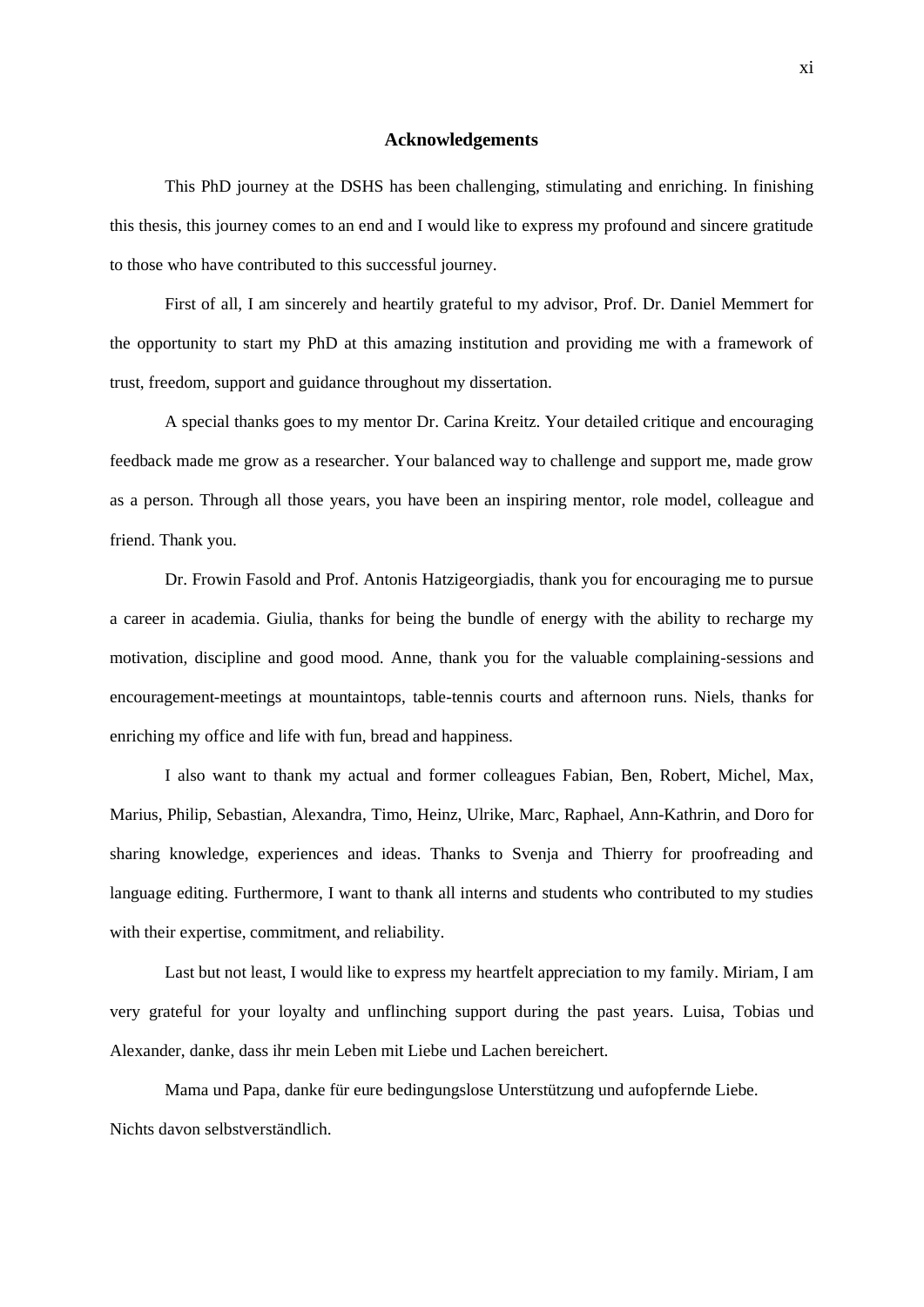# **1. Introduction**

In invasion sports one might repeatedly wonder why a player in ball possession does not pass to a better positioned teammate or why a referee does not notice an obvious foul, although such situations happen in front of the players' or referees' field of vision. When the players and referees are asked about these situations after the game, they usually reply that they simply had not seen the seemingly obvious. Such an experience was also described by Vswanathan Anand, after missing a game winning move during the chess-world championship in 2014, who said "The thing is, when you're not expecting a gift, sometimes you just don't take it" (Dogers, 2014). These examples give reason to suspect that the understanding of attentional processes and conscious perception in different kinds of sports are essential to better understand performance in sports. Overlooking open teammates, fouls and game-winning moves seem to be reasonable as our perceptual and cognitive resources are strictly limited (Fecteau & Munoz, 2006), so that only a small part of the available sensory input is analyzed at any given time (Bundesen, 1990; Desimone & Duncan, 1995). Therefore, our limited resources need to be used effectively by prioritizing certain small parts of sensory information for analysis (Driver, 2001; Theeuwes, 1993). This process has been termed selective attention and is critical to the successful performance of any cognitive task, as it determines which aspects of sensory information are relevant for one´s goal of successful performance and thus, selected for cognitive processing, representation, and conscious awareness (Driver, 2001). However, one should be aware that selective attention is also accompanied by the exclusion of stimuli that are not goal relevant or critical to the successful performance as, for example, spectators in sports.

Although human perception has developed into a potent and efficient system, the exclusion of stimuli can cause astonishing failures of awareness: people tend to miss the second of two targets in a visual stream if both targets appear within 100-600 ms (attentional blink; Raymond et al., 1992; Shapiro et al., 1997), changes in a scene or a picture (change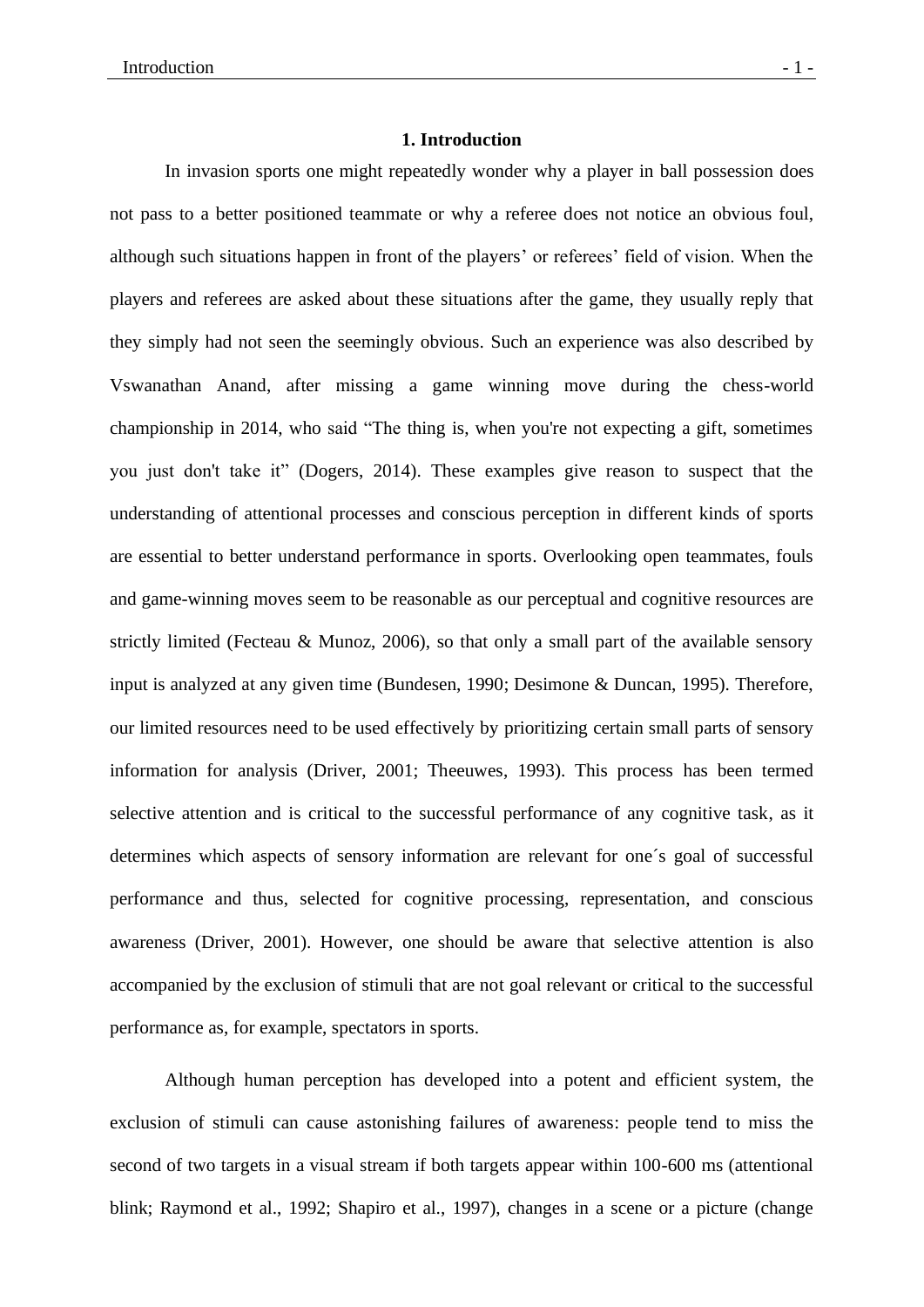blindness; Rensink et al., 1997; Simons & Levin, 1997), or stimuli that are subsequent followed by a mask stimulus (visual masking; see Enns & Di Lollo, 2000; Kahneman, 1968). This thesis focuses on a unique failure of awareness in which people tend to miss an unexpected stimulus in our line of sight while being engaged in another task; a real-life example from soccer might be to miss a pass towards as a better positioned teammate in our direct view when dribbling the ball. This failure of awareness is a well-established phenomenon in the scientific literature termed as inattentional blindness (Mack & Rock, 1998). The unique characteristic of inattentional blindness is that the unexpected stimulus appears completely unexpected (Jensen et al., 2011).

Besides sports, investigating the perception of a truly unexpected object is of major relevance for our daily life as some unexpected stimuli can be life-threatening (Drew et al., 2013; Pammer & Blink, 2013). Furthermore, inattentional blindness rises the opportunity to investigate the framework of consciousness as the paradigm allows us to examine the conscious perception of a stimulus with minimized top-down guidance. This is due to the unexpected nature of the additional stimuli which precludes goal-driven allocation of attentional resources towards the unexpected stimulus.

The determinants of the probability that an unexpected object is noticed have been investigated extensively during the past two decades. Whereas some determinants of inattentional blindness (as personality and cognitive capacity) seem to have limited influence on the noticing rate of unexpected objects when attention is engaged elsewhere (e.g. Bredemeier et al., 2014; Kreitz et al., 2015a, Kreitz, Schnuerch, Gibbons, & Memmert, 2015), others seem to strongly determine the likelihood that an unexpected stimulus gets noticed. These determinants include the unexpected stimulus´s size (Mack & Rock, 1998), the period of the unexpected stimulus´s occurrence (Kreitz, Furley, & Memmert, 2016), or feature similarities of the unexpected stimulus with currently attended stimuli (Most, Simons, Scholl,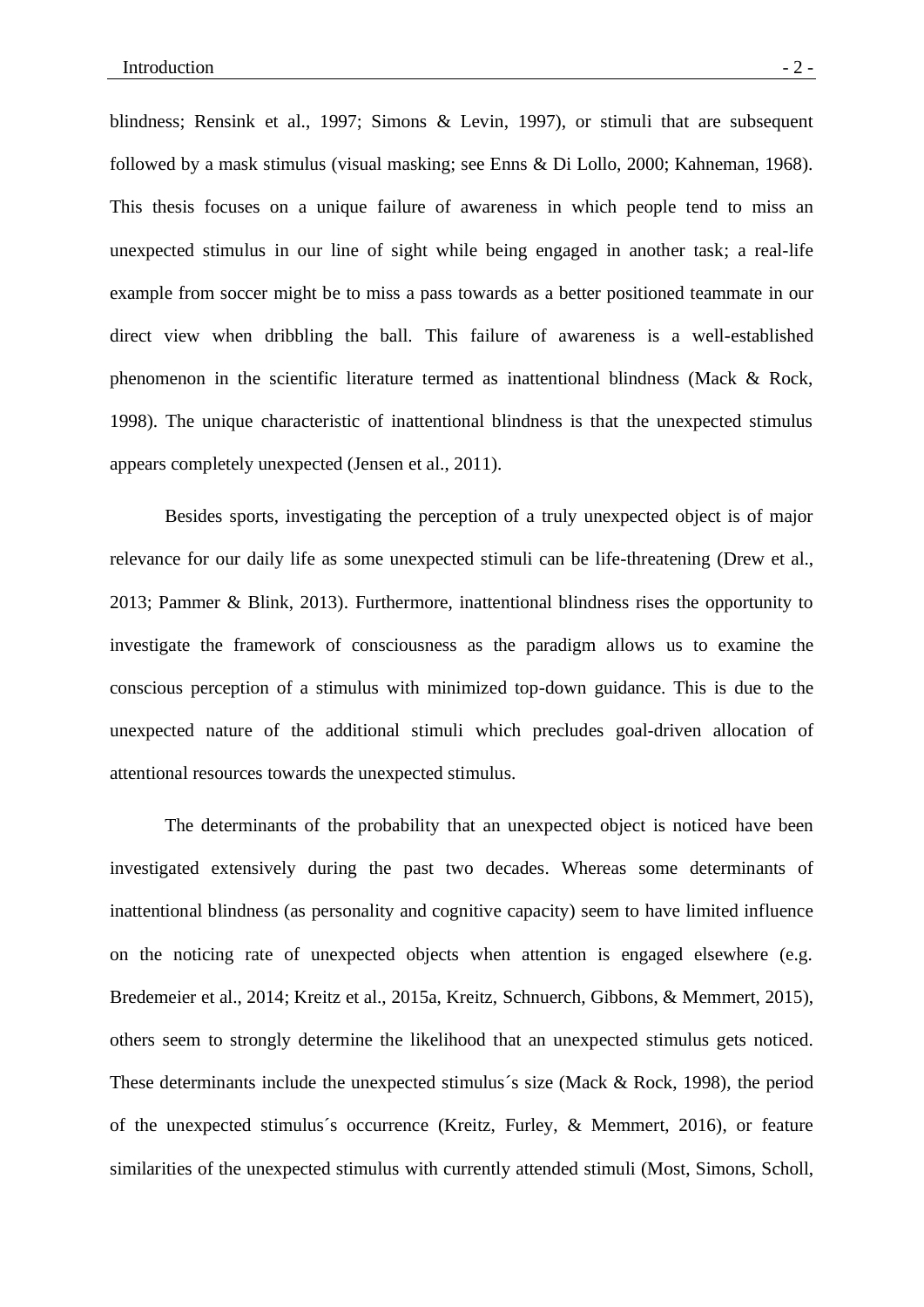Jimenez, et al., 2001). However, another determinant is assumed to especially impact the likelihood of noticing an unexpected object under conditions of inattention, namely a stimulus´s semantic value (Mach & Rock, 1998, p x). Although some studies have found an influence of different types of semantic value on the susceptibility to inattentional blindness as animacy (Calvillo & Jackson, 2014) or one´s name (Mack & Rock, 1998), others did not. Inconsistent evidence has been found for threat (New & German, 2015; Zhang, Wang et al., 2021) and no evidence was found for stimuli characteristics related to gains or losses in custom video games (Stothart, Wright et al., 2017), so that a general effect of semantic value on inattentional blindness remains unclear. To provide a better understanding throughout this thesis, the most important and frequently used terms and concepts will be defined and clarified in the following:

*Inattentional blindness*: Inattentional blindness is defined as the phenomenon that we often miss unexpected objects in our direct view when our attention is engaged elsewhere (Mack & Rock, 1998; Simons & Chabris, 1999). A variety of definitions have been put forward over the years, all sharing four core aspects: (1) inattention of the person experiencing inattentional blindness is created by a demanding primary task (Simons & Chabris, 1999; Mack & Rock, 1998), (2) the additional object is unexpected and occurs while the observer carries out the primary task (Jensen et al., 2011; Simons & Charbis, 1999), (3) the unexpected object occurs at or near fixation within the visual field (Newby & Rock, 1998), and (4) the unexpected object is identifiable as something new, distinctive, or unusual when one's attention is not engaged in the primary task (Jensen et al., 2011). The measure of inattentional blindness is defined as "noticing rate" or "detection rate" of an unexpected stimulus when our attention is engaged elsewhere. For simplicity, in this thesis, I will consistently use the term *noticing rate*.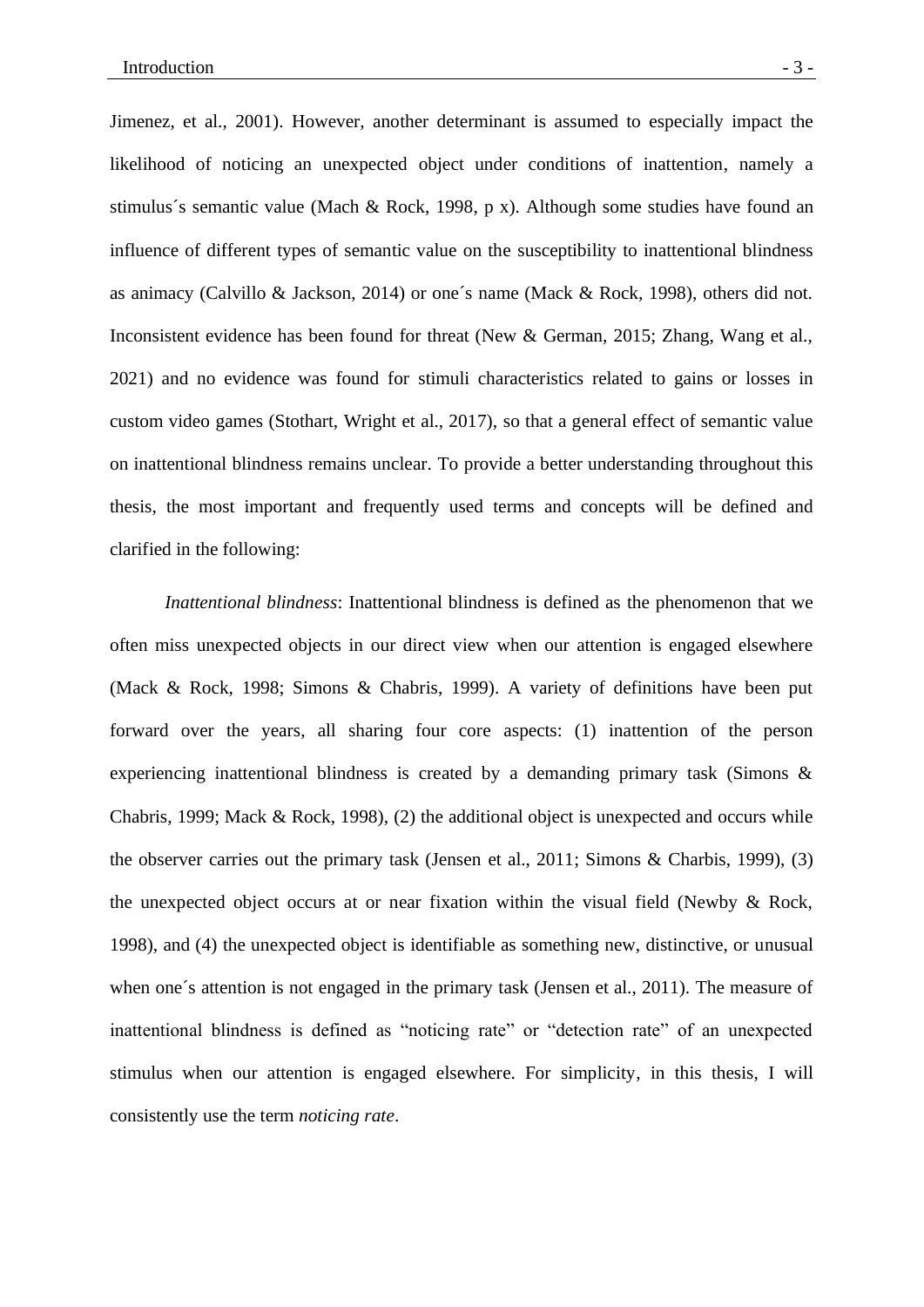*Semantic Value*: In the context of this thesis, semantic value, also known as the stimulus´s meaning or importance, is understood as an umbrella-term encapsulating the strength of primary reinforcers and secondary reinforcers (adapted from Skinner, 1935). Such semantic value is assumed to lead to an attentional bias that involuntary drives attentional selection in favor of the meaningful stimuli (Maunsell, 2004). The semantic value of a stimulus will be established as our brain is optimized to learn about perceptual stimuli with a potential for procuring reward (Shuler, 2006; Seitz et al., 2009). A distinction might be made between different types of semantic value: semantic value of primary reinforcers and semantic value of secondary reinforcers. Primary reinforcers include stimuli that contain semantic value without any learning having taken place. Such stimuli can be seen as something that one will act to obtain (if positive) or avoid (if negative). One example might be spider stimuli (e.g., pictures) which might be something that one will try to avoid. Although no specific learning has taken place, the avoidance of spiders might evolutionary be related to physical health. Consequently, spiders might contain semantic value based on evolutionary developed primary reinforcers. In contrast, secondary reinforcers summarize stimuli that contain semantic value learned through a reinforcement-based learning process between the semantic value of a primary reinforcer and the respective stimulus. One example might be money, a secondary reinforcer that acquires semantic value of other primary reinforcers as food, sex or sleep through the social reinforcement-based learning process of social communication and interaction. Although these different types of semantic value could be considered independently, in practice they might always interact.

*Consciousness* and *awareness:* The term "consciousness" is widely used in a variety of scientific fields and is associated with different concepts. In the present thesis, consciousness will be referred to as the global availability of a stimulus to the organism for further cognitive processing, including verbal and nonverbal report (Dehaene, et al., 2017). More specifically, the focus in this thesis is on access consciousness as the ability to report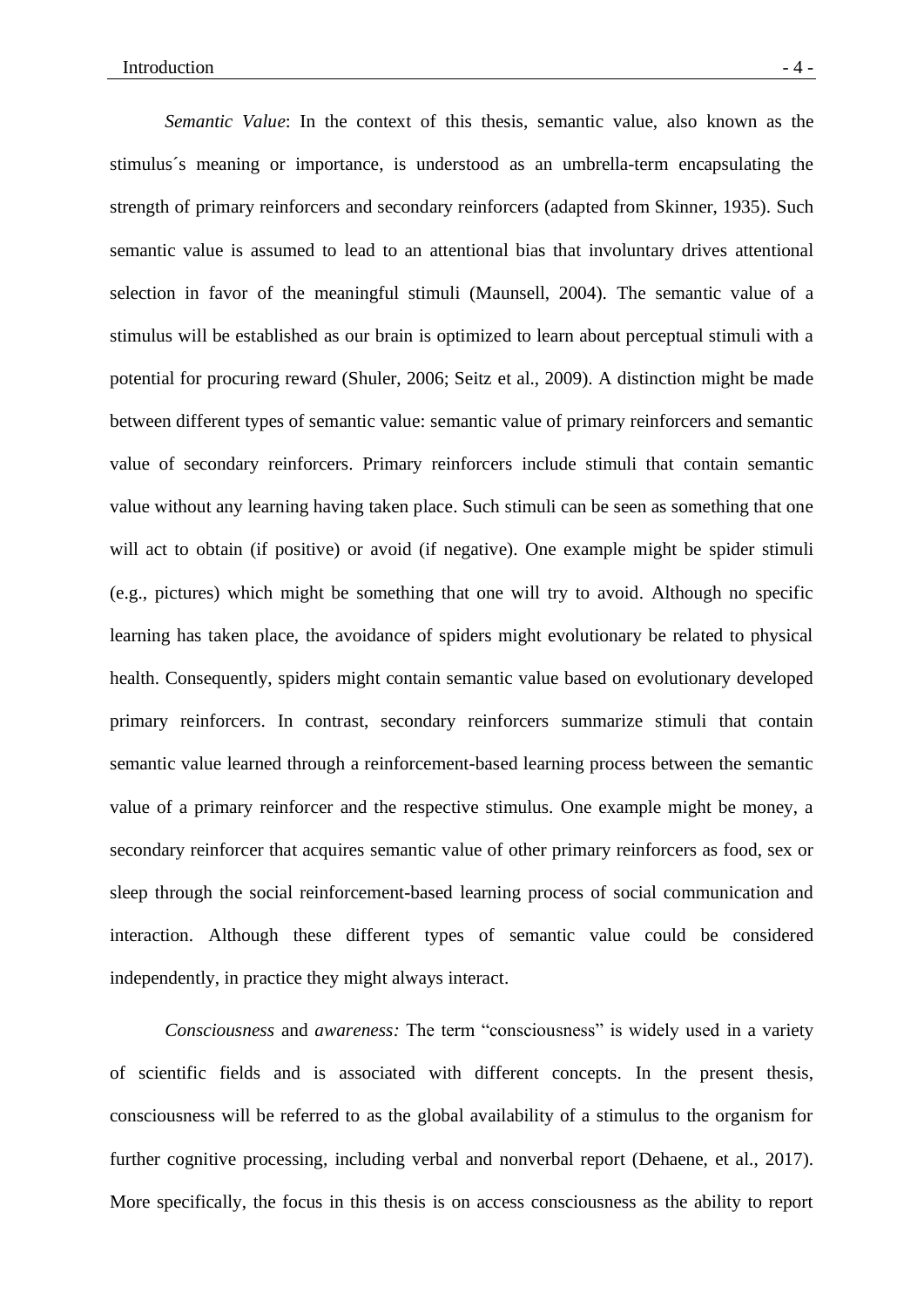what one is conscious of, in contrast to phenomenal consciousness as the subjective perceptual experience or feeling (Block, 1995). This distinction is important as our rich subjective experience (phenomenal consciousness) seems much larger than our ability to describe, report, or act on what we are conscious of (access consciousness; Bronfman et al., 2014; Phillips, 2018; Sperling, 1960). Since there is evidence that the subjective experience of rich content may be an illusion based on the inflation of visual experience to fill the whole picture (Odegaard et al., 2018; Ward, 2018), I refer to access consciousness in the context of inattentional blindness. Similarly, perceptual awareness is also seen as the subjective perceptual experiences that are accessible for report (Dehaene & Changeux, 2004; Lavie et al., 2014). For the sake of simplicity, I will use the terms consciousness and awareness interchangeably and refer to the definition of perceptual awareness and access consciousness. Since the report of subjective perceptual experiences can be considered as fundamental for awareness, participants of inattentional blindness studies will be considered as aware of an unexpected object if they have noticed the unexpected object and are able to report some of its defining characteristics (e.g., color, shape, location or direction of movement; Koivisto & Revonsuo, 2007; Kreitz, Pugnaghi, & Memmert, 2020; Most, Simons, Scholl, Jimenez, et al., 2001).

#### **1.1 Aims of the thesis**

The aim of this thesis is to extend the knowledge of a stimulus's semantic value as a potentially important determinant of inattentional blindness (Mack & Rock, 1998). Researchers have previously investigated the effect of semantic value on inattentional blindness (Lee & Telch, 2008; Mack & Rock 1998; New & German, 2015), but have yet to differentiate between several subtypes of semantic value and their underlying mechanisms. Consequently, many questions regarding a comprehensive view on semantic value as a major determinant of inattentional blindness and the integration of the hitherto gained knowledge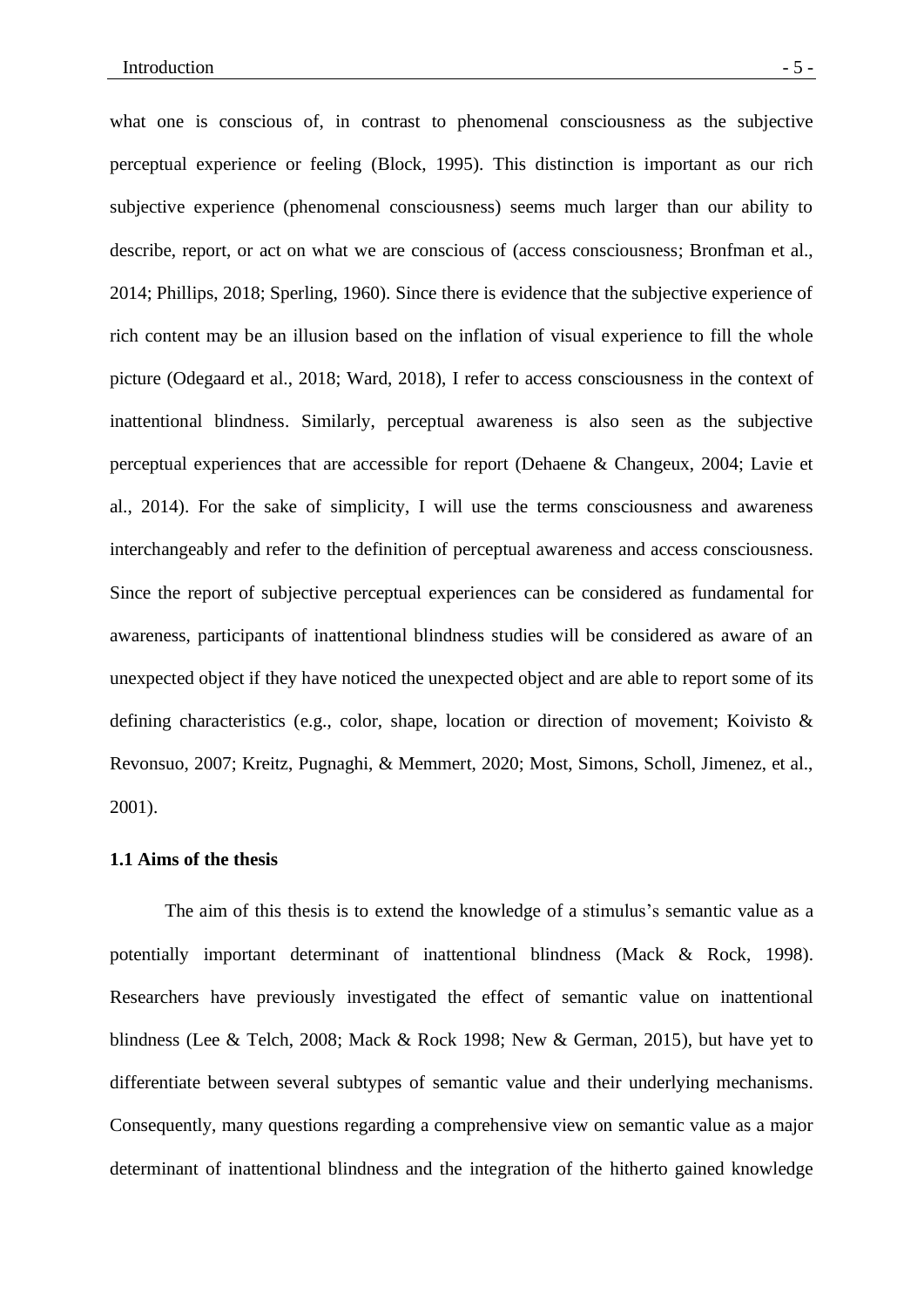remain open. I will review different types of semantic value with regards to their commonalities and differences on their effect on inattentional blindness. Hereby, my own experimental data will fill the gaps which have appeared in the literature.

The investigation of semantic value as one potential major determinant of inattentional blindness provides an extensive benefit for basic research in two ways. First, it adds to our knowledge on the principles of failure of awareness and, more in general, on the relationship between attention and awareness. A deep understanding of the factors driving inattentional blindness may help to enhance and develop theories on attention, perception, and consciousness (Jensen et al., 2011; Most, Scholl, et al., 2005; Simons & Chabris, 1999). The unique nature of inattentional-blindness paradigms also raises the opportunity to gain knowledge about the conditions that determine the preconscious distribution of attention as the occurrence of an additional stimulus is truly unexpected and therefore no attention can be distributed towards this stimulus in advance. Secondly, and besides the importance for basic research, inattentional blindness is not only useful to deconstruct the mechanisms of awareness (see, e.g., Pitts, Martínez, & Hillyard, 2012), but is rather highly relevant in our daily life. The semantic value of unexpected stimuli might play a special role as every aspect of our environment contains a certain amount of semantic value. This influences our preconscious distribution of attention with significant match-losing or life-threatening consequences in case of a disadvantageous distribution of attention (e.g., in sport, air and road traffic, surveillance, or medical diagnostics). Gained knowledge about the relationship between semantic value, attention, and awareness investigated with the phenomenon of inattentional blindness might, thus, have important practical applications and might provide a path to prevent such negative consequences. The use of traffic signs displaying wild animals (e.g., deer) is a good example for the practical application of our knowledge about the relationship between semantic value, attention, and awareness. Seeing such signs associates the deer with a high semantic value based on the reward to stay healthy and alive in case of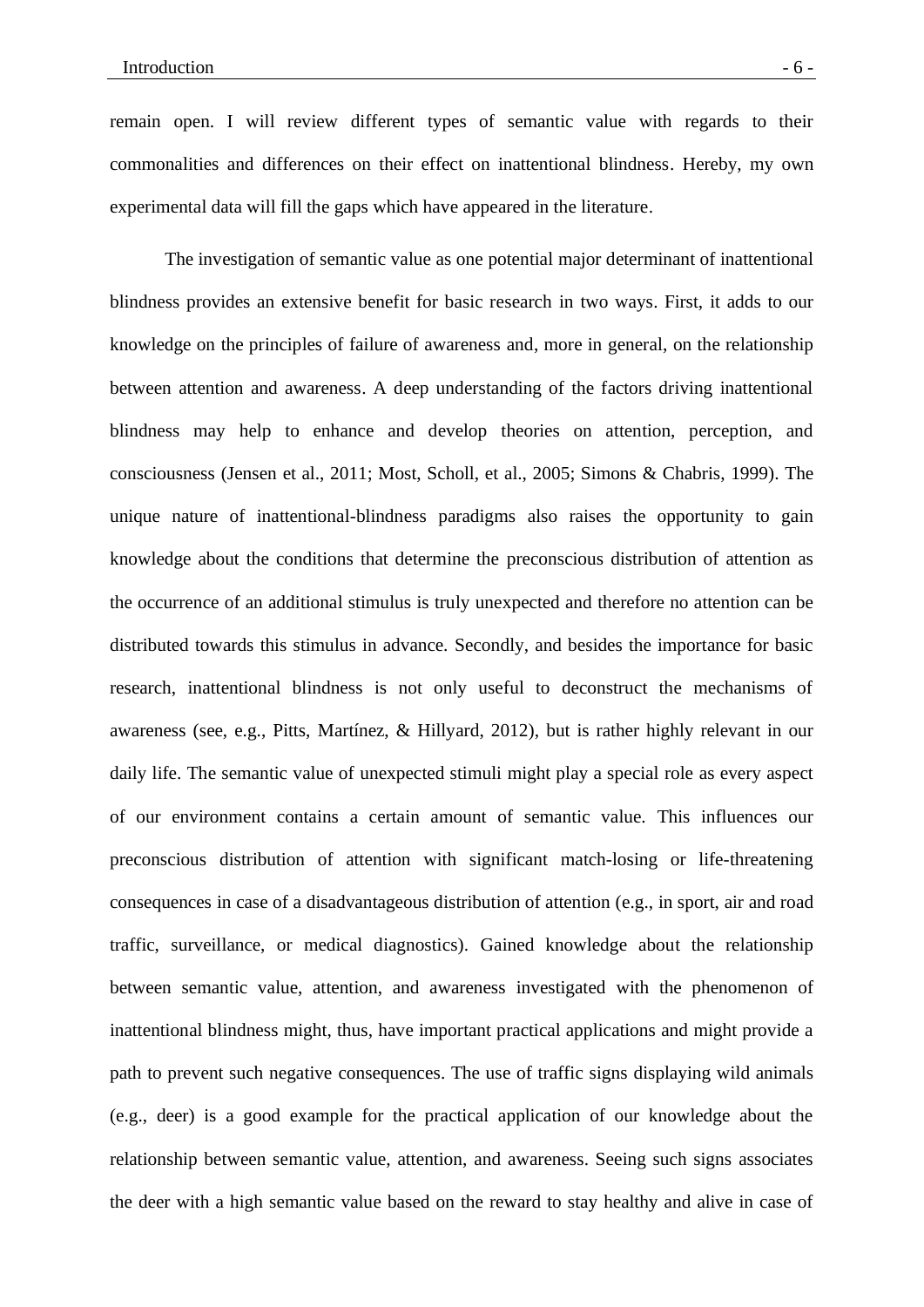avoiding a collision with a deer. Consequently, one will explicitly adapt one´s attentional distribution and increase the expectations towards deer on or close to the road. A better understanding of the relationship between semantic value, attention, and awareness might provide even more devices and mechanism in different fields, as traffic, medical diagnostics, or sports, to face the negative consequences of missing unexpected but valuable objects or events.

My research focuses on the question: If and to what extend does the semantic value of an event or object influence the likelihood of the respective event or object to cross the threshold of awareness? To answer this question, this thesis pursues three objectives:

The first objective of my thesis is to replicate and extend previous effects of semantic value on inattentional blindness. This is important as publications within the field of psychology are strongly biased toward reporting positive effects (Fanelli, 2010; Jasny et al., 2011; Makel et al., 2012). Therefore, the replication of previous studies is important as it contributes to a more balanced view on the state of art regarding the effect of semantic value on inattentional blindness and provides a strong foundation for further investigations on different types of semantic value. I will address this objective by answering Research Question I (Table 1).

The second objective of this thesis is to take a closer look on the different approaches to create or modulate the semantic value of a specific stimulus. This objective will be addressed by answering Research Question II (Table 1). To answer Research Question II, I will focus on general semantic value based on primary reinforcer (i.e., evolutionary relevance of faces), modulated semantic value based on primary reinforcer (i.e., stronger relevance of food after fasting), and semantic value based on secondary reinforcer created through a reinforcement-based learning process (i.e., monetary reward). Of course, my line of research will provide a useful insight but at the same time cannot enlighten and explain all aspects of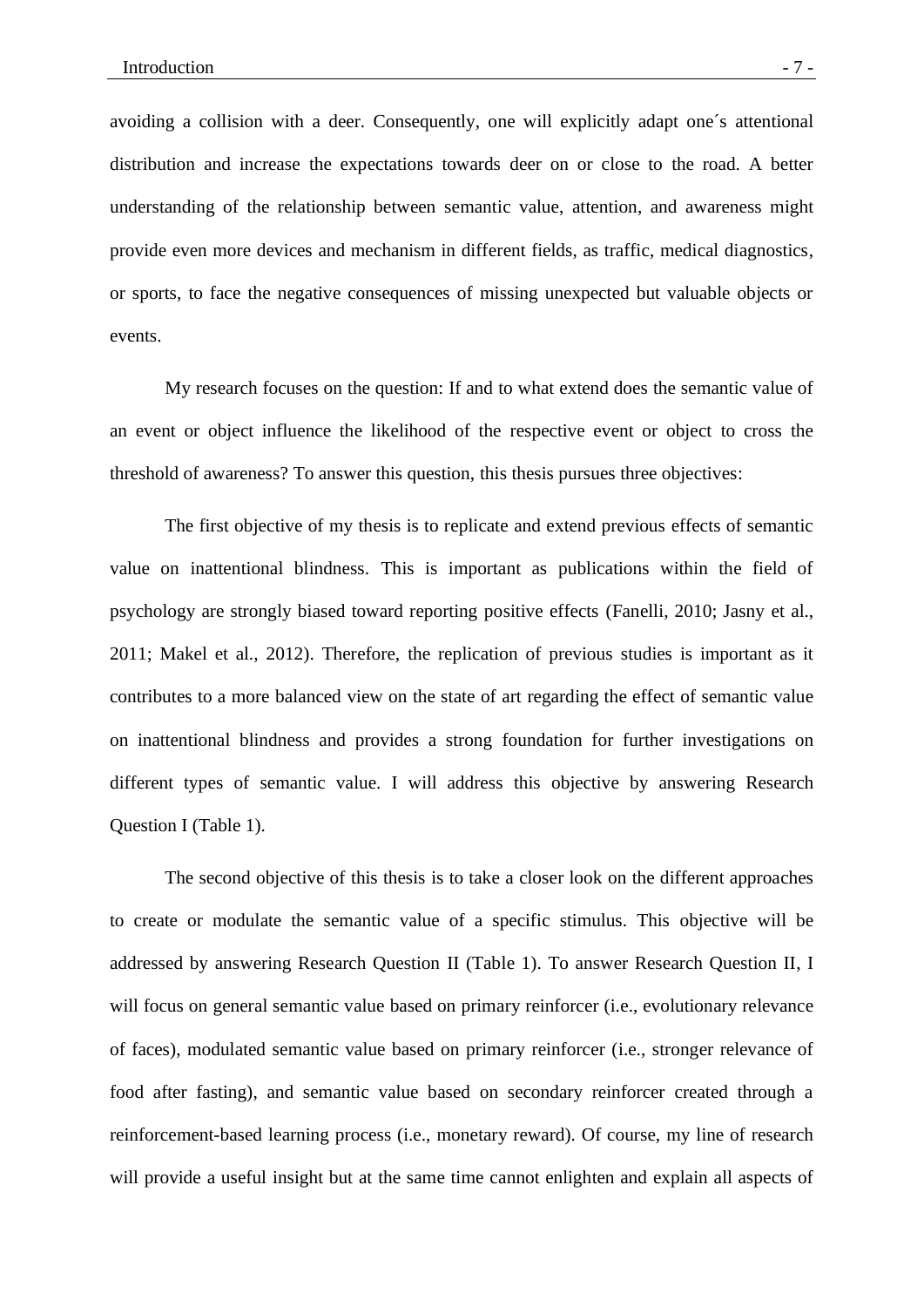the mechanisms underlying the effect of semantic value on inattentional blindness. Therefore, I will discuss and contrast my line of research within the existing literature, establish a more comprehensive view on the effect of semantic value on inattentional blindness, and provide a fruitful contribution to theories of inattentional blindness, conscious perception, and semantic value.

The third objective of this thesis is to review and discuss the used methodological approaches employed in inattentional blindness research. A better understanding and overview of the different methodological approaches could, on one hand, help to improve the comprehension of ambiguous findings and, on the other hand, might identify additional determinants of inattentional blindness which have been neglected so far. This objective will be addressed by answering Research Question III (Table 1). As an overview, the three research questions addressed in this thesis along with the publications that contribute to answering these are outlined in Table 1.

#### **Table 1**

|                                                                                                                                                              | <b>Research Questions</b>                                                                                                                                                  | Relevant<br><b>Publications</b> |
|--------------------------------------------------------------------------------------------------------------------------------------------------------------|----------------------------------------------------------------------------------------------------------------------------------------------------------------------------|---------------------------------|
| $\mathbf{I}$ .                                                                                                                                               | Does the semantic value of a stimulus influence the threshold of<br>awareness towards the respective stimulus and, thus, the<br>susceptibility to inattentional blindness? | Publication I, II,<br>and IV    |
| Can the semantic value of a stimulus be modulated or established and<br>П.<br>thus, influence the threshold of awareness towards the respective<br>stimulus? |                                                                                                                                                                            | Publication I, II,<br>and IV    |
| III.                                                                                                                                                         | Which methodological aspects should be considered when<br>investigating inattentional blindness?                                                                           |                                 |
|                                                                                                                                                              | Which paradigms are used to investigate inattentional blindness?<br>a.                                                                                                     | Publication<br>Ш                |
|                                                                                                                                                              | Which paradigms are easily transferable and benefit to the real<br>b.<br>world?                                                                                            | Publication<br>Ш                |

*Research questions addressed in the thesis and relevant publications*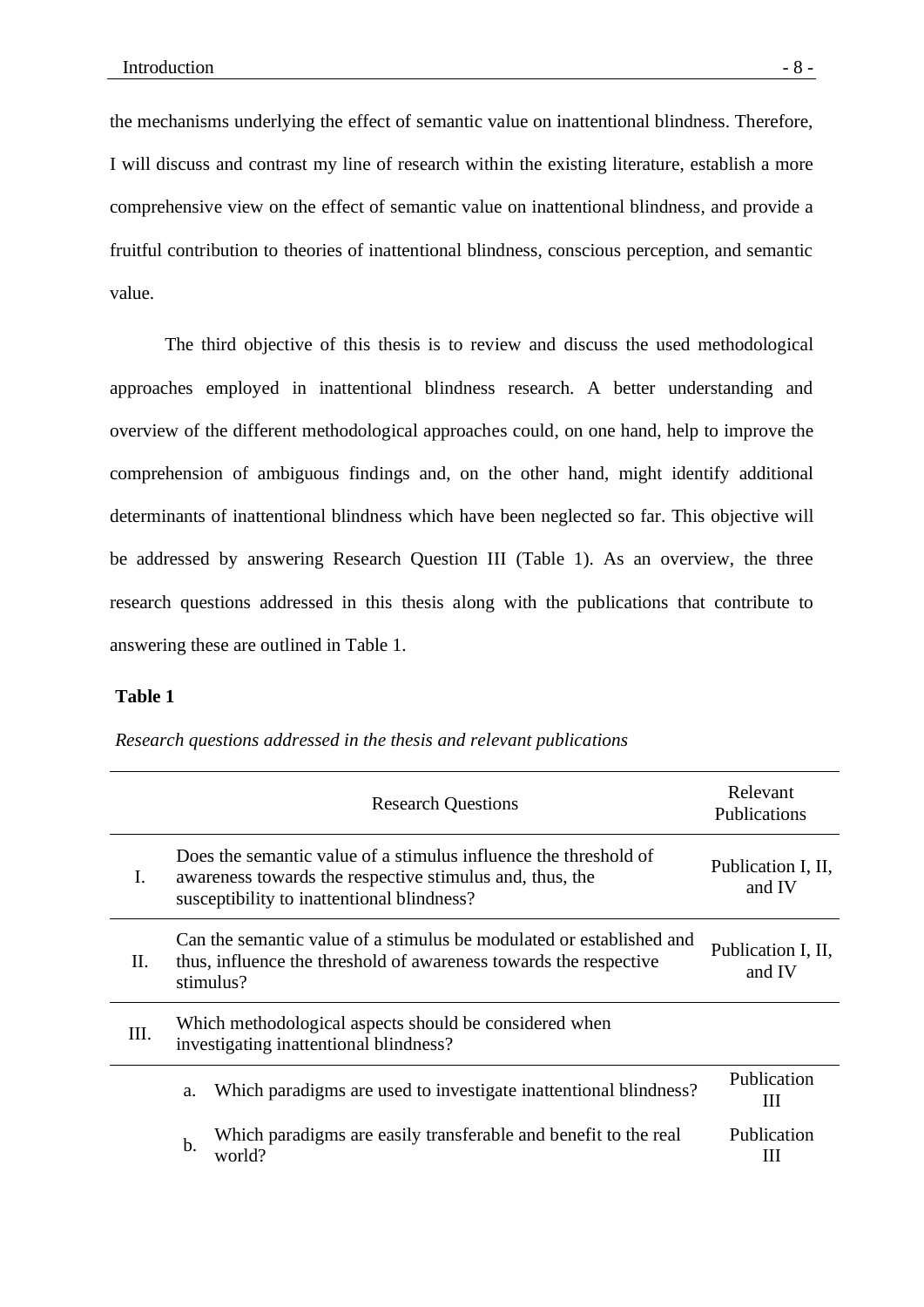c. they covered by the prevailing and predefined core aspects of inattentional blindness? Publication III

# **1.2 Approach and outline of the synopsis**

The synopsis of this cumulative dissertation is based on four manuscripts reporting data from six experiments with a total of 1226 participants. Three manuscripts are published in international peer-reviewed journals and one manuscript is accepted as a preregistration in an international peer-reviewed journal (see Table 2).

# **Table 1**

*Publications Included in the Thesis*

**Redlich, D**., Schnuerch, R., Memmert, D., & Kreitz, C. (2019). Dollars do not

- I. determine detection: Monetary value associated with unexpected objects does not affect the likelihood of inattentional blindness. *Quarterly Journal of Experimental Psychology*, 72(9), 2141-2154.
- II. **Redlich, D**., Memmert, D., & Kreitz, C. (2021). Does hunger promote the detection of foods? The effect of value on inattentional blindness. *Psychological Research*, 1-12.
- III. their limitations, and their opportunities to investigate inattentional blindness. *Applied*  **Redlich, D**., Memmert, D., & Kreitz, C. (2021). A systematic overview of methods, *Cognitive Psychology*, 35(1), 136-147.

IV. emotional expression on inattentional blindness. *Consciousness and Cognition*, 87, **Redlich, D**., Memmert, D., & Kreitz, C. (2021). Clarifying the effect of facial 103050.

Chapter 2 offers a detailed overview on semantic value. In this overview, I will cover the underlying mechanism of semantic value, different types of semantic value, and its role in attentional prioritization.

Chapter 3 is devoted to the phenomenon of inattentional blindness. In the first part of this chapter, I will retrace the origin and development of inattentional blindness and refer to the widely used core aspects and definitions of inattentional blindness. To gain a better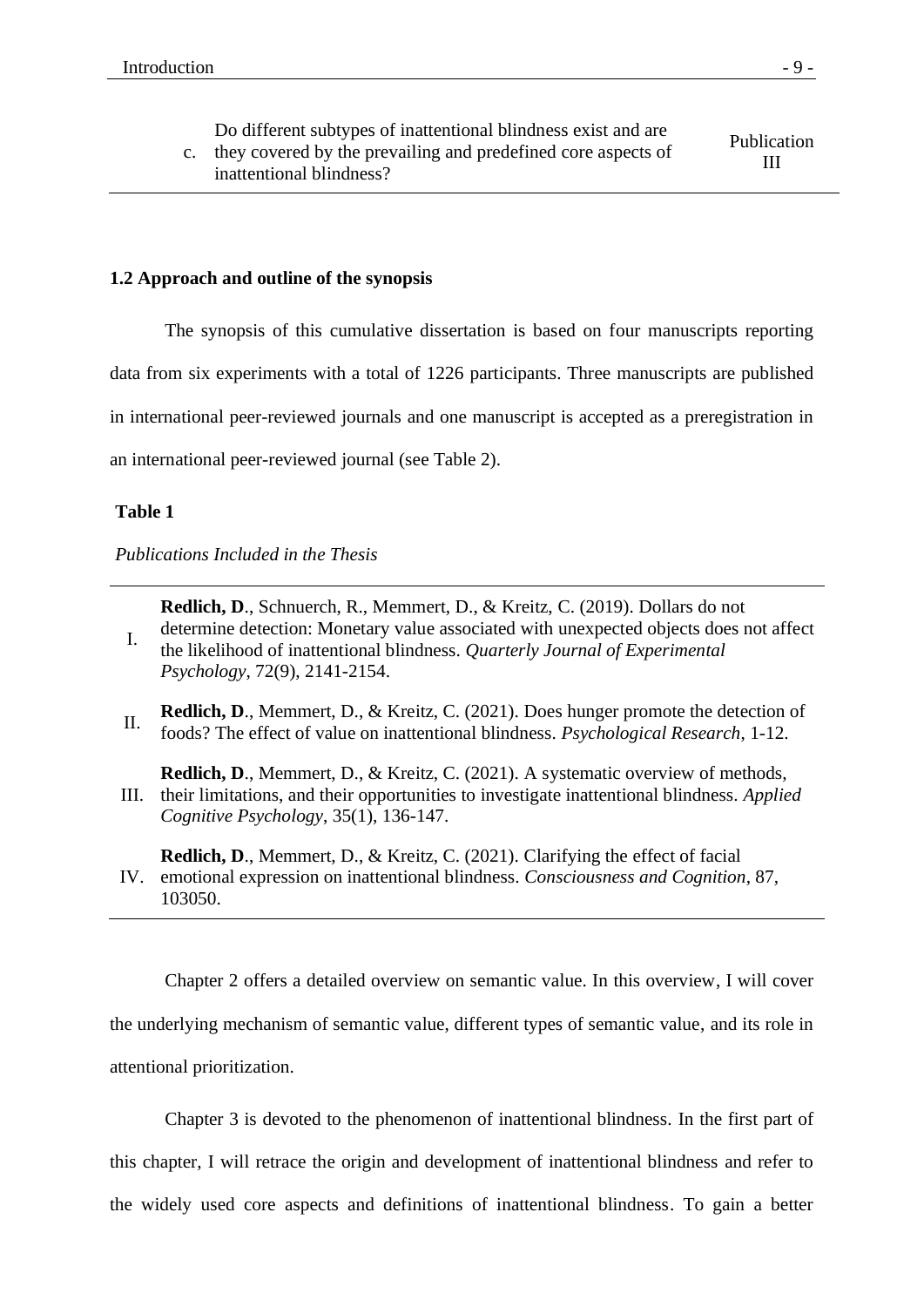understanding of the phenomenon itself, I devote the second part of this chapter to consciousness theories and their role as underlying mechanism for inattentional blindness. The third part of this chapter reviews the determinants that might influence the probability of missing an unexpected stimulus when one´s attention is engaged elsewhere and aims to focus on physical as well as individual ones.

Chapter 4 addresses a stimulus' semantic value as a potential determinant of inattentional blindness. In the first part of this chapter, I will review different types of semantic value (primary or secondary reinforcers) and its influence on inattentional blindness, as well as integrate my own research findings into the existing inattentional blindness literature. In *Publication I,* I investigated the effect of semantic value based on monetary reward as a secondary reinforcer on the probability to notice an unexpected stimulus possessing characteristics associated with this specific semantic value. In *Publication II,* I investigated the effect of semantic value based on food pictures modulated by the circumstance of hunger as a probably more flexible primary reinforcer on inattentional blindness. In *Publication IV*, I investigated the effect of semantic value based on emotional facial expressions as more stable primary reinforcers on inattentional blindness whereby different emotional valences were considered. Based on the research findings, I will end this chapter by discussing the creation of semantic value based on reinforcement-based learning processes as well as methodological aspects.

Chapter 5 sheds light on the variety of methodological approaches used to investigate inattentional blindness and its prevailing definition. In *Publication III*, I systematically investigated the methodological approaches and paradigms used to investigate inattentional blindness and classified them based on their "representativeness" and "functionality".

Finally, in Chapter 6, I will summarize the key findings of my studies and integrate them into a general framework of determinants and mechanisms of inattentional blindness.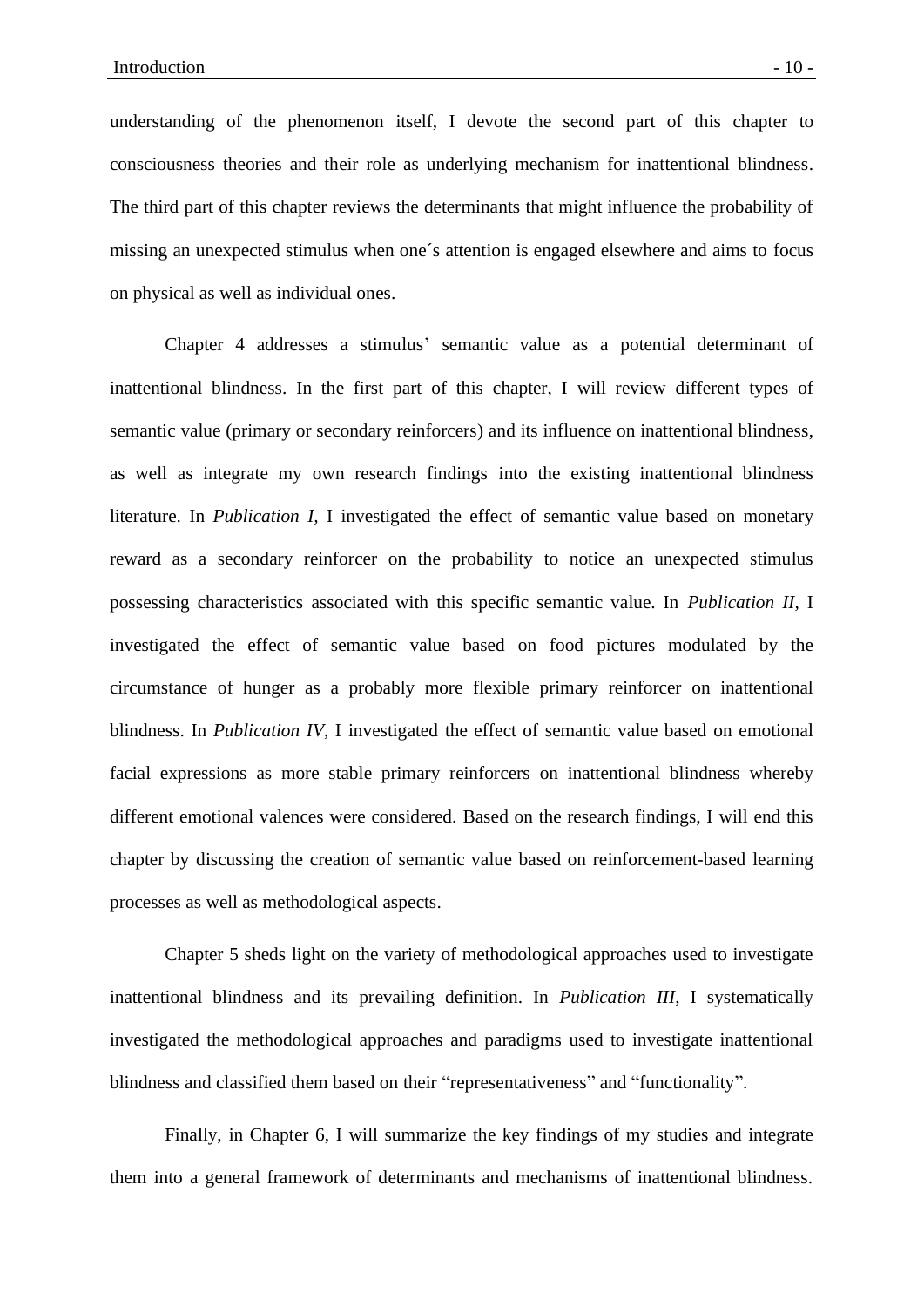Furthermore, I will (1) discuss the prevailing definition of inattentional blindness, (2) suggest to redefine the core concepts defining/characterizing inattentional blindness, (3) propose three subtypes of inattentional blindness based on their underlying mechanism, (4) discuss the impact of my findings on theories of consciousness and semantic value, (5) consider the limitations of my studies and inattentional blindness research in general, and (6) conclude directions for further research.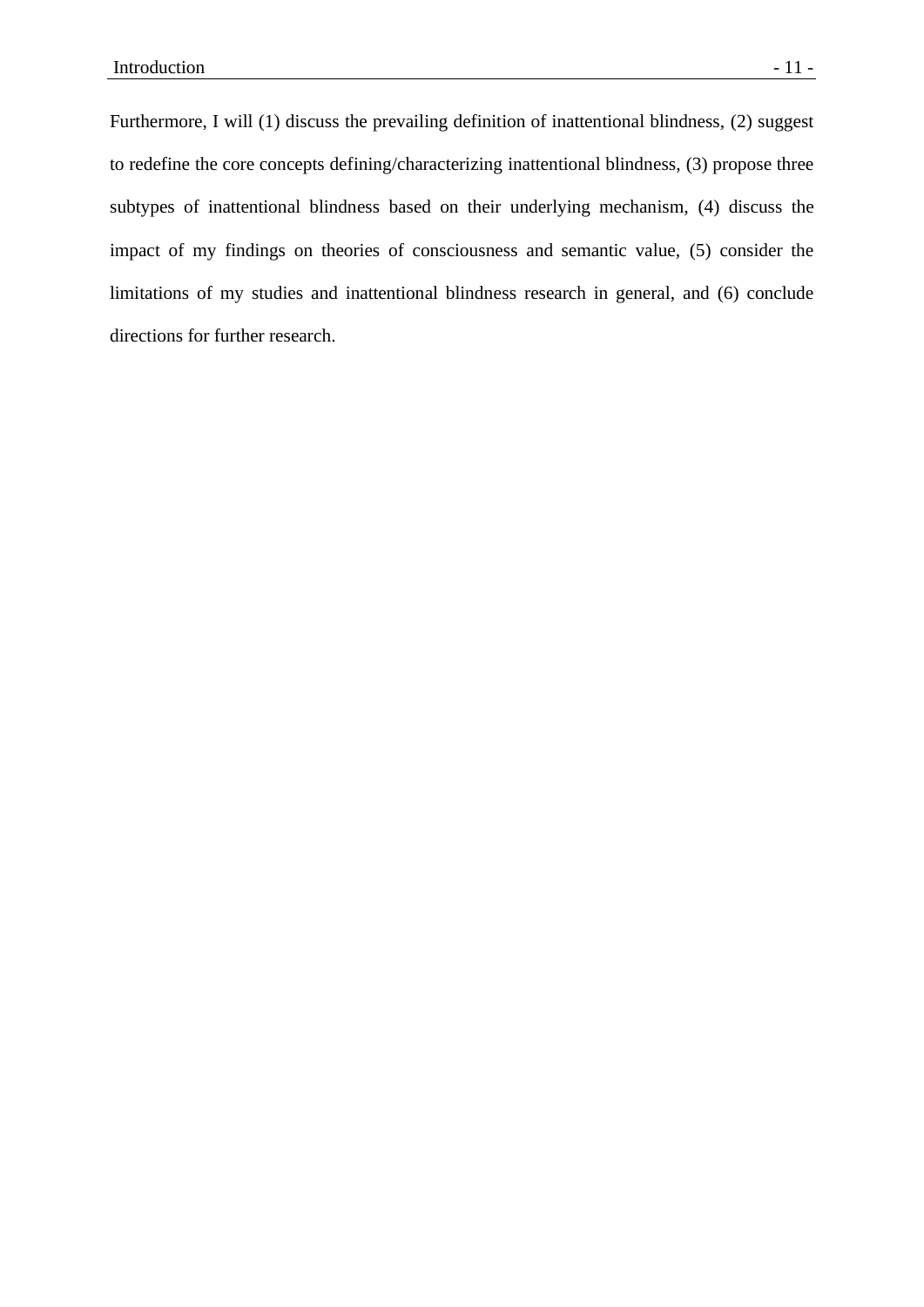# **2. Semantic value – Definition and theoretical foundation**

As described in Chapter 1 the semantic value of a stimulus is understood as umbrellaterm, which encapsulates the strength of primary and secondary reinforcers (adapted from Skinner, 1935). While primary reinforcers include stimuli that contain semantic value without any learning having taken place, secondary reinforcers include stimuli that contain semantic value which is acquired through, i.e., the repetitive association of a particular stimulus with reward (Anderson et al., 2011a, 2011b) or with punishment/loss (Kennedy & Most, 2012; Most, Chun et al., 2005; Most & Wang, 2011), and is termed reinforcement-based learning.

Several aspects seem to influence the reinforcement-based learning process and consequently the strength of the learned semantic value. For example, Wimmer and colleagues (2018) found that the periods of rest and time distribution in which the reinforcement-based learning process takes place have an impact on the strength of the learned semantic value. Similarly, the magnitude of the reward or loss during reinforcementbased learning seems to have an influence on the strength of the stimulus´ semantic value as targets previously associated with reward capture attention and depend on the magnitude of the prior reward (Anderson et al., 2011a, 2011b, 2012; Anderson & Yantis, 2013). This thesis will cover different types of semantic value which are associated to primary reinforcers or secondary reinforcers. These different types of semantic value can be considered individually as well as in combination. Raymond and O´Brian (2009) showed that faces (primary reinforcer) previously associated with monetary reward or punishment (secondary reinforcers) attract more attentional resources in an attentional blink paradigm than faces not associated with monetary reward or punishment. Such accumulations of reward or punishment associations do not only occur for different types of semantic value but also in combination with physical salience: Anderson and colleagues (2011a) demonstrated that stimuli that were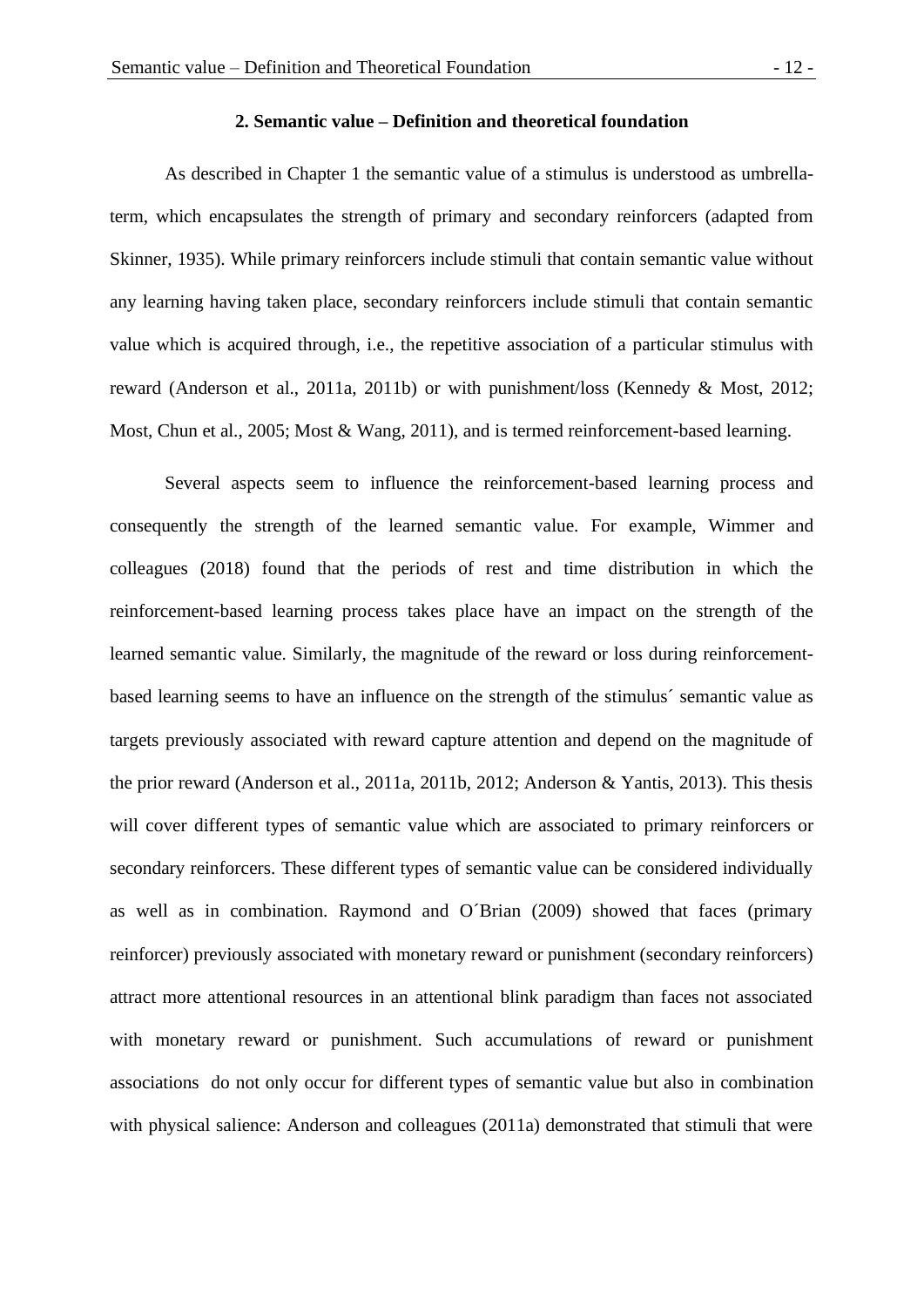already physically salient and previously associated with high reward were more distracting than stimuli that were physically salient stimuli and previously associated with low reward.

The accumulation of semantic value and its influence on attentional prioritization fits well into the framework of the Attentional Control Theory (Eysenck et al., 2007), a general model of information processing and attentional control. The Attentional Control Theory assumes that information processing and attentional prioritization act as a combined process through the interaction of two systems. The "stimulus-driven" attentional system reacts automatically to relevant information such as a stimulus´s semantic value (bottom up), whereas the "goal-directed" attentional system acts as executive control of information processing (top down). The distribution of attention starts with rapid and automatic processing of potentially relevant stimuli (bottom up) and is followed by schema-related processing in later phases of the information processing act (top down) which depends on individual strategies and abilities. Integrating our knowledge from the above reviewed literature, the "stimulus-driven" attentional system might react to stimuli containing high semantic value and distribute attentional resources to them. If a stimulus contains accumulated semantic values, it might even attract more attentional resources and, thus, attentional prioritization. As our attentional resources are limited it might occur that the amount of attention distributed by the "stimulus-driven" attentional system is very high (e.g., stimuli related to a phobia as spiders; Münsterkötter et al., 2015). Consequently, the attentional resources distributed through the schema-related processing of the "goal-directed" attentional system are not sufficient to follow executive goals and strategies so that the phobia related stimuli might be seen as distraction.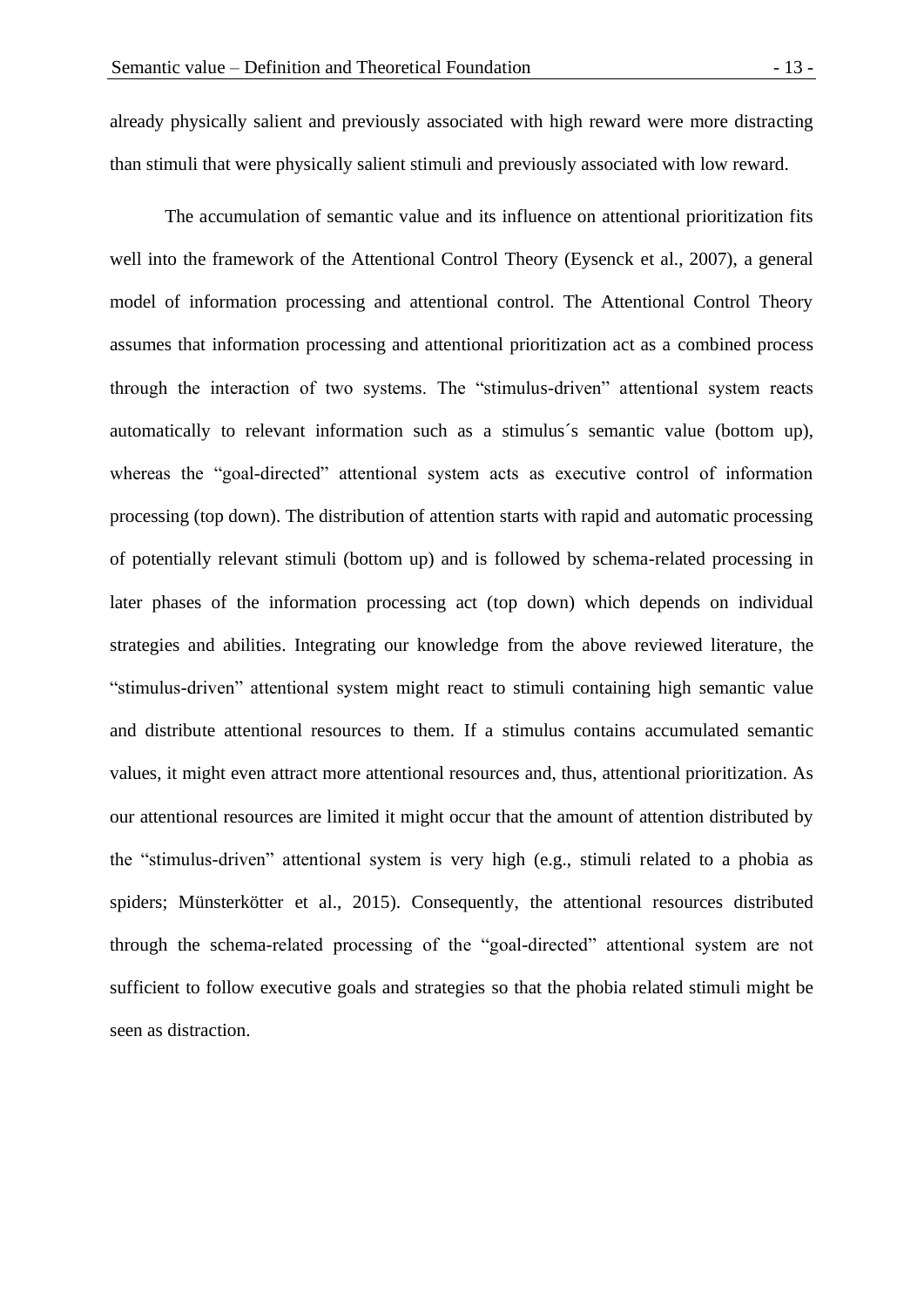#### **3. Inattentional Blindness**

This thesis deals with the effects of semantic value on the phenomenon of inattentional blindness. Thus, this section is intended to provide a general understanding of this phenomenon and illustrate its roots and history, as well as introduce the most common paradigms used to investigate this phenomenon and review potential underlying mechanism.

# **3.1 Origins and commonly used paradigms**

The roots of the phenomenon termed inattentional blindness lie in the work of selective attention (Cherry, 1953; Moray, 1959; Treisman, 1960) which was mainly based on auditory perception and utilized a dichotic listening paradigm (Cherry, 1953; Treisman, 1964; Treisman & Riley, 1969; Wood & Cowan, 1995). Neisser and his colleagues aimed to investigate the selective-attention effect in another modality and designed a visual analog of the auditory dichotic listening paradigm - the selective-looking paradigm (Neisser, 1979, Neisser & Becklen, 1975). This first selective-looking paradigm contained a superimposed video of three basketball players in black and three basketball players in white shirts passing a basketball within each group. Participants were asked to attend to one team and count their number of passes, while ignoring the other one. As the players pass the ball to each other an unexpected woman with an umbrella walks through the scene. In a subsequent interview, participants were asked about the woman with the umbrella. Only 21% of the participants indicated that they had seen her. In contrast, all participants reported the presence of the woman with the umbrella when no selective attention was instructed, i.e., when participants only watched the video and did not perform the counting task. Despite such surprising findings the scientific community neglected this type of research for the next years.

It took almost 10 years, until this phenomenon of failure of awareness was revisited by Arien Mack and Irvin Rock between 1988 and 1998. Similar to the findings by Neisser (1979), Mack and Rock (1998) found that unexpected objects are sometimes not consciously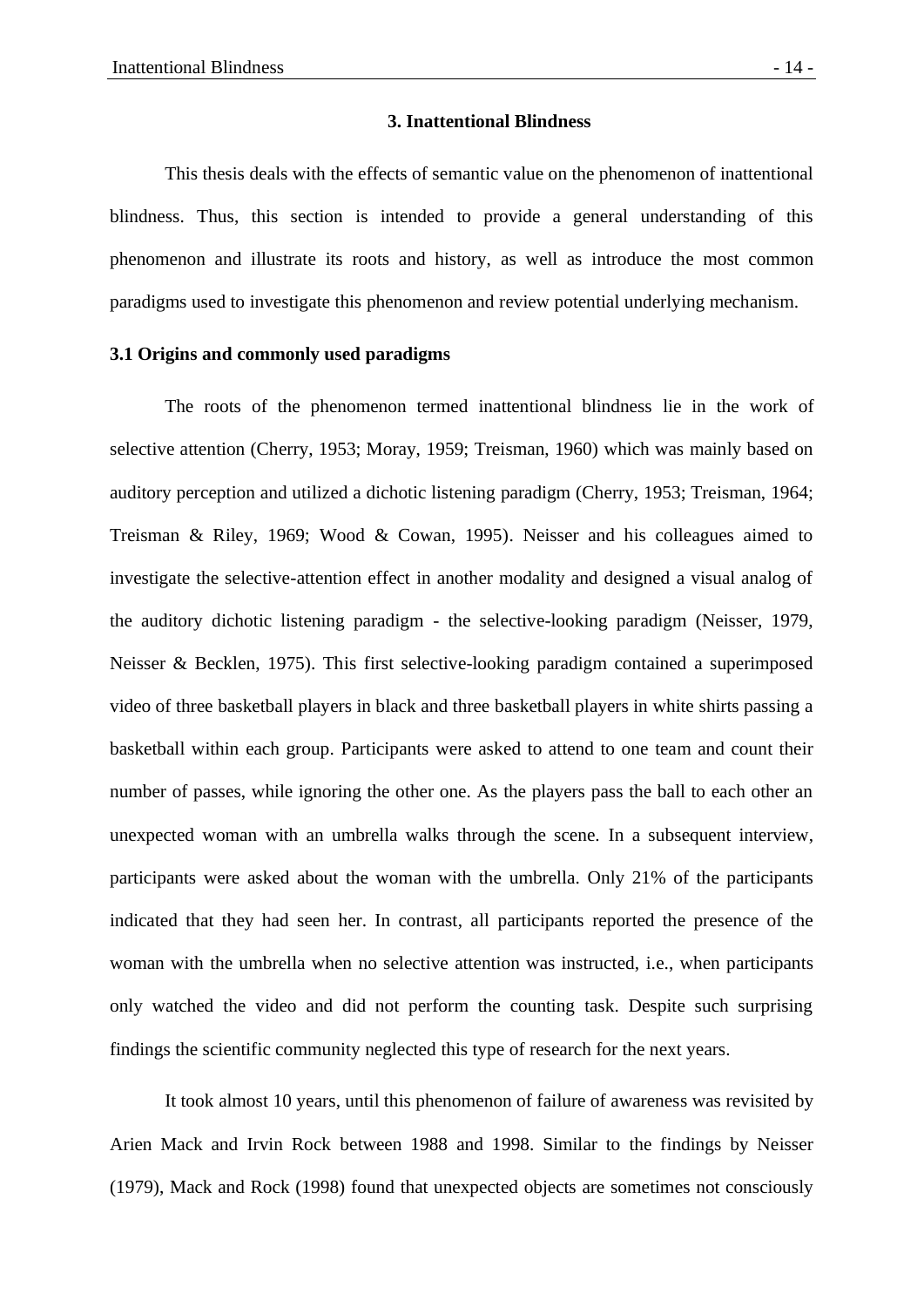noticed when attention is engaged elsewhere. Since then, one cannot ignore the increasing research effort on this phenomenon (for an overview see *Publication III*). To be able to examine inattentional blindness as a specific failure of awareness, however, it must first be made tangible by an applicable definition. A first definition of inattentional blindness described the phenomenon as "the failure to see a highly suprathreshold stimulus at or near fixation owing to inattention" (Newby & Rock, 1998, p.1026). Simons and Chabris (1999) pursued this approach and defined inattentional blindness as the phenomenon "when attention is diverted to another object or task, observers often fail to perceive an unexpected object, even if it appears at fixation" (Simons & Chabris, 1999, p. 1060). Based on this, various authors have constantly developed and modified the definition of inattentional blindness, however, all inattentional-blindness paradigms share the characteristics outlined in Chapter 1. The probably most important and distinctive characteristic of inattentional-blindness paradigms is that the additional object is completely unexpected to avoid top-down guidance and deliberate splitting of attentional resources between the primary task and the unexpected stimulus (Jensen et al., 2011). To guarantee the additional object´s complete unexpectedness inattentional-blindness paradigms contain just one critical trial in which the unexpected stimulus occurs. If asked once about the unexpected object, one will subsequently potentially look for additional critical objects so that multiple critical trials are usually not valid to study unattended objects or events. When incorporating the outlined characteristics, inattentionalblindness paradigms constitute the best method to investigate conscious perception and its failures with minimized top-down guidance under conditions of inattention.

Mack and Rock (1998) were the first to investigate this phenomenon in a structured manner and coined it "inattentional blindness" in their book entitled with the same name. Their comprehensive work led to a multitude of experimental findings on inattentional blindness and was highly feasible as they used a simple static paradigm that was both flexible enough to easily change different parameters of the original paradigm to investigate several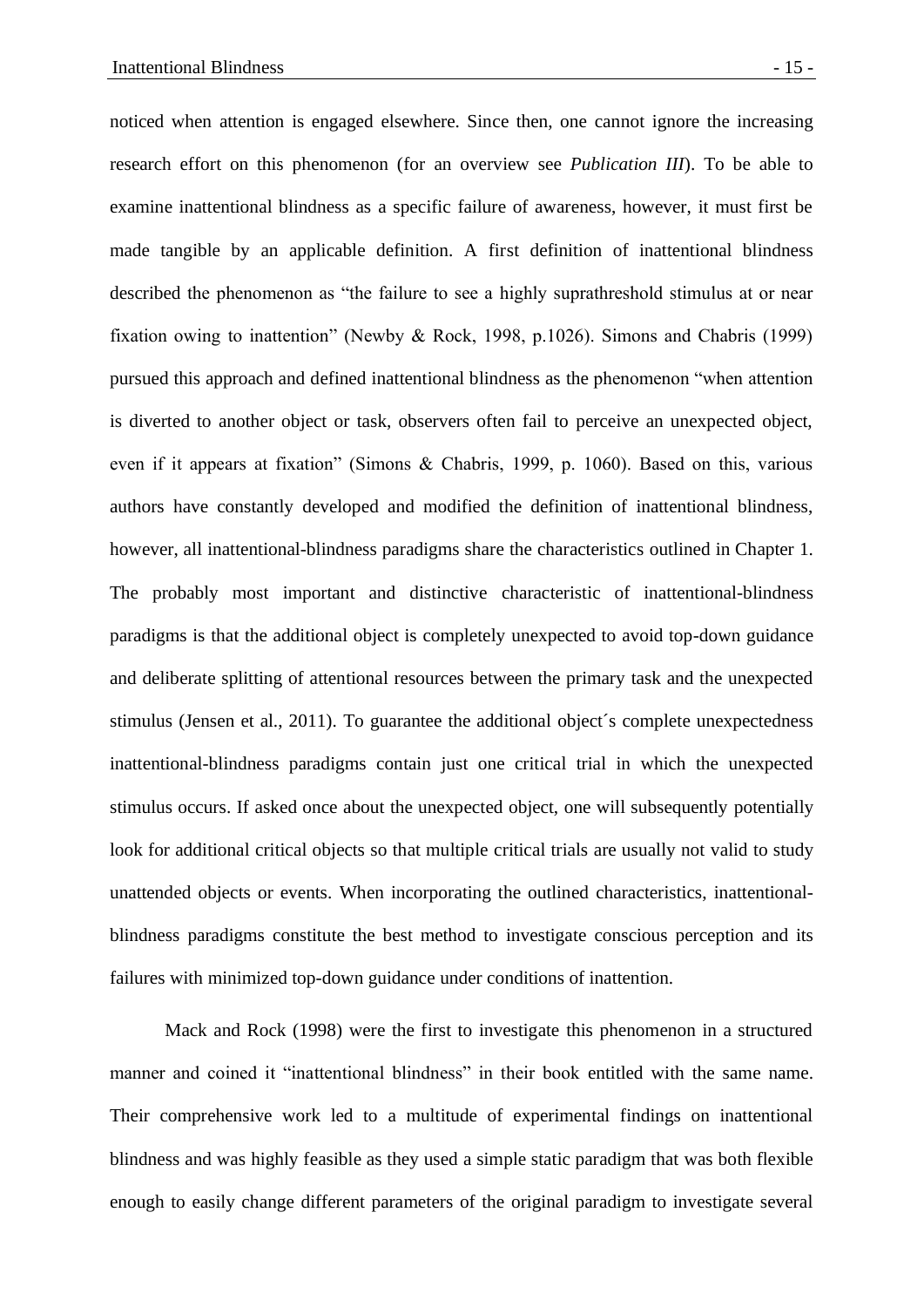aspects of inattentional blindness and structured enough to ensure a high degree of experimental control. An exemplary visualization of this static paradigm is depicted in Figure 1. This static paradigm is widely known as "the cross task" and was already used in at least 35 inattentional blindness experiments (*Publication III*).

# **Figure 1**

Þ.

*Schematic illustration of trials in the inattentional blindness cross-task (adapted from Mack and Rock, 1998).* 

*Note.* (a) Standard trials during this phase, in which participants looked for the longer arm of the cross. (b) Critical trial, in which an unexpected object (colored shape) appeared next to the to-be-attended cross (from *Publication I*).

Due to its large contribution to the field of inattentional-blindness research, I will briefly outline the cross task: Participants are asked to focus on a fixation point for 1000 ms followed by a 200 ms presentation of two lines that bisect each other to form a cross. Afterwards they are instructed to judge the relative lengths of the two bisecting lines and identify the longer one. After several judgements were made an additional stimulus appears unexpectedly next to the cross for the whole duration of its presentation in a so-called critical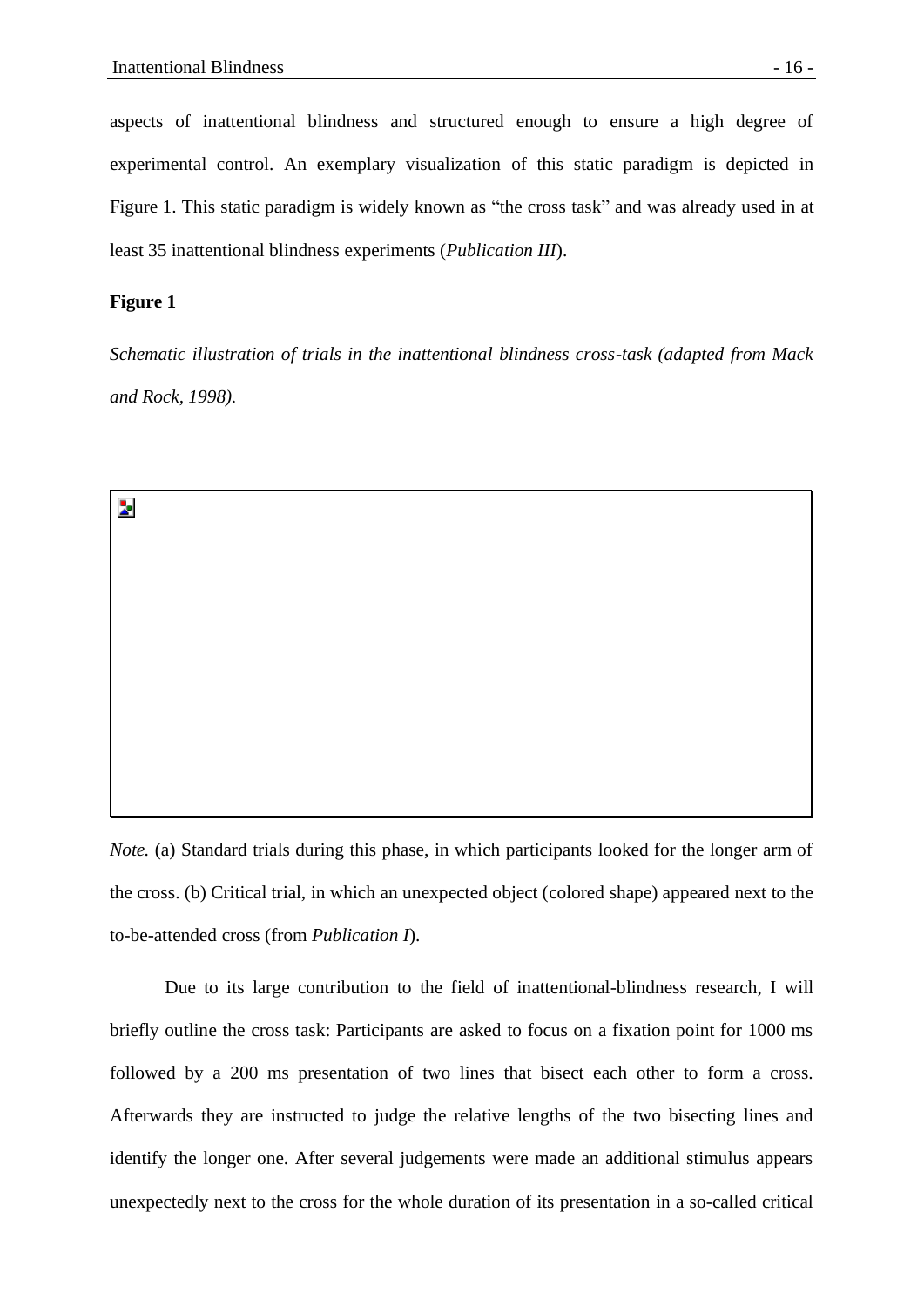trial and participants are asked about the appearance of the unexpected stimulus after solving the line-judgement task. Consistently, a substantial proportion of participants missed the unexpected stimulus. Besides all its above-mentioned benefits, the cross task also has drawbacks: The short presentation time of the critical stimulus and the sparse display make the task less realistic so that findings might not easily be generalizable and transferable to our daily life.

A more realistic and dynamic inattentional-blindness paradigm emerged in the late 1990s and has drawn much public interest in the following years: the gorilla video by Simons and Chabris (1999) whose chronical illustration is depicted in Figure 2. This paradigm was intended as a replication and extension of the selective-looking task by Neisser (1979): Participants watched a video for 75 seconds of three players dressed in white and three players dressed in black moving around in a random fashion and passing a basketball within their team. Participants were instructed to count the total number of passes made by one of the two teams. Forty-five seconds into the video, a woman with an umbrella unexpectedly passed through the scene for approximately five seconds. When asked about the unexpected woman afterwards, in line with Neisser (1979), only 42% of the participants reported seeing her. Similarly, many participants failed to notice a woman wearing a gorilla costume unexpectedly walking through the scene (*Experiment 2*; Simons & Chabris, 1999). The paper of Simons and Chabris (1999) is the most cited paper on inattentional blindness so far; the gorilla task has not only been replicated (Hüttermann & Memmert, 2012) but also adapted to the respective research aim by creating new video material (Wayand et al., 2005), using different video lengths (e.g., 30 seconds, Memmert, 2014; 45 seconds, Wayand et al., 2005), using different instructions (Grossman et al., 2015), and using additional unexpected events (Simons, 2010).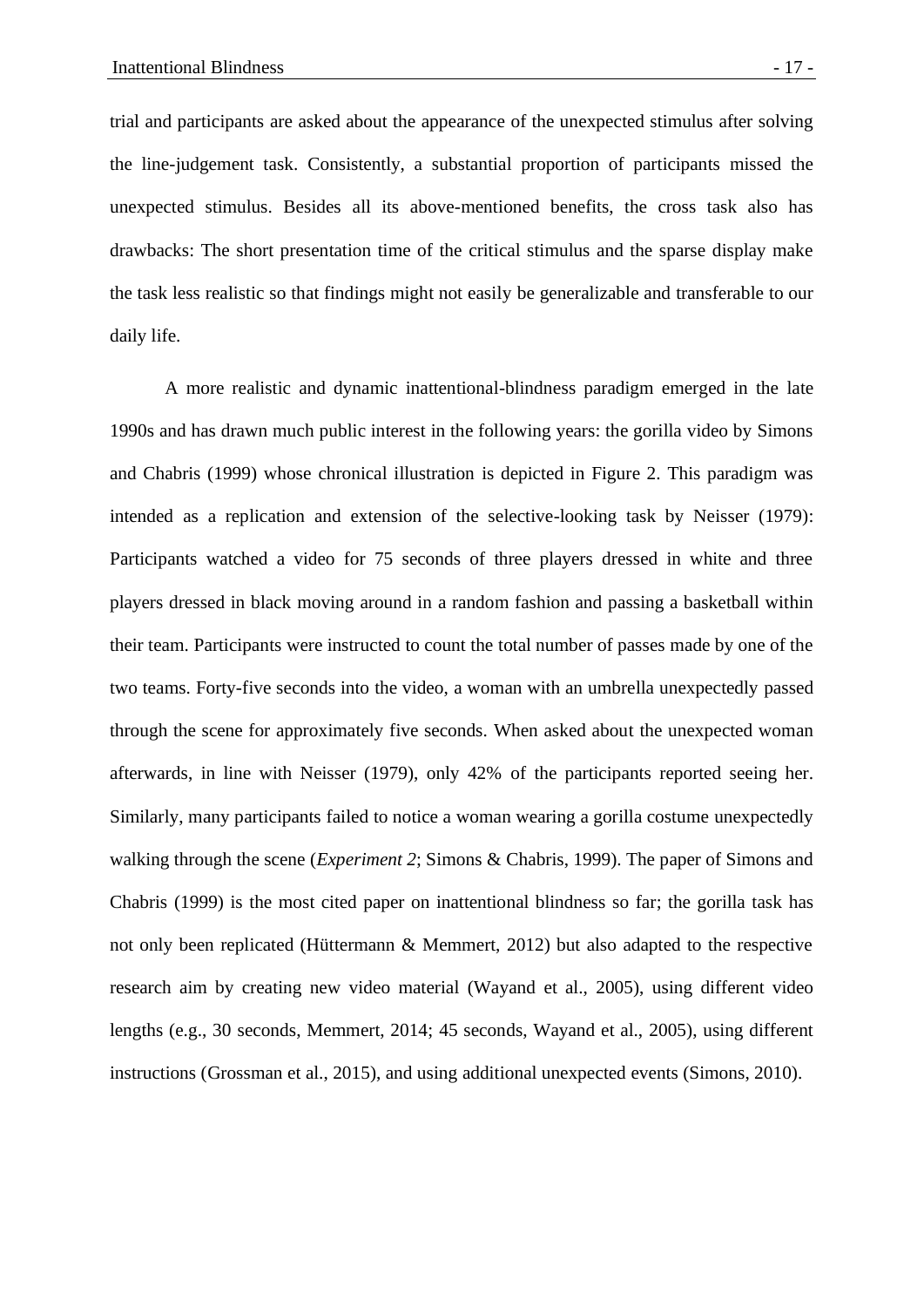# **Figure 2**

*Chronical illustration (from left to right) of the inattentional blindness gorilla video task.* 

Þ.

*Note.* Participants counted in a 75 second video the passes made by one of two teams (black or white). 45 seconds into the video, a woman wearing a gorilla costume unexpectedly walks through the scene. Figure provided by Daniel Simons.

The triumvirate of inattentional-blindness paradigms is completed by the objecttracking task (for a schematic illustration see Figure 3) of Most, Simons, Scholl, Jimenez, and colleagues (2001). The object-tracking task combines the benefits of a dynamic display (e.g., gorilla video; Simons & Chabris, 1999) with the controllability and flexibility of a laboratory task (e.g., cross tasks; Mack & Rock, 1998) and is the most frequently used paradigm in inattentional blindness research (*Publication III*). In this task, participants monitor two sets of simple shapes (e.g., letters) moving around a computer display for 15 seconds and bouncing of the edges of the display. Participants are asked to count to total number one set of shapes bounces off the edges of the display while ignoring the other set of shapes. On the critical trial, in addition to the main counting task, an unexpected stimulus moves horizontally across the display. Similar to the inattentional-blindness paradigms mentioned above, participants are asked about the number of bounces made by the shapes and if they noticed anything else on that trial. As in the other paradigms, a high number of participants usually fails to report the occurrence of the unexpected stimulus. As this paradigm is especially well suited to investigate determinants of inattentional blindness several studies adapted it for their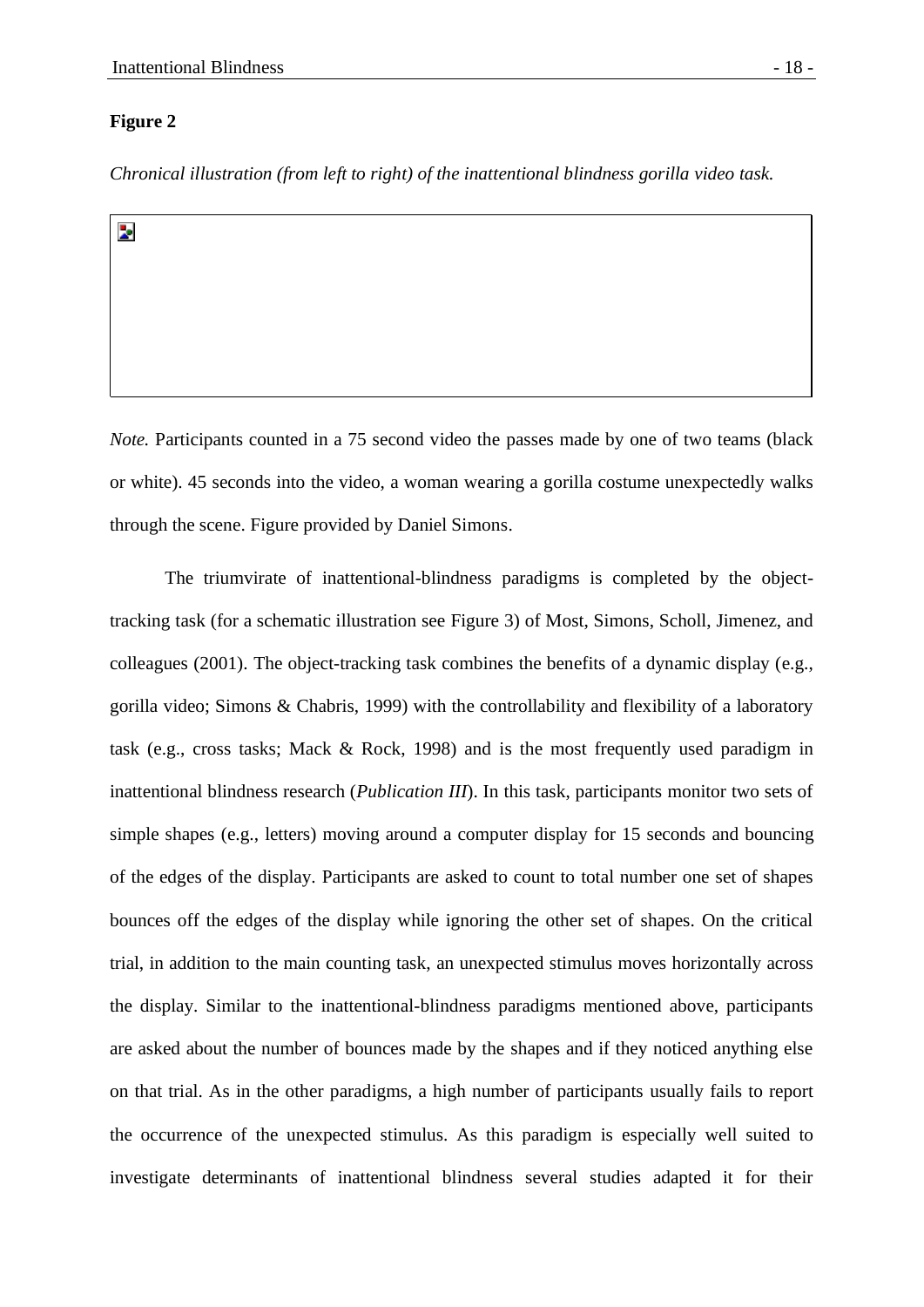respective scientific purposes by using target and distractor shapes with different luminance's (Most, Scholl et al., 2005), different unexpected objects (Guo et al., 2016), different trial durations (18 seconds, Zhang, Yan et al., 2017), different speeds of the unexpected objects (Kreitz, Furley, & Memmert, 2016), or different instructions (Wood & Simons, 2017).

# **Figure 3.**

*Schematic illustration of trials in the sustained inattentional-blindness task (from Publication I; adapted from Most, Simons, Scholl, Jimenez, et al., 2001).*



*Note.* (a) Standard trial in which participants counted the total number of bounces off the edges display of the either black or white shapes. (b) Critical trial, in which an unexpected object (colored cross) moved through the display, while the primary task was performed.

Besides these most commonly used inattentional-blindness paradigms, several other paradigms have been designed to operationalize inattentional blindness and meet the specific needs of the respective research questions. Examples are picture-judging tasks (Pammer,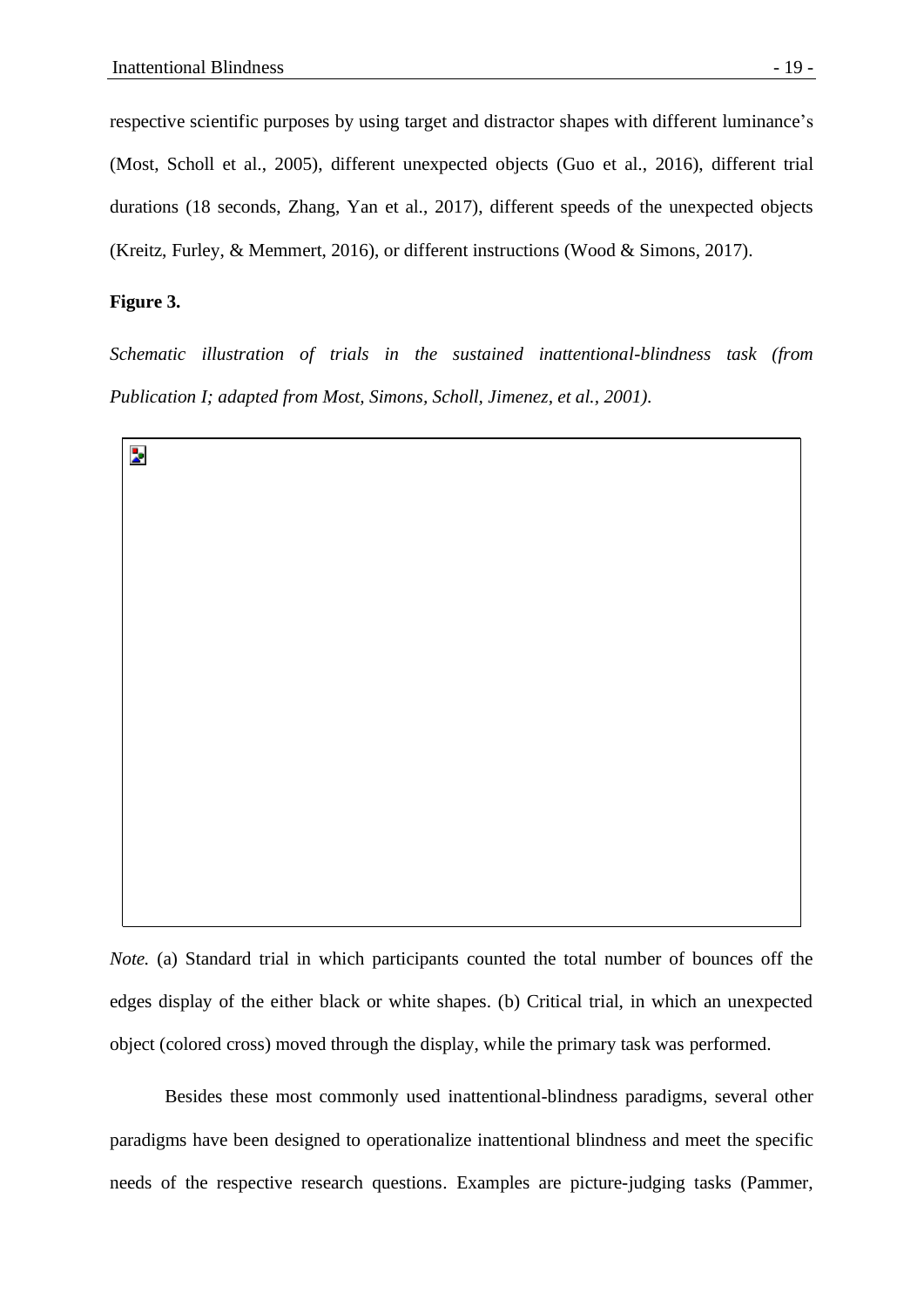Raineri et al., 2018; Pammer, Sabadas & Lentern, 2018), object-identification tasks (e.g., Calvillo & Hawkins, 2016; Gao & Jia, 2017; Koivisto & Revonsuo, 2007), tasks in real-world simulations (Murphy & Greene, 2016), or in the real world itself (Chabris et al., 2011; Simons & Schlosser, 2017), to name just a few. This diversity in paradigms and settings is a strong indicator for the robustness and external validity of the phenomenon; inattentional blindness can be found in all kinds of situations and with all kinds of settings, including a variety of primary tasks, stimulus durations, and stimulus characteristics.

#### **3.2 Theories of inattentional blindness**

In the following, I will review different theories which offer a starting point to shed light on the mechanism behind inattentional blindness and, more in general, on conscious perception. One common assumption of the following theories is that sensory, perceptual, and cognitive processes are reflected by neuronal activity expressed in event-related potentials (ERP). Studies investigating ERPs showed different stages of information processing often classified as primary (early) and secondary (late) processing of sensory input (Wang, et al., 2001). Specifically, it has been found that early processing of sensory information, represented by the ERP components P200 and N200, reflects basic sensory processing of stimuli, whereas late processing of sensory information, represented by the premotor potential (PMP) and the P300 waves, reflect higher level perceptual and cognitive processing of stimuli (Banaschewski & Brandeis, 2007).

Theories as the Global Neuronal Workspace Theory (e.g., Dehaene & Naccache, 2001) suggest that visual consciousness occurs during the late stages of signal processing, whereas other theories as the Recurrent Processing Model of Consciousness (Lamme, 2010) suggest that visual consciousness might already emerge during early stages of processing (for a review see Pitts, Lutsyshyna, & Hillyard, 2018). As inattentional blindness refers to the lack of visual consciousness towards an object in the central field of vision, I will briefly describe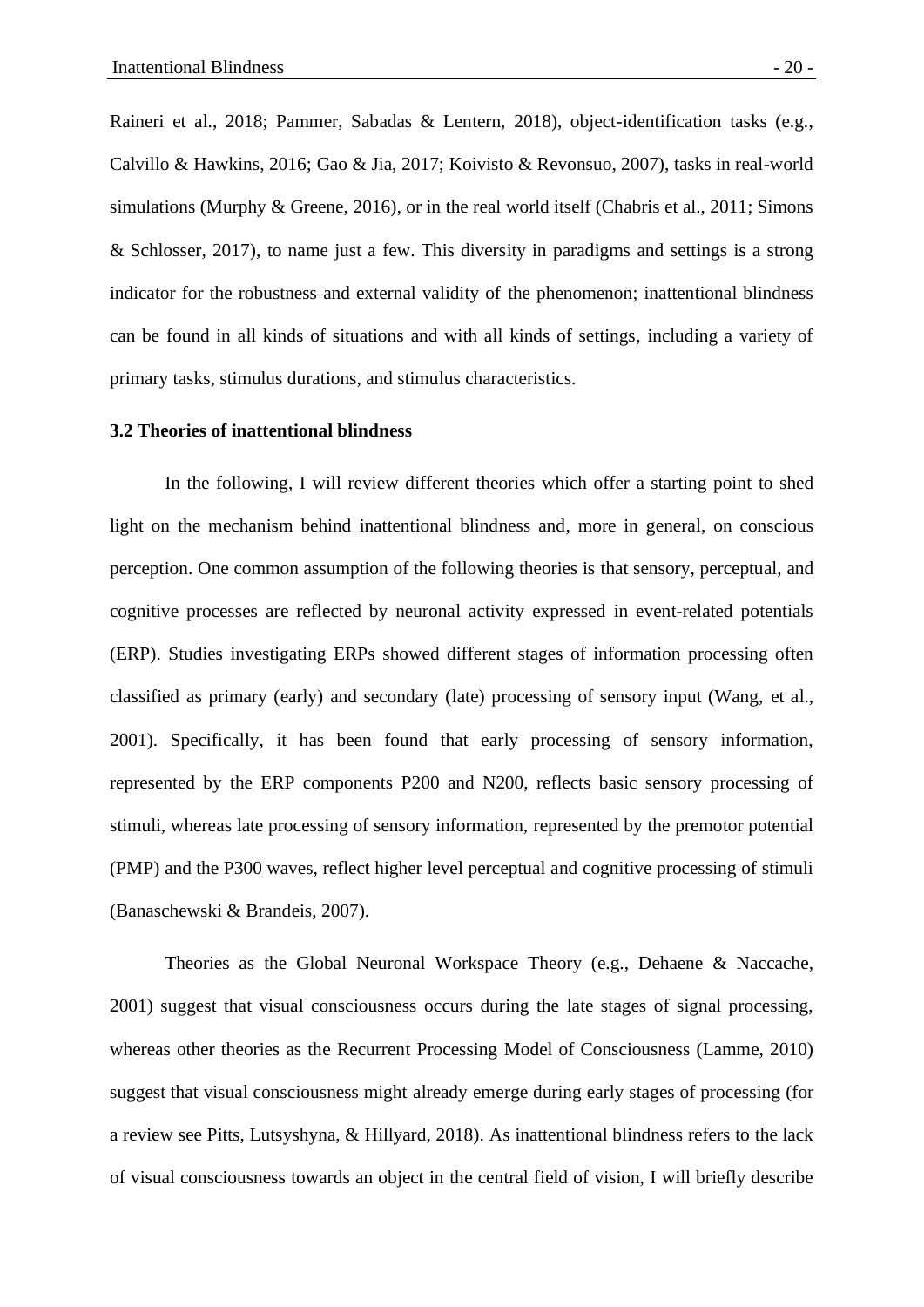the main theories to which inattentional blindness might strongly contribute and which simultaneously might provide a deeper understanding of the phenomenon inattentional blindness.

The Global Neuronal Workspace Theory (Dehaene & Changeux, 2011; Baars et al., 2013) considers sensory visual information as conscious if it causes a non-linear amplification through widespread neural networks, including the fronto-parietal areas (Lau & Rosenthal, 2011), so that they are "globally accessible". In this context attention acts as a "gate keeper" as it enhances the processing of attended sensory information within early visual areas (Reynolds & Chelazzi, 2004). Consequently, the neural representations of the attended sensory information are more likely to be consciously perceived compared to other sensory input. This approach illustrates why inattentional blindness is termed the way it is: Unexpected objects or events are not consciously perceived because one´s attention is engaged elsewhere. Due to the lack of attention, the processing of the unexpected stimulus is not enhanced by a global distribution of neuronal activity, thus, decreasing the likelihood of its conscious perception. As consciousness is based on the widespread distribution of neural information across the cortex in the global workspace theory, it implies that visual consciousness occurs at late stages of signal processing. Attention is regarded as prerequisite of consciousness (Cohen et al., 2012) and accordingly, top-down control (e.g., expectations) can drive attentional capture (Leber & Egeth, 2006).

Similarly, the model of Attentional Set by Most, Scholl and colleagues (2005), which is based on Neisser's (1976) Perceptual Cycle Framework, aims to account for the occurrence of visual consciousness, especially in the context of inattentional blindness. Most, Scholl and colleagues (2005) argue that unexpected sensory information invokes a "transient, implicit shift of attention" (Most, Scholl et al., 2005, p 226). Based on the information's consistency with one's attentional set (defined as "tuning" of one's attention for processing of specific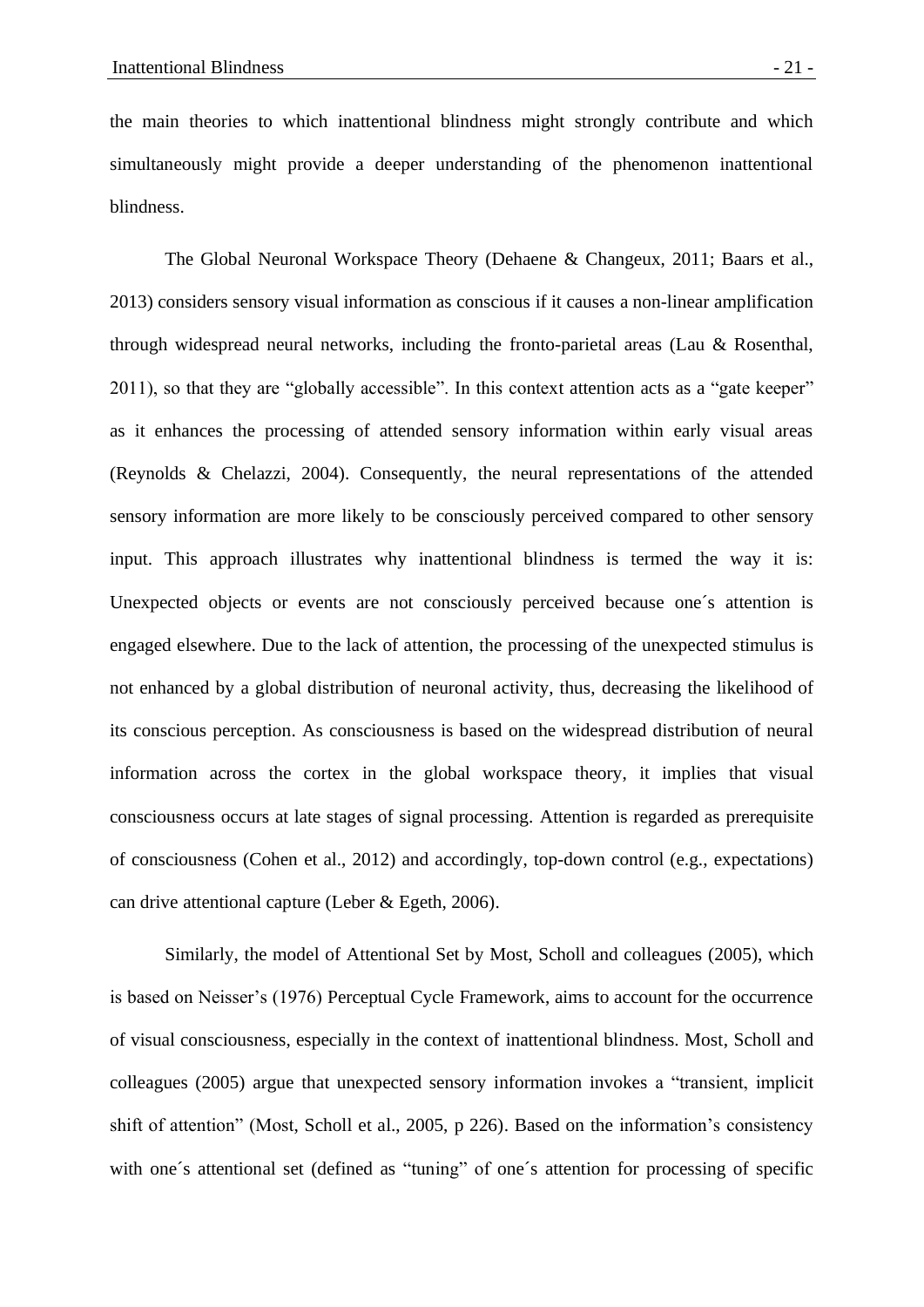types of stimuli) additional attentional resources are devoted to the information. In a series of experiments, Most, Scholl and colleagues (2005) manipulated the visual similarity of the unexpected stimulus to the target stimuli and showed that unexpected stimuli matching the current attentional set (i.e., features of the target stimuli) are more likely to cross the threshold of awareness. The attentional-set model, therefore, also highlights the importance of (late-) attentional processes in conscious perception.

In contrast, the Recurrent Processing Model of Consciousness by Lamme (2003, 2004, 2015) assumes that visual consciousness occurs at early stages of signal processing; sensory information can be recurrently processed within the areas of the visual cortical through feedback loops and horizontal connections and does not have to be distributed to other cortical areas to become conscious. Lamme (2010) suggests that any subsequent neuronal processing in higher cognitive subsystems could be seen as post perceptual and is, therefore, not directly associated with the generation of a conscious experience (Aru et al., 2012). The recurrent processing model of consciousness is also supported by studies on attentional processing by Theeuwes (2004) according to which low-level physical characteristics of stimuli are automatically processed with priority and capture attention in a bottom-up fashion.

In addition to the above-mentioned theories suggesting that observers fail to report an unexpected object because they never consciously perceived it, other theories argue that inattentional blindness may rather reflect the inability to access the information for report (e.g., Block, 2011; Vandenbroucke et al., 2014) or that inattentional blindness reflects a failure of memory, termed inattentional amnesia (Wolfe, 1999). Inattentional amnesia assumes that we may be aware of unexpected objects but fail to encode it into memory and, therefore, rapidly forget the information. Ward and Scholl (2015) specifically investigated this possibility by using an inattentional-blindness paradigm that left no time for memory decay. They concluded that inattentional blindness "reflects a genuine deficit in moment-by-moment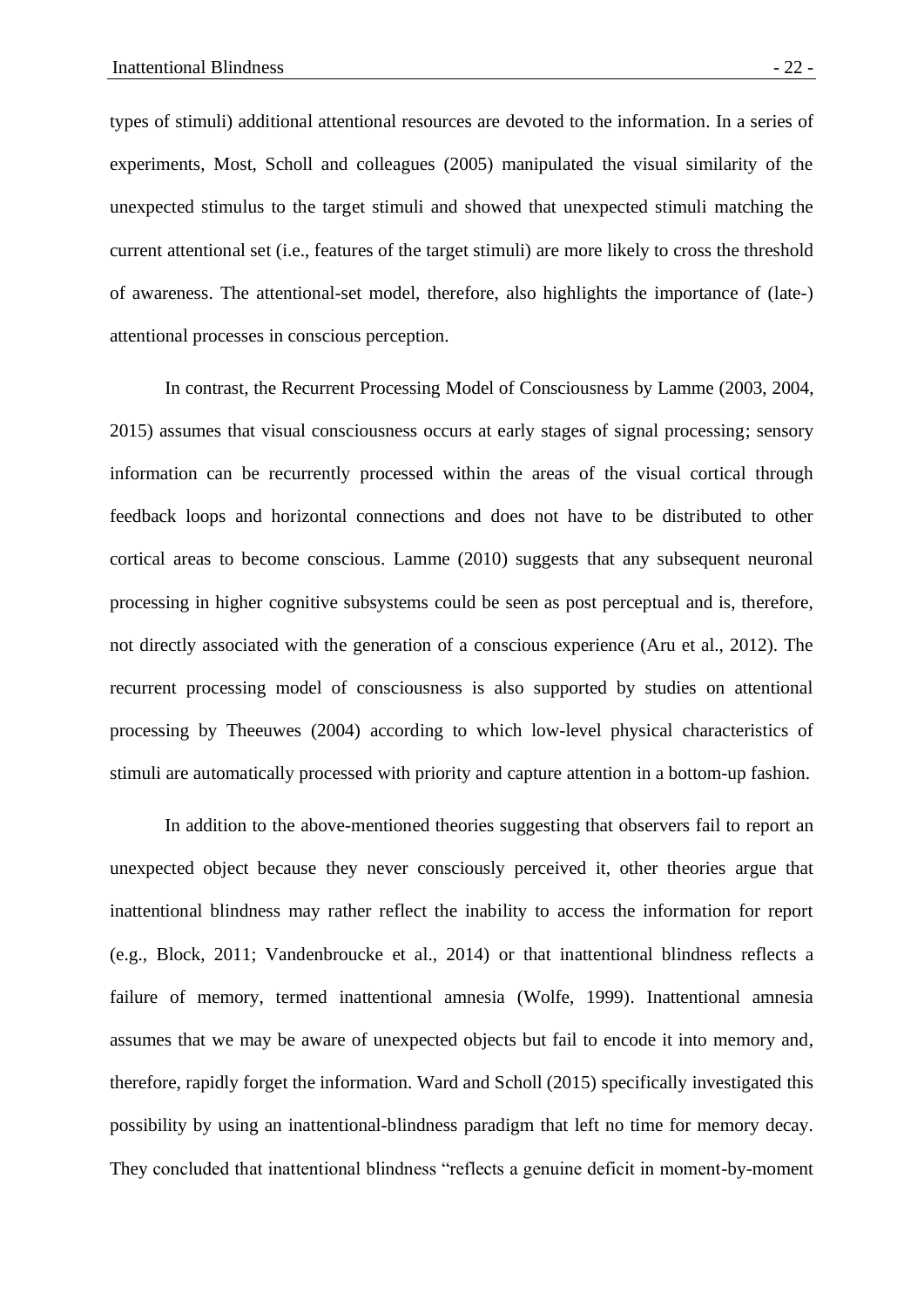conscious perception, rather than inattentional amnesia or inaccessibility" (Ward & Scholl, 2015, p727). Additionally, neurological investigations weaken the hypothesis of inattentional amnesia as a cause of inattentional blindness (for a review see Hutchinson, 2019).

#### **3.3 Determinants of inattentional blindness**

As this thesis is concerned with one specific determinant of inattentional blindness, I will start by reviewing determinants influencing the rate of noticing in general. These determinants can be grouped in physical, individual, and semantic ones. Physical as well as semantic determinants may be examined from two different perspectives as they can be assigned either as a characteristic of the context (context factors) or as a characteristic of the unexpected object/event. In this chapter, I will provide a comprehensive overview of physical and individual determinants of inattentional blindness and integrate my own research findings when appropriate. Due to their exceptional importance to this thesis, I will deal with semantic determinants separately in Chapter 4.

# *3.3.1 Physical determinants of inattentional blindness*

Previous research strongly suggests a dominant role of physical attributes to the probability of inattentional blindness. In regard to the unexpected object's physical attributes, its size seems to influence noticing rates (Mack and Rock, 1998). Similarly, the pilot study in *Publication IV* showed that bigger face icons are more likely to be consciously perceived than their smaller counterparts. Additionally, colored stimuli have an increased likelihood to be detected under inattention compared to black and white stimuli (Koivisto et al., 2004) as well as moving stimuli compared to static ones (Memmert & Furley, 2007). In regard to location, it has been shown that unexpected stimuli located further away from the focus of attention (not fixation!) are less likely to be noticed than stimuli located near to the focus of attention (Kreitz et al., 2015b; Most, Simons, Scholl, & Chabris, 2000; Stothart et al., 2015). In dynamic paradigms it has been shown that the actual speed of a moving unexpected stimulus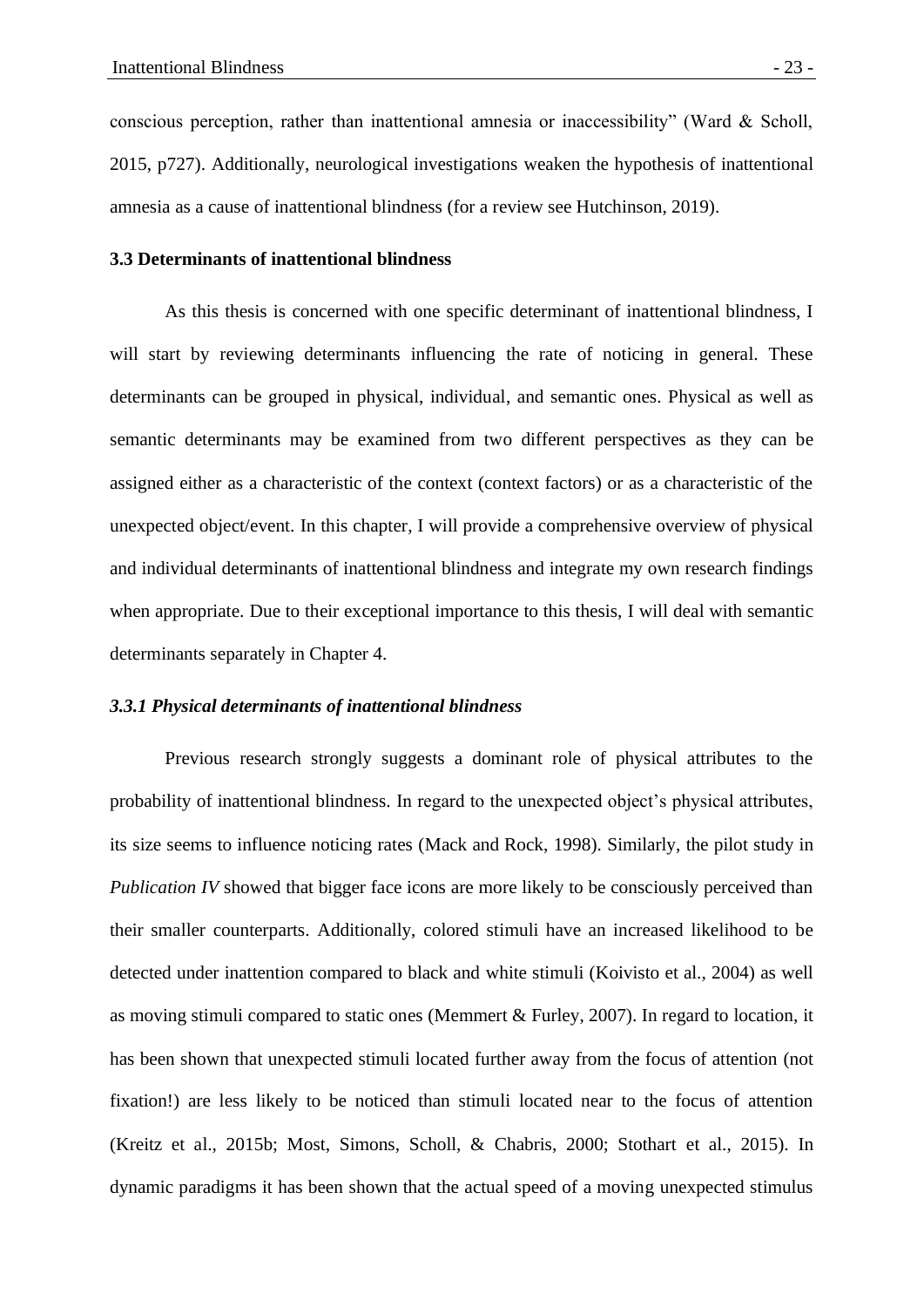does not affect inattentional blindness, but the time a stimulus is visible on the screen does (Kreitz, Furley, & Memmert, 2016).

Besides physical characteristics of the unexpected stimulus itself, contextual characteristics influence the probability that an unexpected object is detected under conditions of inattention. One such context factor is the area within one´s attentional breadth, which one attends to, as a wide attentional breadth does not necessarily ensure the processing of stimuli within the attentional breath. In a recent study, Kreitz, Hüttermann and Memmert (2020) showed that individuals are more likely to miss an unexpected stimulus between two attended targets, and therefore within the attentional breadth, than outside of these bounds. The authors assume that an active inhibition of the area between two attended targets might explain these findings as it overlaps the attentional benefit to detect unexpected stimuli caused by a wider attentional breadth.

Besides the breadth of the attended area, the complexity (i.e., difficulty) of a primary task can modulate inattentional blindness rates by restricting the resources available in addition to the primary task (Simons & Chabris, 1999; Remington et al., 2014). Both, primary tasks with higher perceptual load (Calvillo & Jackson, 2014; Cartwright-Finch & Lavie, 2007) as well as a higher cognitive load (Fougnie & Marois, 2007; Todd et al., 2005) have been found to decrease the probability that an unexpected stimulus is detected. Furthermore, physical load in form of exercise performed during task completion seems to influence inattentional blindness (Hüttermann & Memmert, 2012).

# *3.3.2 Individual determinants of inattentional blindness*

In addition to stimulus characteristics and context factors, individual differences have been investigated in the context of inattentional blindness. In this regard, some studies found older participants (de Liaño et al., 2020; Graham & Burke 2011) as well as young children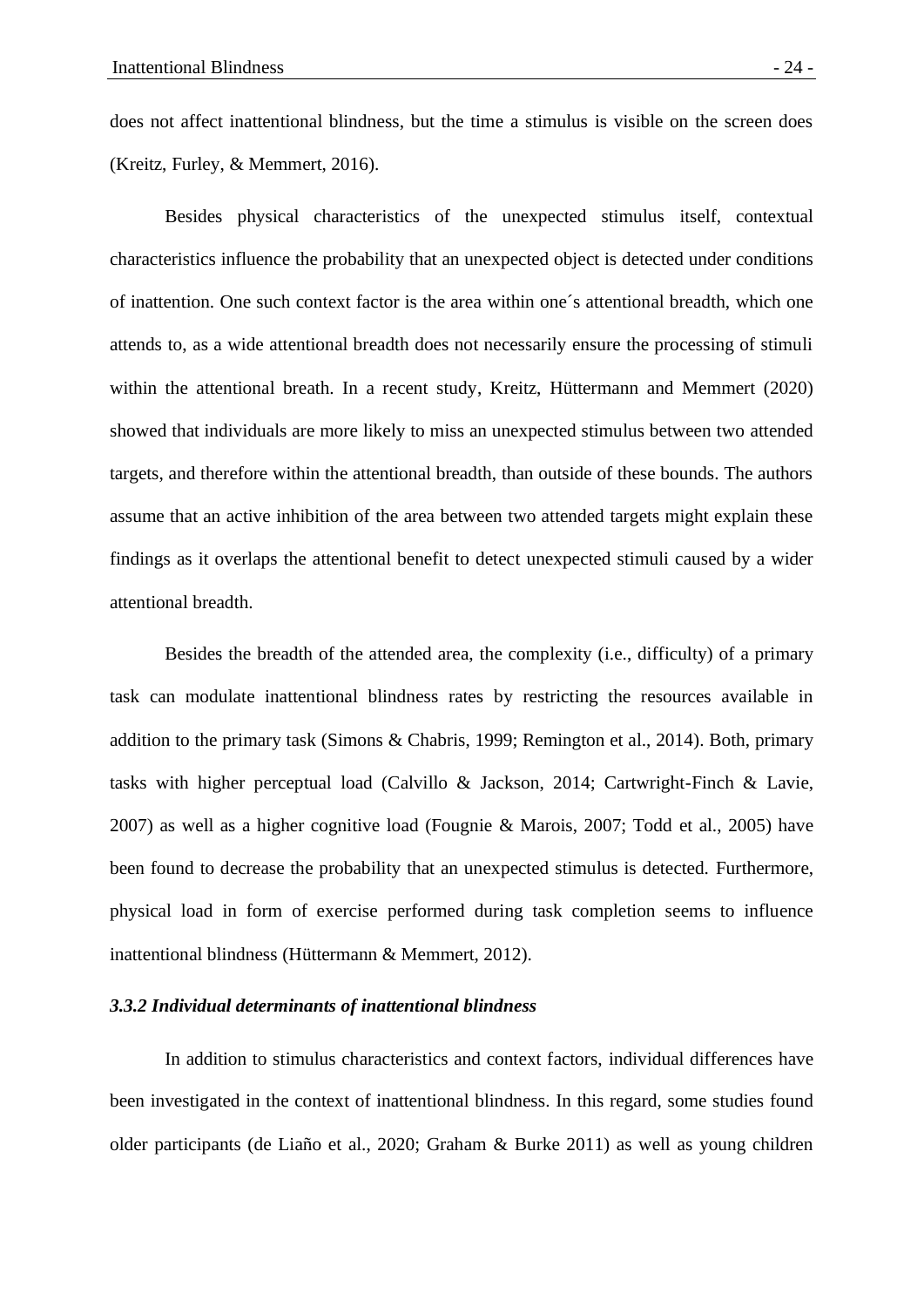(Memmert, 2006a; Remington et al., 2014; Zhang, Yan et al., 2018) to be more susceptible to inattentional blindness.

In regard to cognitive conspicuities, gifted children seem to be less prone to inattentional blindness (Memmert, 2006b; Zhang, Zhang et al., 2016), similar to individuals with autism spectrum disorders (Swettenham et al., 2014), as well as individuals diagnosed with attentional deficit disorder (ADHD; Grossman et al., 2015). General fluid intelligence might be one cognitive mechanism that predicts inattentional blindness but should not be generalized to the cross-aging population; only older individuals who scored high in fluid intelligence were more likely to consciously process an unexpected stimulus (O'Shea & Fieo, 2015).

In contrast to intelligence, previous studies did not find any support for an influence of self-reported emotional characteristics such as levels of trait negative affect, hedonic depression, worry, or anxious arousal on the probability to miss an unexpected object under conditions of inattention (Bredemeier et al., 2014). Similarly, there was neither an effect for basic personality traits such as extraversion, neuroticism, agreeableness, conscientiousness, nor for personality-related dispositions such as behavioral inhibition, and behavioral activation, as well as achievement motivation, or schizotypy (Kreitz, Schnuerch, Gibbons, & Memmert, 2015). Only openness to new experiences (one of the Big Five basic personality traits; Benet-Martinez & John, 1998) explained a small fraction of variance in noticing rates; individuals that are more open to new interests, impressions, and ideas might, thus, also be more "open" to unexpected stimuli in an inattentional-blindness paradigm (Kreitz, Schnuerch, Gibbons, & Memmert., 2015). Ambiguous results have been found for other individual characteristics as the trait tendency to become absorbed in a momentary experience (i.e., absorption; Kreitz, Schnuerch, Gibbons & Memmert 2015; Memmert, Unkelbach, & Ganns, 2010).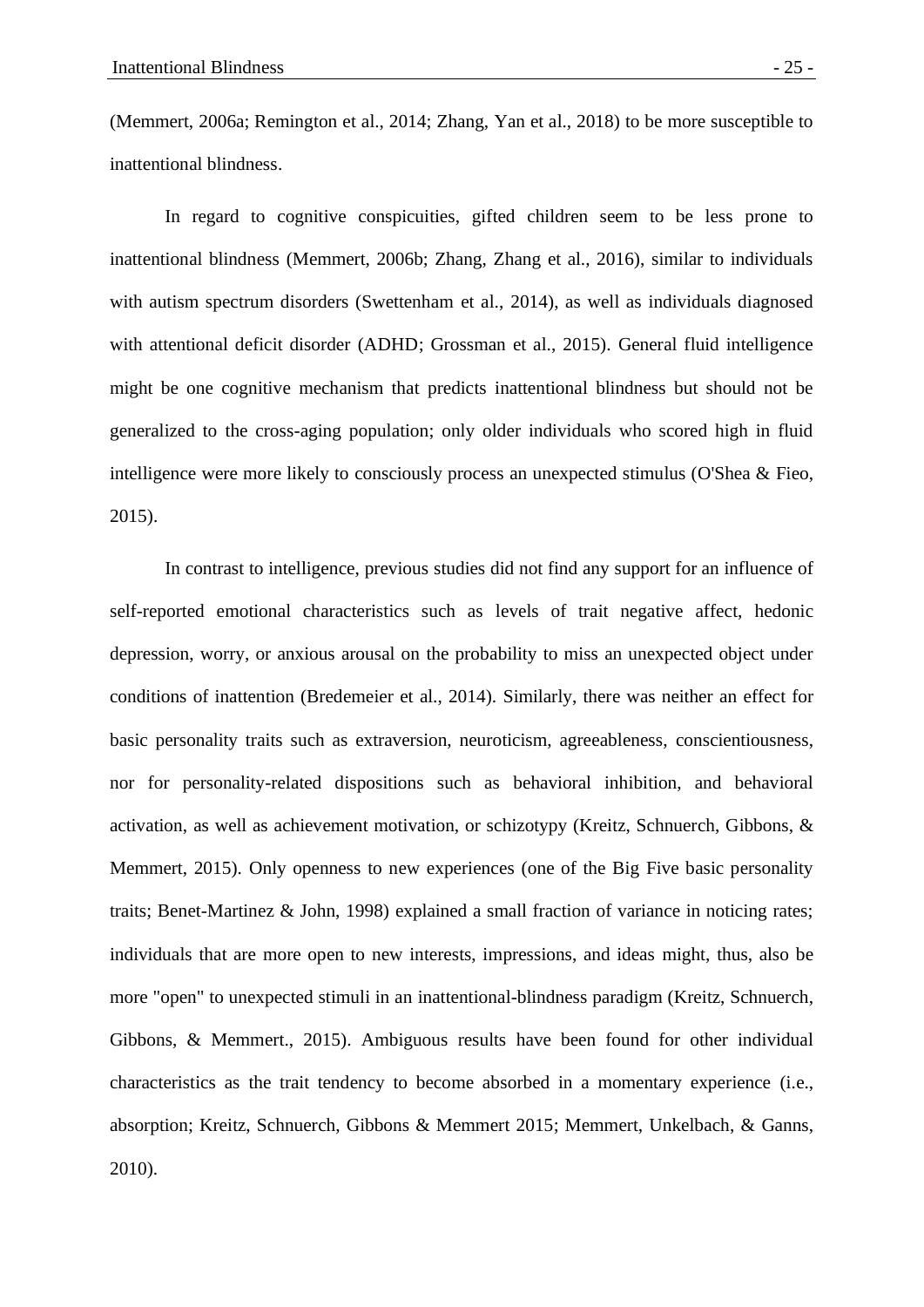Besides such rather stable group categorizations of individual characteristics, certain group categorizations might develop more flexible through one´s individual actions, as an expertise in a certain field. Across different domains, experts have been found to be less likely to miss an unexpected stimulus in their field of expertise, such as sports (Furley et al., 2010; Memmert, 2006a) or medical diagnostic (Drew et al., 2013). It seems that this expertise effect may be robust and valid within the respective domain of expertise, for example, experts in basketball were more likely to notice an unexpected stimulus in a computer task (Memmert, 2006a), as well as in a real-life basketball task (Furley et al., 2010). It is conceivable that experts (a) develop additional perceptual and cognitive skills (Drew et al., 2013) (b) learn to distribute their resources differently (Furley et al., 2010; Memmert, 2006a) or (c) already contain some type of pre-existent perceptual-cognitive skills to perform tasks in these fields more efficiently than novices and, thus, free up resources for processing additional critical stimuli. Besides one´s expertise, other more flexible individual characteristics have been found to influence inattentional blindness: Whereas the consumption of alcohol decreases the likelihood to detect an unexpected stimulus (Clifasefi et al., 2006), a crisis mindset (Shi & Li, 2020) increases the likelihood to detect an unexpected stimulus. Moreover, divergent thinking has been found to influence inattentional blindness (Memmert, 2009), a finding probably based on the relationship between creative thinking and a wider attentional focus (Hüttermann et al., 2019). Integrating all those findings, most effects can probably be attributed to a wider attentional distribution.

In addition to a wider distribution of attention, more cognitive resources per se might be beneficial when it comes to the detection of unexpected stimuli. One of the most frequently investigated cognitive mechanism in this regard is the individual working memory capacity. Findings are ambiguous, with some studies arguing for an effect of individual working memory capacity on inattentional blindness (Hannon & Richards, 2010; Richards, Hannon, & Derakshan, 2010; Richards, Hannon, & Vitkovitch, 2012; Richards, Hellgren, & French,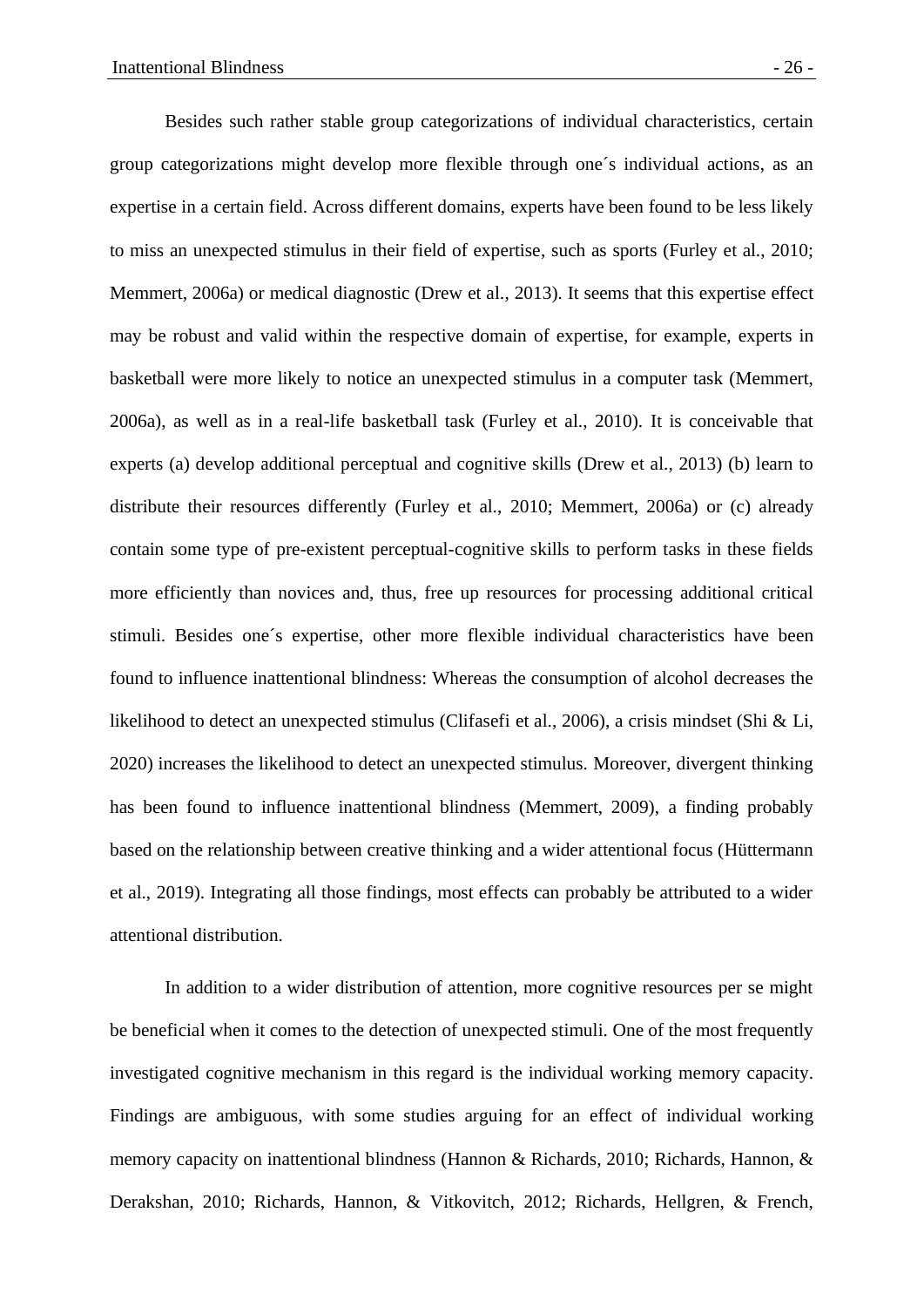2014) while other studies found working memory capacity to affect inattentional blindness only under specific circumstances (Calvillo & Jackson, 2014; Kreitz et al., 2015a; Seegmiller et al., 2011), and some even found no effect at all (Beanland & Chan 2016; Bredemeier & Simons, 2012; Kreitz et al., 2015b, Kreitz, Furley, Memmert, & Simmons, 2016). Based on these mixed findings, I examined in the idea that working memory capacity might moderate the effect of monetary value on inattentional blindness (*Publication I)*. My findings do not support any significant interaction effects of working memory capacity and monetary value on the noticing rate of unexpected stimuli. Summing up, my findings as well as the previous literature cannot support a general and robust effect of individual working memory capacity on inattentional blindness.

Besides working memory capacity, a variety of individual cognitive mechanism have already been investigated in regard to their influence on inattentional blindness. One cognitive mechanism that is strongly linked to working memory capacity is one´s ability to spread attention spatially, namely the attentional breadth (Kreitz, Furley, Memmert, & Simons, 2015b). Kreitz, Furley, Memmert, and Simons (2015b) found neither an influence of the individual maximum breadth of attention nor of a global attention bias on the detection of an unexpected stimulus. These findings are in line with other studies showing no influence of the spatial breadth of attention on inattentional blindness (Memmert, Simons & Grimme, 2009; Richards, Hannon, & Derakshan, 2010; but see Memmert & Furley, 2007). Furthermore, other individual cognitive mechanism as short-term memory capacity (Hannon & Richards, 2010), the ability to suppress responses (Kreitz, et al., 2015a), inhibition (Richards, Hannon, & Derakshan, 2010), and processing speed (O'Shea & Fieo, 2015; Richards, Hannon, & Derakshan, 2010) have not been found to predict the probability of falling prey to inattentional blindness either.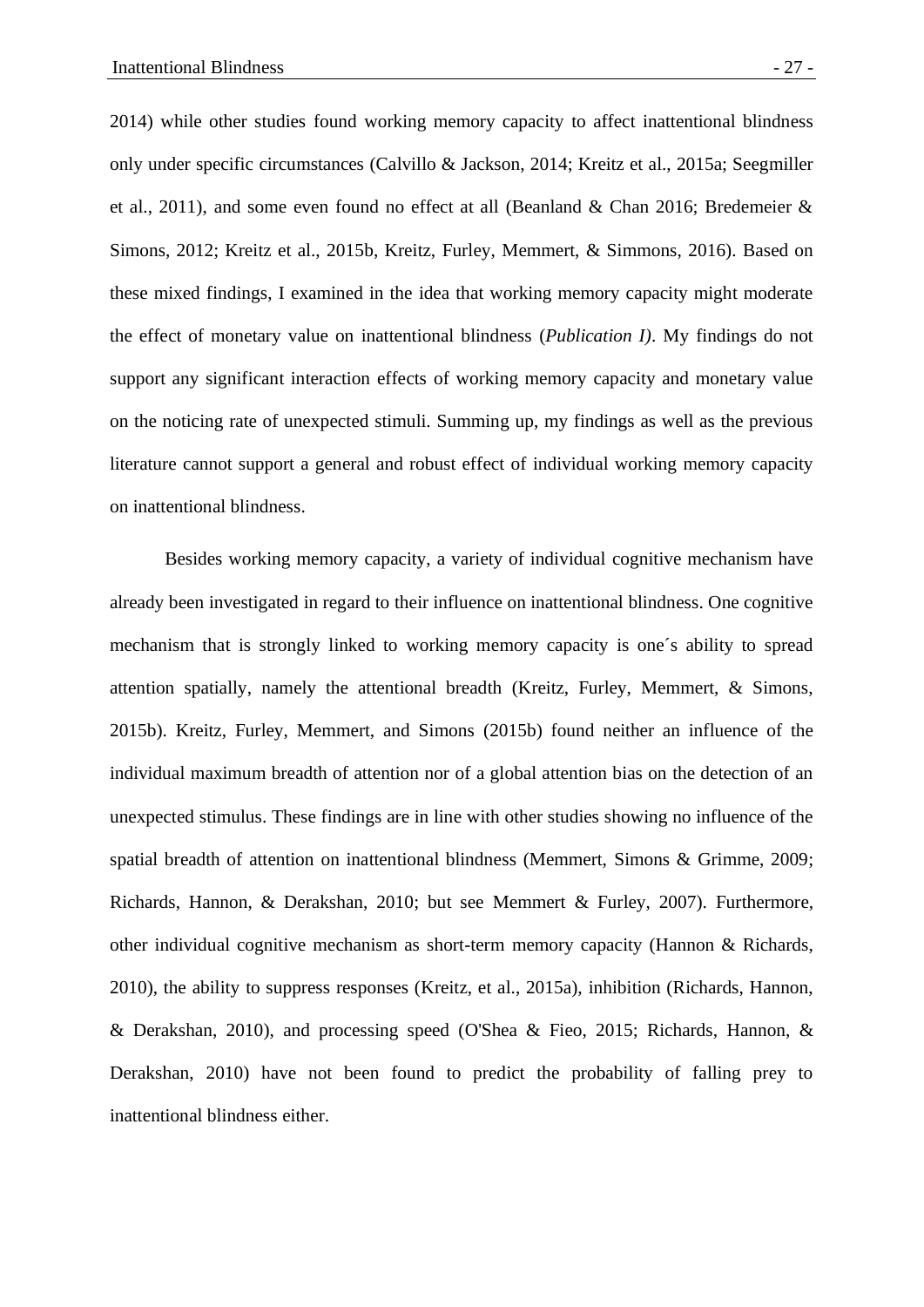### **4. Semantic value as a determinant of inattentional blindness**

An interesting combination of stimulus characteristics and context factors constitutes the semantic value of critical stimuli, which might lead to an attentional bias in favor of the meaningful stimuli as described in Chapter 1. Right in the beginning of inattentional blindness research, Mack and Rock (1998) suggested that the semantic value of the unexpected stimulus significantly (or even dominantly) influences whether an unexpected stimulus succeeds in capturing attention and reaching consciousness under conditions of inattention. Therefore, following a comprehensive overview of already investigated semantic determinants of inattentional blindness, I will integrate and discuss my own research findings to answer the research questions addressed in this thesis.

### **4.1 Previous research**

Inattentional blindness literature uses several labels (meaningfulness, importance, semantic salience, signal value) to describe the concept of semantic value. As mentioned in Chapter 1 and described in Chapter 2, a distinction might be made between different types of semantic value: semantic value of primary reinforcers and semantic value of secondary reinforcers.

### *4.1.1 Semantic value of primary reinforcers*

Primary reinforcers contain semantic value without any learning having taken place; rather evolutionary processes predefined the respective meaning of a stimulus (see Chapter 1). The semantic value of primary reinforcers is assumed to be a stable predictor of inattentional blindness (Mack et al., 2002). Indeed, the semantic value of primary reinforcers based on predetermined evolutionary meaning, such as threats, affected the susceptibility to inattentional blindness (New & German, 2015). Other primary reinforcers, such as the emotional expressions of faces, are also associated with evolutionary predetermined semantic value; fittingly, cartoon-like happy faces were more likely to be noticed within an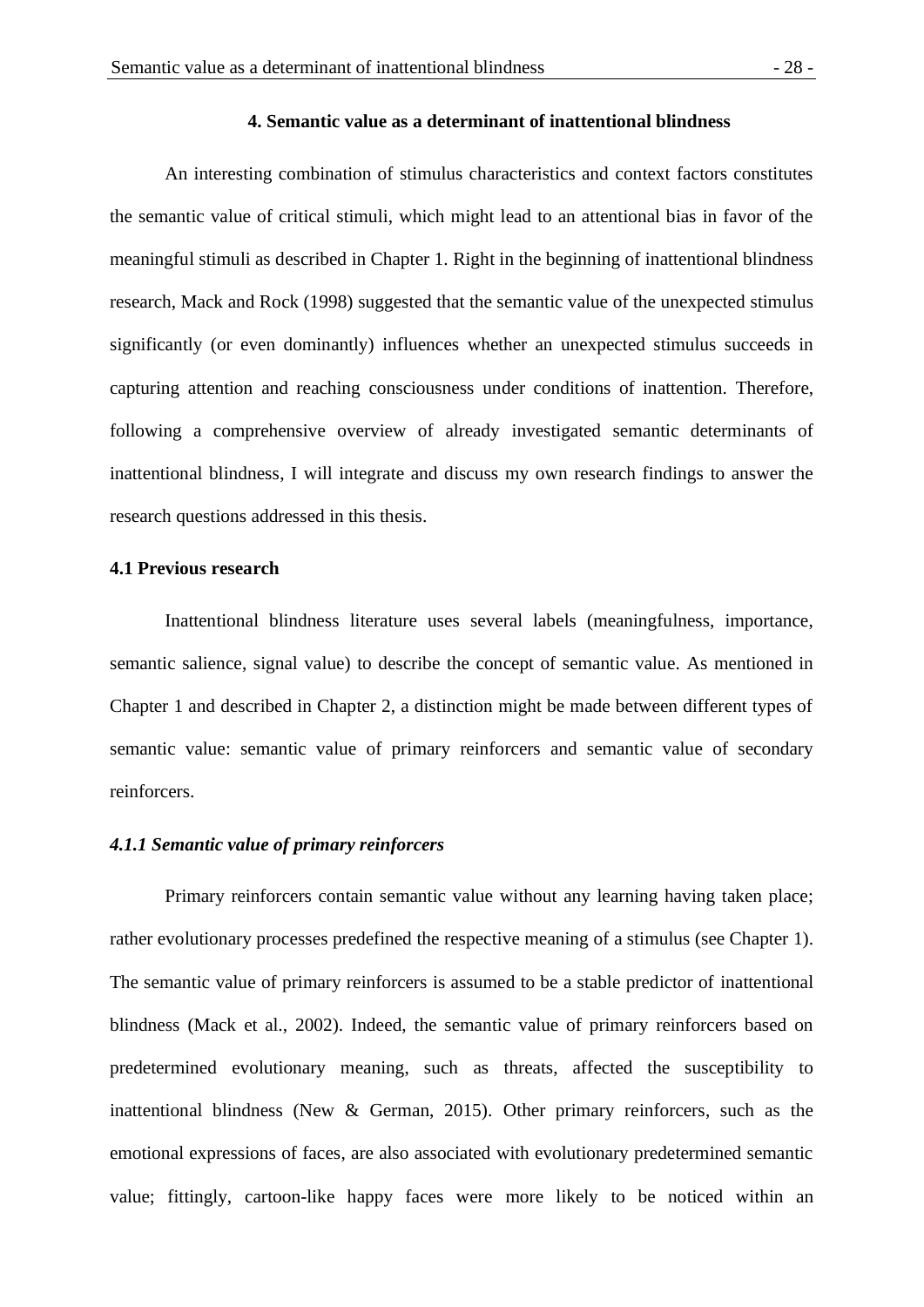inattentional-blindness paradigm compared to other stimuli such as circles (Lee & Telch, 2008; Mack & Rock, 1998). Similarly, upright pictures of faces were detected with a higher probability than objects or inverted pictures of faces (Devue et al., 2009). Due to the same low-level physical characteristics of both, upright and inverted, pictures of faces the difference in noticing rates might be solely caused by the stimulus' semantic value as primary reinforcers.

However, findings on semantic value of primary reinforcers based on evolutionary meaning are ambiguous: For example, the presence of faces in a party scene alone did not result in higher noticing rate of this scene (Mack & Clarke, 2012). Indeed, Mack and Rock (1998) already highlight the complexity of semantic value even when associated with primary reinforcers. In contrast to cartoon-like happy faces, they found that cartoon-like sad faces were not more likely to be consciously detected than circles. Also, one might argue that these differences between circles and cartoons or pictures of faces are driven by low-level physical differences rather than differences in their semantic value (Devue et al., 2009, Lee & Telch, 2008). For instance, Mack and Rock (1998) did not find any differences in noticing rates when they compared scrambled faces and happy faces as well as scrambled faces and sad faces that shared the same physical properties (Mack & Rock, 1998). This finding was also supported by Lee and Telch (2008) who did not find significant differences between frowning cartoon faces and scrambled cartoon faces.

Besides faces with emotional expressions, also stick men (Mack & Rock, 1998) and human silhouettes (Downing et al., 2004) have been found to possess semantic value as primary reinforcers based on predetermined evolutionary meaning and influence the susceptibility to inattentional blindness. Accordingly, their noticing rates were higher than for figures as a Christmas trees (Mack & Rock, 1998) or object silhouettes (Downing et al., 2004). Integrating the findings of faces, stick figures, and human silhouettes, Calvillo and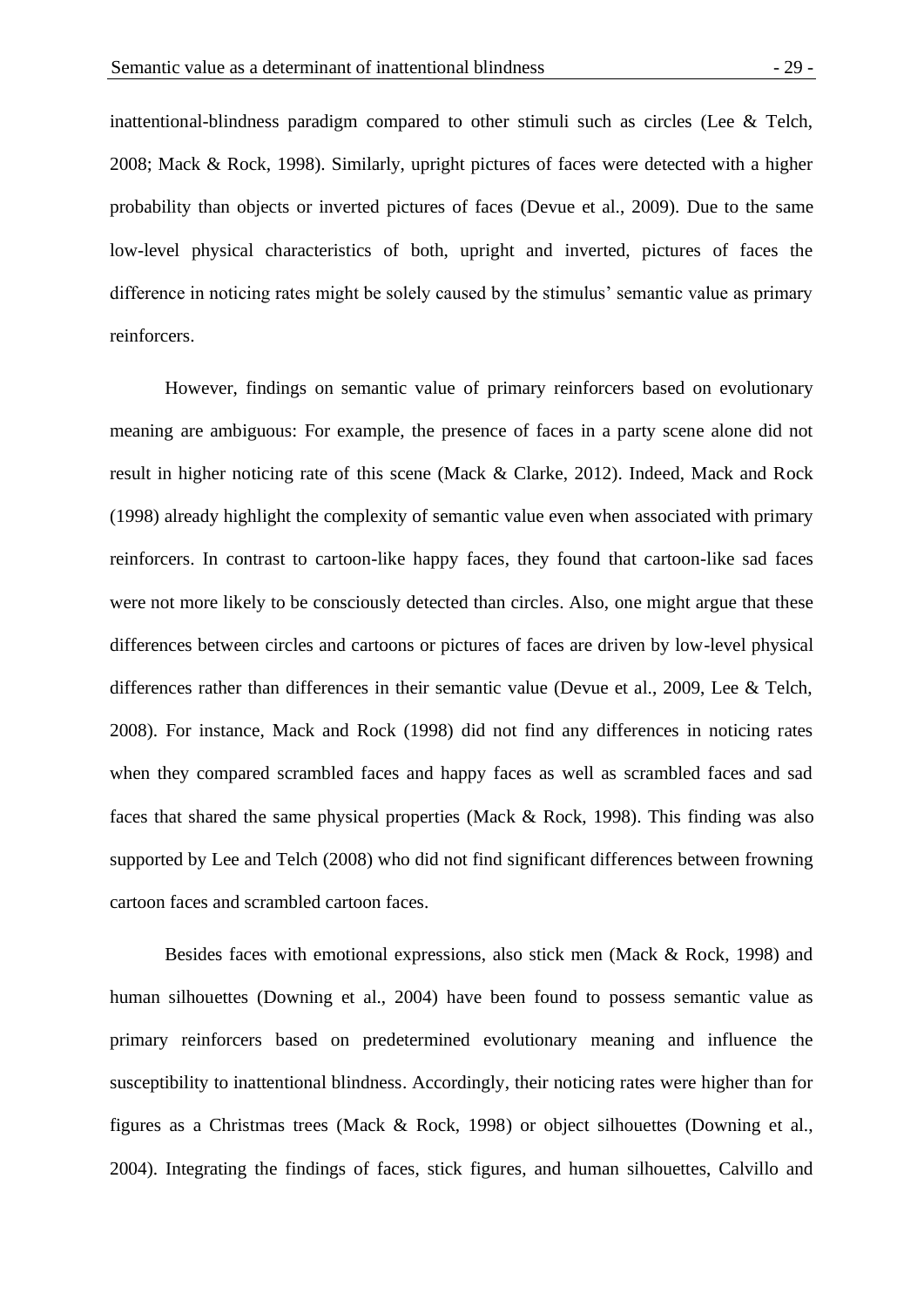Jackson (2014) postulated that, in general, animate (in contrast to inanimate) unexpected stimuli can be seen as primary reinforcers, thus, possess semantic value and are more likely to be detected under conditions of inattention. They applied and extended the animatemonitoring hypothesis (New et al., 2007) to the phenomenon of inattentional blindness and assumed that animated stimuli capture attention even without expectations or intentions. The strong evolutionary meaning of animate stimuli subsumes two types of stimuli: human animals and non-human animals (New et al., 2007). Humans can be seen as primary reinforcers possessing strong semantic value as they could be seen as family, friends, potential mates, and adversaries and, thus, bring social opportunities or dangers. Other animals can be seen as primary reinforcers possessing strong semantic value based on evolutionary meaning as they were of vital importance for our foraging ancestors; they could be predators, food, or a threat. Despite the catchy and simple distinction between animate and inanimate, there seem to be further differentiations within the animate category based on different evolutionary meanings for our foraging ancestors, thus, spider icons were more likely detected than a housefly icon (New & German, 2015). However, these findings need further replications and should be treated with caution, as Wiemer and colleagues (2013) showed that spiders do affect one´s skin conductance, but not one´s likelihood to consciously perceive them.

### *4.1.2 Semantic value of secondary reinforcers*

In contrast to primary reinforcers, the semantic value of secondary reinforcers is learned through a reinforcement-based learning process between the semantic value of a primary reinforcer (reward or loss) and the respective stimulus as the secondary reinforcer (see Chapter 1). The reinforcement-based learning process can further take place in two different ways: a) an individual reinforcement-based learning process in which one interacts with the stimuli and events of one´s environment which establishes semantic value of secondary reinforcers based on personal meaning, and b) a social reinforcement-based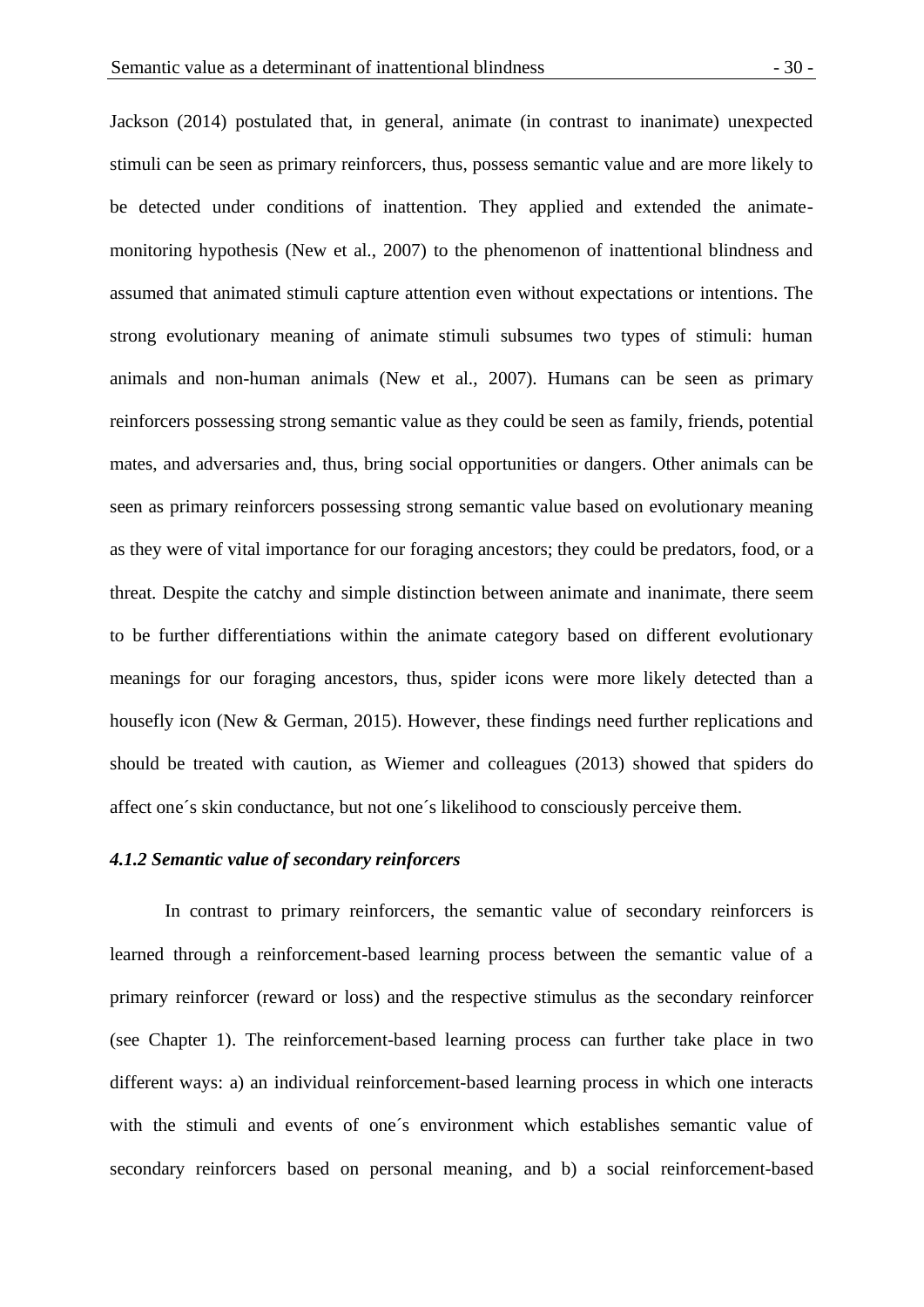learning process in which one interacts and communicates with society, which establishes semantic value of secondary reinforcers based on social meaning.

The semantic value of secondary reinforcers based on personal meaning can also be ascribed to task-relevant stimulus characteristics in a currently executed task, especially if the successful completion of the respective task is of one´s personal interest. A fitting example is the study by Pammer, Sabadas and Lentern (2018) in which participants had to judge driving situations in a picture taken from the driver's perspective on its risk for a collision. Participants were more likely to miss motorcycles that faced away from an upcoming intersection (62%) than motorcycles that faced toward an upcoming intersection (33%). This is because motorcycles facing toward an upcoming intersection could be seen as a risk for a collision and are, thus, task relevant.

This type of value based on task relevance of secondary reinforcers is very similar to the concept of attentional set. One´s attentional set, can be defined as the cluster of stimuli characteristics that one attends to and prepares to respond to as part of the primary task. According to the contingent-capture hypothesis (Folk et al., 1992) only those characteristics of stimuli capture attention that are part of one´s attentional set. Indeed, previous studies found that an unexpected stimulus is more likely to be detected if one of its characteristics, such as its luminance, is identical or similar to the luminance of the attended stimuli of the primary task. For example, a black unexpected stimulus is more likely to be detected than a white or even a completely distinct (e.g., red) unexpected stimulus when black stimuli of a primary task are selectively attended while white stimuli of the primary task are selectively ignored (Most, Simons, Scholl, Jimenez, et al., 2001; Simons & Chabris, 1999). Furthermore, capturing attention of characteristics which are part of the attentional set may not be a binary but rather continuous selection process, as indicated in a study by Most, Scholl et al. (2005). The authors showed that an unexpected black stimulus was detected by 94% of participants,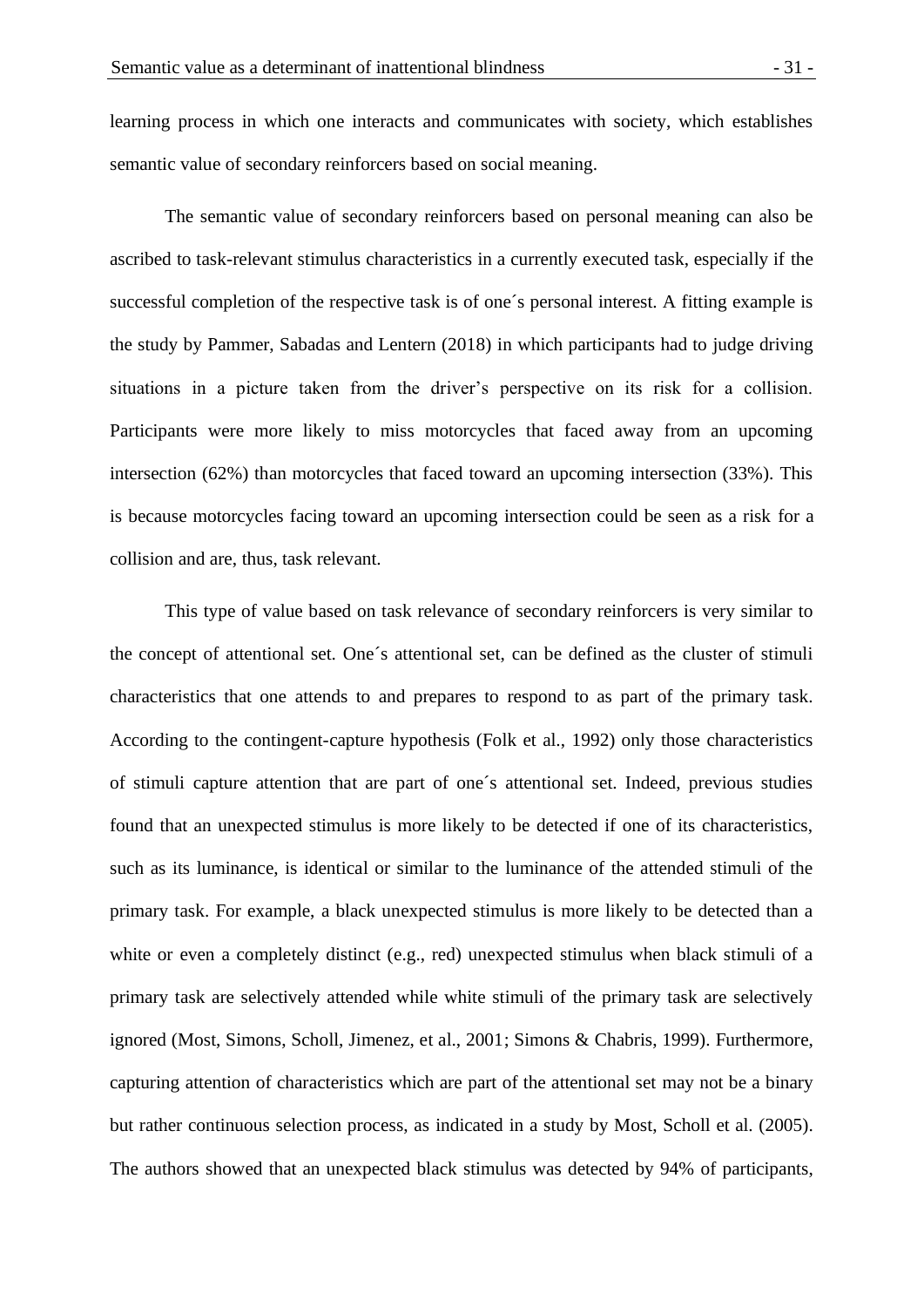whereas gray (44%), light gray (12%) and white stimuli (0%) were detected to a lesser extent by participants when they had to attend to black stimuli in the primary task. Besides luminance, effects of the attentional set also apply to other characteristics, such as shape (Most, Scholl, et al., 2005) or color (Most & Astur, 2007). Uncovering the underlying reinforcement-based learning process, Koivisto and Revonsuo (2008) found that it is the selective attention to target items of a primary task, rather than the selective ignoring of distractor items of the primary task, that associates the target items with semantic value.

In contrast, other types of semantic value based on personal meaning, such as stimulus characteristics related to gains or losses in custom video games, have not been found to affect the probability of this failure of awareness (Stothart, Wright et al., 2017). Based on these contradictory findings one might suggest that the semantic value of secondary reinforcers based on a stimulus´ personal meaning is quite complex and might change over time with individual circumstances and needs. One example for such complex and specific semantic value based on personal meaning is the finding by Li et al. (2015), showing that the personal meaning, and thus semantic value, of ice-cream is only strong enough to influence conscious detection for female participants who experienced strong ice-cream cravings (which might be based on a personal reinforcement-based learning process).

Another example for the influence of semantic value based on personal meaning is one´s own name. Mack and Rock (1998) showed that the semantic value of one´s name influenced the noticing rate of an unexpected stimulus; whereas 50% of the participants felt prey to inattentional blindness when the unexpected stimulus was a common noun, only 12.7% did so when the unexpected stimulus was their own name (Mack & Rock, 1998). Thus, one´s own name seems to possess a strong semantic value based on personal meaning, even more than the value of names in general (35% of the participants failed to detect other names when they appeared unexpectedly). Confounding variables can be discarded as neither the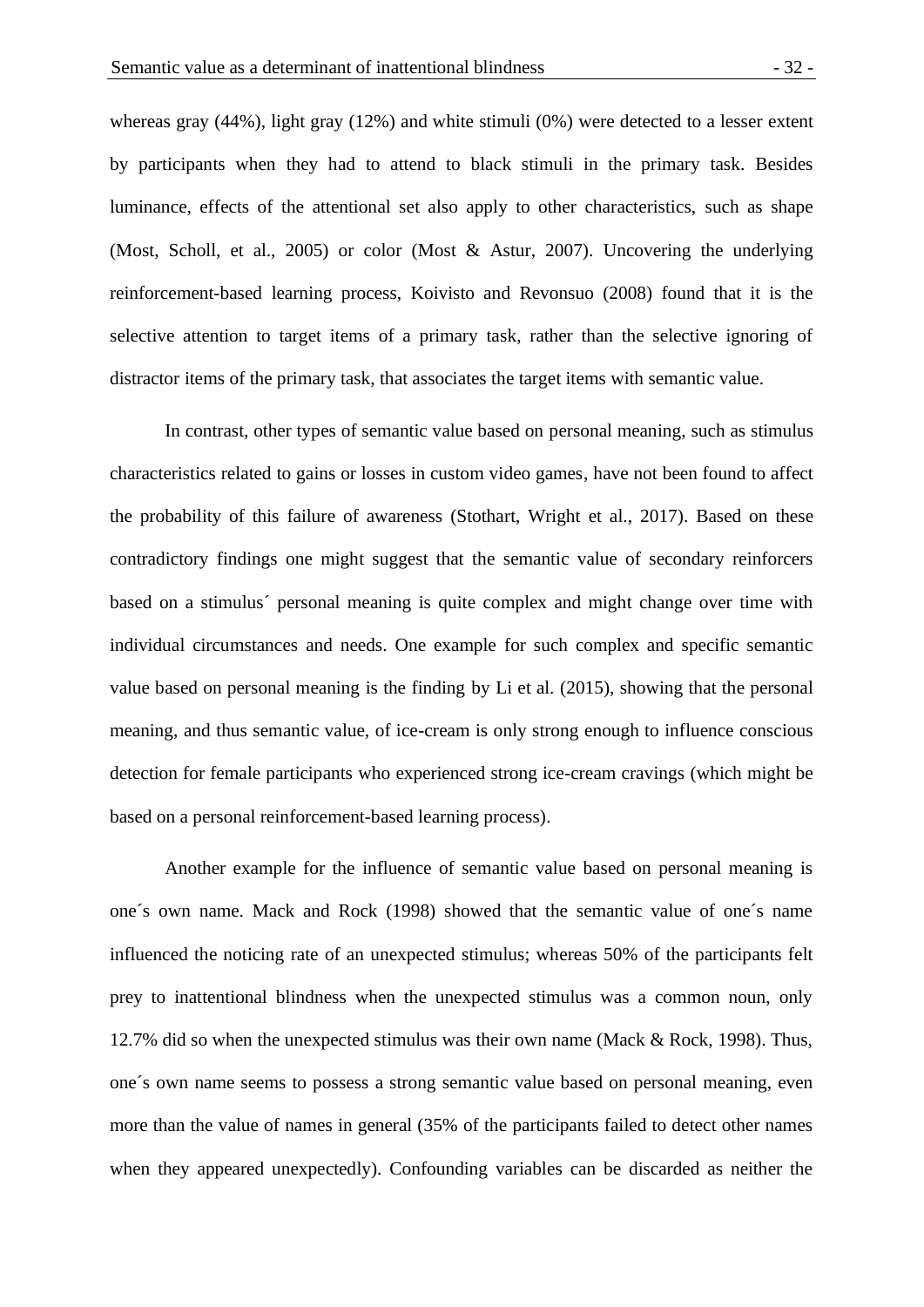change of one letter in the participant's name, nor the use of other daily used words seem to increase noticing rates (Mack & Rock, 1998; see also Mack et al., 2002). Therefore, the increased semantic value of one´s own name might be unique for each individual as the respective reinforcement-based learning process applies especially to one´s individual name. These findings are supported by a similar effect in the auditory domain (Moray, 1959) and its transfer into daily life ("Cocktail party effect"; Cherry, 1953).

Building up on their findings concerning personally relevant words, Mack and Rock (1998) also found that words associated with a more general semantic value, as the word "STOP", are more likely to be consciously detected than other words. The word "STOP" usually gains semantic value through a social reinforcement-based learning process in order to maintain physical and emotional wellbeing of oneself and one's environment. Social reinforcement-based learning does not take place in a single individual but rather in a social group of individuals, so that each individual also benefits from the learning experiences made by others. Reinforcement-based learning experiences made by others can also lead to stereotypes, which in turn can influence one´s attentional distribution and consequently one´s conscious perception (Brown-Iannuzzi, et al., 2014)

### **4.2 Answer to Research Question I**

Research Question I ("Does the semantic value of a stimulus influence the threshold of awareness towards the respective stimulus and, thus, the susceptibility to inattentional blindness?") has been partially covered by the previous literature. However, the resulting findings do not paint a clear and conclusive picture of the influence of semantic value on inattentional blindness but rather strongly adumbrate such an effect. Therefore, I set out to contribute to a more conclusive and general picture of the semantic value´s influence on inattentional blindness and aimed to replicate and extend previous findings. First, I investigated the effect of semantic value of secondary reinforcers learned through monetary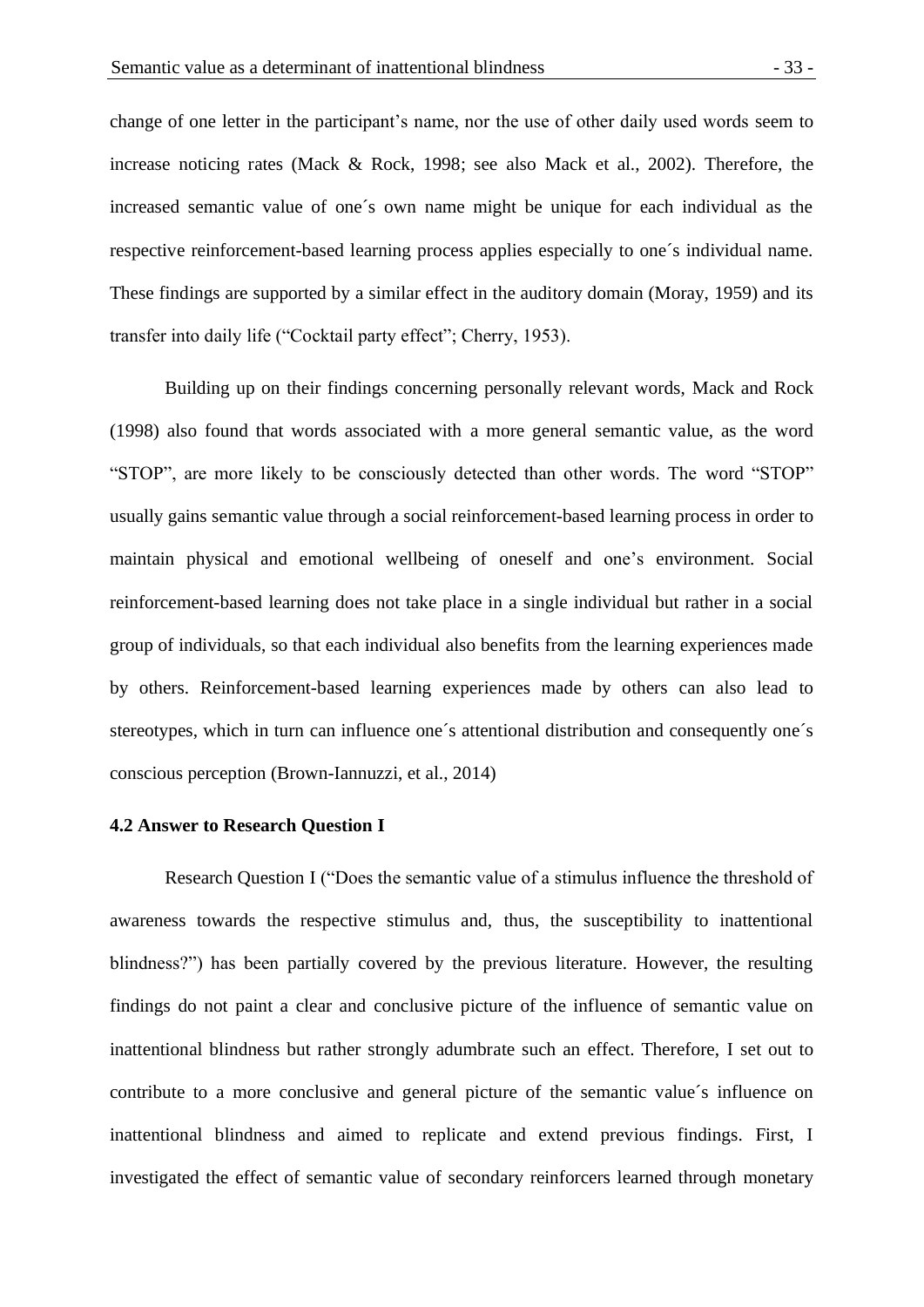reward. This was done in *Publication I,* in which a total of 537 participants first learned the association between a color and a monetary reward value (high, low, or none reward) and afterwards performed an inattentional-blindness task. For *Experiment 1* in *Publication I*, I used a static inattentional blindness-paradigm in which the unexpected object occurred for 200 ms. In *Experiment 2*, I generalized the findings of *Experiment 1* to a dynamic paradigm and controlled for a potential influence of the limited time to perceive and process the semantic value of the unexpected stimulus by presenting the unexpected object for 3880 ms. Furthermore, I controlled for a successful manifestation of the stimulus´ semantic value (i.e., association between a certain stimulus colors and different types of monetary value) by using the exact same training phase as Anderson and colleagues (2011a) used successfully in combination with different attention tasks. Additionally, I successfully replicated the effect of monetary value on attentional capture in a visual search task, as found by Anderson and colleagues (2011a), in the *Pre-study* of *Publication I*. Nevertheless, the findings in *Experiment 1* and *Experiment 2* (*Publication I*) did not support the assumption that the semantic value of a secondary reinforcer based on the personal meaning of monetary reward affects the probability of inattentional blindness: My findings revealed that stimuli possessing a color associated with high monetary reward were not more likely to be detected than stimuli possessing a color associated with low monetary reward or stimuli containing a color not at all associated with monetary reward. Thus, whereas the established semantic value is strong enough to influence a visual search task (pre-study; Anderson et al., 2011b, Anderson, 2013, 2016), it does not seem to be strong enough to affect whether or not an unexpected stimulus crosses the threshold of awareness.

Moreover, these findings seem to support the assumption that the underlying mechanism of semantic value based on personal meaning, as monetary reward in *Publication I*, might be rather complex and flexible. According to the aim to cover the semantic value of a stimulus as a whole and provide evidence for a general effect of semantic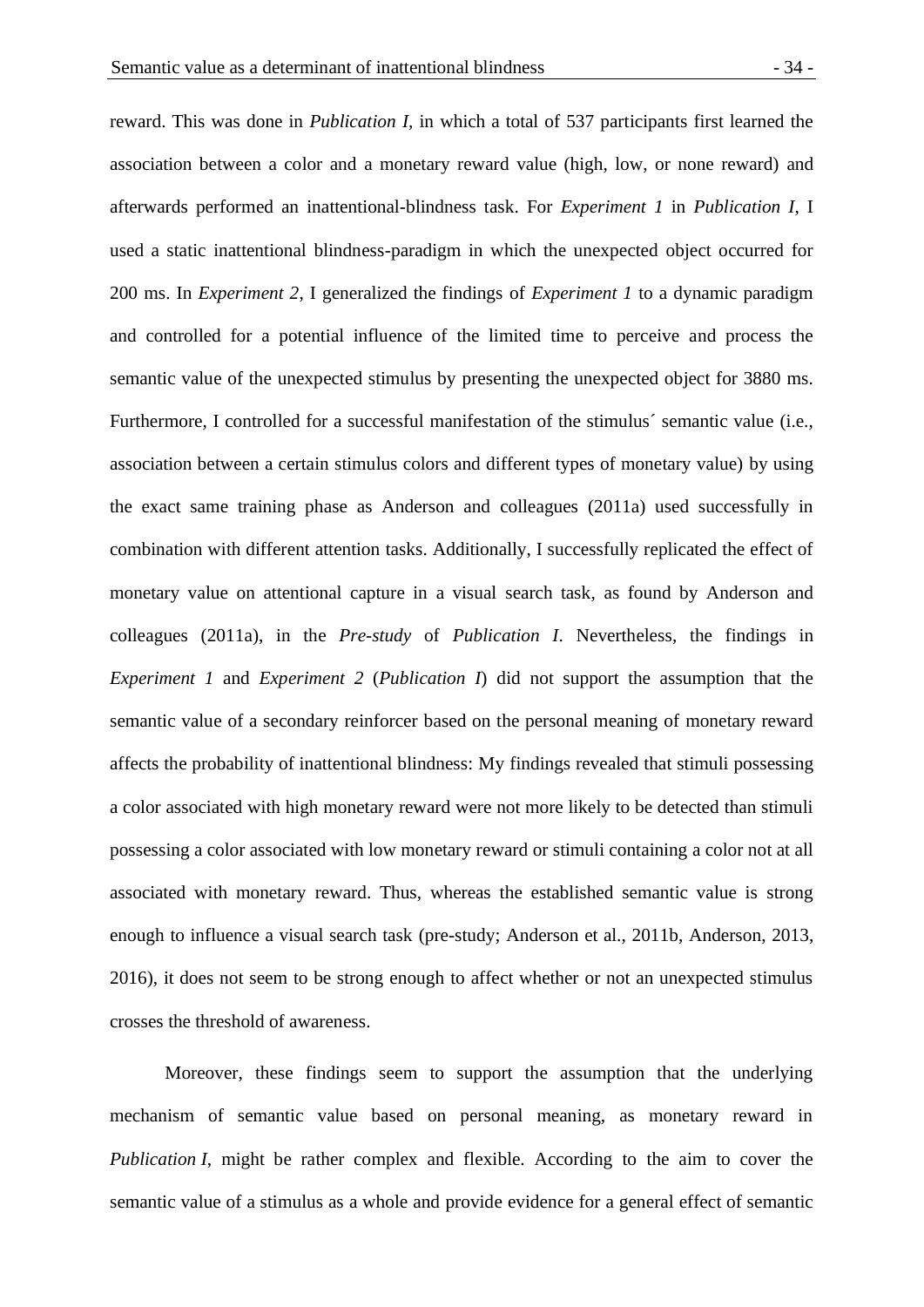value on inattentional blindness, in *Publication II* and *Publication IV* I focused on semantic value of primary reinforcers based on evolutionary meaning as it might be a more stable construct of semantic value with a probably clearer influence on inattentional blindness. For this, instead of transferring effects of semantic value from one attentional mechanism to another (as from visual search to conscious perception in *Publication I*), I aimed to replicate, extend, and generalize an effect of semantic value that already existed in inattentional blindness. More specifically, in *Publication II*, I built on the work by Li and colleagues (2015) who investigated the effect of semantic value associated with ice-cream as a specific food on the susceptibility to inattentional blindness. Ice-cream contained semantic value as a primary reinforcer based on the evolutionary meaning of food, as well as a secondary reinforcer based on the personal meaning through high or low level of ice-cream cravings; for participants with a high level of ice-cream craving the semantic value of ice cream as a secondary reinforcer should be strong, whereas for participants with a low level of ice-cream craving its semantic value as a secondary reinforcer should be rather weak. Indeed, Li and colleagues (2015) found that ice-cream stimuli associated with high semantic value (i.e., in participants with high ice-cream craving) were more likely to be noticed than ice-cream stimuli associated with low semantic value. In order to extend and generalize the work by Li and colleagues (2015), I used a broader variation of food cues (burger, chocolate, bread) and furniture cues (sofa, bucket, chair), examined males as well as females, and aimed to increase the semantic value of the food cues, as primary reinforcers, by manipulating the participants' hunger instead of focussing on a specific food craving in *Publication II*. I assumed that a person's hunger is an optimal evolutionary mechanism of a primary reinforcer to investigate a more general effect of semantic value on inattentional blindness since hunger constitutes an evolutionary highly relevant physiological state. Indeed, cognitive effects of hunger have already been found in other paradigms, such as selective attention (Mogg et al., 1998), memory (Morris & Dolan, 2001), attentional shifting (Piech, Hampshire et al., 2009), and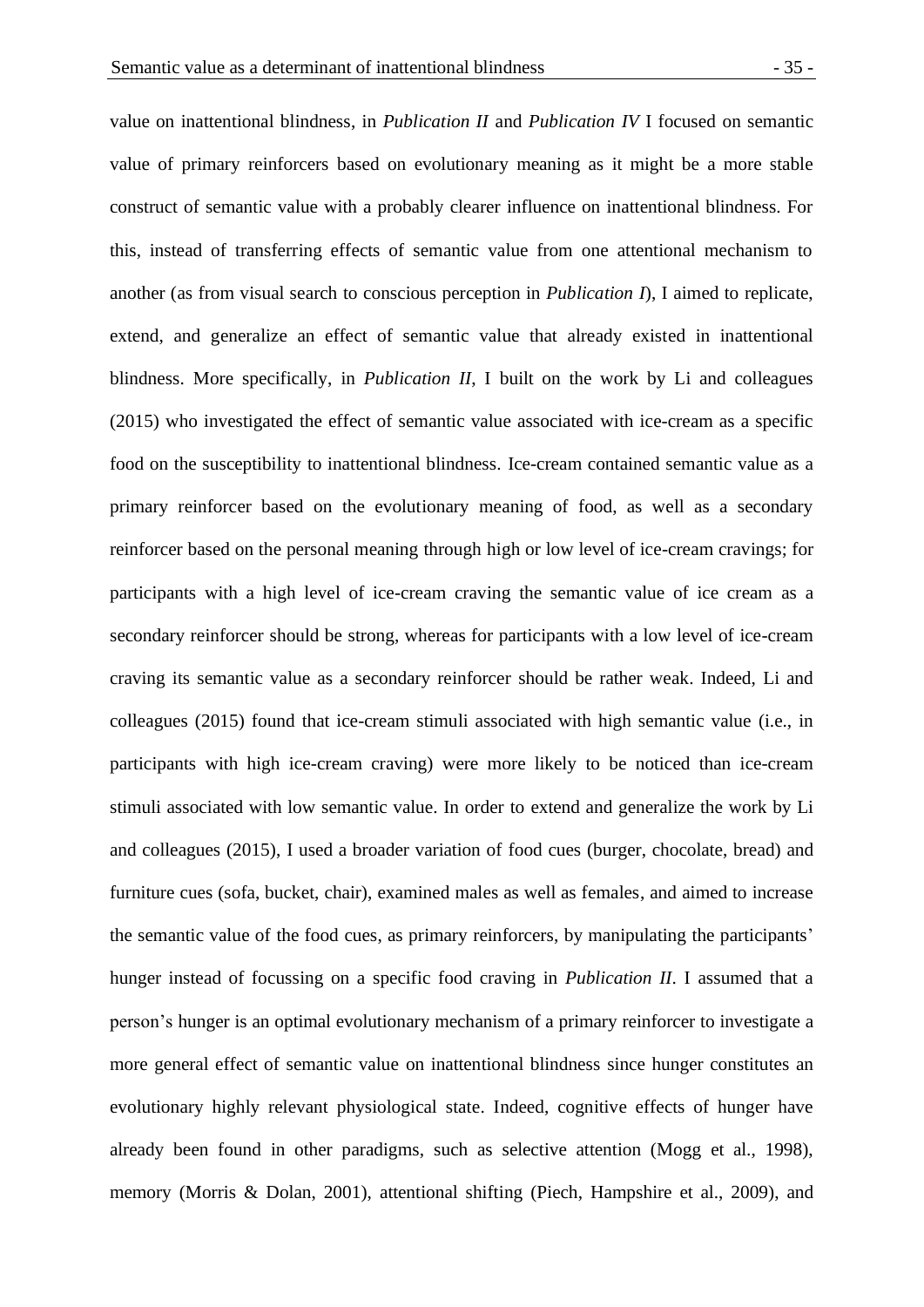attentional capture (Piech, Pastorino, & Zald, 2010). Thus, I assumed that hunger would increase the food stimuli´s goal-relevance (since the goal should be to satisfy hunger with food), thereby increasing the food stimuli´s semantic value, and consequently, increasing the food stimuli´s probability to be detected under conditions of inattention. A total of 240 participants first completed a hunger (16 hours of fasting) or satiation (no fasting) manipulation and afterward performed a static inattentional-blindness task (adapted from Mack and Rock, 1998). In contrast to my expectations, the findings of *Publication II* revealed that hunger neither led to higher noticing rates for unexpected stimuli in general, nor did it increase the probability to consciously perceive food stimuli specifically. These findings do not support a general effect of the primary reinforcers´ semantic value based on the evolutionary highly relevant physiological state of hunger. Similar to semantic value based on personal meaning of monetary reward (*Publication I*), the evolutionary semantic value of primary reinforcers based on hunger seems to have an influence on cognitive mechanism in general (e.g., attentional selection) but might sometimes be too weak to be found in other less sensitive - phenomena, such as inattentional blindness.

In *Publication IV*, I investigated the effect of emotional facial expressions as primary reinforcers on inattentional blindness, as faces seem to inherently possess semantic value based on evolutionary meaning (Devue et al., 2009; Mack et al., 2002). Thus, in contrast to *Publication I* and *II*, no additional creation or modulation of semantic value was needed. In order to clarify the inconsistent findings of previous studies (Devue et al., 2009; Lee & Telch, 2008; Mack & Rock, 1998) and investigate the effect of emotional facial expressions as primary reinforcers and their semantic value based on evolutionary meaning, I aimed to replicate previous findings (Lee & Telch, 2008; Mack & Rock, 1998) with two different types of paradigms and sufficient statistical power (457 participants). I used happy, frowning, and scrambled faces as unexpected stimuli (see Figure 4) in a static inattentional-blindness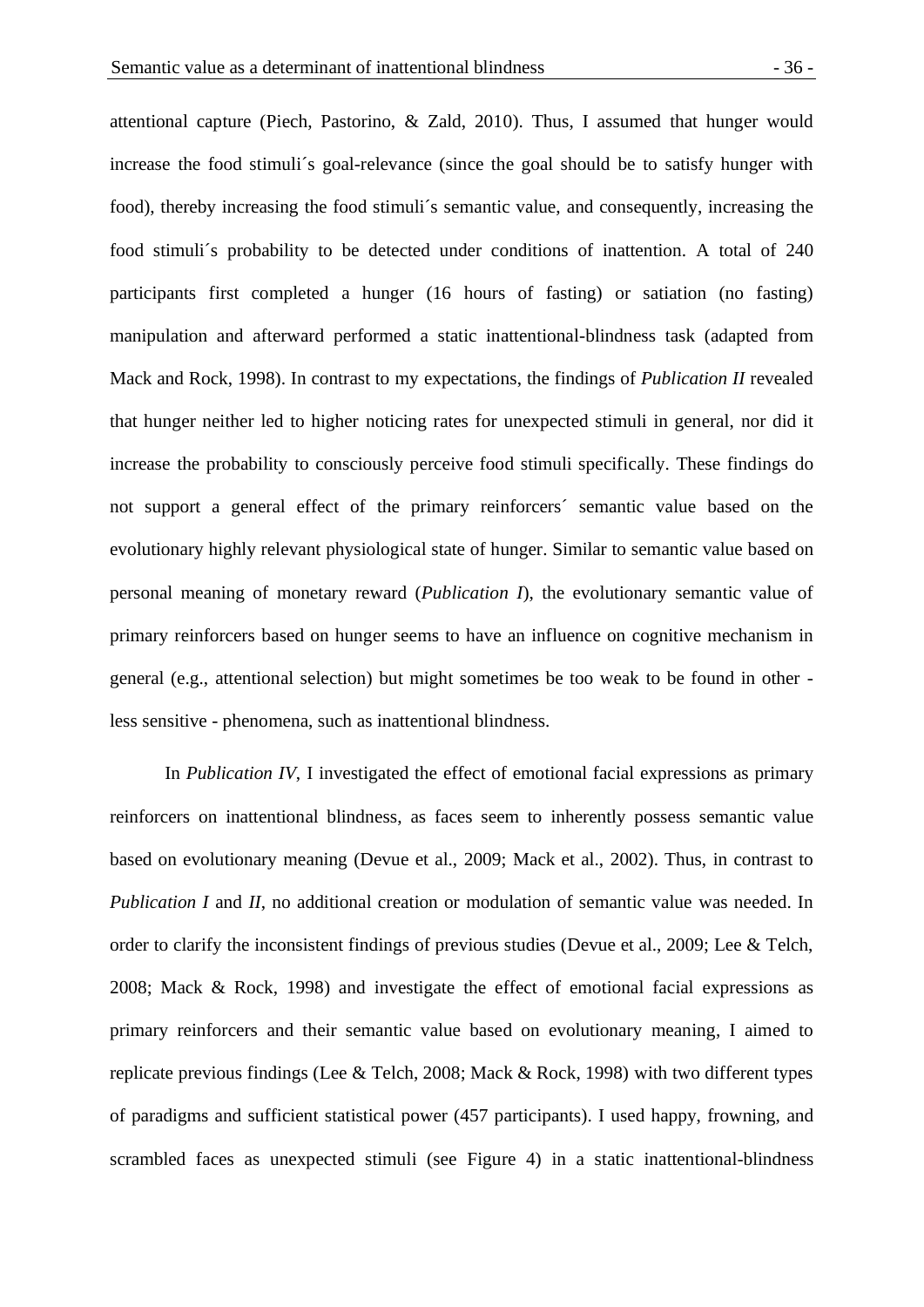paradigm (*Experiment 1*; adapted from Mack & Rock, 1998) and in a dynamic inattentionalblindness paradigm (*Experiment 2*; adapted from Most, Simons, Scholl, Jimenez, et al., 2001).

### **Figure 4**

*Illustration of the shapes of the unexpected stimuli used in both Experiments of Publication IV.*



*Note.* The unexpected stimuli were drawn in black for *Experiment 1* and drawn in white for *Experiment 2* (adapted from *Publication IV*).

My findings showed that the likelihood to consciously detect an unexpected stimulus under conditions of inattention is only partly influenced by its semantic value based on facial emotional expressions. Participants were coded as noticers, if they reported that they had noticed the unexpected stimulus in the critical trial and correctly defined the location /movement direction or shape of the unexpected stimulus; here, only frowning faces were detected significantly more often and only in the static inattentional-blindness paradigm (Figure 5A) but not in the dynamic inattentional-blindness task (Figure 5B). In the additional analyses, I applied different definitions of noticing, namely the (a) *face identification* and the (b) *valence identification.* Participants were coded as noticers based on the correct *face identification* when they reported that they had noticed the unexpected stimulus in the critical trial and also correctly reported the location/ movement direction of the unexpected stimulus and that it was a scrambled or intact face (shape type). Participants were coded as noticers based on the correct *valence identification* when they reported that they had noticed the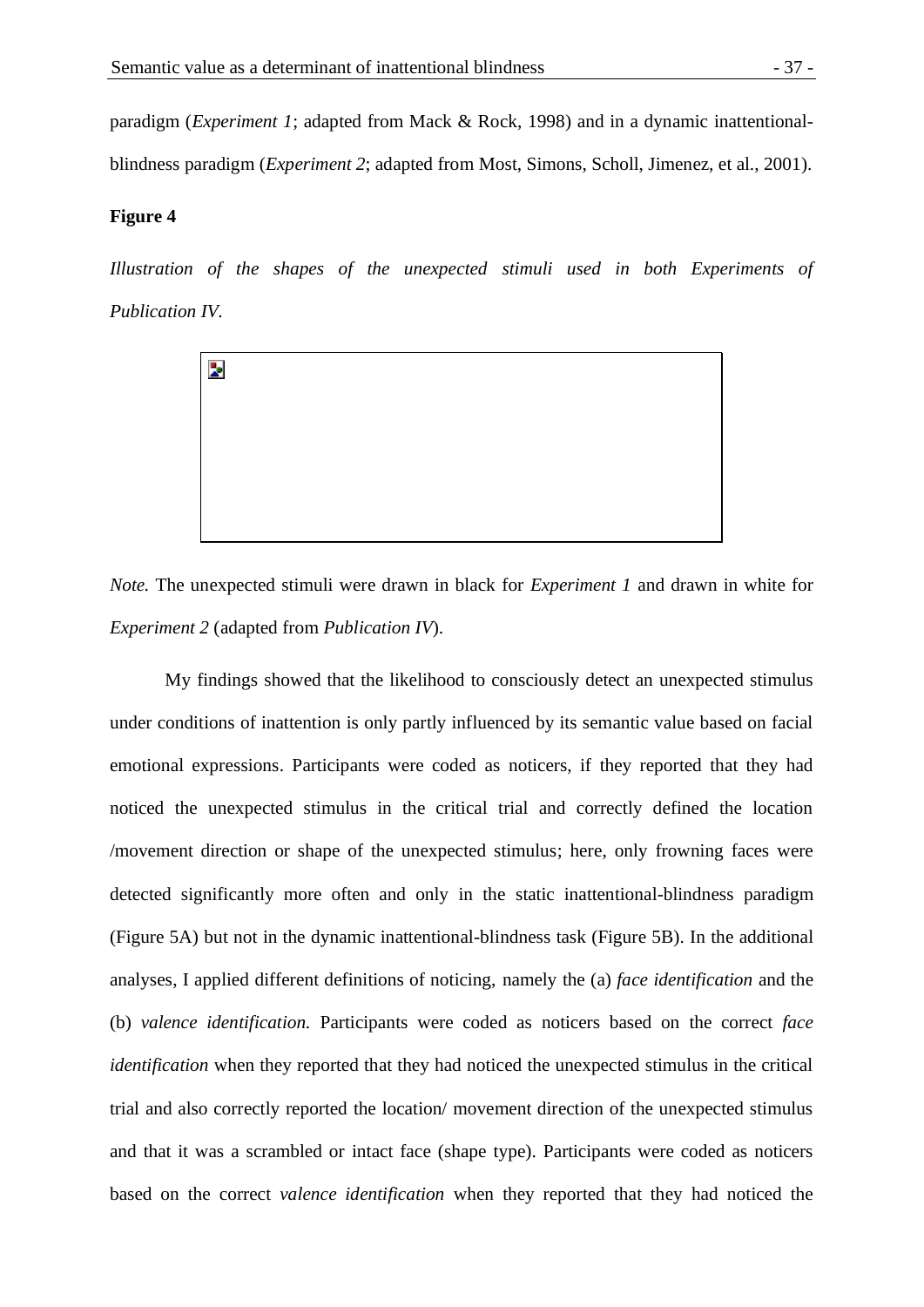unexpected stimulus in the critical trial and also correctly reported the location/ movement direction of the unexpected stimulus and the exact shape of the unexpected stimulus.

Interestingly, though, the likelihood to *identify* an unexpected stimulus under conditions of inattention was strongly influenced by its semantic value based on facial emotional expressions independent of the expressions emotional valence (Figure 5).

In five experiments in *Publication I*, *Publication II*, and *Publication IV*, I systematically investigated the effect of different types of semantic value on inattentional blindness. I created semantic value of secondary reinforcers based on personal meaning through monetary reward (*Publication 1*), modulated semantic value of primary reinforcers based on evolutionary meaning by a hunger induction (*Publication II*), and utilized the inherent semantic value of primary reinforcers based on the evolutionary meaning of emotional facial expressions (*Publication IV*). In line with previous findings that employed pre-established types of semantic value, for example based on the semantic value of primary reinforcers based on the evolutionary meaning of threat (New & German, 2015) or the semantic value of secondary reinforcers based on the personal meaning of overlearned and self-related stimuli as one´s name (Mack & Rock, 1998), I found an effect of primary reinforcers´ semantic value based on emotional facial expressions on the susceptibility to inattentional blindness. Nevertheless, I neither found an effect of semantic value of secondary reinforcers based on personal meaning of monetary reward through reinforcement-based learning, nor did I found an effect of semantic value of primary reinforcers based on evolutionary meaning modulated by hunger.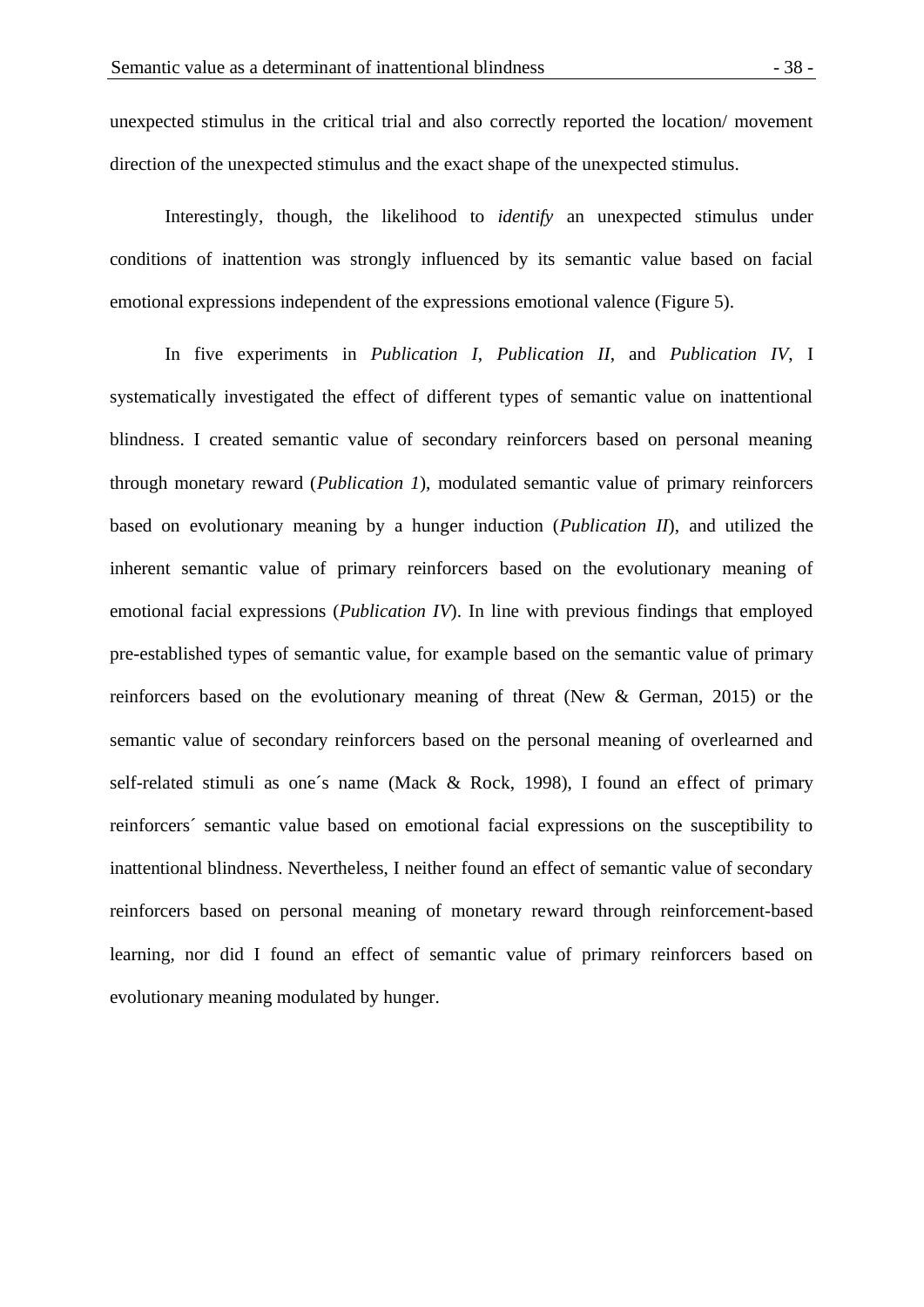## **Figure 5**

*Noticing rates of the used unexpected stimuli (happy face, frowning face, & scrambled face) based on the different definitions of noticers (adapted from Publication IV).* 

Þ

*Note.* Noticing rates of the used unexpected stimuli in (a) the static inattentional-blindness paradigm of *Experiment 1* and (b) the dynamic inattentional-blindness paradigm of *Experiment 2.* Significant differences have been found for different definitions of noticers; \* p  $< .05, ** p < .01, ** p < .001.$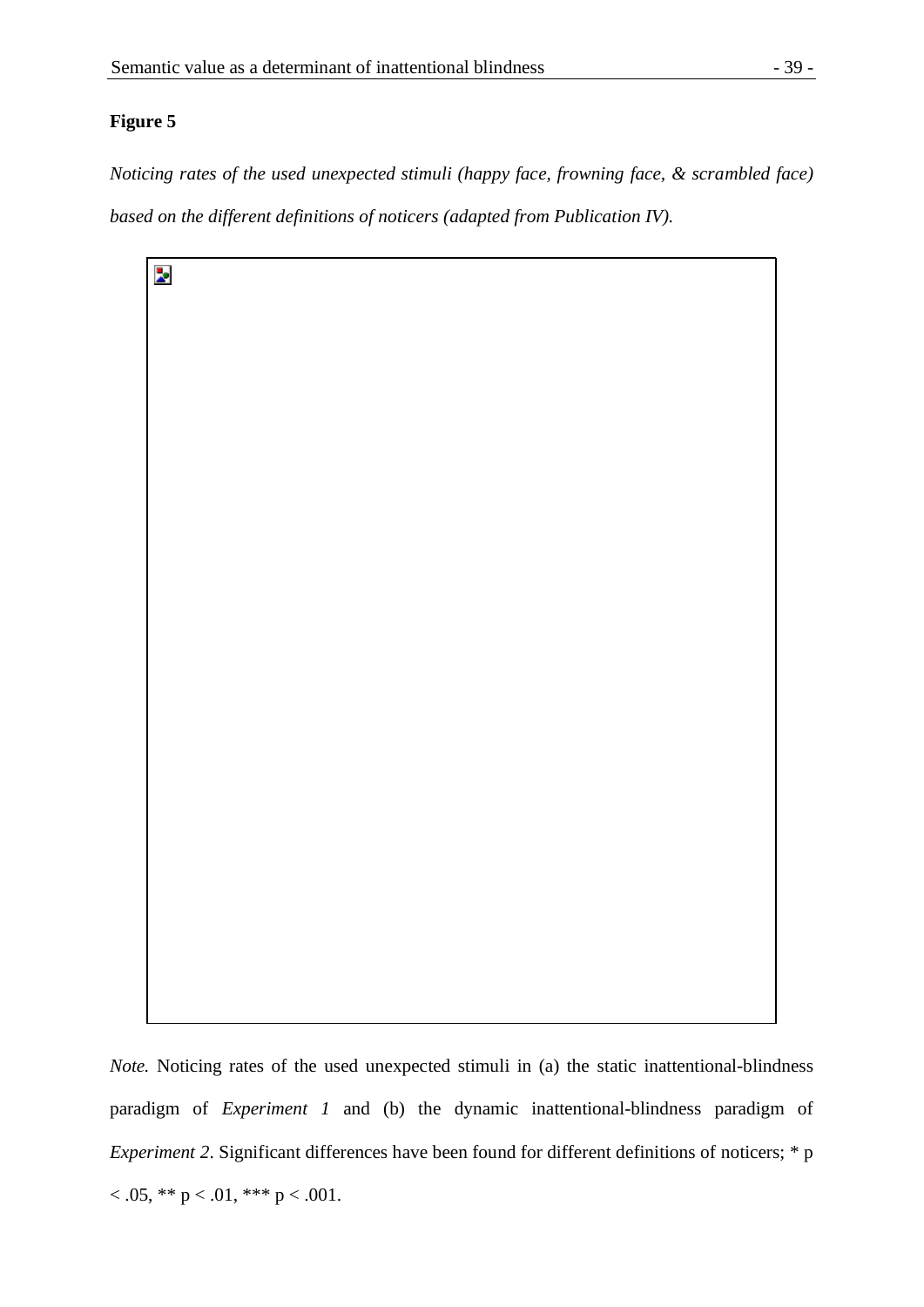With regard to Research Question I, the findings of my research seem to discard a general effect of semantic value on the conscious perception of unexpected stimuli but further provide evidence for the complex and context-dependent mechanisms that underly the semantic value of stimuli. One important moderating factor for the creation of semantic value might be the duration of the reinforcement-based learning process in which a stimulus´ semantic value is established. Semantic value created through a long-term reinforcementbased learning process might be stronger compared to semantic value created through a shortterm reinforcement-based learning process. In addition, the findings of *Publication IV* indicate that methodological aspects, as the operationalization of inattentional blindness, might contribute to the mixed findings prevalent in the literature. Instead of simply comparing and summarizing the mixed findings of the literature, each finding should rather be considered in its respective context taking the type of paradigm, the used unexpected stimuli, and the definition of inattentional blindness including noticing/detection as well as identification /recognition-rates into account (for a detailed discussion see *Publication III*). My findings highlight the need for a more differential approach in which the experimental context of each finding is considered.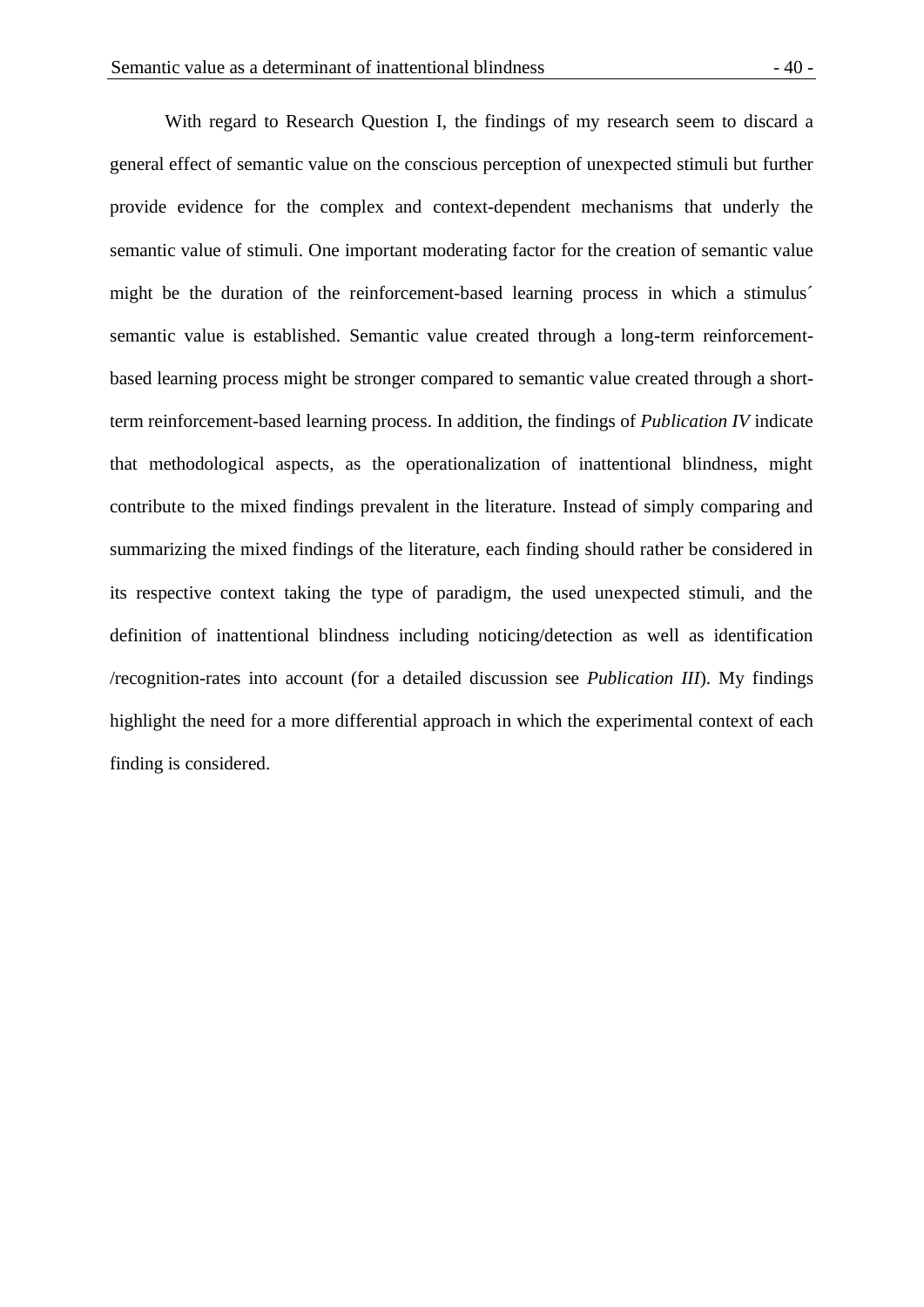A stimulus´ semantic value can be based on a predetermined evolutionary meaning, as the semantic value of primary reinforcers, or is acquired through social or personal reinforcement-based learning, as the semantic value of secondary reinforcers (adapted from Skinner, 1935). One might wonder if a reinforcement-based learning process can be experimentally performed or guided to create semantic value, perhaps even within a short period of time. A successful stimulus specific creation of semantic value through experimental reinforcement-based learning might provide a promising tool to prevent inattentional blindness for stimuli of major relevance for our daily life in sports (Furley et al., 2010), traffic (Pammer & Blink, 2013), and medical diagnostic (Drew et al., 2013). This section will take up this idea and aims to answer Research Question II ("Can the semantic value of a stimulus be modulated or established and, thus, influence the threshold of awareness towards the respective stimulus?"). To answer this question, I will review the previous literature on the creation and modulation of semantic value and its relevance for their influence on inattentional blindness. Furthermore, I will integrate my own findings to extend the possibilities of short-term reinforcement-based learning of a secondary reinforcer´s semantic value and short-term modulation of a primary reinforcer´s semantic value.

#### **5.1 Previous research**

One determinant of semantic value might be the period in which it was established through reinforcement-based learning; this period of learning seems to affect the strength of a stimulus´s semantic value. Although, according to Skinner (1935), the semantic value of primary reinforcers arises without any learning having taken place, one might argue that the evolutionary process responsible for the semantic value of primary reinforcers might also be considered as an evolutionary and consequently long-term reinforcement-based learning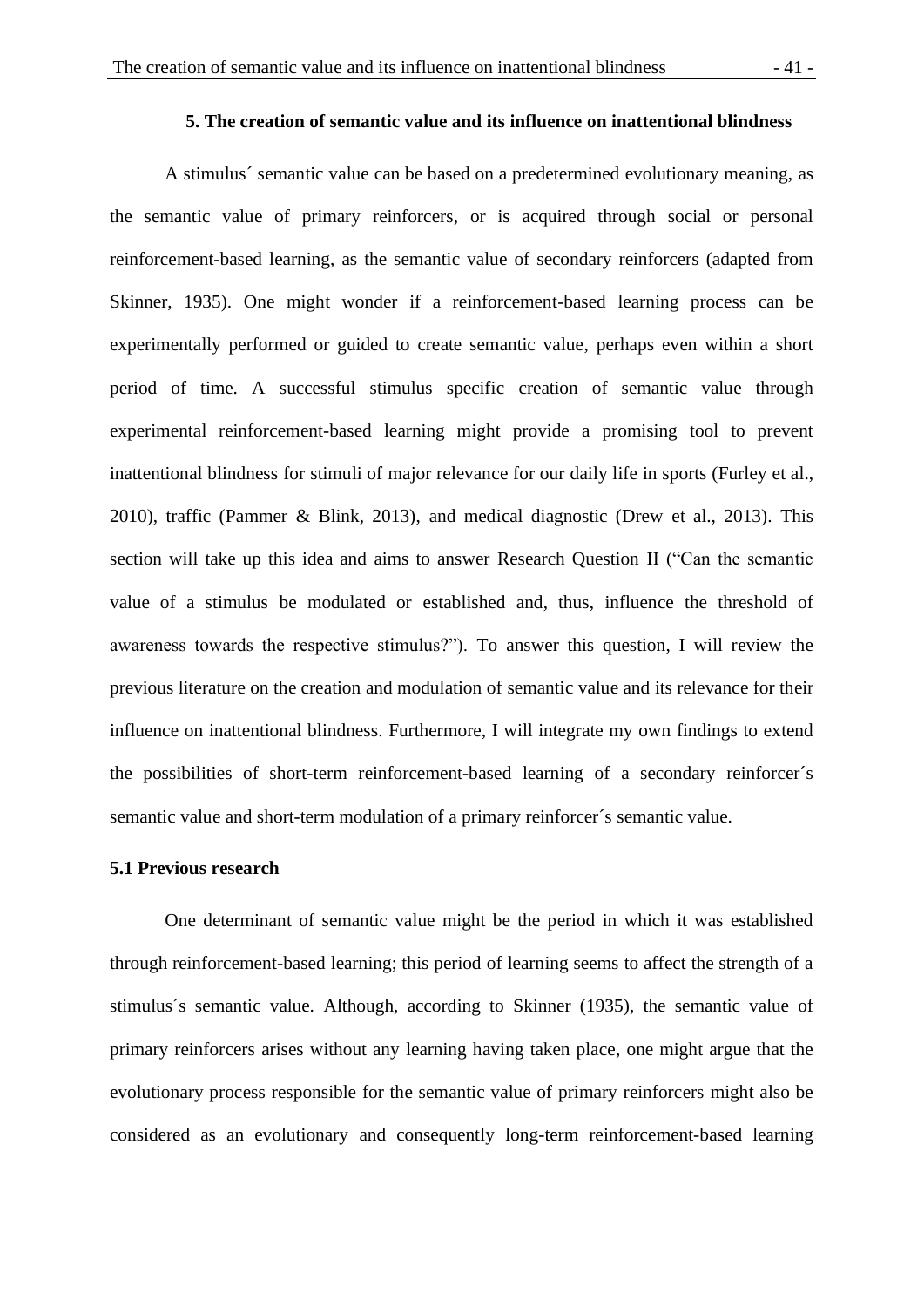process. In contrast, the semantic value of secondary reinforcers is based on social or personal reinforcement-based learning processes which apply over different periods of time.

# *5.1.1 Semantic value created through long-term reinforcement-based learning processes and inattentional blindness*

The probably longest period of reinforcement-based learning might be the evolutionary process itself establishing the semantic value of primary reinforcers, as animated stimuli (New & German, 2015), faces (Devue et al., 2009), as well as silhouettes and stick figures of human bodies (Downing et al., 2004).

The semantic value of secondary reinforcers can also be established through personal long-term reinforcement-based learning processes over a lifetime, such as the semantic value of one´s name (Mack & Rock, 1998), or social stereotypes, such as the erroneous African American–ape association (Rattan & Eberhardt, 2010), as well as social long-term reinforcement-based learning processes over several years, such as the semantic value of social relevant stimuli as the word "STOP" (Mack & Rock, 1998)

# *5.1.2 Semantic value created through immediate reinforcement-based learning processes and inattentional blindness*

The semantic value based on long-term reinforcement-based learning might persist long after the learning process. In contrast, the semantic value of task-relevant secondary reinforcers persists only for a short time during the task itself, whereas the task itself can be seen as a short-term reinforcement-based learning process. The immediate created semantic value grounded in a personal short-term reinforcement-based learning process and its effect on inattentional blindness has been shown in the full-attention trials of several studies; the noticing rates strongly increased when participants were asked to explicitly look for the unexpected stimulus (e.g. Jingling & Yeh, 2007; Lathrop et al., 2011; Wiemer et al., 2013). Higher noticing rates have also been found for unexpected stimuli sharing physical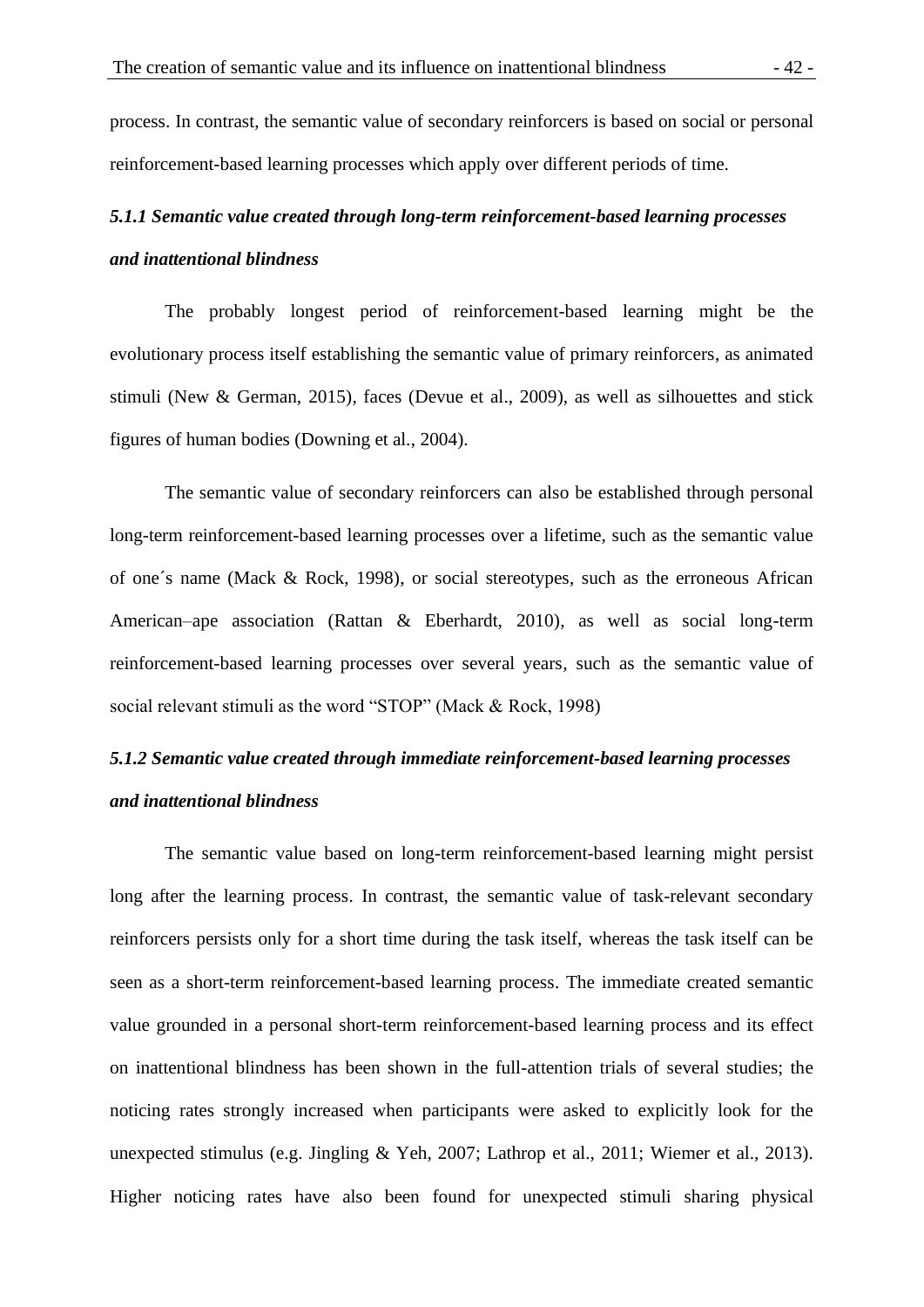characteristics with those stimuli which participants attended to during the primary task (i.e., match one´s attentional set; Most, Scholl et al. 2005, Most & Astur, 2007). This is due to the fact that the unexpected stimulus contains semantic value based on task relevance (Most, Scholl et al., 2005).

Besides the immediate creation of semantic value and the creation of semantic value established through evolutionary, social or personal long-term reinforcement-based learning processes, one might assume an interface as semantic value created through short-term reinforcement-based learning. Up to my knowledge, only Kreitz and colleagues, (2015b) aimed to raise this notion and investigated whether short-term reinforcement-based learning, as the pre-activation of semantic value associated with a stimulus´s physical characteristic, affects inattentional blindness. In their second experiment, participants had three minutes to read and memorize a short story that conspicuously featured multiple concepts strongly related to the colour of the unexpected stimulus before completing the inattentional-blindness paradigm. However, short-term reinforcement-based learning as the pre-activation of a color through a short story did not moderate the failure to consciously perceive an unexpected stimulus characterised through the preactivated colour, compared to a stimulus of which the color was not preactivated. Therefore, the authors assume that pre-activations without motivational relevance for a specific goal or task does not create the necessary semantic value for a stimulus or stimulus's characteristic to cross the threshold of awareness. However, the difference between pre-activation and short-term reinforcement-based learning might prevent potential effects of semantic value: no reinforcement takes place in the used types of preactivation, as reading a story or thinking about words related to a specific stimulus´s characteristic (i.e., color).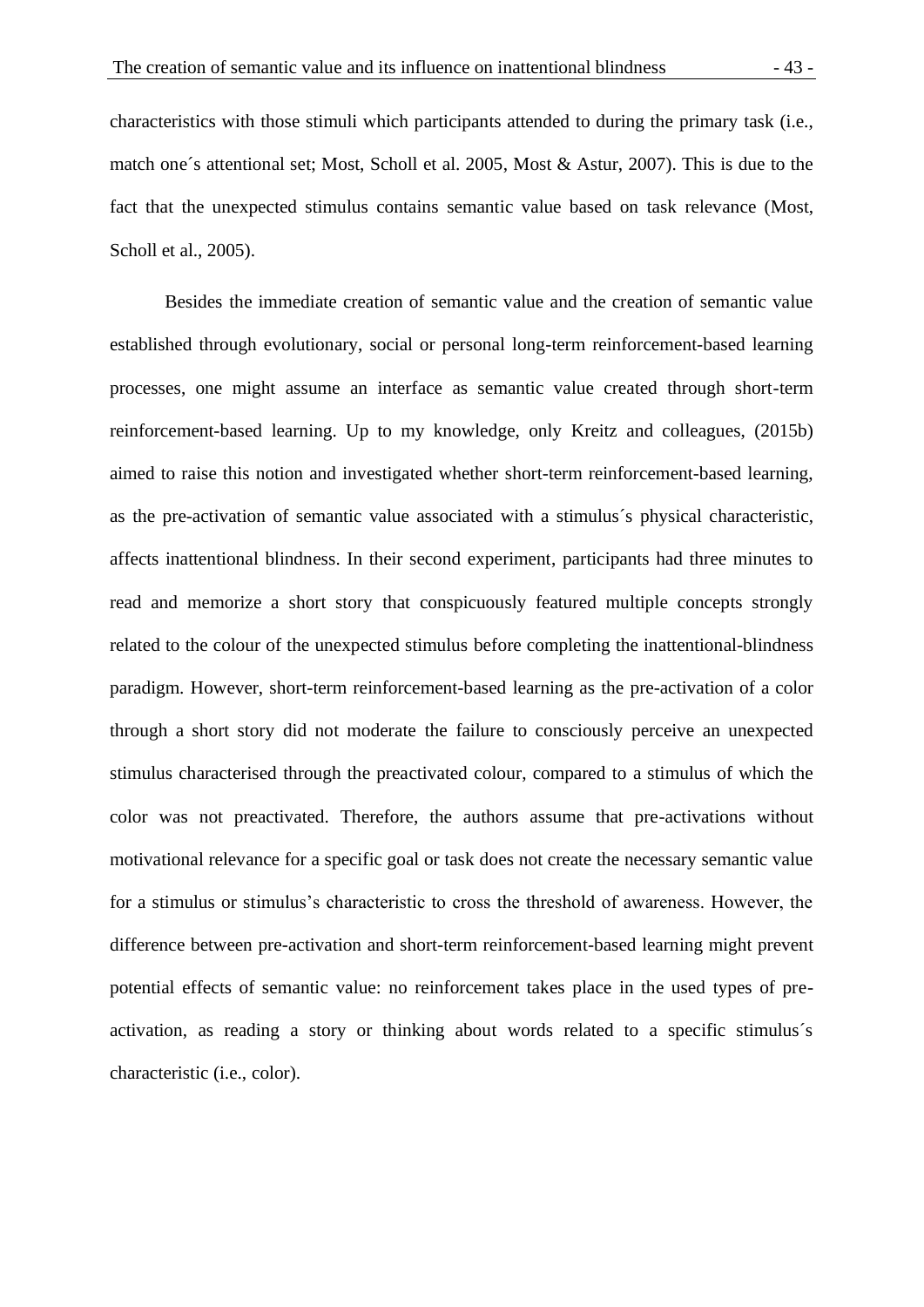Based on previous research, the question whether semantic value can be created or modulated through short-term reinforcement-based learning to help a stimulus cross the threshold of awareness remains open (Research Question II). To close this gap, I set out to investigate the creation of semantic value through short-term reinforcement-based learning and their influence on inattentional blindness by using monetary reward (*Publication I*) as well as a modulation of participants' physical state (*Publication II*).

My approach in *Publication I* was based on previous literature, in which short-term reinforcement-based learning has already been shown to increase attentional capture during a subsequent visual-search task (Anderson, 2016; Anderson et al., 2011a); this effect was stable even if the respective stimulus characteristic was task irrelevant, physically non-salient, and no longer linked with monetary reward in the test phase (e.g., Anderson et al., 2011a, 2011b; Anderson & Yantis, 2012, 2013). Such automatic orientation of attention to stimuli associated with monetary reward has been termed *value-driven attentional capture* (Anderson et al., 2011b) and might be explained by an increase in a stimulus´ semantic value based on personal meaning. The reinforcement-based learning process itself was a training phase of 240 (Anderson et al., 2011b; Anderson et al., 2012), 300 (Anderson & Yantis, 2012), or 1,008 trials (Anderson et al., 2011a, 2011b). These findings suggest that stimuli (or stimulus characteristics) can be associated with semantic value in an experimental setting and create an attentional bias in subsequent tasks. The question remains, if such a bias can be strong enough to influence whether an unexpected stimulus crosses the threshold of awareness or not.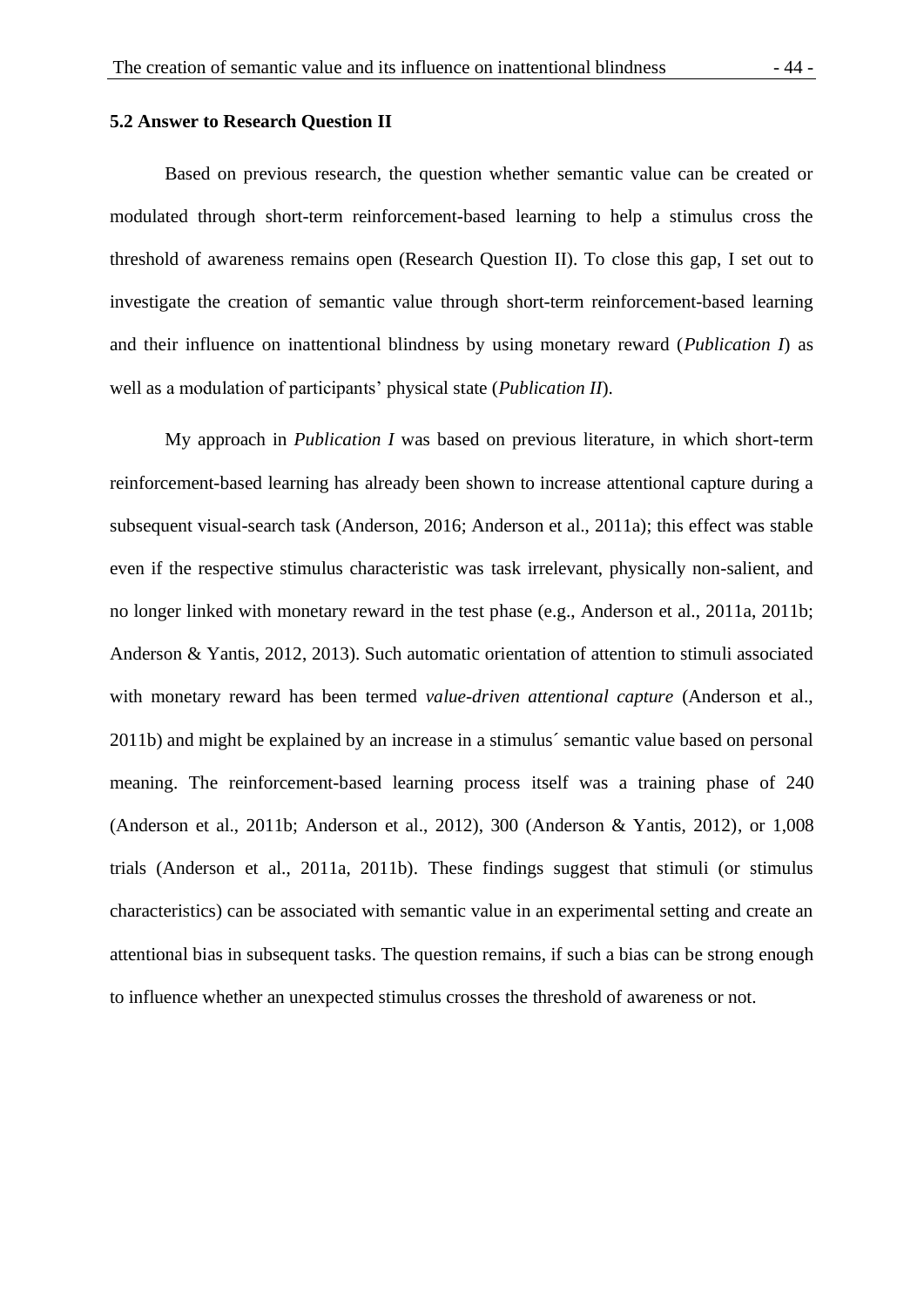### **Figure 6**

*Schematic illustration of a trial during the training phase (details not drawn to scale; from Publication I).*



*Note.* Participants responded to the orientation (vertical versus horizontal) of the bar in the ring whose color corresponded to one of the two target colors (blue, orange).

Therefore, in *Publication 1* I employed the training phase by Anderson et al. (2011a, 2011b, 2012) and combined it with two inattentional-blindness paradigms. In detail, the training phase contained 240 trials in which participants had to respond to the orientation of a bar in a target stimulus among other stimuli (Figure 6). The targets were defined by different colors, so that one target color was associated with high monetary reward and the other target color was associated with low monetary reward. This approach of short-term reinforcementbased learning should create a high semantic value based on the personal meaning of monetary reward for one color as a secondary reinforcer and a low semantic value based on the personal meaning of monetary reward for the other color as a secondary reinforcer. Evidence for the creation of semantic value through the training phase was provided by a *prestudy* in which the color of high semantic value was a more potent distractor as the color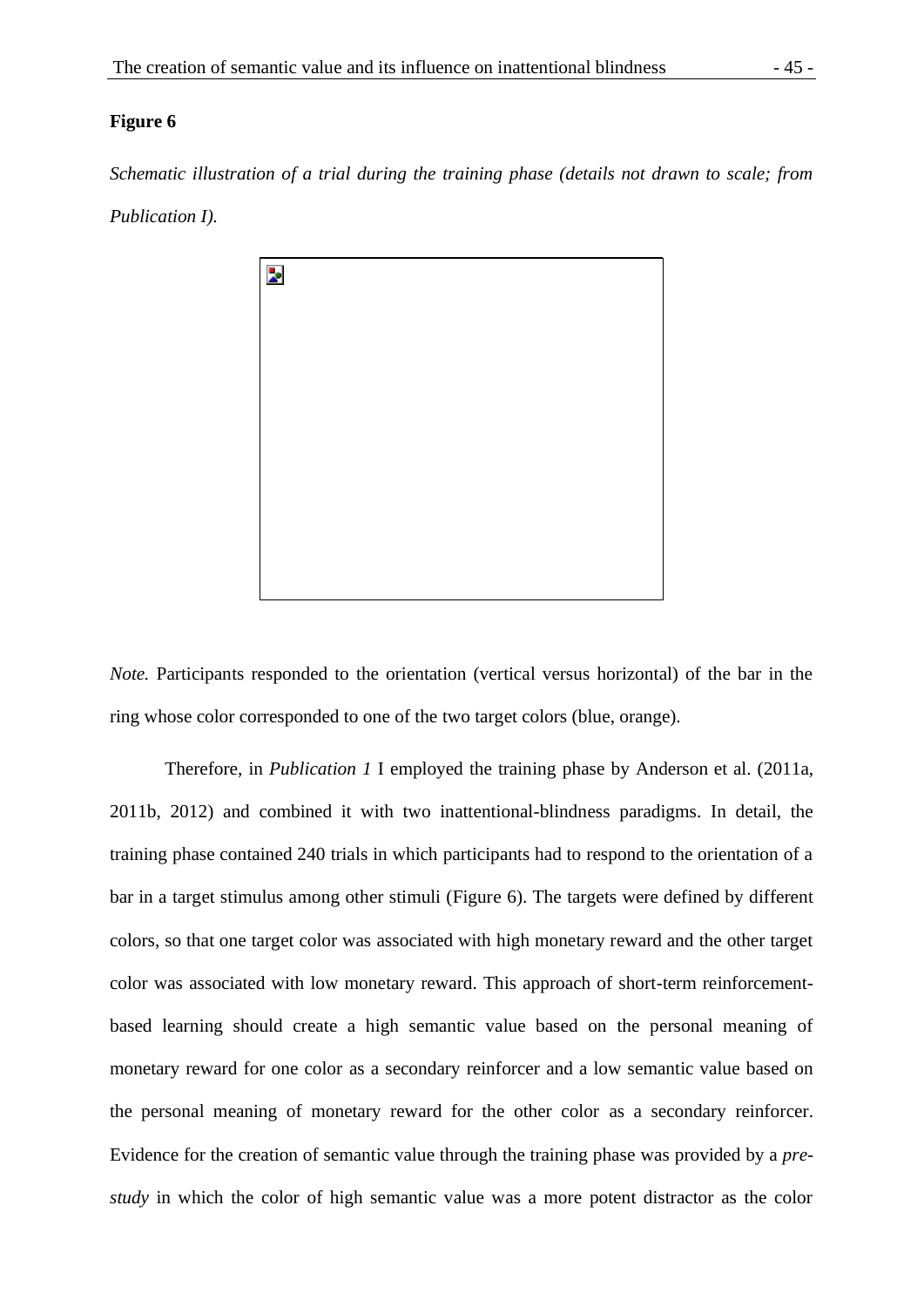associated with low semantic value previously. In a next step, I used a static inattentionalblindness paradigm (E*xperiment 1;* adapted from Mack and Rock, 1998) to test whether different strengths of semantic value created through the association of monetary reward (high, low, or none) with a certain stimulus characteristic (colour) subsequently affected the likelihood of detecting an unexpected stimulus possessing this very characteristic. Interestingly, noticing rates did not differ. Furthermore, my findings revealed that potential reasons for these findings, such as interindividual differences in learning efficiency as well as other individual differences (e.g., working memory capacity, impulsivity), could be discarded. However, one might argue that there was not enough time to perceive and process the unexpected stimulus's semantic value as it appeared for only 200 ms in the static inattentional-blindness paradigm of *Experiment 1*. Indeed, various studies suggest that stimuli need to be processed for at least 300 ms to be consolidated into explicit memory (Potter, 1975, 1976) which might be a prerequisite for verbal report as well as the processing of a stimulus' semantic value. Thus, in *Experiment 2*, I took this potential limitation into account and replicated *Experiment 1* with a dynamic inattentional-blindness task (adapted from Most, Simons, Scholl, Jimenez, et al., 2001) in which the unexpected object appeared for nearly 4 seconds. However, in line with the results of *Experiment 1*, the findings of *Experiment 2* provided no evidence that stimuli characteristics associated with semantic value through short-term reinforcement-based learning affect the likelihood that an unexpected stimulus that possesses this very characteristic is detected under conditions of inattention.

As the findings in my pre-study as well as previous literature (Anderson et al., 2011a, 2011b) provide evidence that semantic value created through short-term reinforcement-based learning can indeed affect attentional orientation, it seems likely that the experimentally created semantic value might be strong enough to affect sensitive measures as attentional orientation (measured as reaction time in milliseconds) but is not strong enough to affect the less sensitive and binary measure of inattentional blindness. Supposedly, semantic value has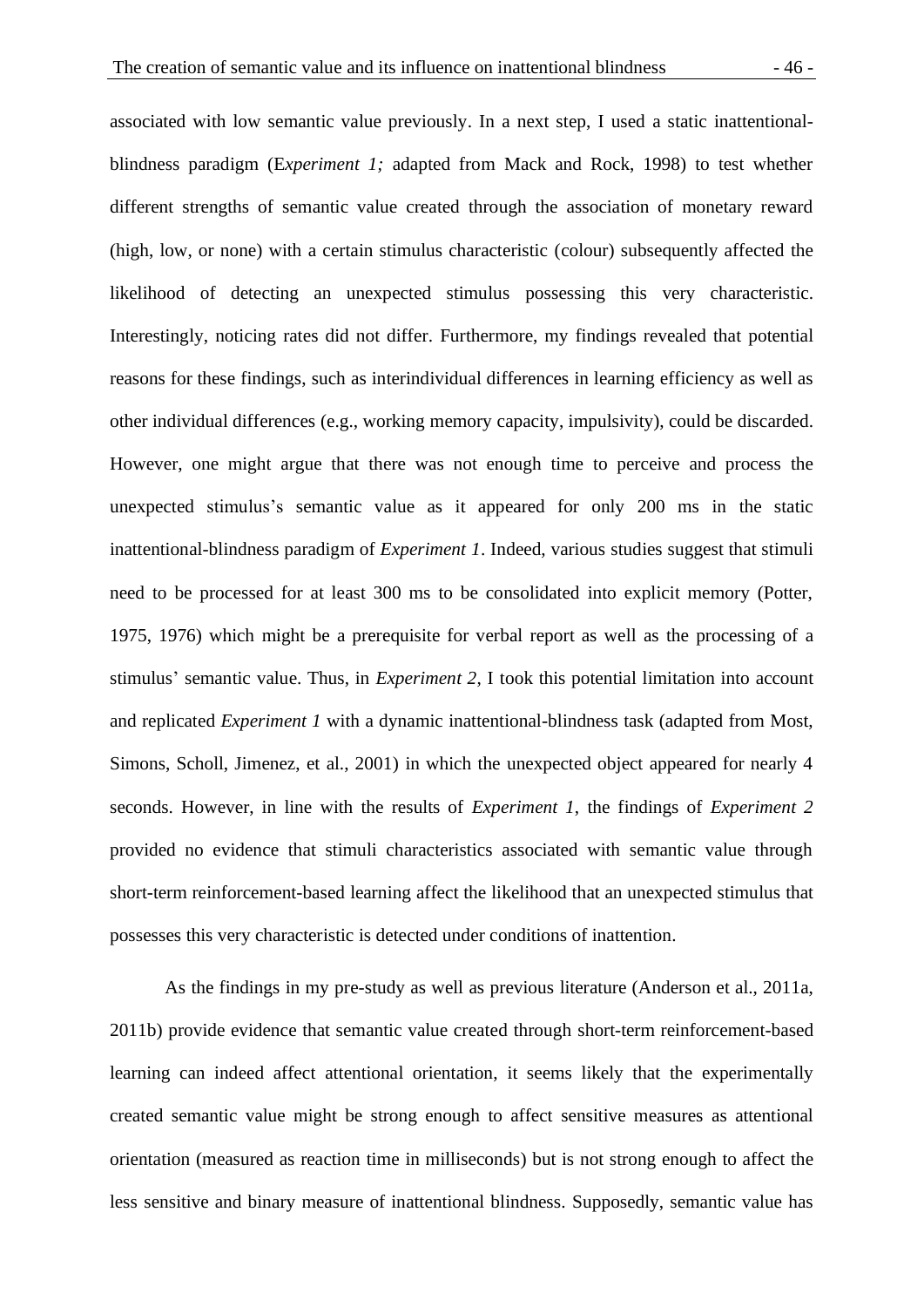to be established in a much stronger and longer reinforcement-based learning process as this might be the case for the above reviewed semantic value based on evolutionary (emotional facial expression, *Publication IV*), social ("STOP", Mack & Rock, 1998), and personal (one's own name, Mack & Rock, 1998) meaning or based on momentary task relevance (Most, Scholl et al., 2005; Most & Astur, 2007). Potentially, a reinforcement-based learning process (training phase) of thousands or more trials or with a much higher reinforcement magnitude (reward or loss) might be necessary to create a semantic value strong enough to influence inattentional blindness.

Another promising approach to modulate semantic value and, thus, attentional bias over a short period of time strong enough to influence noticing rates in an inattentionalblindness paradigm was implemented in *Publication II* by modulating an evolutionary highly relevant physiological state of the observer, namely hunger. Hunger might be especially suited to investigate the creation of semantic value and its influence on inattentional blindness as it can be experimentally manipulated over a short period of time but, nevertheless, it roots in strong evolutionarily long-term reinforcement-based learning. Therefore, the participants of *Publication II* were assigned to one of two conditions; those in the hungry-condition were instructed to refrain from eating for 16 hours prior to the inattentional-blindness task whereas those in the satiated-condition were instructed to eat as usual. To exclude potential confounding factors, I used food as well as furniture pictures as unexpected stimuli in the static inattentional-blindness paradigm (Figure 7; adapted from Mack & Rock, 1998), ensured a successful manipulation of hunger, and controlled for outlasting individual food-craving.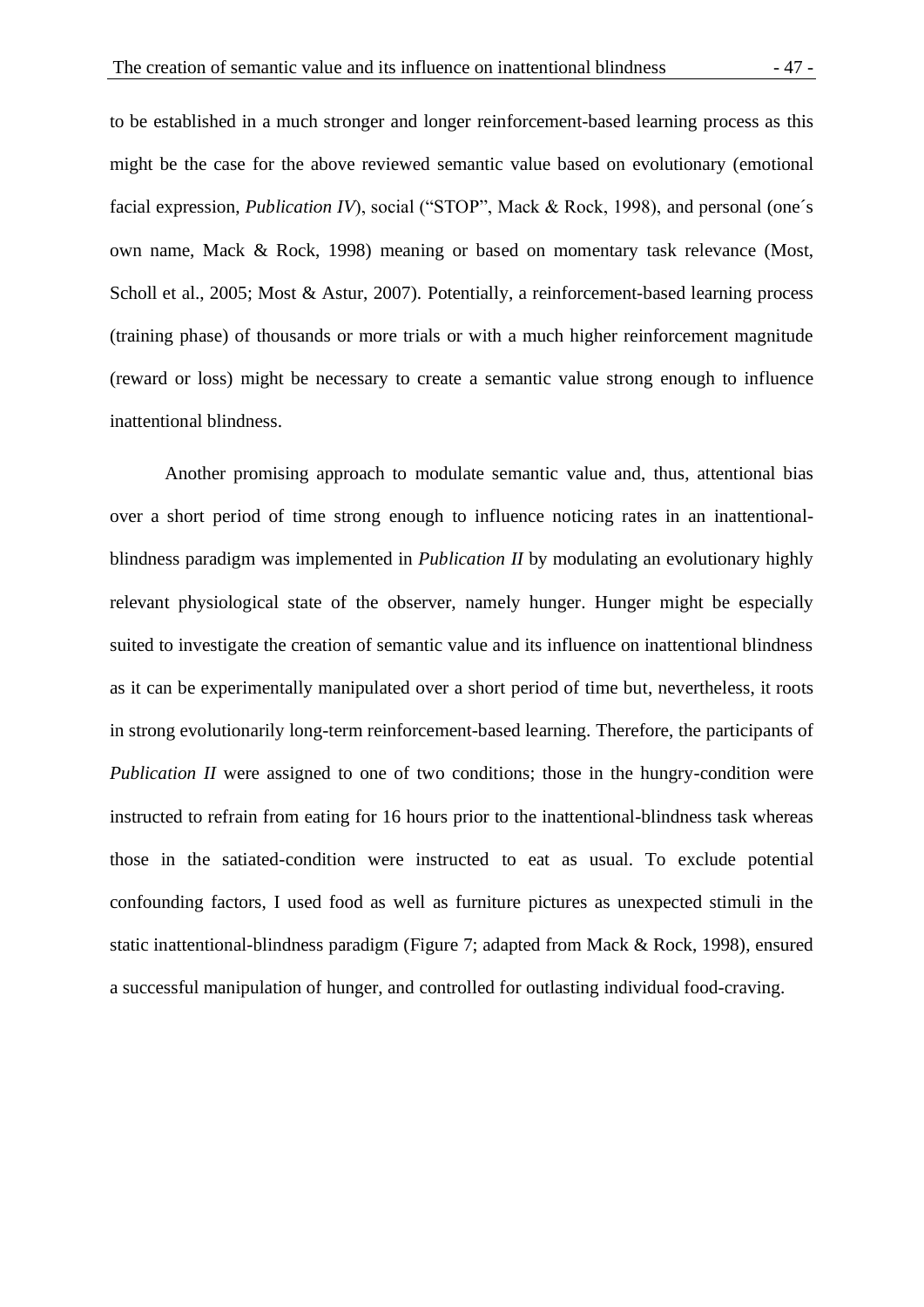### **Figure 7**

 $\mathbf{z}$ 

*Schematic illustration of trials in the inattentional blindness phase used in Publication II (details not drawn to scale).*

*Note.* (a) Standard trial during this phase, in which participants looked for the longer arm of the cross. (b) Critical trial, in which an unexpected object (food or furniture picture) appeared next to the to-be-attended cross. (c) Graphic representation, size and noticing rate of the used stimuli in the inattentional-blindness task.

Contradicting my hypotheses, I did not find an influence of the food stimuli´s semantic value, based on the short-term modulation of the participant´s hunger, on the conscious detection of unexpected food stimuli. Also, neither potential moderating factors (sex, food craving as a trait) nor an alternative operationalization of hunger (i.e., subjective perception of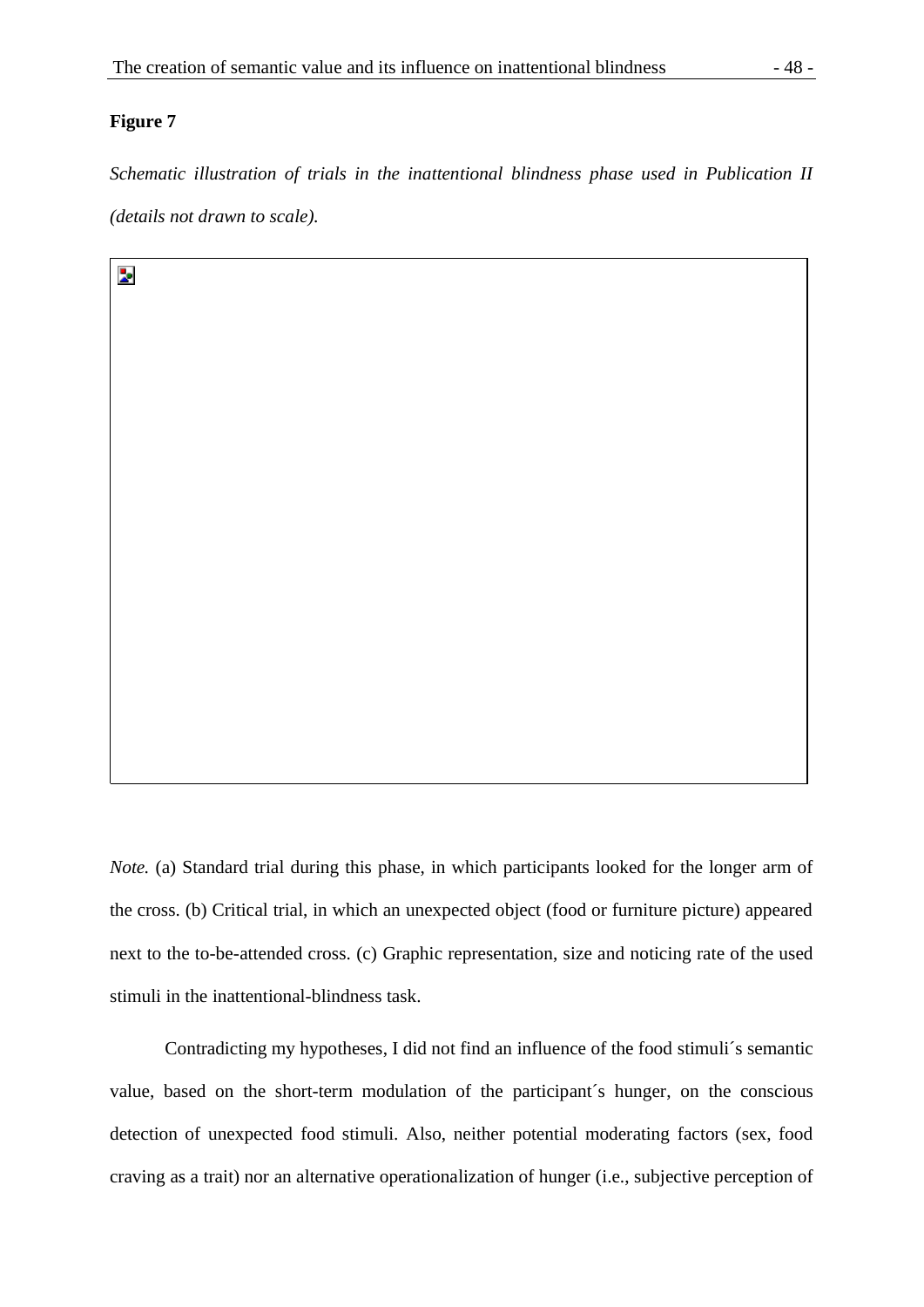hunger) changed these null findings. This seemed surprising as this exact manipulation of hunger modulation is commonly used in the field of hunger research (Evers et al., 2011; Mogg et al., 1998; Morris & Dolan, 2001) and has created an attentional bias in previous studies (Morris & Dolan, 2001; Piech, Pastorino, & Zald, 2010; Tapper et al., 2010). My findings support the view that the effects of short-term fasting on cognition are rather complex (Benau et al., 2014). Potentially, as was the case for monetary reward too, either the semantic value has to be extremely strong (i.e., especially strong hunger) or the attentional measure has to be extremely sensitive (e.g., reaction times instead of binary measure) to uncover effects of semantic value based on short-term reinforcement-based learning.

To answer Research Question II (whether semantic value can be created or modulated through short-term reinforcement-based learning to help a stimulus to cross the threshold of awareness), I can conclude that my findings neither provide support for a successful creation of a secondary reinforcer´s semantic value through short-term reinforcement-based learning (*Publication I*) nor for a successful modulation of a primary reinforcer´s preexisting semantic value by a short-term physical state (*Publication II*). As already stated, the manipulations chosen in *Publication I* and *Publication II* were potent enough to affect sensitive measures as reactions times (see for *Publication I*: Anderson et al., 2011a, 2011b; *Pre-study Publication I*; see for *Publication II*: Piech, Pastorino, & Zald, 2010; Tapper et al., 2010) but might be too weak for the binary measure of conscious awareness. I assume that the critical factor is the strength of the created semantic value as it may need to be much more potent to not only increase the sensitive measure of attentional capture but also support the conscious detection of unexpected stimuli. However, the strength of the created semantic value might be based on several characteristics of the creation (reinforcement-based learning) or modulation process. This is in line with the general assumption that the concept of reward itself depends on a multitude of mechanism and determinants, such as the subjective reward magnitude and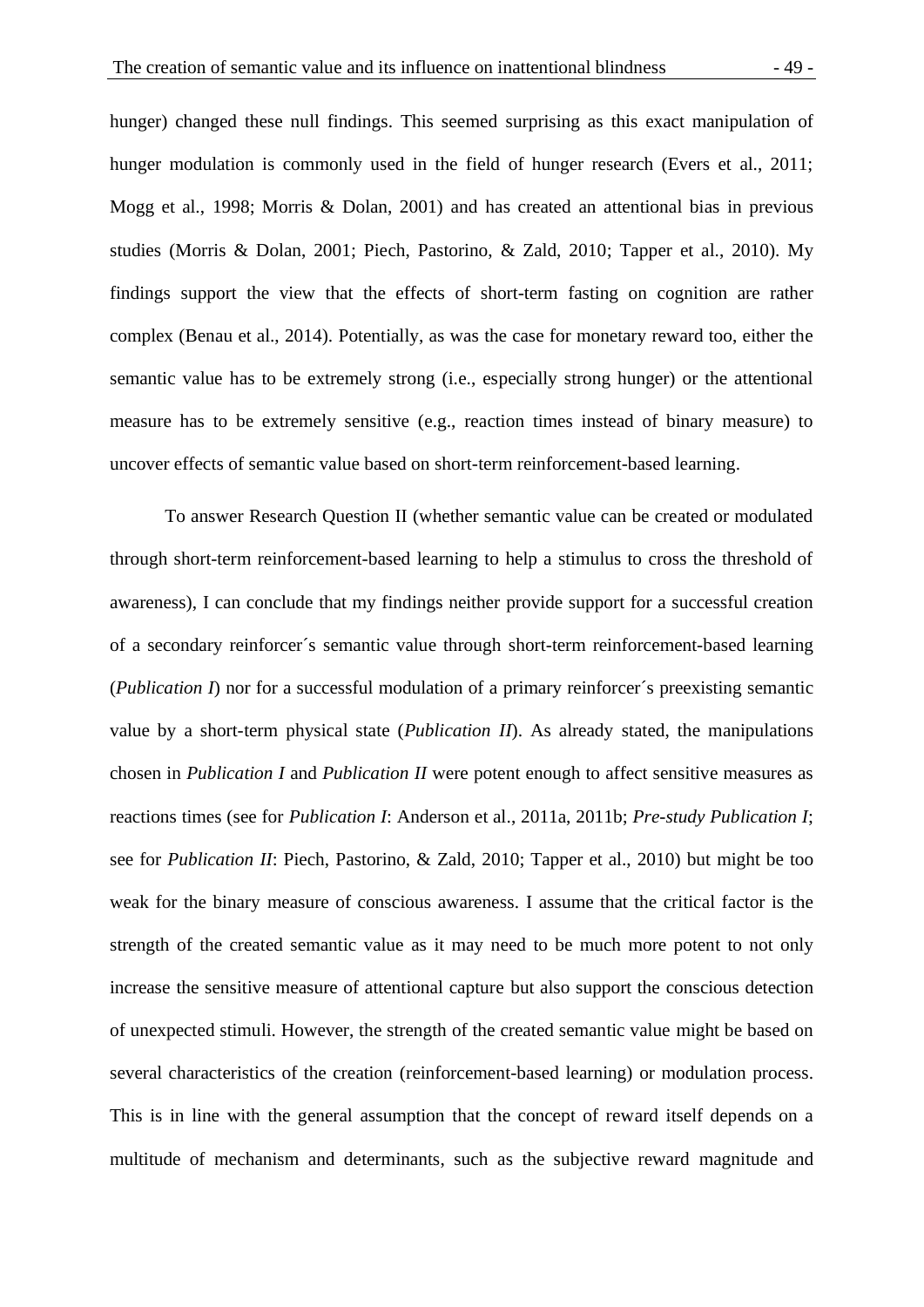probability (Chapman et al., 2015) as well as the reward direction (gain vs. loss; Kahneman & Tversky, 1979).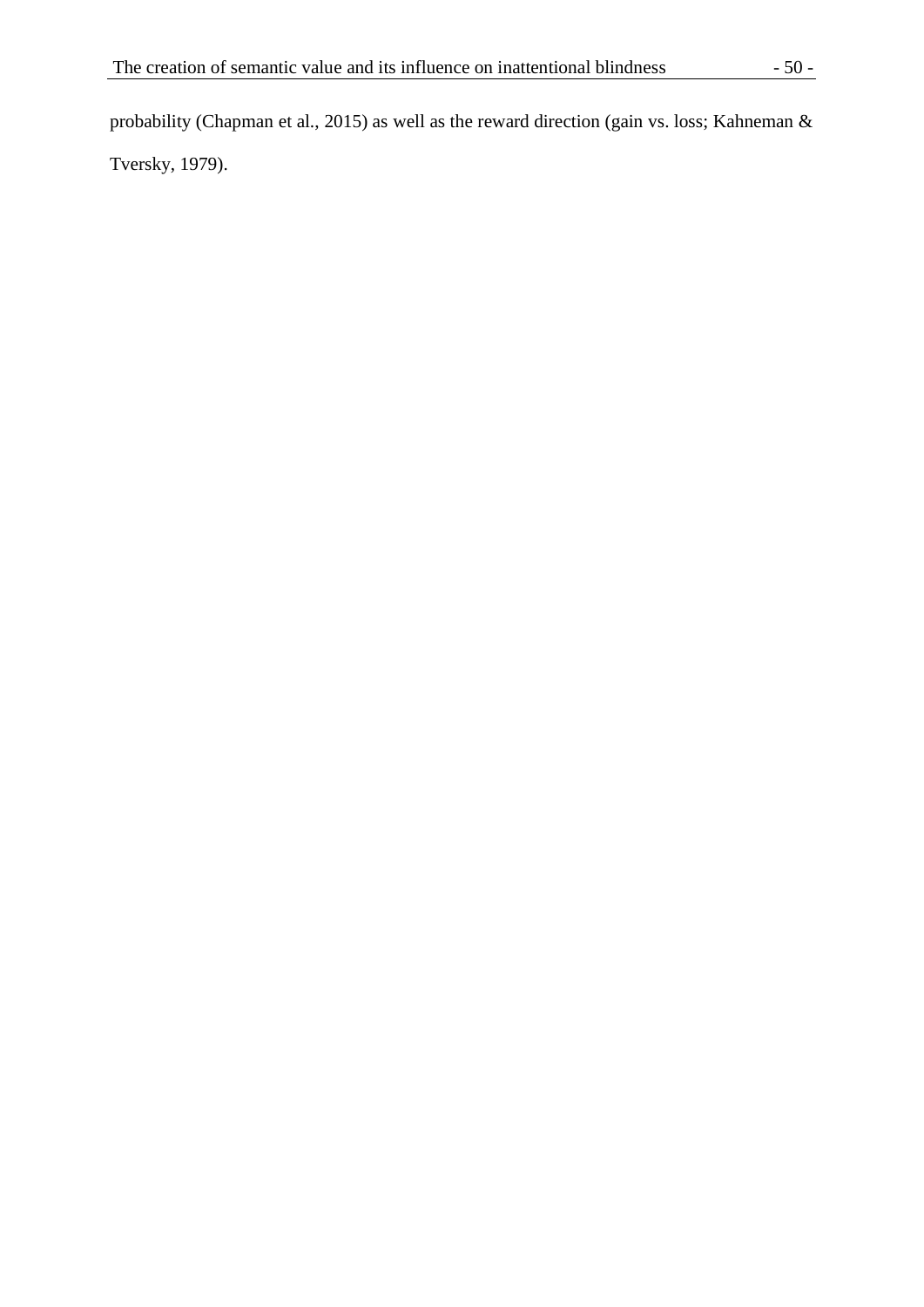While taking a look at the previous literature investigating inattentional blindness one cannot ignore the increasing research effort on the subject and its determinants. While only four studies investigated determinants of inattentional blindness were published between 1998 and 2002, the number grew to 16 studies from 2003 to 2007, and 38 studies from 2008 to 2012, up to 64 studies between 2013 and 2018 (*Publication III*). However, this expansion of inattentional blindness research also leads to a growing number of inattentional-blindness paradigms so that one might wonder if different paradigms might be equally suitable to investigate determinants as semantic value on inattentional blindness. To pave the ground for future research investigating determinants of inattentional blindness, a structured overview on the employed methodological approaches was long overdue (Research Question IIIa). I assumed that the main motivation for scientific research might be based on the practical benefit for our daily life, and therefore focused on the question "which paradigms are easily transferable to and beneficial for the real world?" (Research Question IIIb). Despite the growing number and diversity of paradigms aiming to investigate determinants of inattentional blindness they all share similar characteristics as they are all based on the prevailing definition of inattentional blindness (see Chapter 1). Nevertheless, ambiguous research findings on various determinants as working memory capacity (Calvillo & Jackson, 2014; Hannon & Richards, 2010; Kreitz, Furley, Memmert, & Simons, 2016) or perceptual load (Koivisto & Revonsuo, 2009; Murphy & Greene, 2016) leads one to suspect that different subtypes of inattentional blindness exist which are based on different underlying mechanisms (Research Question IIIc).

An answer to these questions might provide new approaches to gain a better understanding of inattentional blindness itself, investigate its underlying mechanisms, as the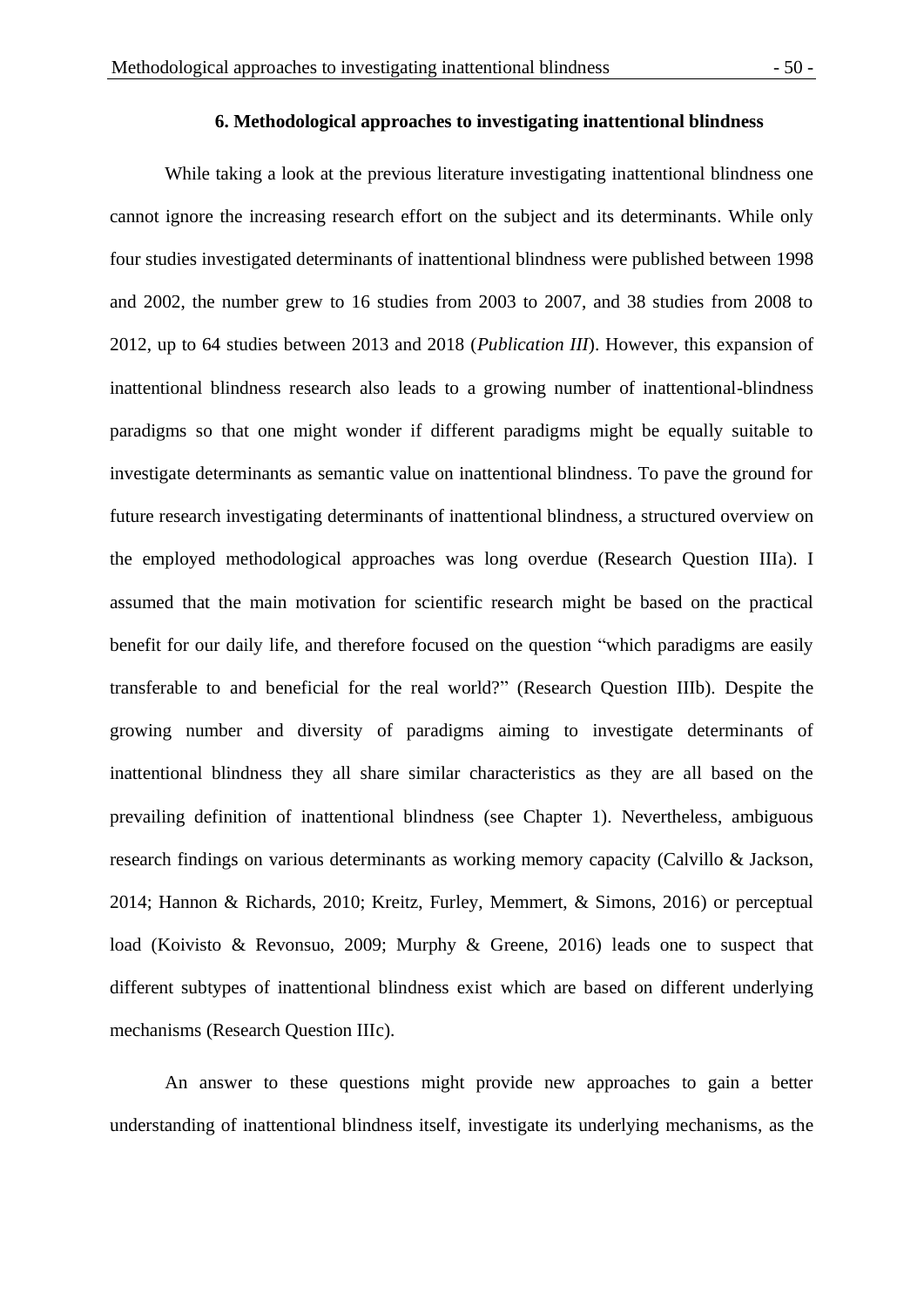stimulus´ semantic value, more efficiently, and provide findings easier applicable to our daily life.

### **6.1 Previous research**

On first glance, the different paradigms seem to be equally suitable to investigate determinants as semantic value on inattentional blindness. Up to now, few researchers have bothered to explain their choice of specific paradigm. However, the mixed findings of my own research in combination with ambiguous findings on many other potential determinants of inattentional blindness give reason to look at the methodological aspects in more detail and provide answers to Research Questions IIIa, IIIb, and IIIc. While the issue of ambiguous findings is nothing new in inattentional blindness research, it has rarely been linked to methodological reasons. Most (2010) hypothesized that different inattentional-blindness paradigms might reflect different underlying mechanism of inattentional blindness; the author differentiates between spatial inattentional blindness, which should be driven by covert allocation of spatial attention, and central inattentional blindness, which should be driven by preoccupation or disruption of cognitive resources such as attention or working memory capacity. However, previous research putting these subtypes to test were not able to support such a dichotomy (Kreitz, et al., 2015a; Memmert & Furley, 2010). Another distinction might be made between static and dynamic paradigms as they differ on several important dimensions (e.g., duration of the unexpected object, being static or dynamic, whether or not distractors are present), performances in static and dynamic inattentional-blindness tasks do not correlate (Horwood & Beanland, 2016; Kreitz et al., 2015a) and noticing rates differ (Beanland & Pammer, 2012). Related to this, Memmert (2010) already suggested that it needs to be investigated "how many subtypes of IB actually exist and respectively integrate these in an overarching attentional framework" (Memmert, 2010, p.1108).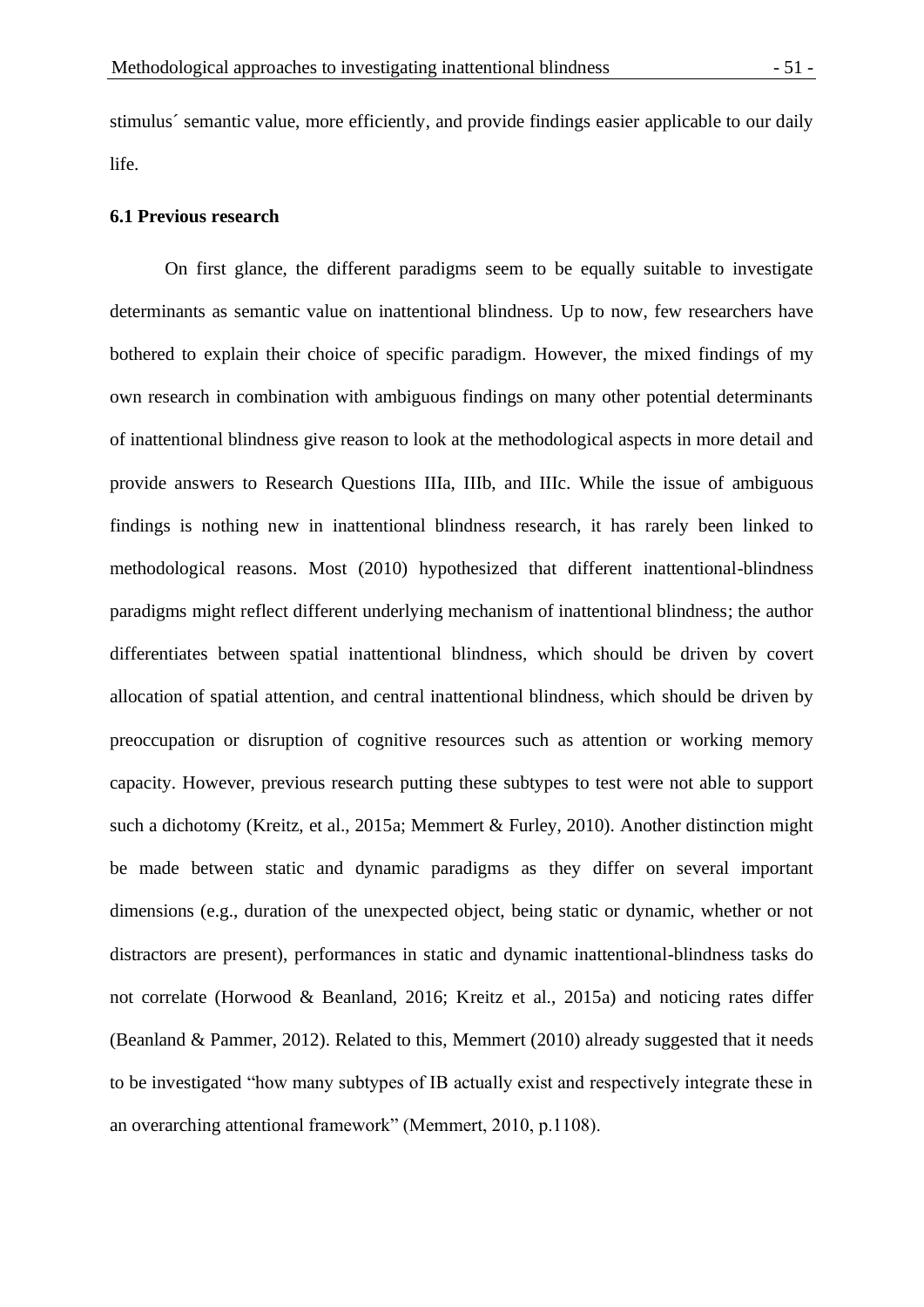Assuming that most of the potential subtypes of inattentional blindness may be reflected in different paradigms (Most, 2010; Beanland & Pammer, 2011), in a first step, it might be useful to categorize the methodological approaches and paradigms used to investigate inattentional blindness (Research Question IIIa). A detailed categorization of inattentional-blindness paradigms also offers the possibility to take a look at those paradigms and methodological approaches that are transferable to the real world (Research Question IIIb). Promoting paradigms whose findings are easily transferable into our daily life seems to be beneficial since an understanding of these paradigms and the related specific subtypes of inattentional blindness might be useful to prevent real-life consequences as in traffic (Murphy & Green, 2016; Pammer & Blink, 2013) or medical diagnostics (Drew et al., 2013; Williams et al., 2020).

Although the growing number of paradigms investigating inattentional blindness might reflect different subtypes of inattentional blindness, they still refer to the same phenomenon that occurs only within a certain framework, defined by the prevailing core aspects of inattentional blindness. White and colleagues (2018) challenged this prevailing definition of inattentional blindness and dealt especially with the core aspect, that one needs to identify the unexpected stimulus as something new, distinctive, or unusual when one's attention is not engaged in the primary task, to fall prey to inattentional blindness. Most paradigms include a control trial, called *full-attention trial*, in which the unexpected stimulus occurs but the observer's attention is not engaged by a primary task. Observers, who do not notice the unexpected stimulus in this full-attention trial are often excluded from analysis as they do not fulfill the core aspect of inattentional blindness which is to identify the unexpected stimulus as something new when one's attention is not engaged in the primary task. White and colleagues (2018) showed that missing the critical stimulus in the fullattention trial can represent continued inattentional blindness for very potent determinants. The work by White and colleagues (2018) provides a first step in questioning the prevailing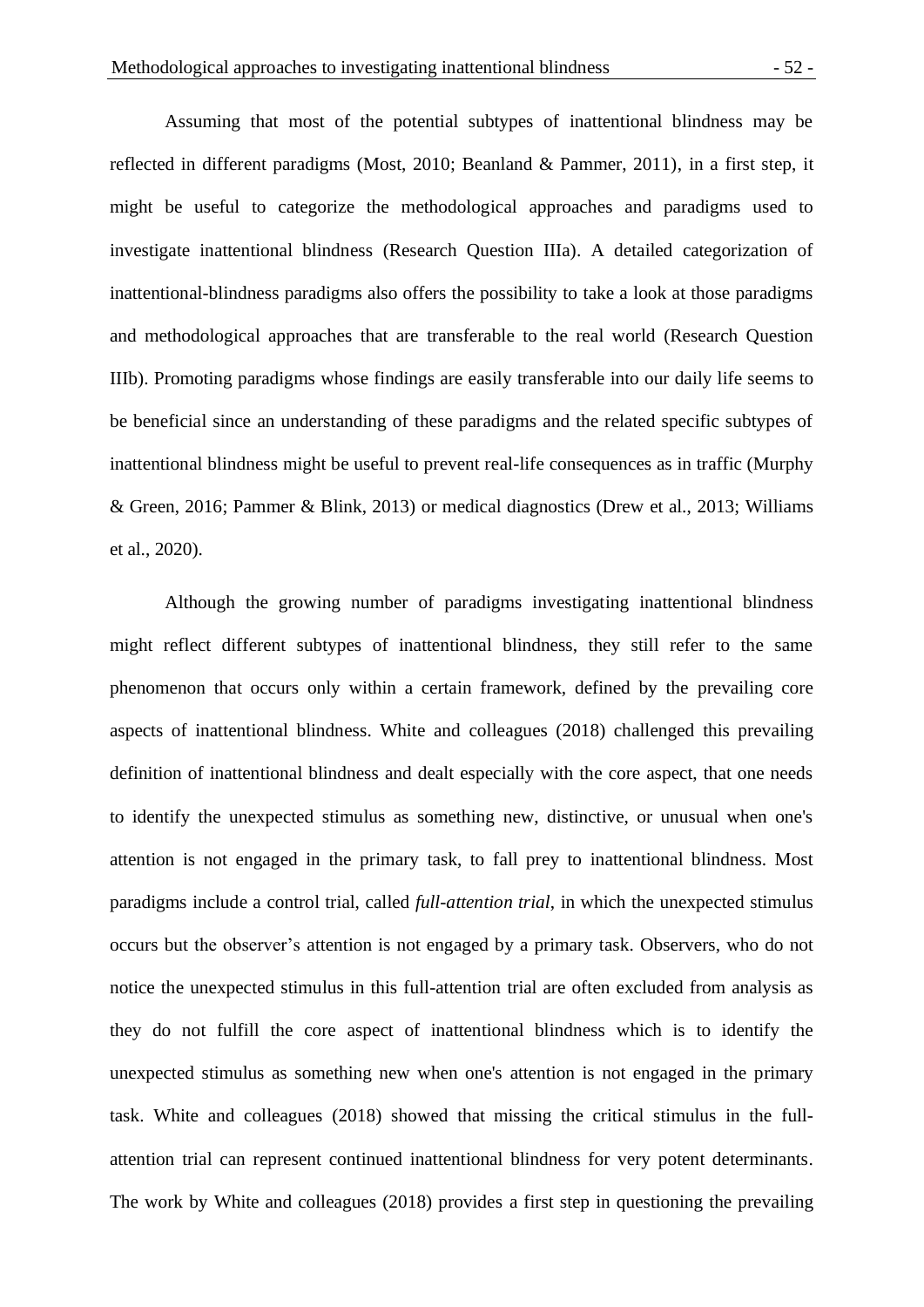definition of inattentional blindness and may release the phenomenon from its constricting definition. Such a release might provide an opportunity to investigate and understand inattentional blindness as one of several failures of awareness, in relation to associated phenomena, and as a useful tool to investigate broader concepts of attention and awareness. One aim of future studies should be to follow up this first step by rethinking inattentional blindness as a phenomenon and restructure its defining core aspects (Research Question IIIc).

### **6.2 Answer to Research Question IIIa**

Following the suggestion by Memmert (2010), I set out to systematically review the methodological approaches and paradigms used so far to investigate inattentional blindness (Research Question IIIa). Reviewing 219 experiments in *Publication III* clearly showed that three paradigms (and their adapted versions) were by far the most prominent ones covering 59% of all experiments investigating inattentional blindness: the cross task (Mack & Rock, 1998), the gorilla video (Simons & Chabris, 1999), and the object-tracking task (Most, Simons, Scholl, Jimenez et al., 2001; for a detailed description see Chapter 3.1). In the remaining 41% experiments other paradigms were employed including tasks in which objects had to be identified (e.g., Calvillo & Hawkins, 2016; Gao & Jia, 2017; Koivisto & Revonsuo, 2007), pictures or sport situations needed to be judged (e.g., Furley et al., 2010; Pammer, Raineri et al., 2018; Pammer, Sabadas, & Lentern, 2018), real-world simulations or custom video games were used (Murphy & Greene, 2016; Stothart, Wright et al., 2017), specific movements were counted (Oktay & Cangöz, 2018), or tasks which take place in a real-world setting (Chabris et al., 2011; Simons & Schlosser, 2017), to name a few. Besides those differences in primary tasks, those paradigms also differed in the duration of individual trials (e.g., 200 milliseconds, Mack & Rock, 1998; up to 42 minutes, Näsholm et al., 2014), the number of experimental trials prior to the critical trial (no prior trials, Simons & Chabris, 1999; 647 prior trials, Chen & Treiseman, 2008), the duration of the unexpected stimulus´s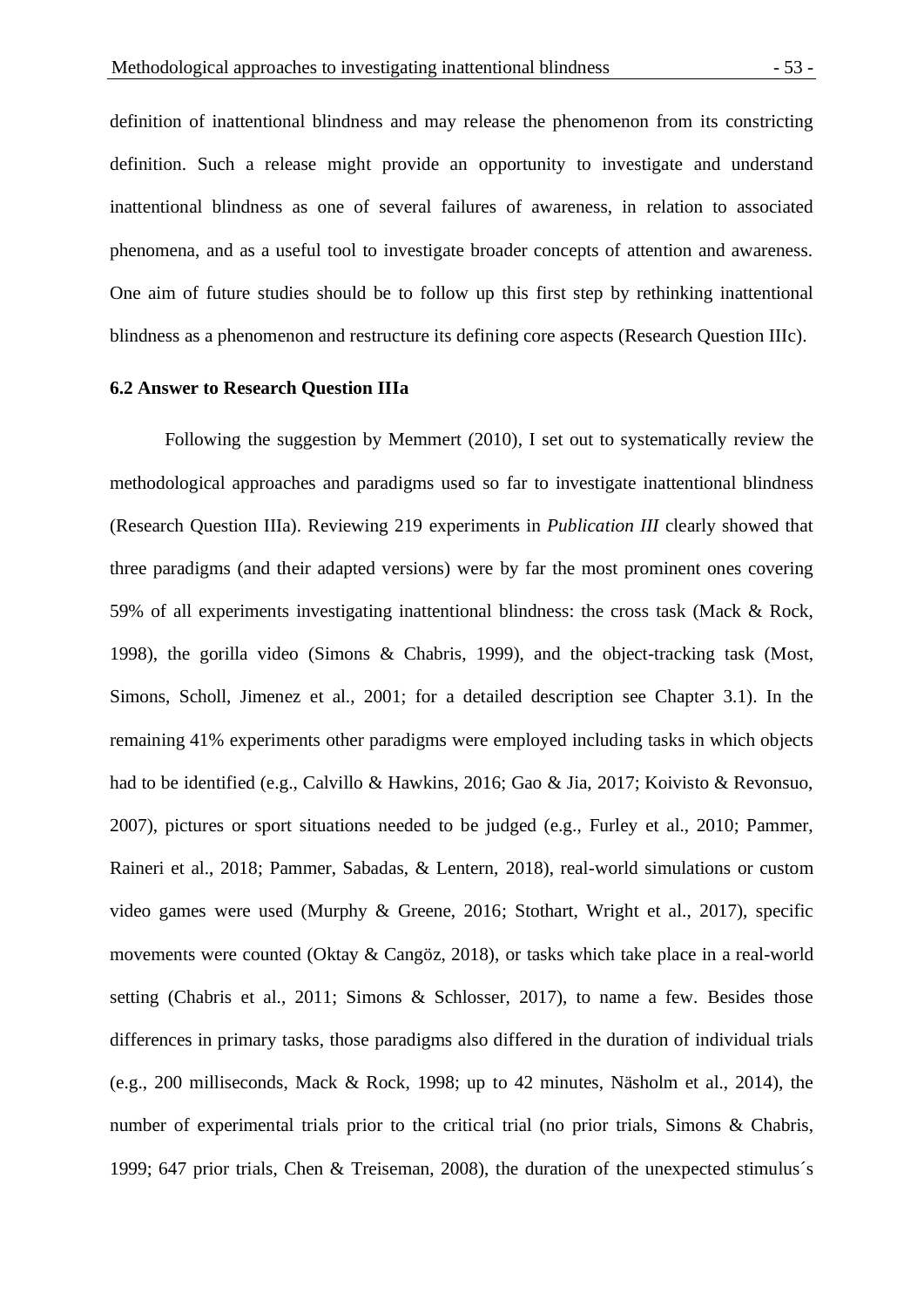occurence (60 milliseconds, Fougnie & Marois, 2007; 30 seconds, Hughes-Hallett et al., 2015), or the use of afterimages of the unexpected stimulus (use of afterimages, Koivisto  $\&$ Revonsuo, 2007; no use of afterimages, Most, Simons, Scholl, Jimenez et al., 2001).

This immense variety of inattentional-blindness paradigms should be considered by future research, especially having different subtypes of inattentional blindness and their underlying mechanisms in mind. If different paradigms reflect different underlying mechanisms, it seems essential that each paradigm is well chosen to fit the respective research purpose. One approach to identify different subtypes of inattentional blindness would be to investigate a single determinant in different paradigms as they might reflect different subtypes of inattentional blindness, so realized in the work by Hüttermann and Memmert (2012). Furthermore, one might gain a better understanding of the underlying mechanism of each identified subtype of inattentional blindness when several determinants are investigated within a single paradigm.

#### **6.3 Answer to Research Question IIIb**

Besides reviewing all inattentional-blindness paradigms used up to now, in *Publication III*, I additionally focused on those paradigms whose findings are easily transferable to the real world (Research Question IIIb). Our daily life might significantly benefit from the transferability of gained knowledge of inattentional blindness into the real world. Therefore, I classified each paradigm on a 10-point Likert Scale based on its *functionality* and *representativeness. Representativeness* was defined as "the extent to which a primary task is operationalized according to our natural environment" (*Publication III*, p. 140), so that paradigms rated high in *representativeness* represent a smaller gap to real-world settings and contribute more to the transferability of findings into the real world. *Functionality* was defined as "the unexpected object's relevance, meaning, or [semantic] value for the observer" (*Publication III*, p. 141). Here, the investigation of relevant stimuli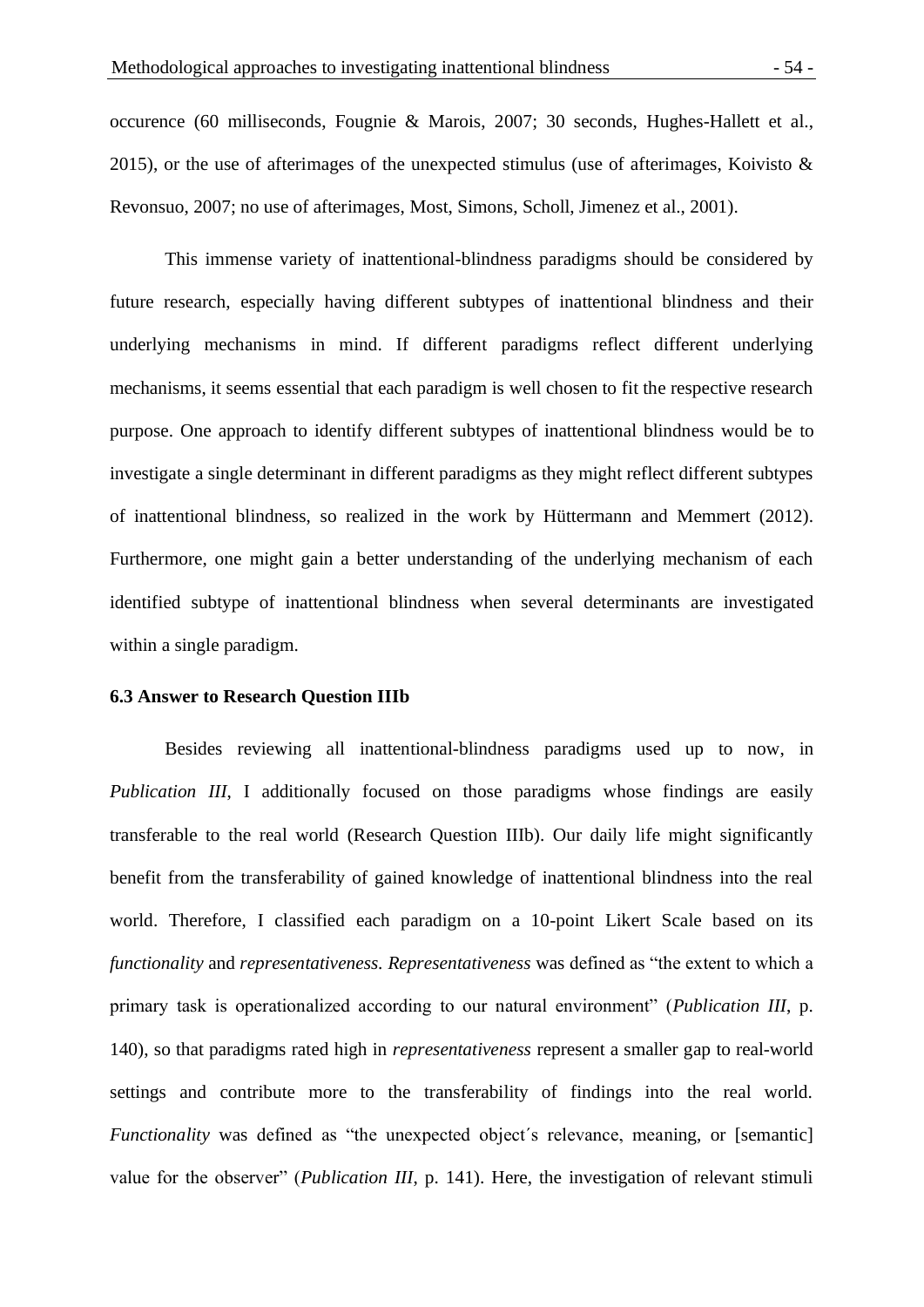might be beneficial for our daily life since unexpected stimuli are most crucial in our daily life when they are in some ways functional or relevant for the observer. However, one might argue that the functionality of a stimuli violates the defined requirement of unexpectedness as a stimulus's task relevance automatically increases one´s expectations toward respective task relevant stimuli. This functionality-unexpectedness issue will be solved in the answer to Research Question IIIc.

The results of my classification (Figure 8) led to the assumption that the employed inattentional-blindness paradigms can be roughly divided into two main clusters based on their *representativeness* and *functionality* (Figure 8). One cluster comprises most inattentional-blindness paradigms, mainly representing the three most prominent ones (Mack & Rock, 1998; Most, Simons, Scholl, Jimenez et al., 2001; Simons & Chabris, 1999) and encapsulates paradigms that are rarely representative and use less functional unexpected stimuli. One example of this cluster might be the cross-task by Mack and Rock (1998), as judging the arms of a cross, which is presented for 200 milliseconds, is not a common task in our daily life and therefore less representative. Furthermore, the often-used unexpected stimuli, as geometric shapes, are neither task-relevant (cross judgement), nor relevant of the observer's other aims or wellbeing and therefore less functional. The second cluster comprises fewer paradigms in total, however, more diverse ones and includes more representative paradigms and those using more functional unexpected objects. One example for this second cluster might be the simulated police vehicle traffic stop (Simons & Schlosser, 2017), which is already very close to the daily work of a police officer. Similar is a gun as the unexpected stimulus in this case not only task relevant, but would be also relevant for the police officer's well-being and might therefore be seen as highly functional. This distribution is quite interesting as neither do highly representative paradigms use less functional unexpected stimuli, nor do fewer representative paradigms use highly functional unexpected stimuli. The variety of paradigms rated as highly representative and functional might be a promising area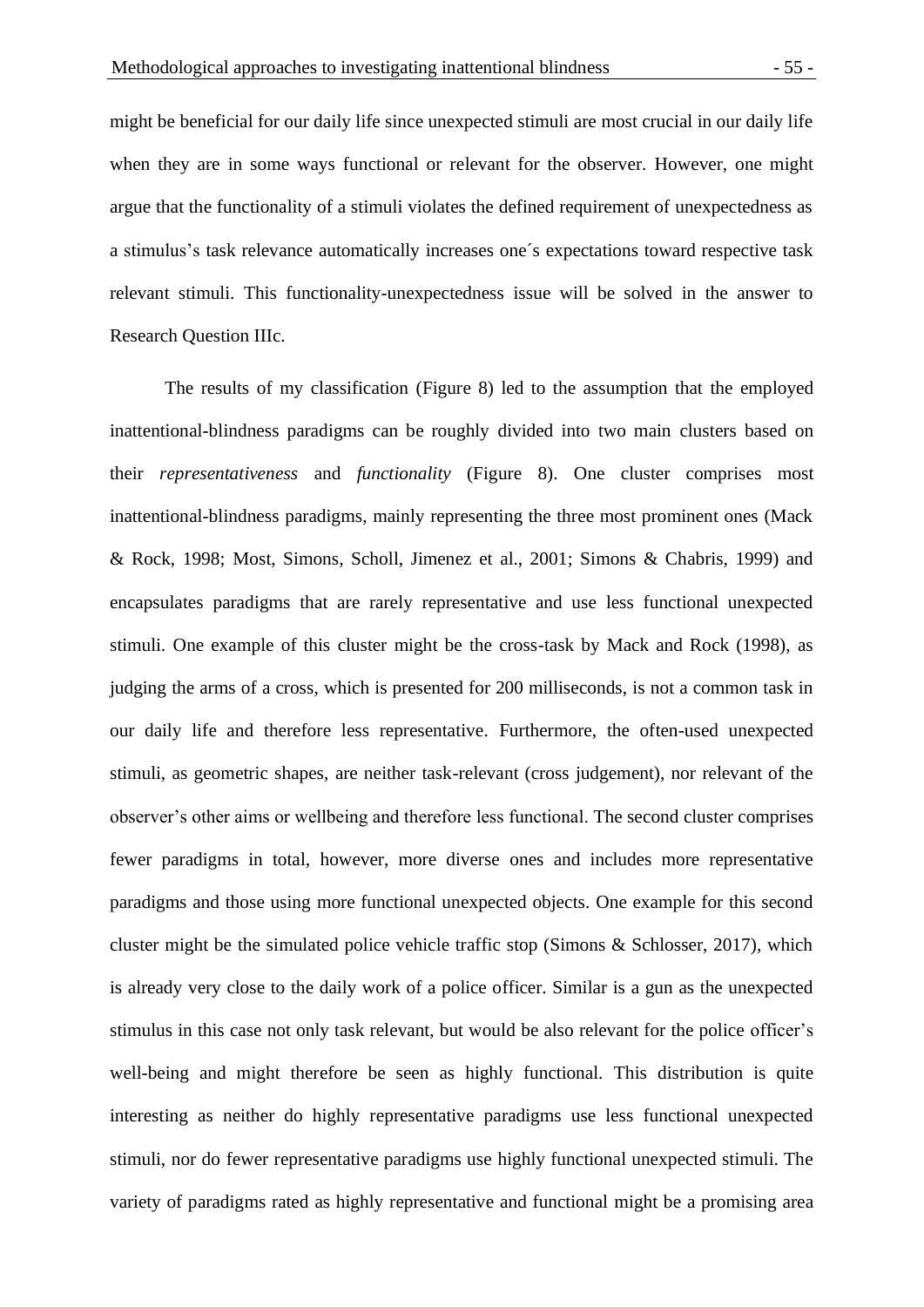for further investigations as they meet the aforementioned requirements to benefit our daily life through the transferability of the findings into the real world.

# **Figure 8**

*The distribution of the different inattentional paradigms based on their functionality and representativeness (from Publication III).*

 $\mathbf{z}$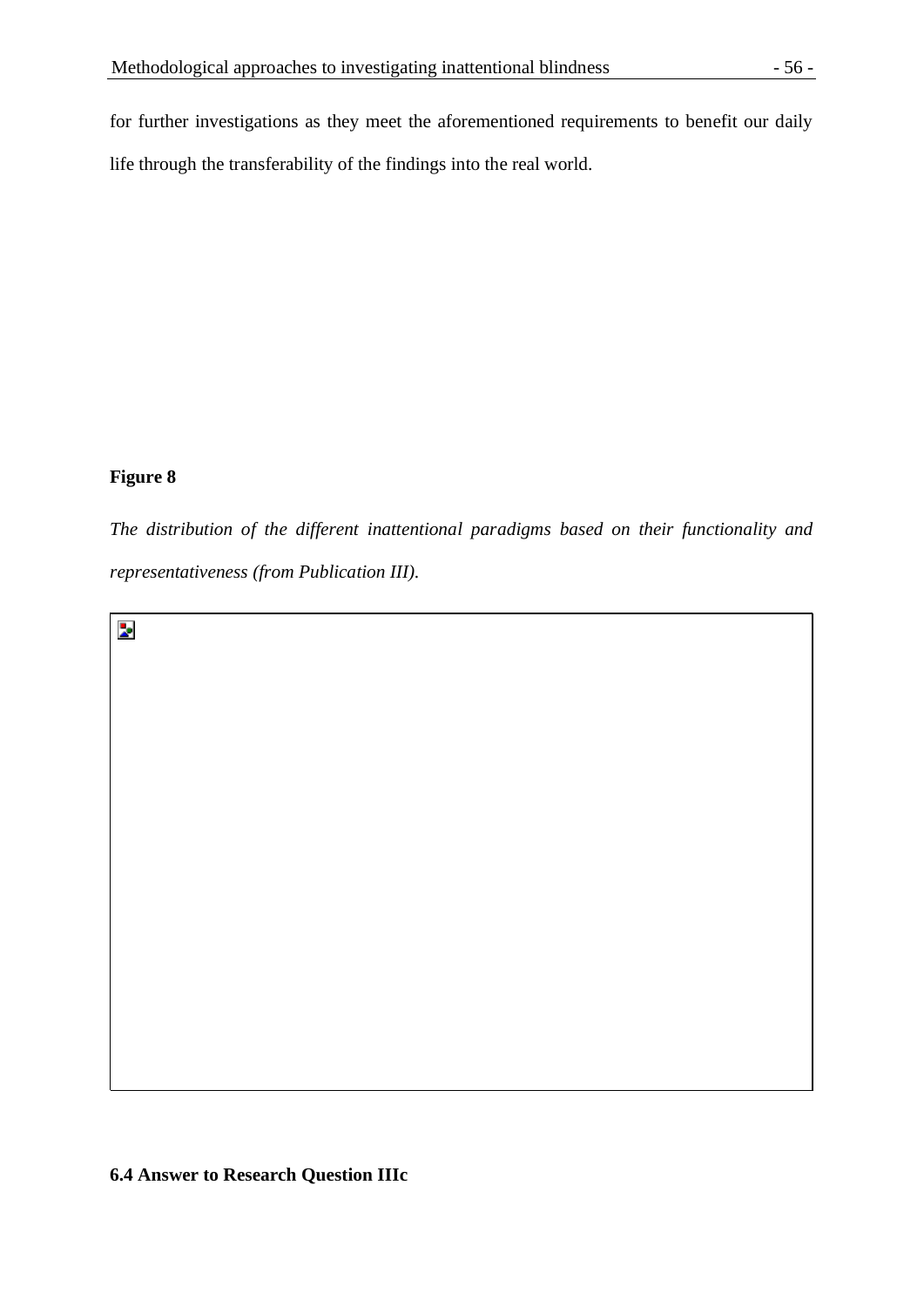My systematic overview of inattentional blindness in *Publication III* allows assumptions on whether different subtypes of inattentional blindness exist and if they are described by the prevailing and predefined core aspects of inattentional blindness. (Research Question IIIc). The variety of inattentional-blindness paradigms can be seen as a strong indicator for the robustness and external validity of inattentional blindness. However, the recurring mixed results in inattentional blindness research, as they occur for working memory capacity (Calvillo & Jackson, 2014; Hannon & Richards, 2010; Kreitz, Furley, Memmert, & Simons, 2016), perceptual load (Koivisto & Revonsuo, 2009; Murphy & Greene, 2016), or semantic value (*Publication IV*; Devue et al., 2009; Lee & Telch, 2008; Mack & Rock, 1998) fuel the assumption that it might not be a single type of inattentional blindness. Instead, inattentional blindness might be an overarching phenomenon which encompasses different subtypes with their respective underlying mechanisms. Considering the different operationalizations and research methods used in inattentional blindness research so far, it is likely that mixed results are the simple consequence of comparing apples with pears, i.e., trying to draw parallels where there likely are few or none.

When going one step further, one might argue, that for a definition of inattentional blindness as the sum of different subtypes of inattentional blindness, it is essential to consider all subtypes of inattentional blindness. This, however, can only be achieved when all subtypes fall within the prevailing and predefined core aspects of inattentional blindness. After White and colleagues (2018) first put the prevailing core aspects of inattentional blindness up for discussion, my systematic overview also fuels doubt on the usefulness of the existing definition, especially for paradigms close to real-world settings. Actually, I excluded 17 studies which violated the requirement for complete unexpectedness. The systematic overview in *Publication III* demonstrates that those paradigms whose findings are likely to be transferred to our daily life contain functional and, thus, expected additional stimuli. This is due to the fact, that functional stimuli are related to the primary task, and are thus, partly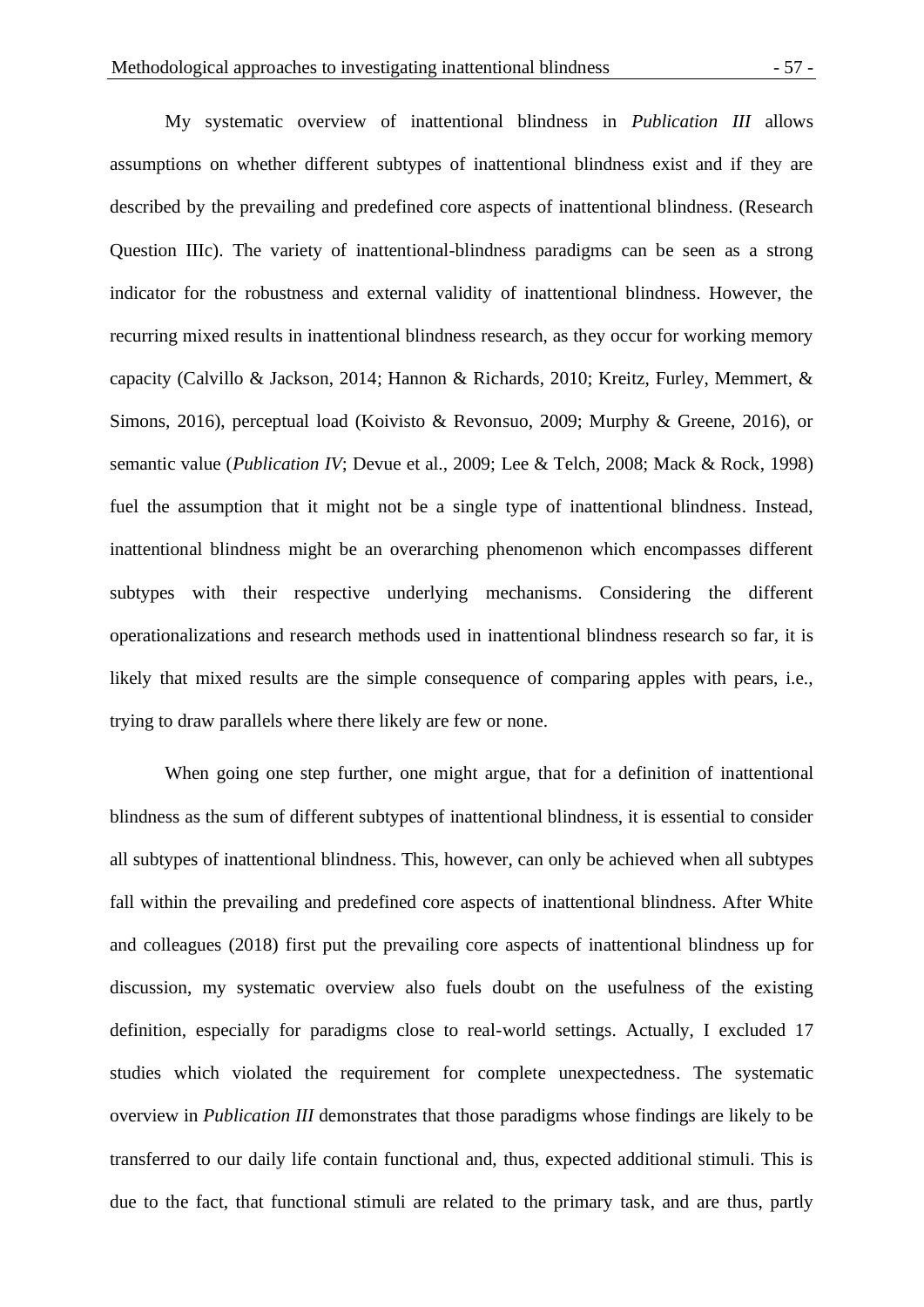expected, such as a motorbike in traffic (Pammer, Sabadas, & Lentern, 2018) or a gun in a simulated police vehicle traffic stop (Simons & Schlosser, 2017). Therefore, paradigms not meeting the requirements for inattentional blindness, i.e., complete unexpectedness, should not be excluded from the phenomenon but rather seen as paradigms investigating expectedness as a determinant of inattentional blindness. This seems to be especially obvious as participants´ expectations are clearly a robust determinant of inattentional blindness observed in almost all publications that used critical-, divided-, and full-attention trials. Following the suggestions of White and colleagues (2018), I also argue that the full-attention trial should not be seen as an exclusion criterion to control for the unexpected stimulus´ perceptibility, but rather as a good example for the determining influence of one´s expectations on inattentional blindness. Therefore, the full-attention trial might be excluded from paradigms that do not aim to investigate the influence of expectancy on inattentional blindness, as done by Wood and Simons (2017), and might be included in analyses if expectations are one of the determinants examined in the respective study.

To preserve the original idea and definition of inattentional blindness (i.e., the additional object is completely unexpected and occurs while the observer carries out the primary task; Jensen et al., 2011; Simons & Chabris, 1999), expectation could be divided into explicit and implicit expectation. The label of "implicitly expected" might apply to additional stimuli that play a functional role in the respective context of the primary task, whereas the label of "explicitly expected" might apply to stimuli that one already expects although they are not functional for or related to the actual primary task. Such a division of expectancy would solve the above-mentioned functionality-unexpectedness issue, as functionality might rather adopt different levels of implicit expectancy and should not be equated with explicit expectancy. I assume that this view might path the way for the use of paradigms which include functional stimuli in inattentional blindness research. More specifically, I suggest treating implicit expectancy as a continuous determinant of inattentional blindness defined as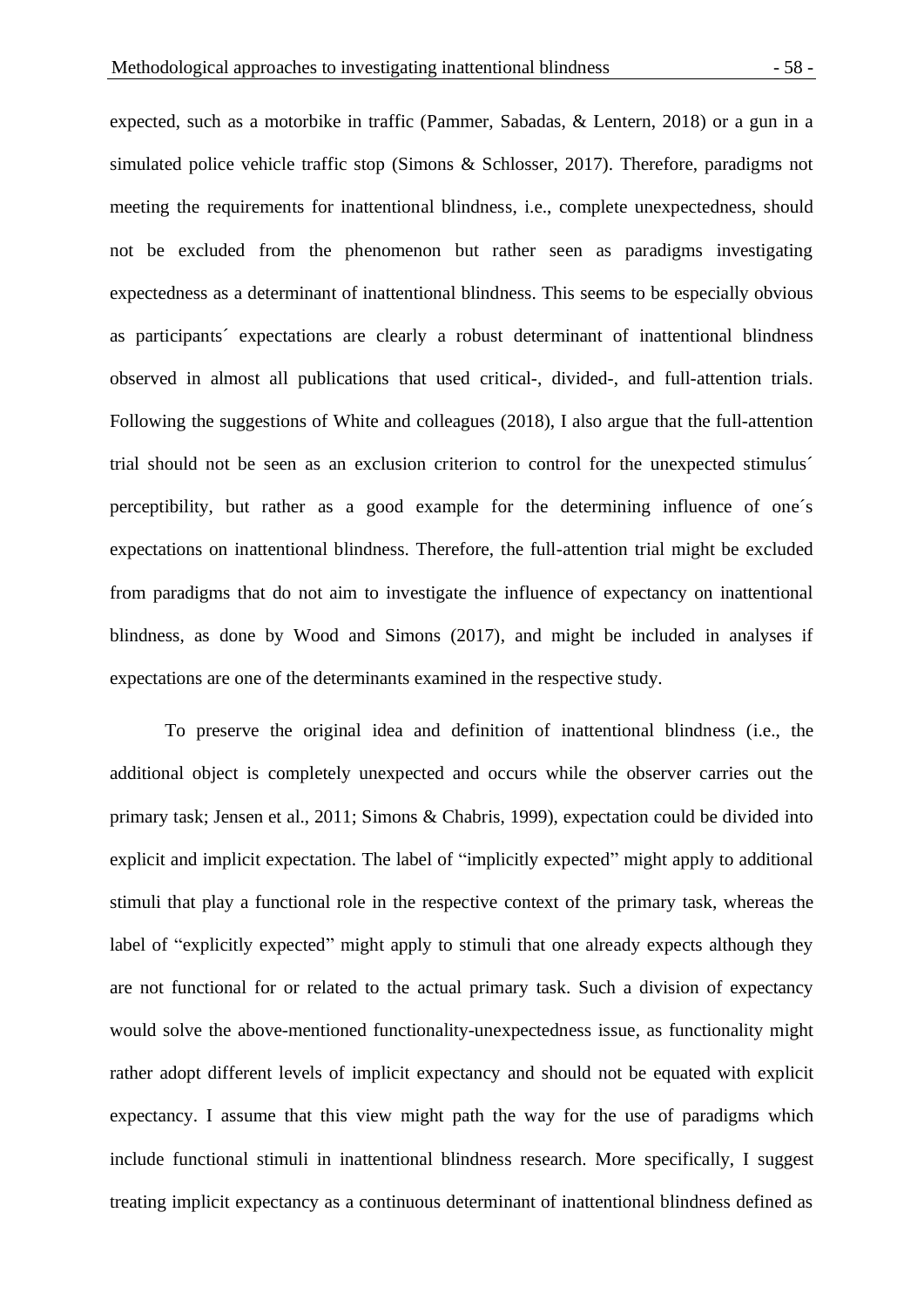the continuous probability for a stimulus to occur in a certain environment and not as an allor-nothing criterion. This suggestion is also in line with the literature beyond inattentional blindness, since expectancy has been already described as a continuous concept in our daily life (Kok et al., 2013; Summerfield & de Lange, 2014). Furthermore, the legitimation for implicit expectancy as a continuous determinant of inattentional blindness is in line with the effect of one´s attentional set on inattentional blindness. Among other determinants, the attentional set reflects the demands and characteristics of the primary task so that the observer's attention is focused on specific stimulus´s characteristics. Observers have been found to be less likely to fall prey to inattentional blindness if the additional stimulus possesses some of these physical or semantic characteristics (Most, Simons, Scholl, Jimenez et al., 2001; Pammer, Sabadas, & Lentern, 2018). Such focus on specific stimulus´s characteristics can also be seen as one´s implicit expectation toward the respective specific stimulus´s characteristics. Therefore, one might say that different levels of implicit expectation have already been investigated by the inattentional research community without naming them as such and without discussion them in this context.

Another core aspect that also falters with these thoughts is the need for a primary task to engage attention and experience inattentional blindness. The full-attention trial might be a good example demonstrating that inattentional blindness can also be experienced without an attention demanding primary task (see White et al., 2018). Following Lavie and colleagues (2004), we are always occupied with something that could be described as a primary task containing a very small load so that no additional primary task is needed for the experience of inattentional blindness. Consequently, we might need to develop and adapt the defining core aspects and our understanding of inattentional blindness, rethink inattentional blindness as a phenomenon with potential different subtypes and underlying mechanisms. Further, instead of trying to create a bubble and structurally separate it from other fields of research, we rather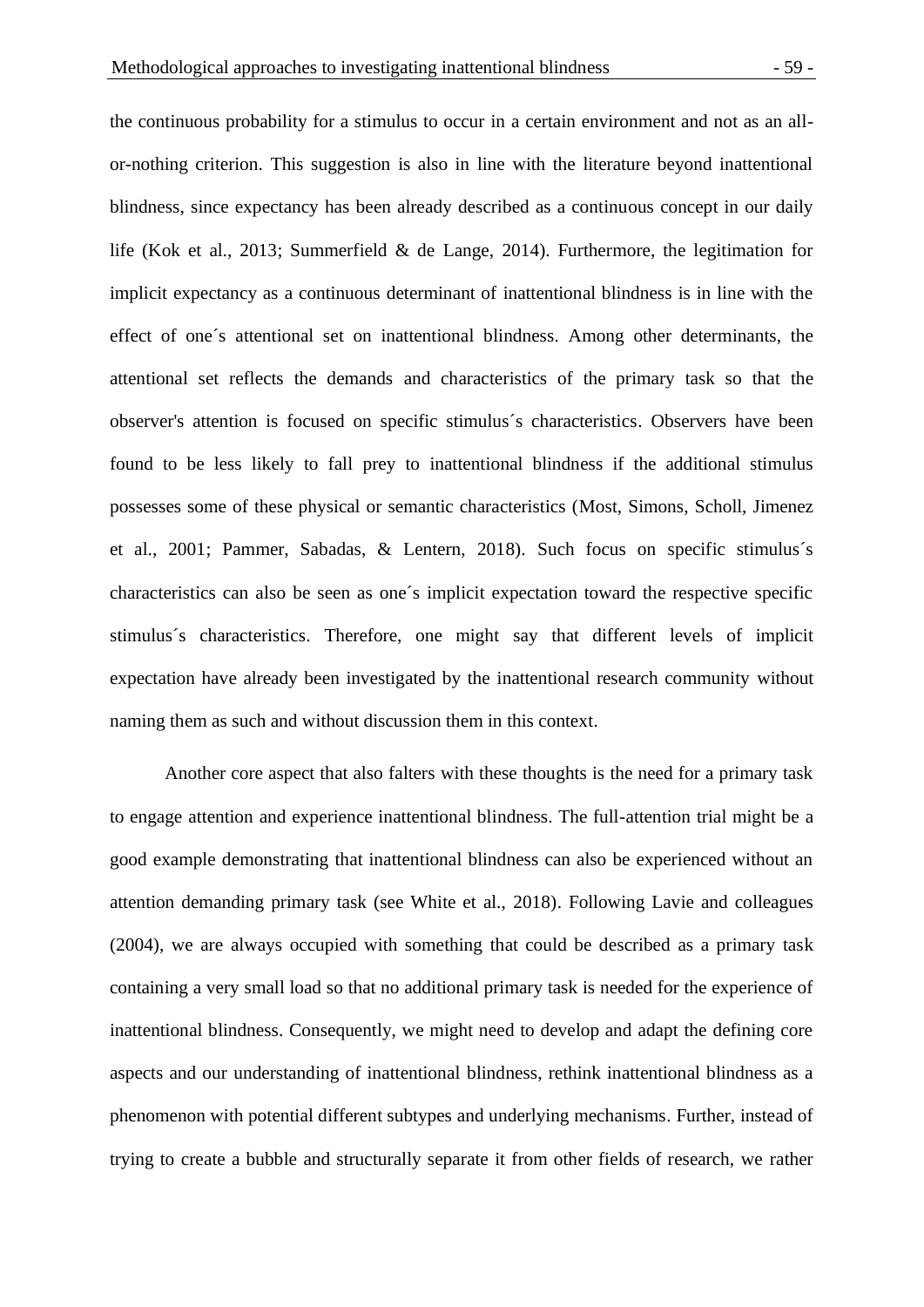need to integrate this phenomenon in the bigger picture of attention and consciousness research.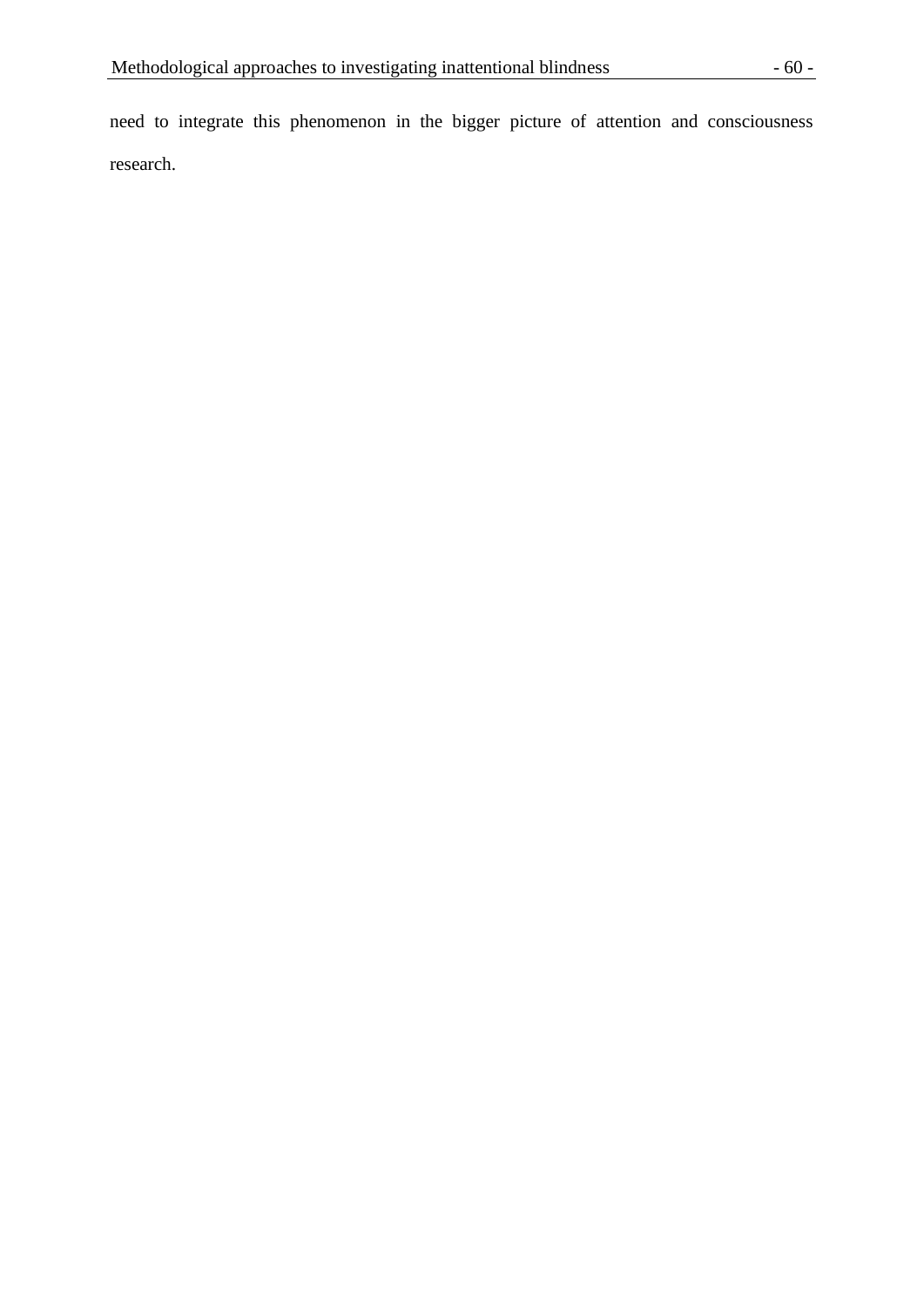# **7. Conclusion and Future Directions**

This chapter provides a concluding overview of the work presented in this thesis and outlines its implications for the field of inattentional blindness research. More in detail, I will discuss the methodological limitations of my work and inattentional blindness research with reference to the defining framework of inattentional blindness, link my work to the theoretical background of inattentional blindness, and illustrate potential directions for further research.

#### **7.1 Aim of the thesis and summary of key findings**

Within this thesis I aimed to extend the knowledge about a potentially important determinant of inattentional blindness - a stimulus´ semantic value. I used different approaches to create and modulate semantic value and investigated its influences on inattentional blindness. First, I investigated the influence of an unexpected stimulus´ semantic value based on personal meaning utilizing monetary short-term reinforcement-based learning (secondary reinforcer) on the probability of its detection under conditions of inattention. In a second step, I investigated the influence of an unexpected stimulus´ semantic value based on evolutionary meaning on inattentional blindness, modulated through the induction of perceived hunger (primary reinforcer). In a third publication, I also investigated the influence of an unexpected stimulus´ semantic value based on evolutionary meaning, namely the semantic value of primary reinforcers as facial expressions. Further, I reviewed the methodological approaches used to investigate and operationalize this failure of awareness up to now. Table 3 provides an overview of the empirical answers to the Research Questions posed at the beginning of this synopsis derived from my research and its integration in the previous literature.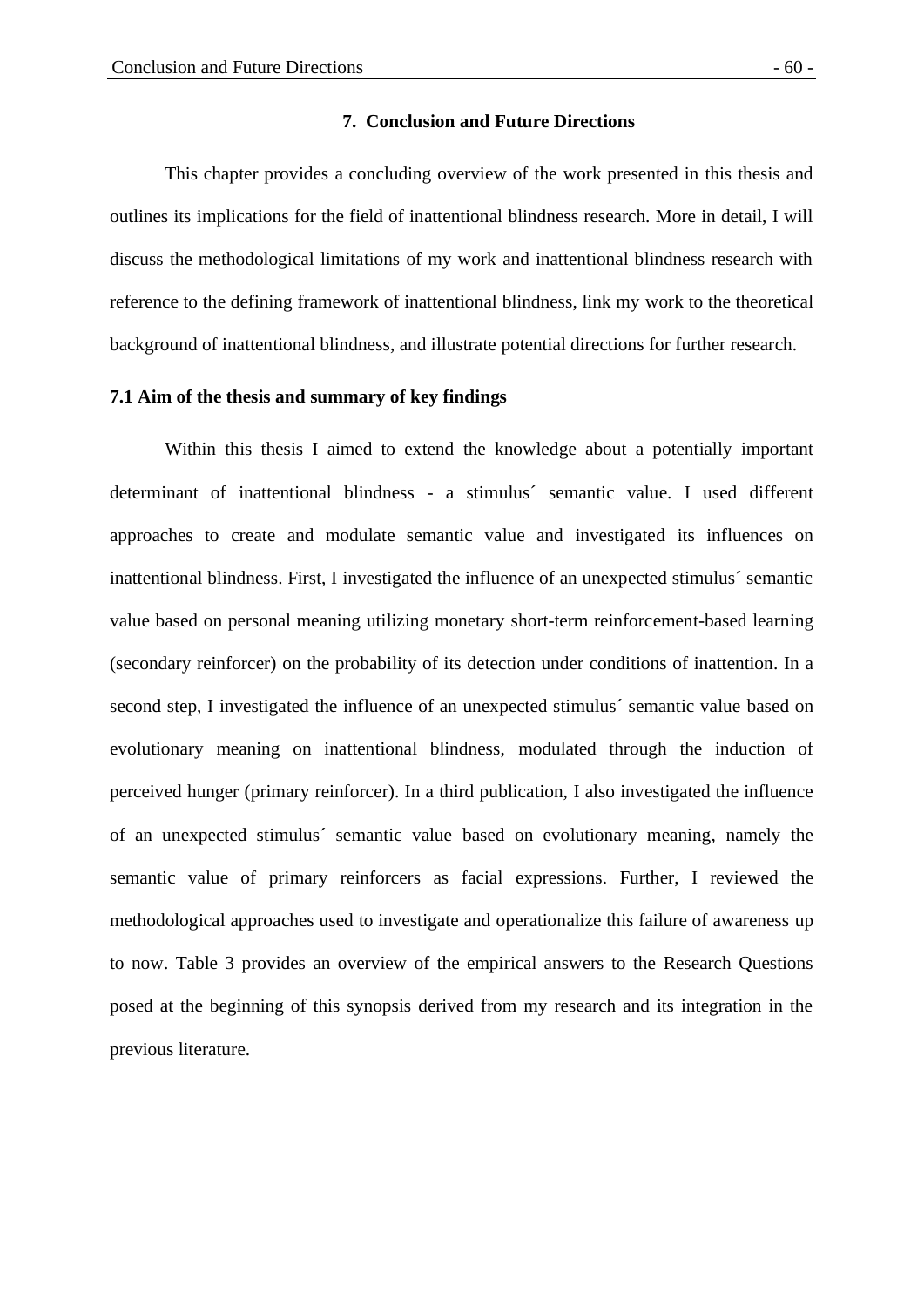# **Table 3**

*Answers to the Research Questions Addressed in the Synopsis*

*I. Does the semantic value of a stimulus influence the threshold of awareness towards the respective stimulus and, thus, the susceptibility to inattentional blindness?*

> In three experiments, we found that the semantic value of monetary reward and food has no impact on inattentional blindness. In contrast we demonstrated in two experiment, that the semantic value of facial emotional expressions, dependent on its valence and the used inattentional blindness paradigm, influences its conscious detection; unexpected frowning faces were significantly more likely to be noticed in a static inattentional blindness task than scrambled faces, whereas no differences were found between happy and scrambled faces. Furthermore, we found that the semantic value of emotional facial expressions, independent of its valence and the used inattentional blindness paradigm, have a substantial influence on inattentional blindness if inattentional blindness is operationalized by the identification of unexpected stimuli. Both, unexpected happy and unexpected frowning faces were more likely to be correctly identified than unexpected scrambled faces under conditions of inattention.

*II. Can the semantic value of a stimulus be modified (created or modulated) and thus, influence the threshold of awareness towards the respective stimulus?*

> In two experiments we created semantic value through the short-term reinforcement-based learning of monetary reward. The findings show, that the created semantic value was potent enough to significantly affect attentional capture, but insufficient to help a stimulus cross the threshold of awareness. In one experiment we modulated the preexisting semantic

value of food through hunger, but failed to strengthen the food´s semantic value to influence its conscious detection.

*III. Which methodological aspects should be considered when investigating inattentional blindness?*

*IIIa. Which paradigms are used to investigate inattentional blindness?* We reviewed 219 Experiments in *Publication III* and found besides three most frequently used inattentional blindness paradigms an immense variety of additional ones.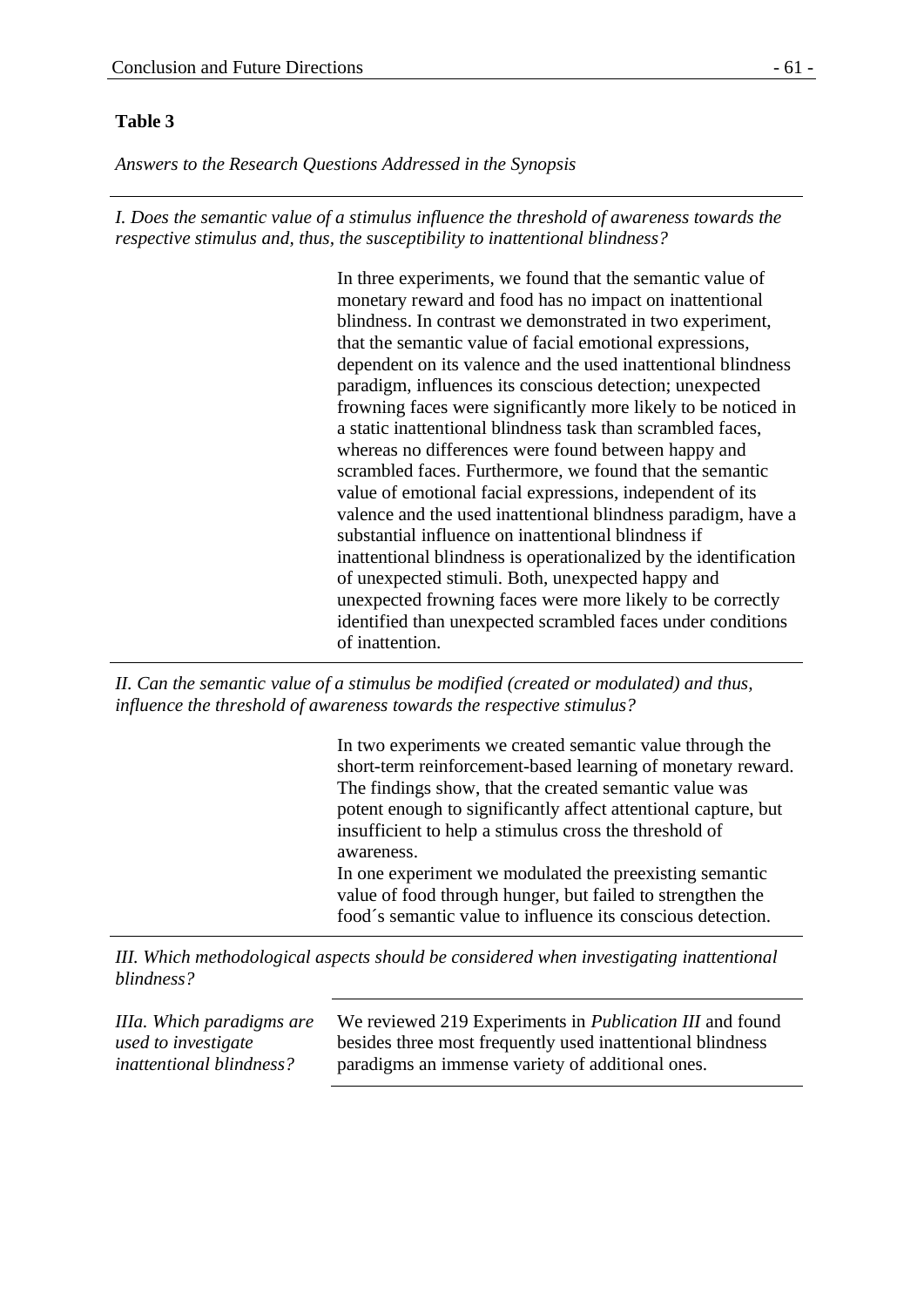| IIIb. Which paradigms are<br>easily transferable and<br>benefit to the real world?                                                                                                | The characterisation of different paradigms in <i>Publication III</i><br>revealed, that indeed several different paradigms exist which<br>could be considered to simply transfer their findings into the<br>real world, based on a high level of the unexpected<br>stimulus's <i>functionality</i> and the paradigm's<br><i>representativeness</i> of the real world, but that they are rarely<br>used in inattentional blindness research.                                                                                                                                                                                               |
|-----------------------------------------------------------------------------------------------------------------------------------------------------------------------------------|-------------------------------------------------------------------------------------------------------------------------------------------------------------------------------------------------------------------------------------------------------------------------------------------------------------------------------------------------------------------------------------------------------------------------------------------------------------------------------------------------------------------------------------------------------------------------------------------------------------------------------------------|
| IIIc. Do different subtypes<br>of inattentional blindness<br>exist and are they covered<br>by the prevailing and<br>predefined core aspects of<br><i>inattentional blindness?</i> | The review of different inattentional blindness paradigms in<br><i>Publication II</i> and an intensive study previous approaches to<br>define different subtypes of inattentional blindness lead to<br>the assumption, that sub types exist, but that the pre-<br>existence and prevailing core aspects of inattentional<br>blindness do not cover every sub type of inattentional.<br>Rethinking inattentional blindness from its underlying<br>mechanism might provide a better ground to differentiate<br>between different subtypes of inattentional blindness, as it<br>goes along with a redefinition of the defining core aspects. |

## **7.2 Theoretical implications**

### *7.2.1 Semantic value as a determinant of IB*

As presented in Chapter 3, a general effect of semantic value could not be supported, rather mixed results have been found for different types of semantic value and different inattentional-blindness paradigms. These findings raise the question if a stimulus´ semantic value really is the main factor that impacts the likelihood of noticing it under conditions of inattention as it was assumed by Arien Mack (Mack & Rock, 1998) or if it is just one determinant of inattentional blindness similar to others whose influence is only partially confirmed by the inattentional blindness literature as well.

When comparing the semantic value of unexpected stimuli with other determinants of inattentional blindness we can differentiate between determinants that moderate one´s amount of available attentional resources that can be directed towards an unexpected stimulus and determinants that moderate the salience of the unexpected stimulus.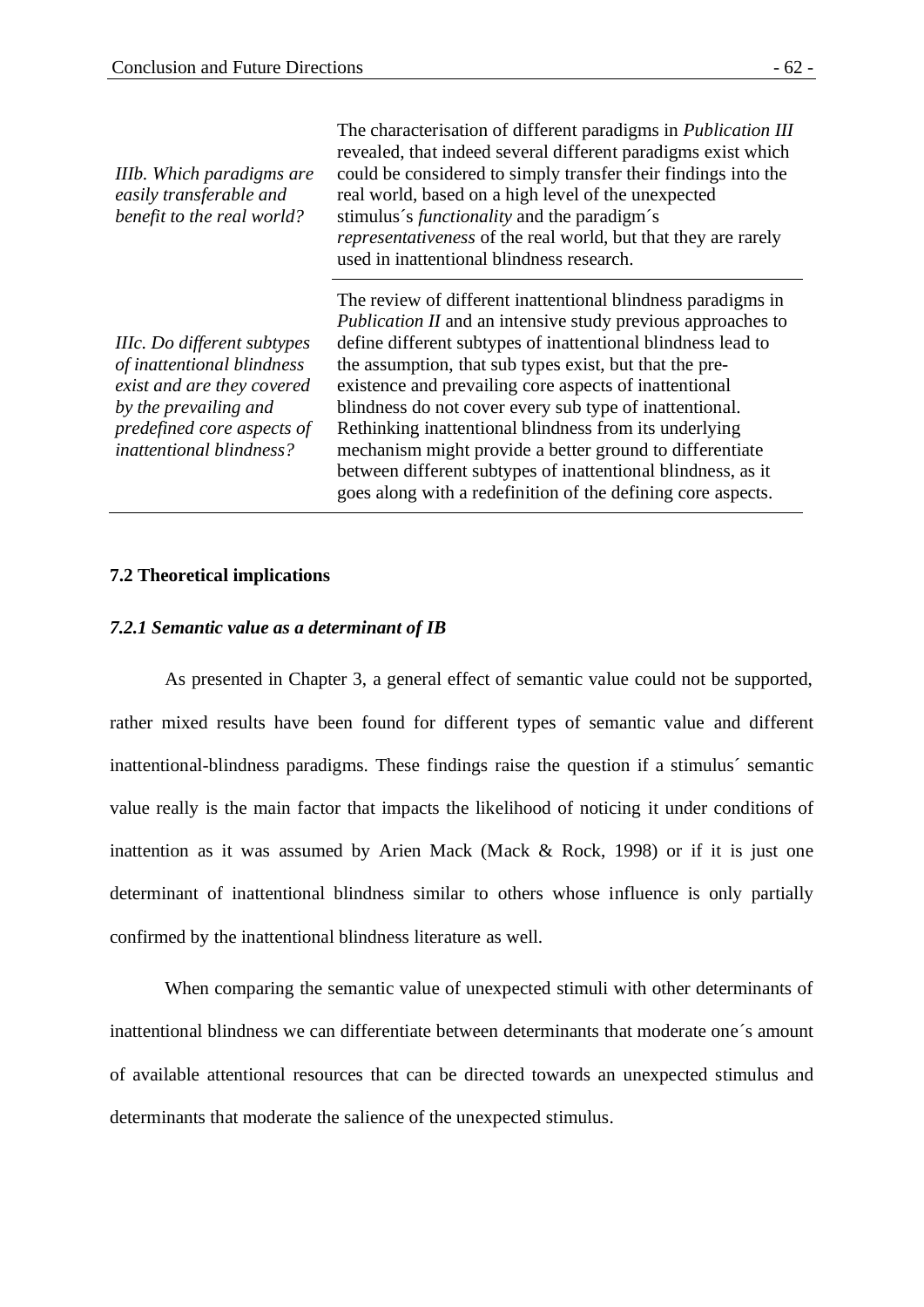The determinants that moderate the available attentional resources to process additional stimuli can further be subdivided into determinants of attentional resources and determinants of attentional distribution. Determinants of attentional resources summarize neuroanatomical differences between different groups, such as defined by age (Walhovd et al., 2011), developmental disorders (Vieira de Melo et al., 2018), or giftedness (Geake, 2009) which influence one's executive capability and consequently the amount of attention available to process an unexpected stimulus. Determinants of attentional distribution summarize different mechanism that distribute one´s available attentional resources towards a specific area or stimuli characteristics, as for example the perceptual load (Calvillo & Jackson, 2014), individual traits (Li et al., 2015), or one´s mindset (Schofield et al., 2015; Shi & Li, 2020), so that stimuli within the attended area are more likely to be consciously processed than stimuli outside the attended area.

The determinants that moderate a stimulus's salience include, both, physical value and semantic value as stimulus´ characteristics. For example, stimulus characteristics that possess physical value and determine inattentional blindness include size (Mack & Rock, 1998), color (Koivisto et al., 2004) or location (Most, Simons, Scholl, & Chabris, 2000; Stothart et al., 2015) of an additional stimulus. Similarly, stimuli can also possess semantic value as pictures of faces (*Publication IV*), one´s own name (Mack & Rock, 1998), or threats (New & German, 2015).

Instead of identifying these determinants as single determinants, they could rather be seen as an interacting construct of determinants that influences inattentional blindness. The determinants of attentional distribution seem to have an impact on the attentional attraction of an additional stimulus if the additional stimulus fits within the scope of distributed attention. This effect might account for both, the physical value as well as semantic value of a stimulus. An example here is one´s attentional set as a determinant of attentional distribution: people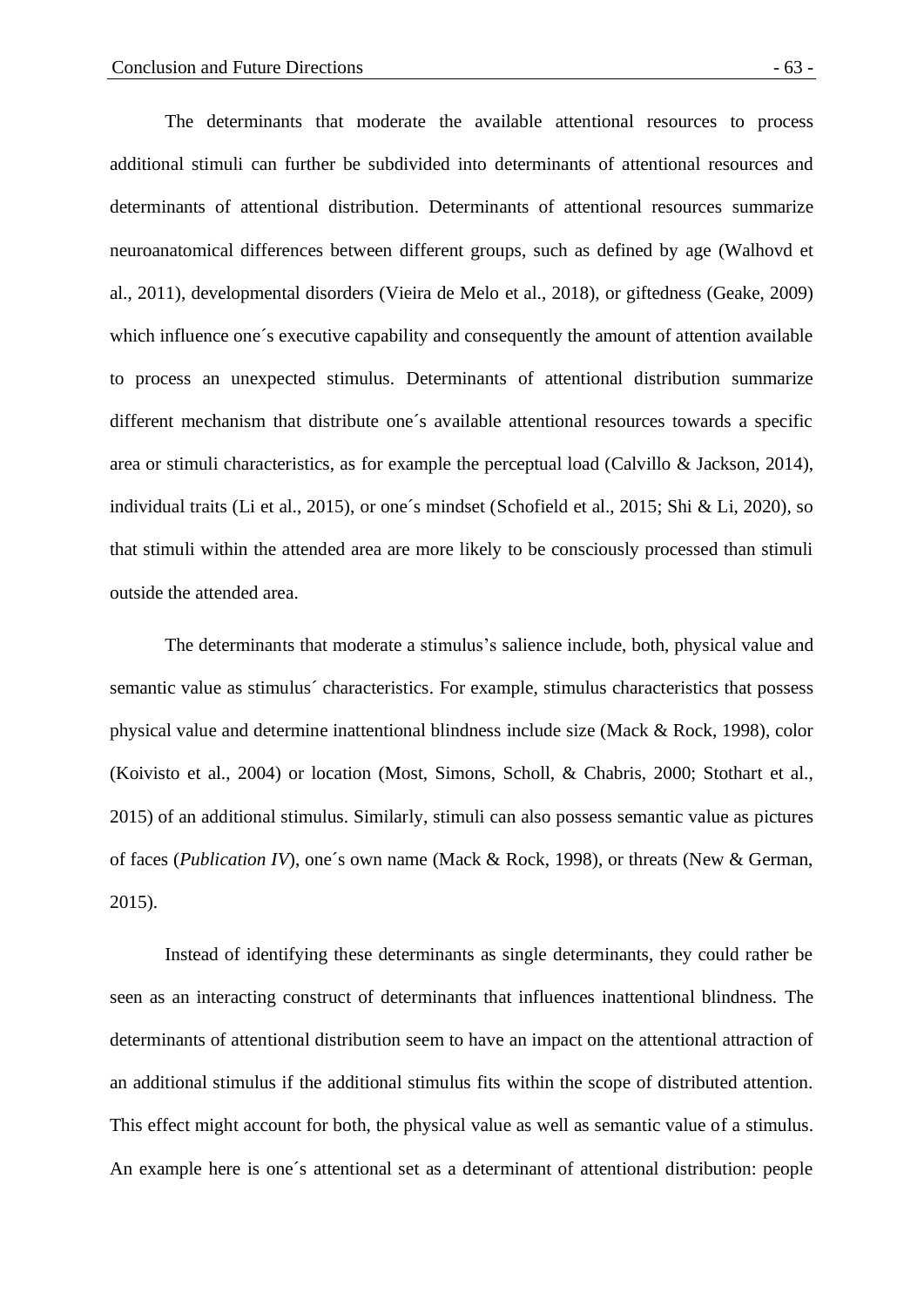who tune their attentional set towards a specific stimulus characteristic, such as color, are more likely to notice an additional stimulus also possessing the attended color, whereas the color itself does not contain enough physical value to influence the conscious detection of an additional stimulus under conditions of inattention (Most, Scholl et al., 2005; Simons & Chabris, 1999).

This effect of one´s attentional set has also been found for a stimulus´ semantic value (Most, 2011). The influence of determinants of attentional distribution on the attentional attraction of additional stimuli is reflected particularly strong in the different strengths of stimuli´s semantic values. The semantic value of ice-cream pictures is enhanced for observers with an ice-cream craving trait and prevents ice-cream pictures from falling prey to inattentional blindness (Li et al., 2015). Similar effects have been found for one´s mood on the semantic value of facial emotional expressions (Becker & Leinenger, 2011), perceptual load on the semantic value of sad facial emotional expressions (Gupta & Srinivasan, 2015), the fear of spiders on the semantic value of spider pictures (Brailsford et al., 2014), or different levels of social anxiety on the semantic value of socially threatening cues (Lee & Telch, 2008). This assumption of an interacting construct of determinants is in line with Most, Scholl and colleagues (2005) who assume: "although some stimulus properties can influence noticing of unexpected objects, the most influential factor affecting noticing is a person's own attentional goals", whereby attentional goals can be seen as the determinants of attentional distribution (Most, Scholl et al., 20015, p.217).

Besides the interaction with other determinants, additional aspects seem to influence the strengths of a stimulus's semantic value as a measure of its ability to attract attention, and thus, the stimulus´s likelihood to be consciously perceived. The strengths of a stimulus's semantic value might be based on different characteristics of the underlying mechanisms of semantic value. The first characteristic influencing the strengths of a stimulus´s semantic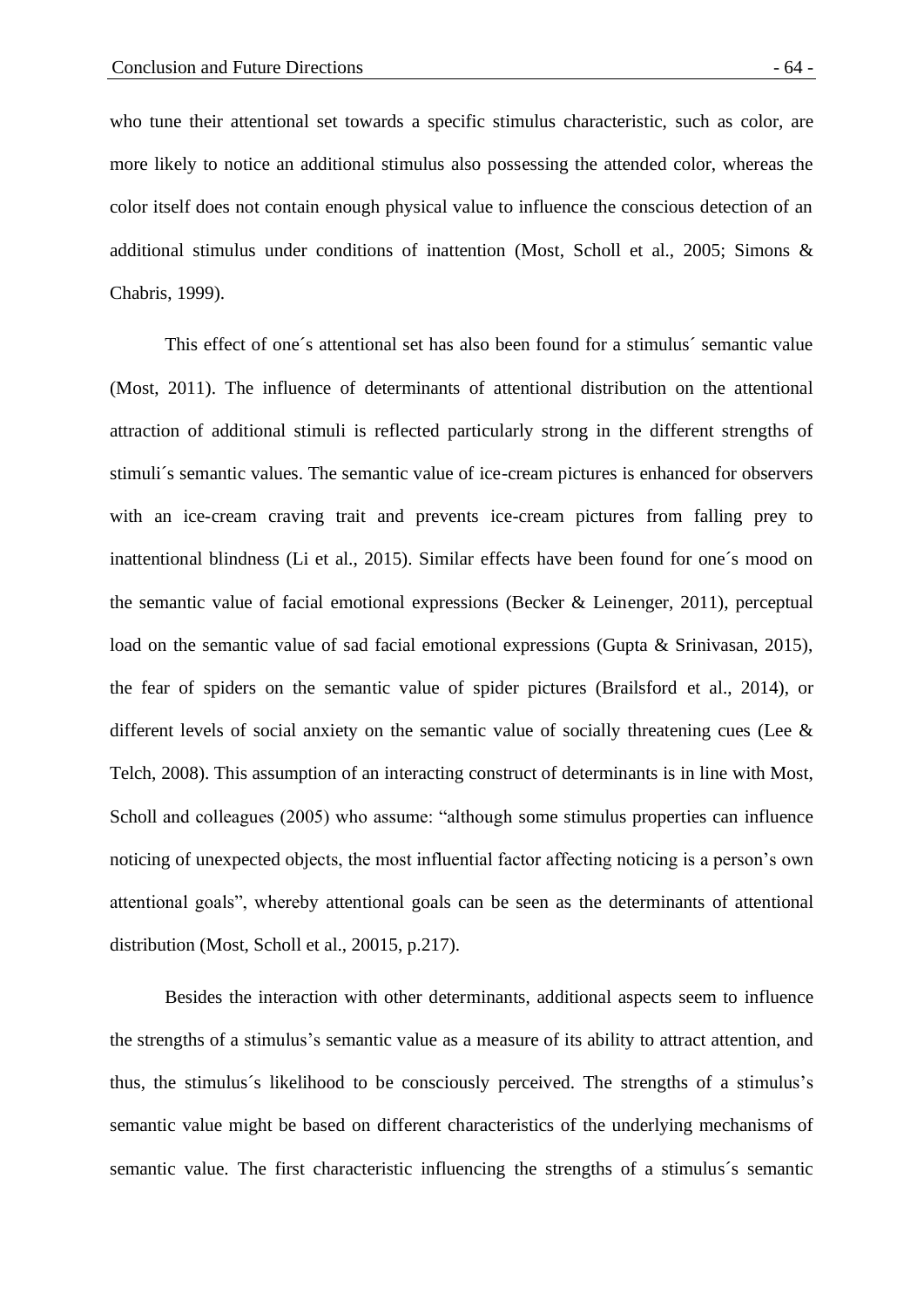value might be the duration of the reinforcement-based learning process in which a stimulus is associated with semantic value (long term vs. short term). The semantic value of spiders and snakes (New & German, 2015) as well as the semantic value of emotional facial expression (*Publication IV*) might be strong enough to influence inattentional blindness as they were learned through a long-term reinforcement-based process. In contrast, the semantic value of stimuli associated with monetary reward might be too weak to influence inattentional blindness if it is learned within only 20 minutes as a short-term reinforcement-based learning process (*Publication I*). Similarly, 16 hours of fasting as a short-term physical state modulation might be too short to substantially activate the semantic value of food stimuli, based on a long-term reinforcement-based learning process, in the context of an inattentional blindness setting (*Publication II*). Potentially, semantic value is sensitive for the duration of the reinforcement-based learning process and rates of noticing unexpected stimuli would be affected if stimuli were coupled in a longer learning process. The second characteristic might be the quality of the reinforcement-based learning process, that is, whether it constitutes a highly relevant situation. For example, traumatic events are more likely to facilitate the engagement toward threatening stimuli which might cause its semantic value to increase steeply (see Bomyea et al., 2017). In contrast, everyday experiences might not lead to such strong semantic value. According to these characteristics, short-term reinforcement-based learning processes can nonetheless affect attentional direction if the inherent meaning is especially strong, or an additional context enhances the meaning of the stimulus.

In conclusion, the semantic value of primary and secondary reinforcers, and their various manifestations (evolutionary, social, & personal) could be seen as one determinant of inattentional blindness besides others, influenced on one hand by determinants of attentional resources and attentional distribution and, on the other hand, based on different characteristics of its underlying mechanism.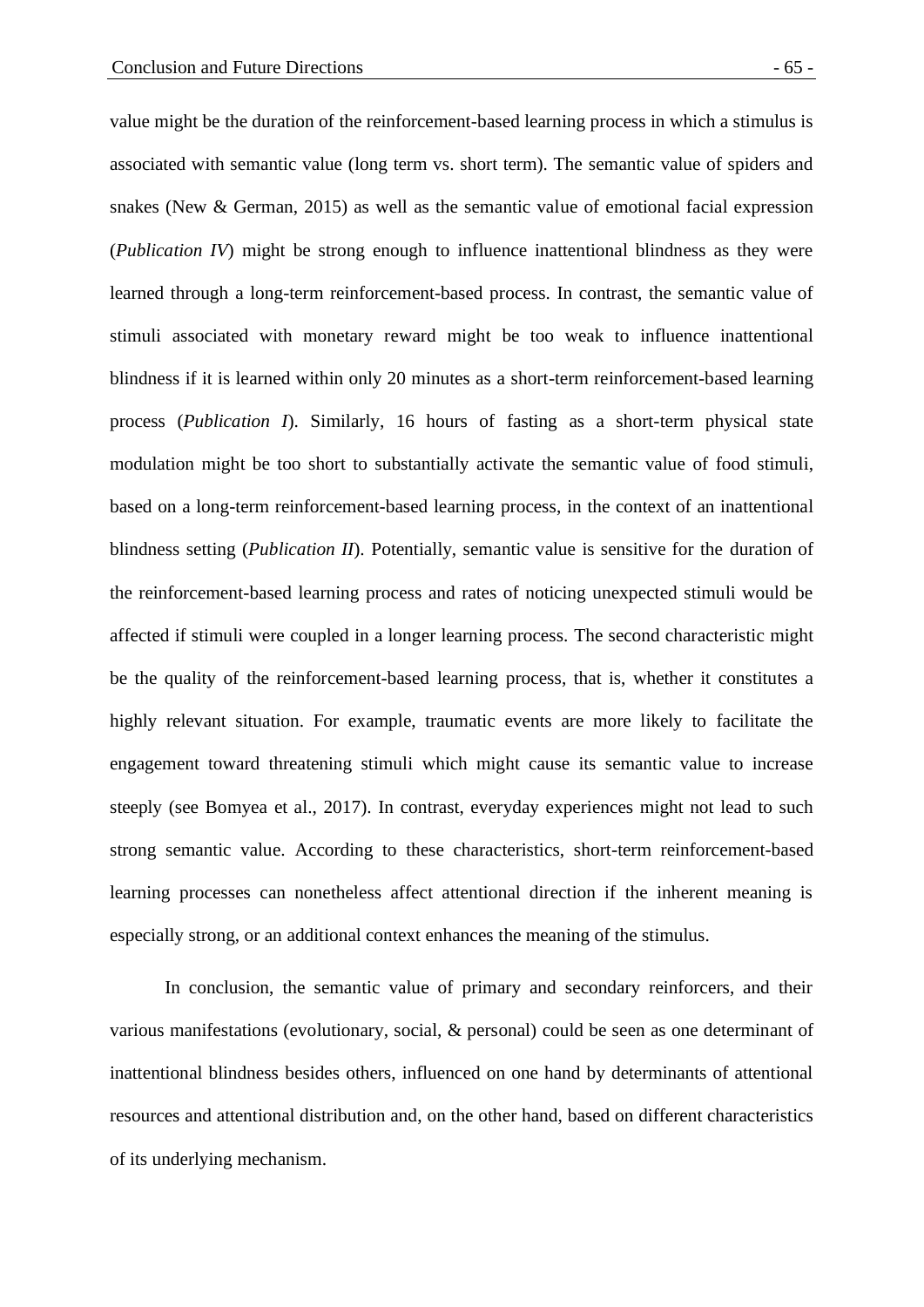#### *7.2.2 Operationalization and definition of inattentional blindness*

Regarding the mixed findings of *Publication I, Publication II, Publication IV* and the previous literature, in Chapter 6.4 I proposed to develop and adapt the defining core aspects and, thus, our understanding of inattentional blindness. Therefore, it might be useful to discuss the strengths and weaknesses of each prevailing core aspects and its usefulness for an appropriate definition of inattentional blindness.

The first core aspect assumes that an observer needs to engage in an attention demanding task (i.e., primary task) to experience inattentional blindness (Simons & Chabris, 1999; Mack & Rock, 1998). However, complex visual tasks do not seem necessary to experience inattentional blindness as hearing music (Chen & Pai, 2018; Hyman Jr et al., 2014) or just thinking (Fougnie & Marois, 2007) were shown to induce this failure of awareness. Humans spend a considerable portion of their lives engaged in spontaneous thoughts, and memories, which is termed daydreaming, stimulus-independent thought, or mind-wandering (Gross et al., 2021; Mason et al., 2007; Schooler et al., 2011; Seli et al., 2018; Singer, 1966). Thus, one might conclude that not the engagement in a specific attention demanding task per se, but rather the attentional load of an engagement should be seen as a core aspect of inattentional blindness (Lavie et al., 2014; Lavie et al., 2004). This assumption is in line with White and colleagues (2018) who argue for the occurrence of inattentional blindness on the full-attention trial of inattentional-blindness paradigms which explicitly do not contain any attention-demanding task.

The second prevailing core aspect of inattentional blindness is the need for an unexpected stimulus that occurs while the observer carries out a primary task (Jensen et al., 2011; Simons & Chabris, 1999). Besides the primary task, which will be discussed at the fifth core aspect, this core aspect can be agreed with since an additional stimulus is necessary so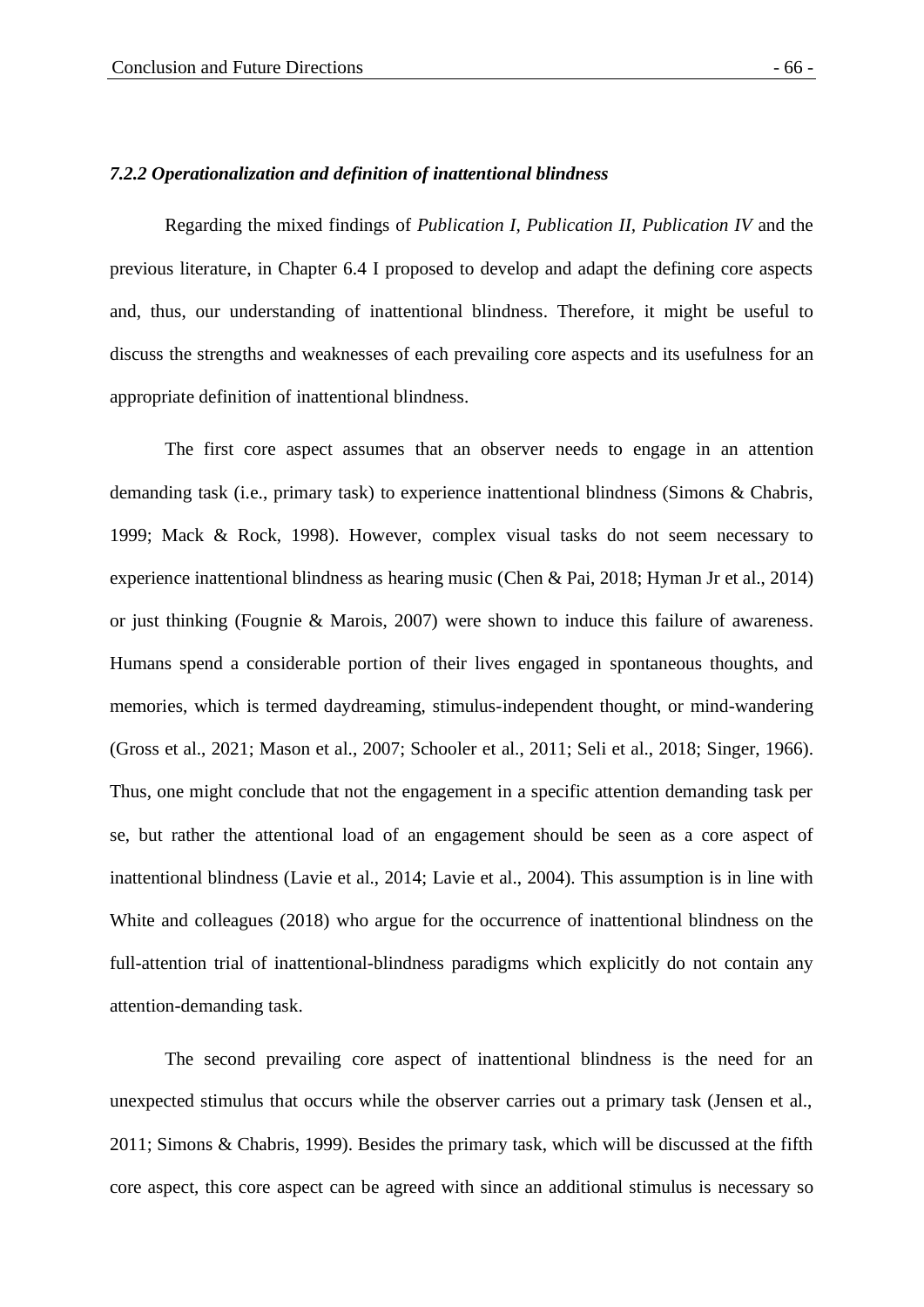that observers can miss it - which is the fundamental idea of the inattentional blindness phenomenon.

The third prevailing core aspect of inattentional blindness, namely that the unexpected stimulus occurs at or near fixation within the visual field to experience inattentional blindness, might only be slightly adjusted based on the inattentional blindness literature. Eye tracking studies found that the fixation of the additional stimulus does not increase the probability of its conscious detection (Memmert, 2006a) and that additional stimuli were even detected without fixating it (Pappas et al., 2005; Richards, Hannon, & Vitkovitch, 2012). Therefore, it might be sufficient for the additional stimulus to occur within one´s visual field and not necessarily at or near fixation to experience inattentional blindness.

The fourth core aspects to identify the additional stimulus as something new, distinctive, or unusual seems comprehensible in order to distinguish inattentional blindness from other failures of awareness, such as change blindness (see Jensen et al., 2011). However, one might argue that some paradigms measuring inattentional blindness might, up to a certain amount, refer to change blindness as an additional stimulus occurring at a location of a previous fixation point/cross (Koivisto et al., 2004; Mack & Rock, 1998) could be seen as a change of the fixation cross rather than the occurrence of an additional stimulus. In another study, the failure to miss the change of a background curtain's colour was rather related to inattentional blindness than change blindness (Simons, 2010). To manifest a clear definition of inattentional blindness, the differences between change blindness and inattentional blindness needs to be considered in future studies. Furthermore, there is room for interpretation regarding the stimulus´s identification which is often put on the same level as its detection, notice or recognition. Different approaches have been used to operationalize the correct identification of an unexpected stimulus including statements about its detection and a detailed description (Becker & Leinenger, 2011), its detection and the correct selection of its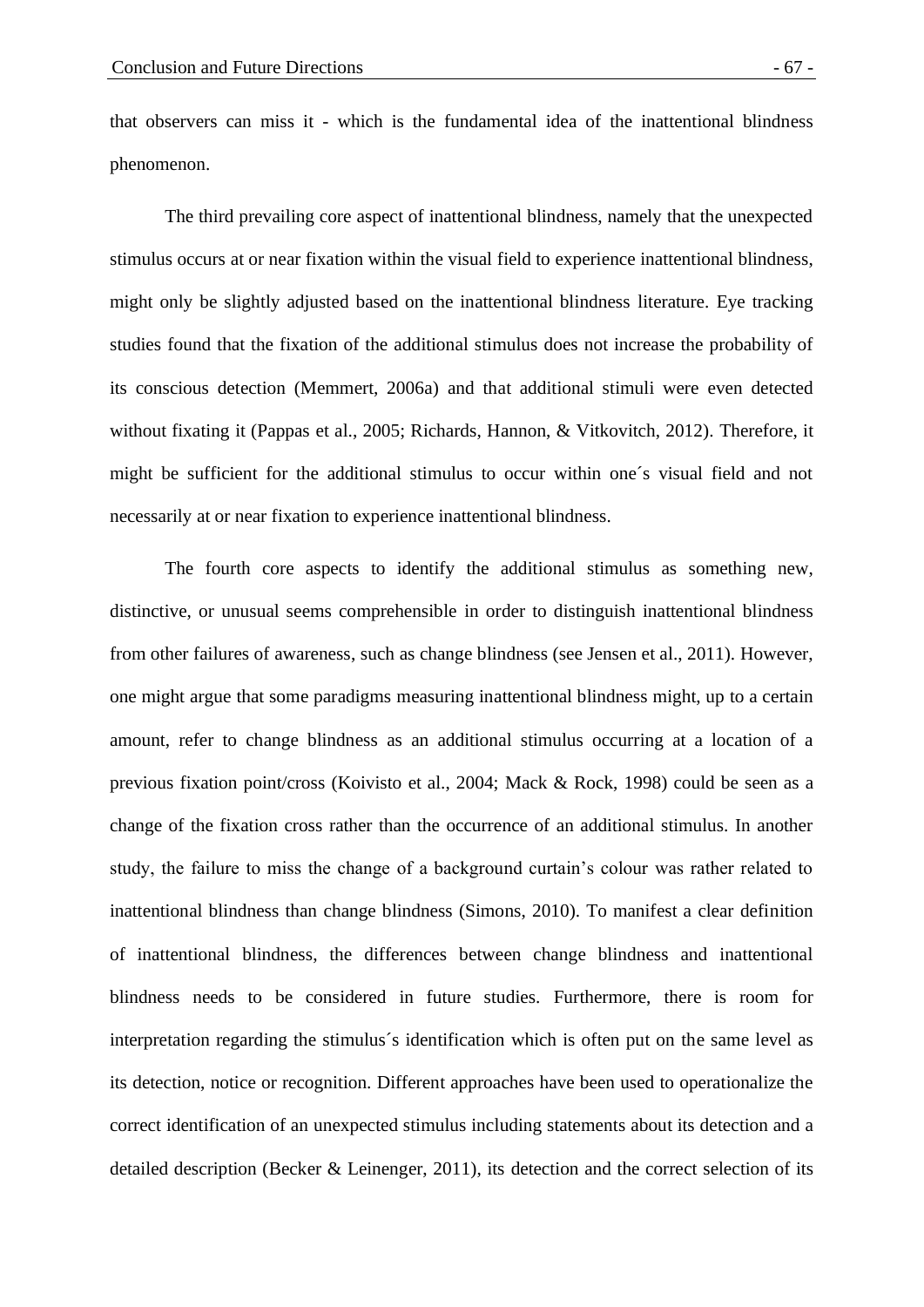location (Kreitz, Schnuerch, Furley, Memmert, 2018), its detection and the correct selection of its shape (Lee & Telch, 2008) or only the correct selection of its shape (Devue et al., 2009). Such different operationalizations of the correct identification of an unexpected stimulus have been found to lead to different findings (*Publication IV*). To ensure a consistent and comparable *identification* operationalization, I would suggest that participants need to report that they have seen anything in addition to the primary task and correctly select its shape out of at least five choices to be labelled as a participant who identified the additional stimulus as something new, distinctive or unusual.

Finally, the fifth prevailing core aspect of inattentional blindness claims that the unexpected stimulus needs to be completely unexpected to avoid top-down guidance and the intentional allocation of attentional resources towards the unexpected stimulus (Jensen et al., 2011, Simons, 2007). Despite this criterion, it became common in inattentional blindness research to use functional stimuli potentially involving an implicit level of expectation rather than being truly unexpected (for a discussion see *Publication III*). For example, handball players may not be completely unexpected in handball-specific situations (Memmert & Furley, 2007), and motorcycles may not be completely unexpected in traffic situations (Pammer, Sabadas, & Lentern, 2018), as both situations are representative of environments in our daily life. Therefore, I argue that expectancy should not be considered as a binary construct in inattentional blindness research but rather - as in our daily life - as "the continuous probability for a stimulus to occur in a certain environment" (*Publication III*, p.144). Furthermore, and in accordance with the original prevailing "unexpectedness" core aspect of inattentional blindness, I propose to differentiate between explicit and implicit expectations. The failure to miss stimuli that are explicitly expected (i.e., participant knows that additional critical objects will occur) should still be excluded from the concept of inattentional blindness, whereas functional stimuli should be labelled as expected implicitly (similar to stimuli matching one´s attentional set) and play a crucial role in future inattentional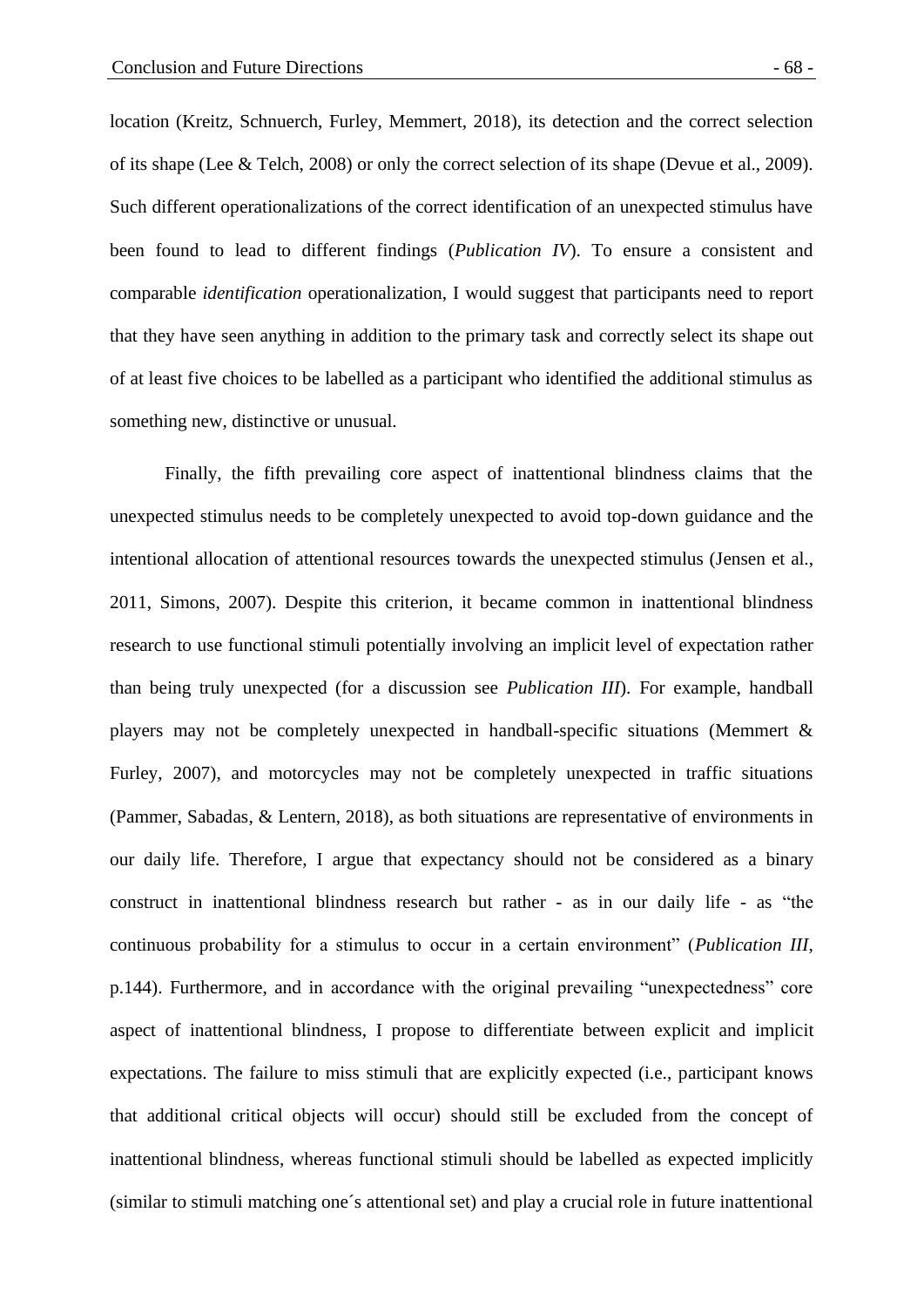blindness research. This view is supported by Hutchinson (2019) who assumes that expectations as prior knowledge is a critical component of inattentional blindness. Deriving from this, I propose to define inattentional blindness as the phenomenon to miss an additional and not explicitly expected stimulus within one´s visual field.

In addition, the mixed findings in inattentional blindness research and the immense variety of inattentional-blindness paradigms (see *Publication III*) lead to the assumption that the phenomenon might rather be a collection of different subtypes of inattentional blindness (see Chapter 6.1). These might differ in their underlying mechanism but share the same phenomenology: to miss an additional and not explicit expected stimulus within one´s visual field.

The categorization used in *Publication III* aimed to categorize inattentional blindness paradigms based on their methodological approaches but not the phenomenon itself. Therefore, I propose that distinct subtypes of inattentional blindness are probably better reflected based on the different determinants of inattentional blindness. Consequently, inattentional blindness can be divided into three subtypes: An additional stimulus is not consciously perceived due to (A) the insufficient amount of neuro-physiological attentional resources to consciously perceive additional stimuli (e.g. age or mental illness), due to (B) the occupation/direction of potentially available attentional resources to consciously perceive additional stimuli during early or late processing (e.g., inhibition of stimulus characteristics or location, locally directed to another location, or directed to another task leading to cognitive/attentional load), and due to (C) the insufficient amount of an additional stimulus´ salience (i.e., physical or semantical value; Figure 9).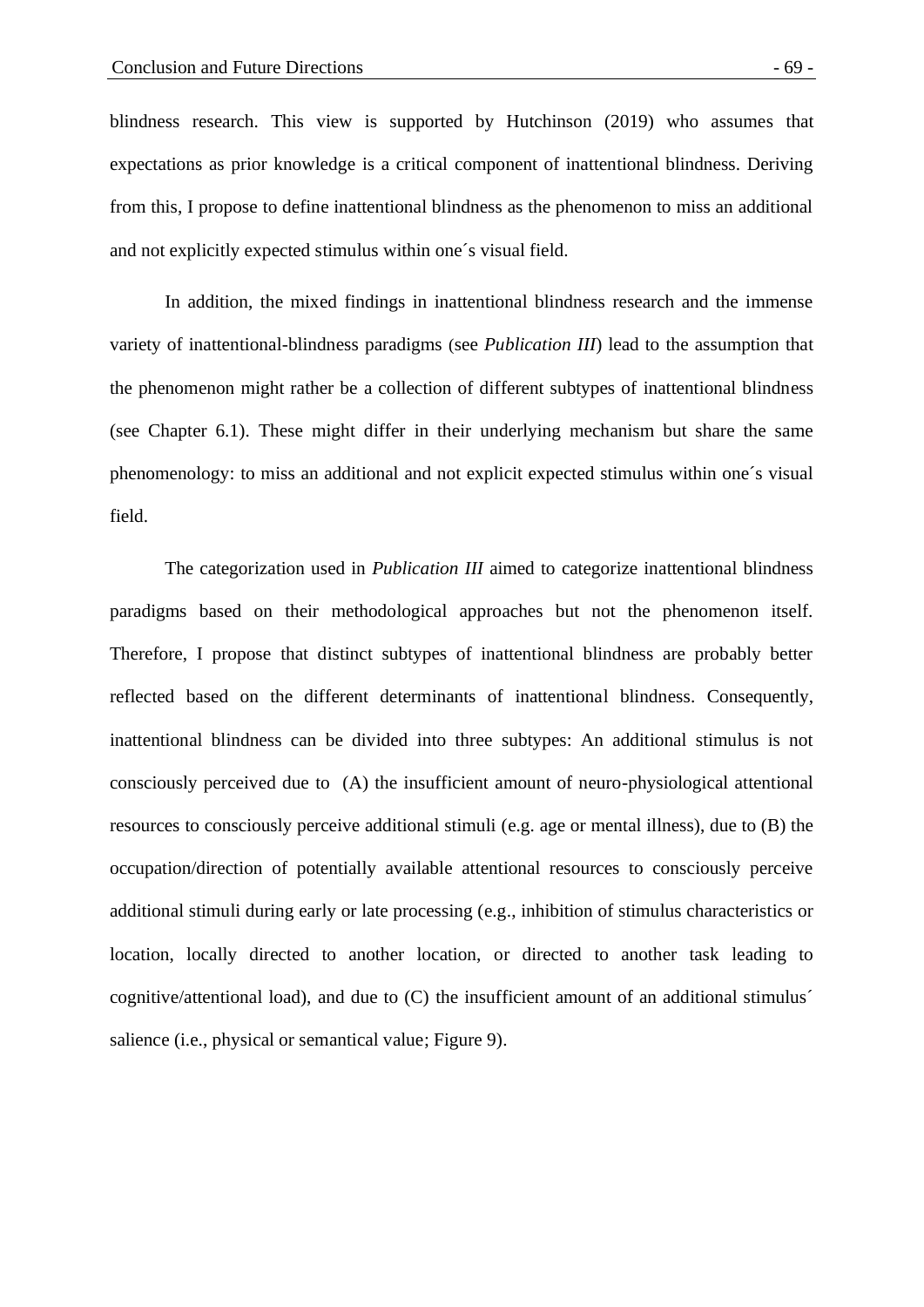## **Figure 9**

Þ.

*Types of inattentional blindness (IB) based on its different determinants.*

These different subtypes of inattentional blindness might also provide some valuable contributions to future approaches investigating theories on attention, perception, and consciousness. Pitts, Lutsyshyna, and Hillyard, (2018, p. 9) found that a general "conscious perception of *something* occurs during both the 'perceived' and 'not-perceived' conditions". However, the differentiation between different subtypes of inattentional blindness based on its determinants might be a good fit to target potential different neuronal correlates of consciousness in future research.

# *7.2.3 Sports-related implications*

In the beginning of this thesis, I argued that the understanding of attentional processes and conscious perception are essential to better understand performance in sports. Besides the example of the chess-world championship in 2014 in Chapter 1, different studies provided evidence for the occurrence of inattentional blindness within sport and its influence on sport performance (Furley et al., 2010; Klatt & Nerb, 2021; Memmert & Furley, 2007). The aim of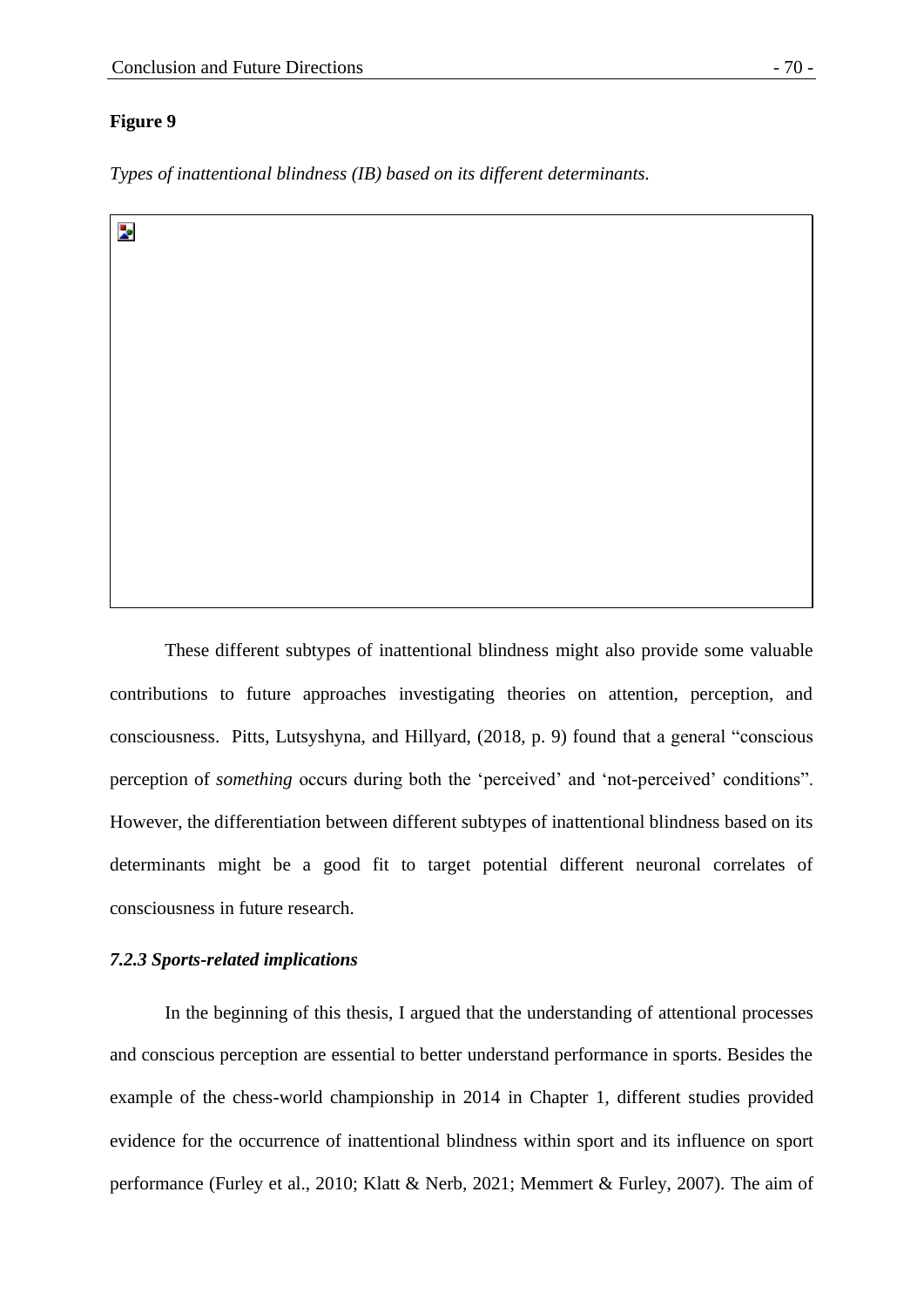this thesis is to extend the knowledge of a stimulus' semantic value as a potentially important determinants of inattentional blindness and rather contributes to basic research on inattentional blindness, its determinants and underlying mechanism. However, the extended knowledge on inattentional blindness can also be transferred to the context of sport and might usher further research investigating attentional processes and conscious perception as essential aspects of sport performance.

My findings, together with previous research, suggest that the likelihood to miss open teammates, fouls or game-winning moves depends on a variety of determinants including a stimulus´s semantic value. One determinant that can be used to decrease the probability to fall prey to inattentional blindness would be a stimulus´s salience. The benefit of an increased physical value seems to be well understood in the context of sport, as different colored jerseys are widely used in team-sports. It would be useful to investigate if the semantic value of open players and game winning moves can be increased through a reinforcement-based learning process which would consequently decrease a player´s likelihood to miss such chances. As illustrated in Chapter 7.2.1, the duration and quality of such a reinforcement-based learning process might be key to significantly increase the semantic value of, for example, open players and game winning moves. Therefore, the reinforcement-based learning process might be an integral part of the training sessions over weeks or months and the used reward should be of personal or social importance, such as monetary reward or the release from team duties.

Another determinant that might decrease a player's likelihood to miss an unexpected open teammate might be the player´s attentional distribution. This can be modulated through tactical instructions which has already been shown to influence a player´s probability to miss an unexpected open player (Memmert & Furley, 2007). Similarly, the effect of previous mindfulness instructions on inattentional blindness (Schofield et al., 2015) might be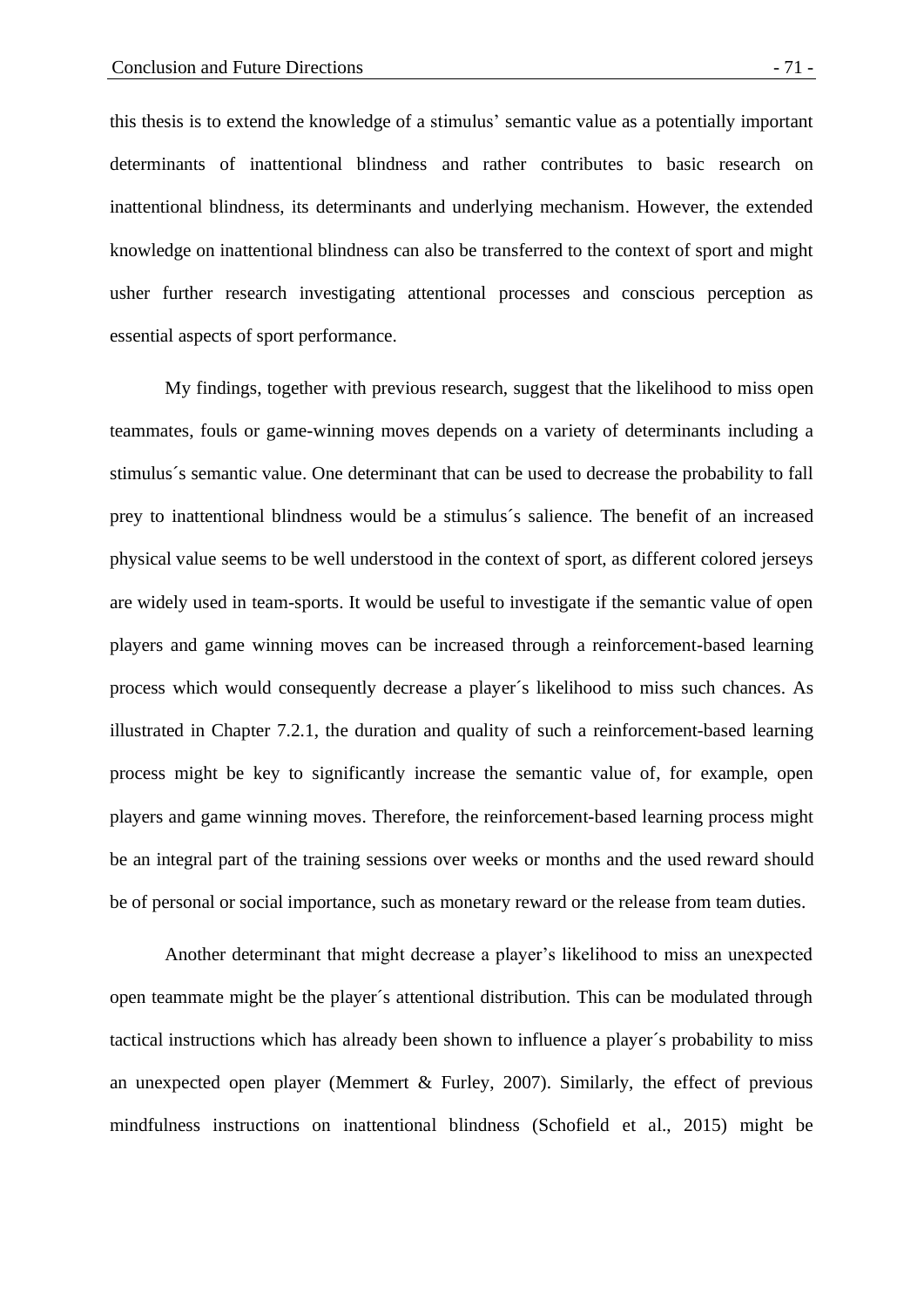transferable into the context of sport as mindfulness seems to distribute one´s attention more widely.

The effect of different approaches to modulate a player´s attentional distribution, or to associate an open player or game-winning move with semantic value should be investigated in future research by using sport-specific inattentional blindness paradigms as already used for handball (Memmert & Furley, 2007), basketball (Furley et al., 2010), or football (Klatt & Nerb, 2021).

#### **7.3 Limitations**

This thesis has dealt intensively with the effect of semantic value on inattentional blindness and its impact on a different understanding of the phenomenon and its determinants. Based on a retrospective and renewed view on studies investigating inattentional blindness, a variety of limitations becomes obvious.

One of the major methodological limitations of inattentional blindness research is the binary nature of the dependent variable; people are labelled as inattentional blind depending on whether they have consciously perceived an additional stimulus or not. This inevitable dichotomy reduces the statistical power of any inattentional-blindness paradigm (Royston et al., 2006). Another methodological limitation responsible for a reduced statistical power is the single-trial nature of inattentional-blindness paradigms. To ensure the complete unexpectedness of the additional stimulus, the additional stimulus can only be presented once. Participants who have been queried about the additional stimulus after the first critical trial will inevitably deploy attentional resources towards further additional stimuli and consequently expect them in following trials. The reduced power might contribute to the mixed results in inattentional blindness literature and makes it difficult to detect smaller effects of inattentional blindness. The missing ability to detect small effects might be reflected in the null findings of semantic value of monetary reward in *Publication I* and/or the semantic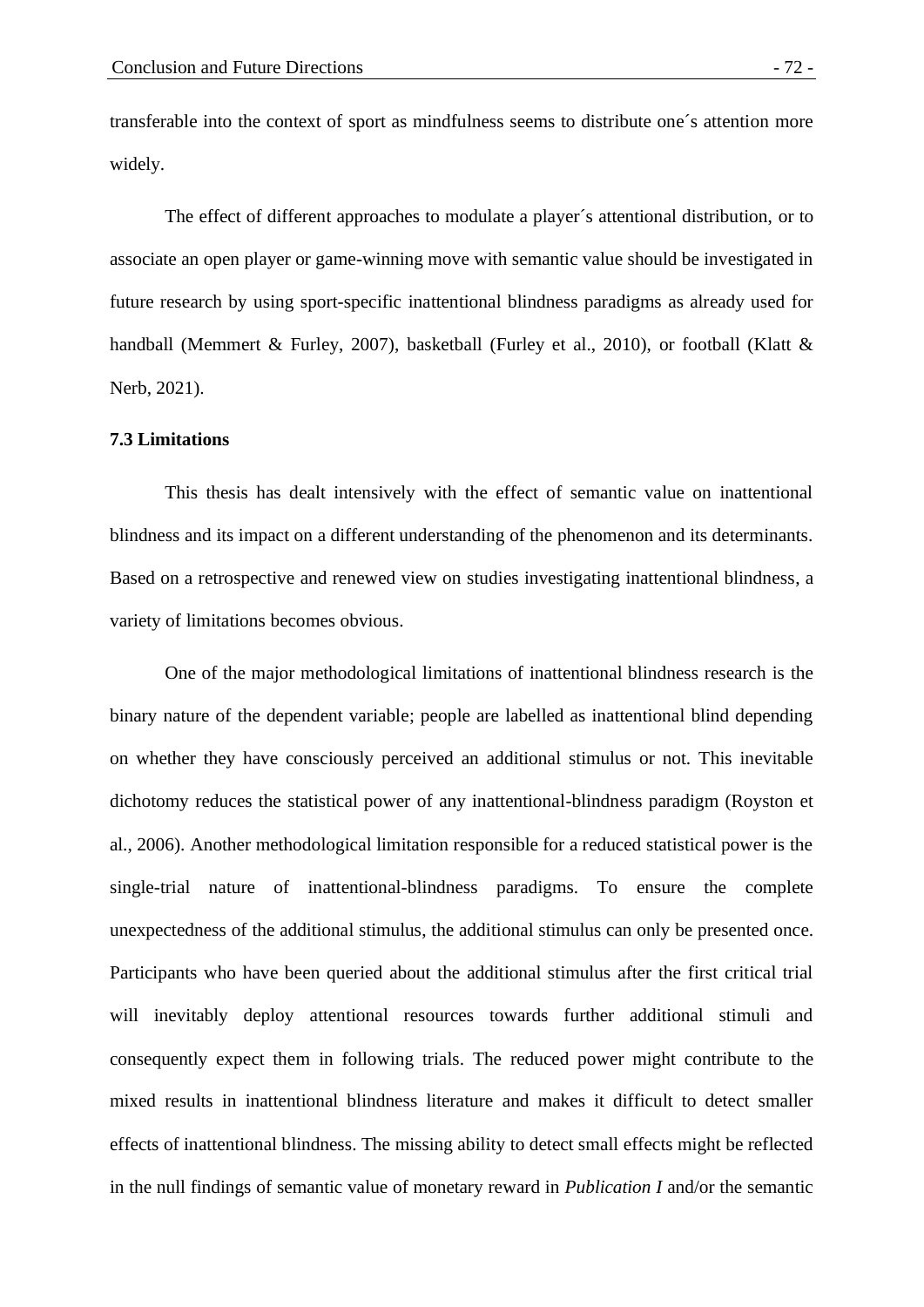value of food for hungry people in *Publication II*. Even though I tried to counteract these limitations in my studies by big sample sizes, statistical power is even higher in paradigms that employ more sensitive dependent variables and many critical trials.

As in all research, each study in *Publication I, II and IV* used specific designs and materials to successfully target the respective research questions. Consequently, different limitations apply to the different methodologies. In *Publication I*, I associated the semantic value of monetary reward only with one stimulus feature (color), rather than with the whole stimulus. Thus, the null findings might or might not be generalizable to other features of the critical stimulus or to the combination of stimulus features representing the whole stimulus. Another limitation of *Publication I* is the difference between the context of the training phase and the context of the inattentional-blindness paradigms; contextual cuing is an important mechanism in implicit visual learning (e.g., see Jiang & Leung, 2005) and significant findings found in the pre-study of *Publication I* and by Anderson et al. (2011a, 2013) were based on several similarities between the learning phase and the following visual search task. The contextual difference in *Experiment 1* and *Experiment 2* of *Publication I* might have precluded the activation of the associated semantic value which might explain the null findings. In regard to *Publication II*, the manipulation of hunger provides an area of limitations: The fasting duration to implement hunger (and consequently increase the semantic value of food cues) might have been too short. Even though Morris and Dolan (2001) had shown that 16 hours of fasting can lead to increased hunger ratings, alternative manipulations might have been more efficient; hunger induced by the presentation of appetitive food cues prior to testing have been found to produce a stronger effect on attentional shifting than hunger induced through fasting (Piech, Hampshire et al., 2009). Although this limitation was faced by a successful manipulation check that confirmed the effectiveness of the manipulation in *Publication II*, future studies might want to use hunger manipulations that are even more potent.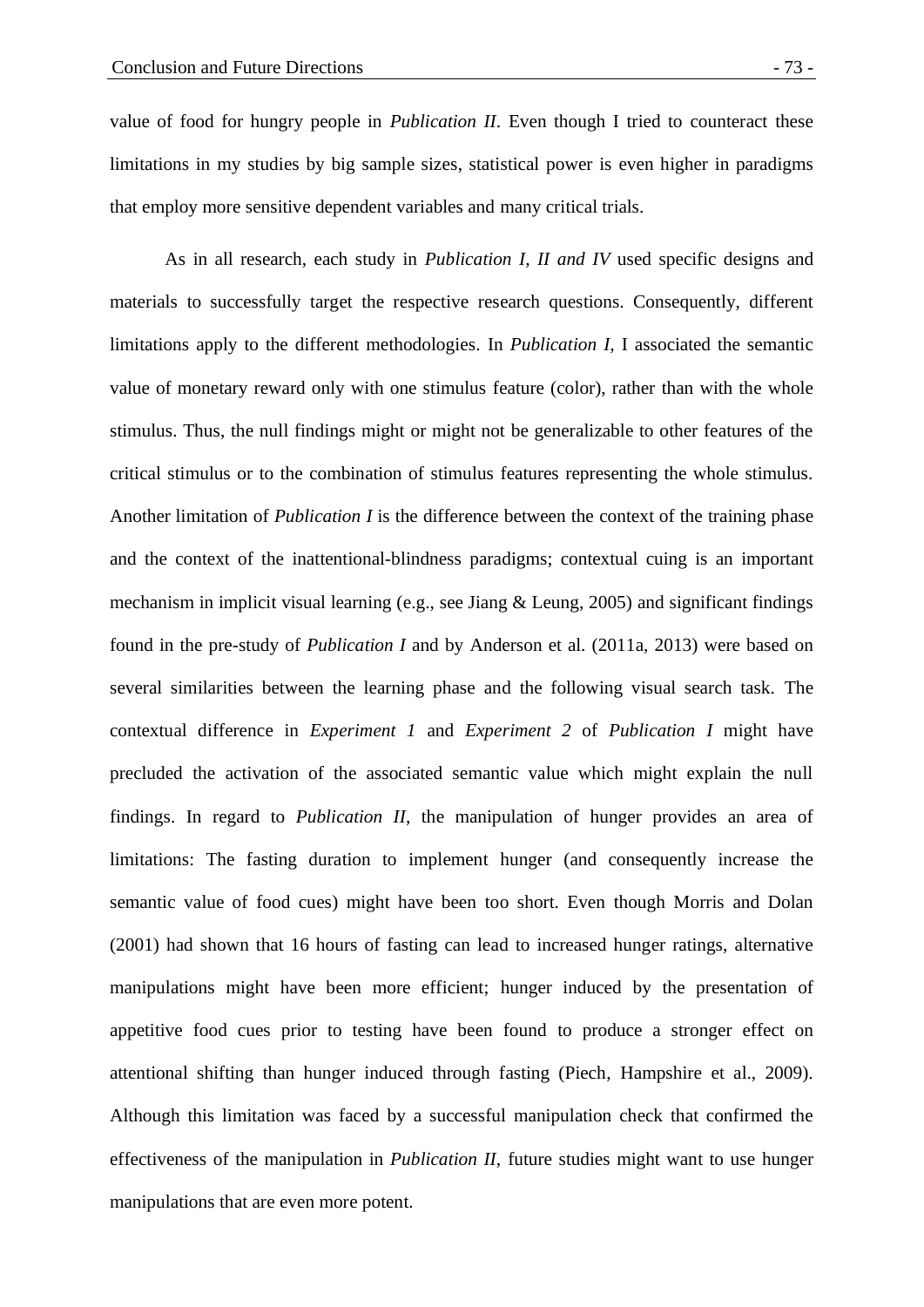Finally, the implementation of *Publication IV* as online experiments might be considered as another limitation, since online experiments contain diverse and uncontrollable situations during testing. Even though I aimed to control for the technical devices, screen size and seating position used by the participants, other situational aspects were beyond my reach.

# **7.4 Directions for future research**

Inattentional blindness research does not only play a usefull role in deconstructing the mechanisms of awareness (see Pitts, Martínez, & Hillyard, 2012), but is also highly relevant in our everyday life (e.g., traffic, medical diagnostics and sports). Consequently, it seems sensible to investigate the determinants of inattentional blindness more systematically and detailed in further studies to maximize the creation as well as the transfer of knowledge about the conscious perception of unexpected stimuli. Embedding my findings into the inattentional blindness literature led me to the conclusion that a stimulus´ semantic value is a complex determinant of inattentional blindness which makes it difficult to systematically investigate its influence on inattentional blindness. In order to break down this complexity, future studies should systematically investigate different types and strengths of a stimulus` semantic value. Another approach to face this complexity might be the characterization of a stimulus´ semantic value as a continuous concept based on its strength defined by the duration, quality, and valence of the reinforcement-based learning process. Furthermore, the immense variety of inattentional-blindness paradigms is another important aspect which future studies should be aware of: I propose that the existence of different subtypes of inattentional blindness based on different underlying mechanism should be considered and individually targeted in future studies. Such an approach might prevent a further scattering of paradigms and mixed results in inattentional blindness research and promote their combinations and comparisons into an overall picture of inattentional blindness.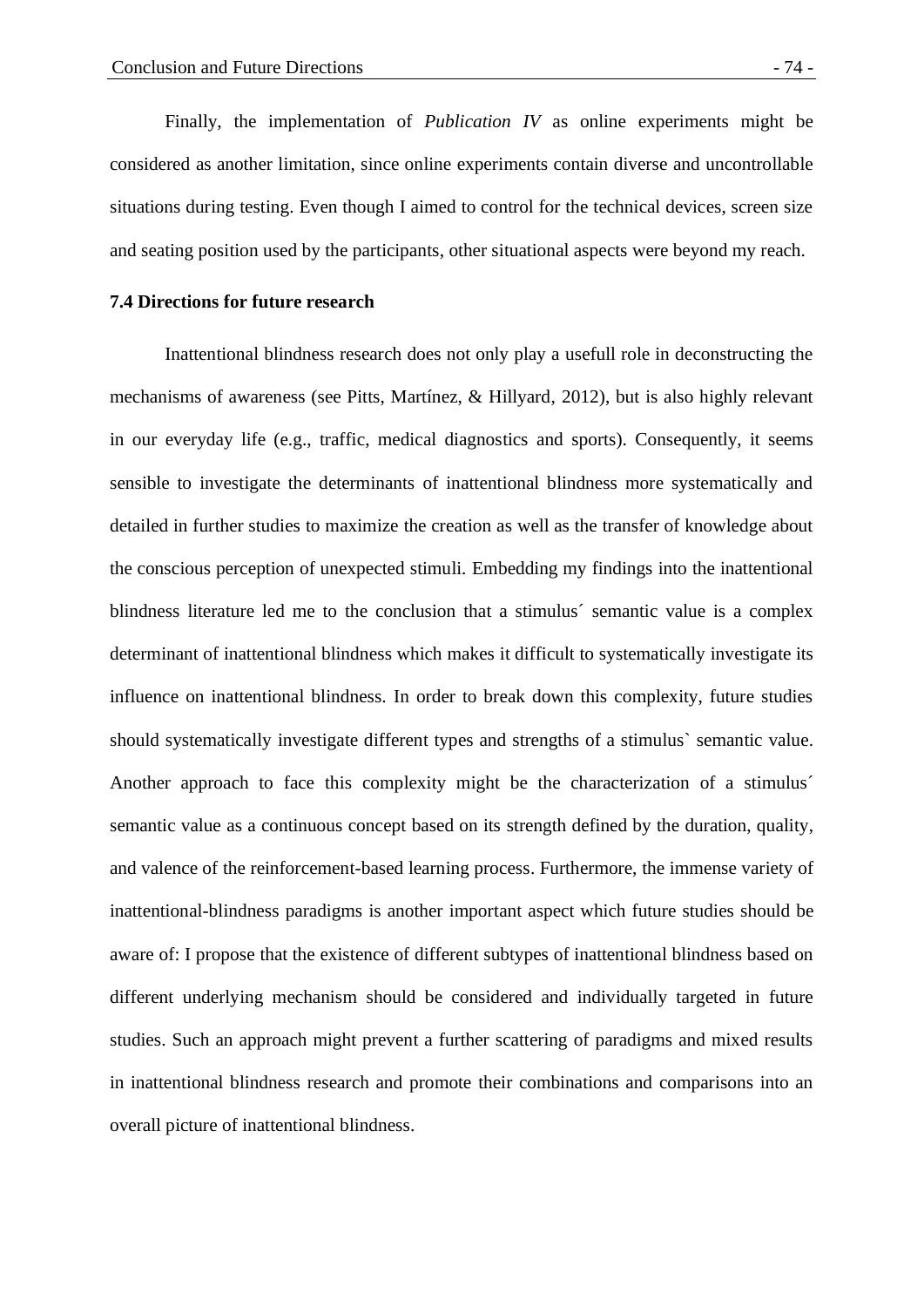Future studies might also rethink the defining core aspects of inattentional blindness in order to not only differentiate themselves from other failures of awareness but also focus on similarities and promote knowledge transfer between different phenomena. This might be especially important when paving the way for a more in-depth understanding of inattentional blindness since the underlying mechanism and concepts of inattentional blindness might be shared with other failures of awareness.

#### **7.5 Concluding remarks**

Experiencing inattentional blindness and missing a better positioned player or game winning move in high performance sport can make the difference between victory and defeat. Therefore, a better understanding of attentional processes and conscious perception in different kinds of sports are essential to better understand sports performance.

This thesis aimed at improving the understanding of the phenomenon of inattentional blindness and set out to investigate whether the semantic value of information in our environment determines if one remains intentionally blind to this information or consciously perceives it. My own as well as previous research has produced mixed findings which cannot confirm nor confute a general effect of a stimulus´ semantic value on its probability to cross the threshold of consciousness. Rather it demonstrates that a stimulus´ semantic value should be seen as an important but complex determinant of inattentional blindness. Consequently, future research should take the potential different types of semantic value and their underlying mechanism as well as their interactions into account. Furthermore, it provides the opportunity to redefine, rethink, and categorize subtypes of inattentional blindness as a failure of awareness based on their underlying mechanism and its determinants.

Taking this into account might recalibrate one's compass on the path of unwinding the phenomenon of inattentional blindness and its determinants. This is a path worth pursuing to gain a more complete picture of the phenomenon itself as well as to advance general theories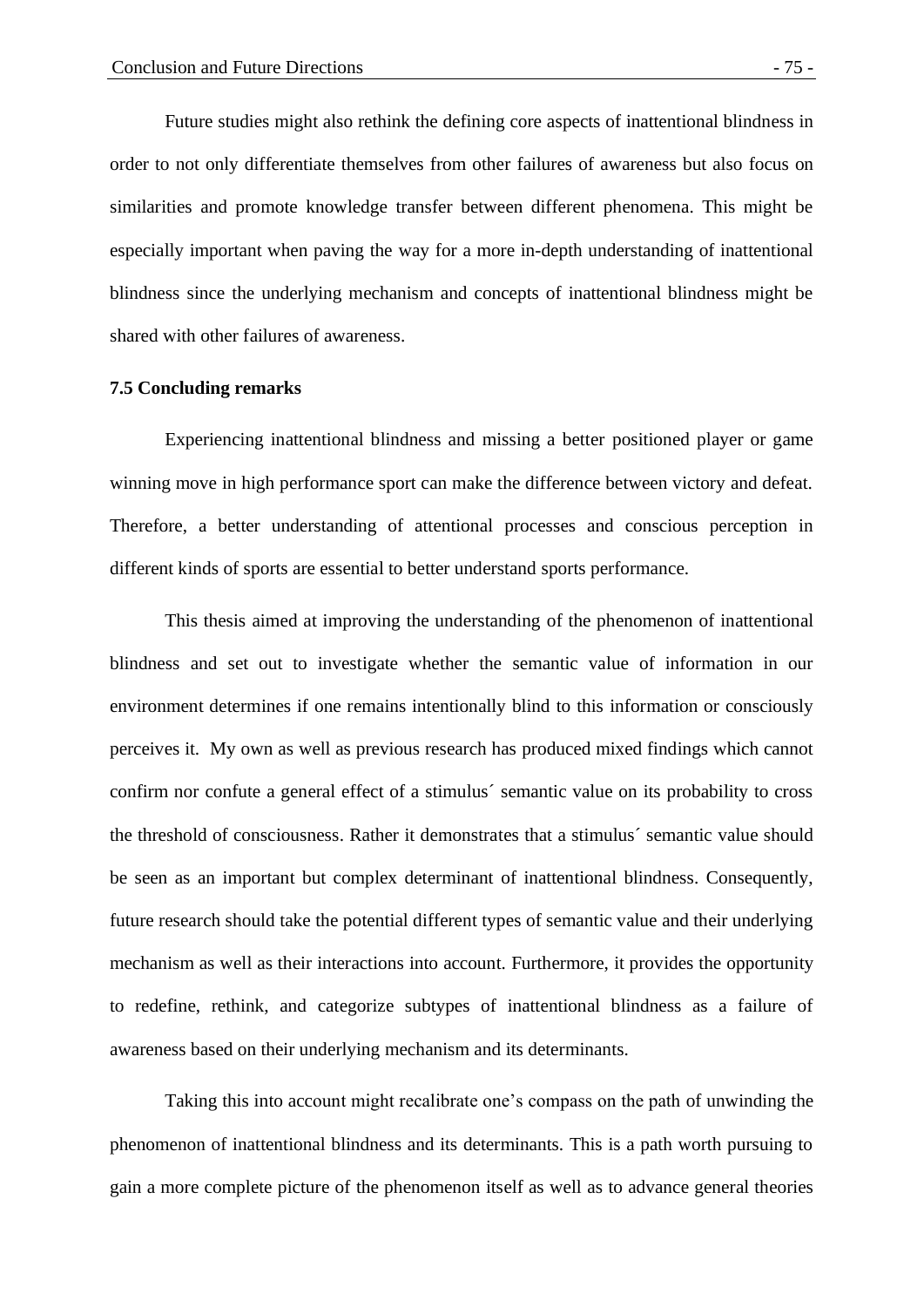of attention, perception and consciousness which can be used to better understand performance in sport and provide applicable knowledge for our daily life.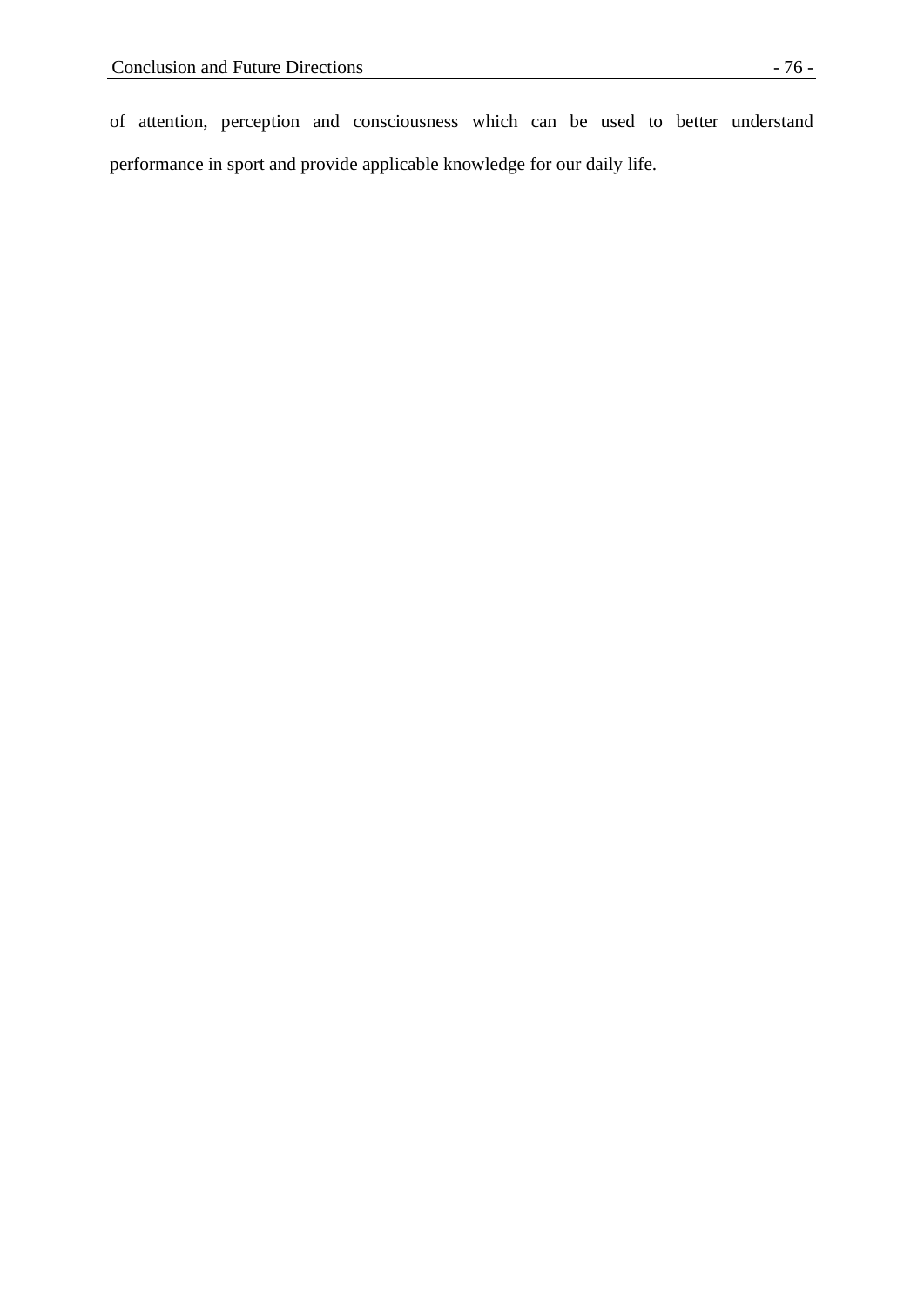#### **8. References**

Anderson, B. A. (2013). A value-driven mechanism of attentional selection. *Journal of vision*, 13(3), 7-7. https://doi.org/10.1167/13.3.7

Anderson, B. A. (2016). The attention habit: How reward learning shapes attentional selection: The attention habit. *Annals of the New York Academy of Sciences*, 1369, 24–39. https://doi:10.1111/nyas.12957

Anderson, B. A., Laurent, P. A., & Yantis, S. (2011a). Learned value magnifies salience-based attentional capture. *PLoS One*, 6, e27926. https://doi.org/10.1371/journal.pone.0027926

Anderson, B. A., Laurent, P. A., & Yantis, S. (2011b). Value-driven attentional capture. *Proceedings of the National Academy of Sciences*, USA, 108, 10367– 10371. https://doi.org/10.1073/pnas.1104047108

Anderson, B. A., Laurent, P. A., & Yantis, S. (2012). Generalization of value-based attentional priority. *Visual Cognition*, 20, 647–658. https://doi:10.1080/13506285.2012.679711

Anderson, B. A., & Yantis, S. (2012). Value-driven attentional and oculomotor capture during goal-directed, unconstrained viewing. *Attention, Perception, & Psychophysics*, 74(8), 1644-1653. https://doi.org/10.3758/s13414-012-0348-2

Anderson, B. A., & Yantis, S. (2013). Persistence of value-driven attentional capture. *Journal of Experimental Psychology: Human Perception and Performance*, 39, 6–9. doi:10.1037/a0030860. https://doi.org/10.1037/a0030860

Aru, J., Bachmann, T., Singer, W., Melloni, L., (2012). Distilling the neural correlates of consciousness. *Neurosci. Biobehav. Rev.* 36 (1), 737–746. https://doi.org/10.1016/j.neubiorev.2011.12.003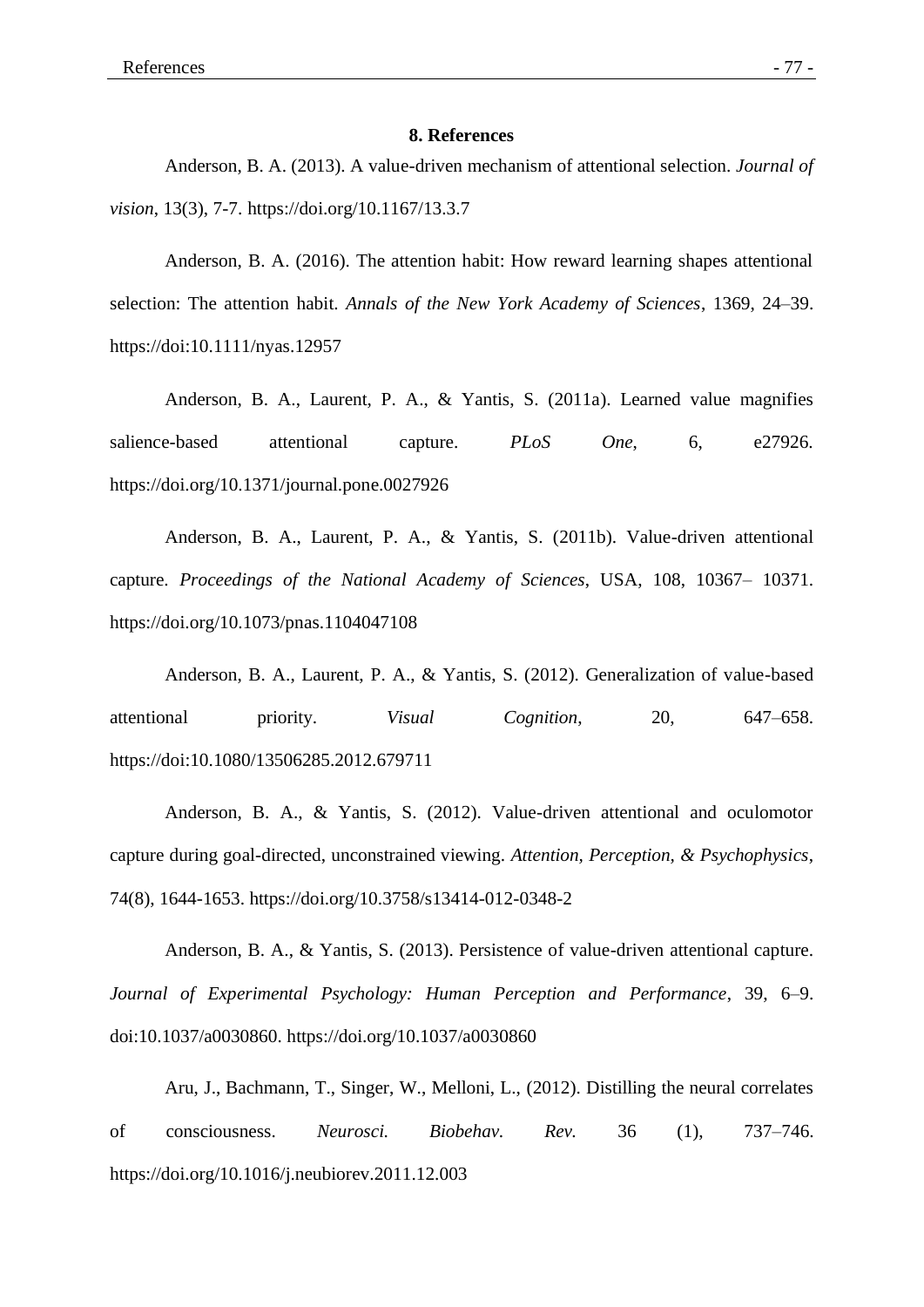Banaschewski, T., & Brandeis, D. (2007). Annotation: what electrical brain activity tells us about brain function that other techniques cannot tell us  $-$  a child psychiatric perspective. *Journal of child Psychology and Psychiatry*, 48(5), 415-435. https://doi.org/10.1111/j.1469-7610.2006.01681.x

Baars, B. J., Franklin, S., & Ramsøy, T. Z. (2013). Global workspace dynamics: cortical "binding and propagation" enables conscious contents. *Frontiers in psychology*, 4, 200. https://doi.org/10.3389/fpsyg.2013.00200

Beanland, V., & Chan, E. H. C. (2016). The relationship between sustained inattentional blindness and working memory capacity. *Attention, Perception, & Psychophysics*, *78*(3), 808-817. https://doi.org/10.3758/s13414-015-1027-x

Beanland, V., Allen, R. A., & Pammer, K. (2011). Attending to music decreases inattentional blindness. *Consciousness and cognition*, 20(4), 1282-1292. https://doi.org/10.1016/j.concog.2011.04.009

Beanland, V., & Pammer, K. (2012). Minds on the blink: The relationship between inattentional blindness and attentional blink. *Attention, Perception, & Psychophysics*, 74(2), 322–330. https://doi.org/10.3758/s13414-011-0241-4

Becker, M. W., & Leinenger, M. (2011). Attentional selection is biased toward moodcongruent stimuli*. Emotion*, 11(5), 1248. https://doi.org/10.1037/a0023524

Benau, E. M., Orlof, N. C., Janke, E. A., Serpell, L., & Timko, C. A. (2014). A systematic review of the effects of experimental fasting on cognition. *Appetite*, 77, 52–61. https://doi.org/10.1016/j.appet.2014.02.014

Benet-Martinez V, John OP (1998) Los Cinco Grandes across cultures and ethnic groups: Multitraitmultimethod analyses of the Big Five in Spanish and English. *Journal of Personality and Social Psychology,* 75: 729–750. https://doi.org/10.1037/0022-3514.75.3.729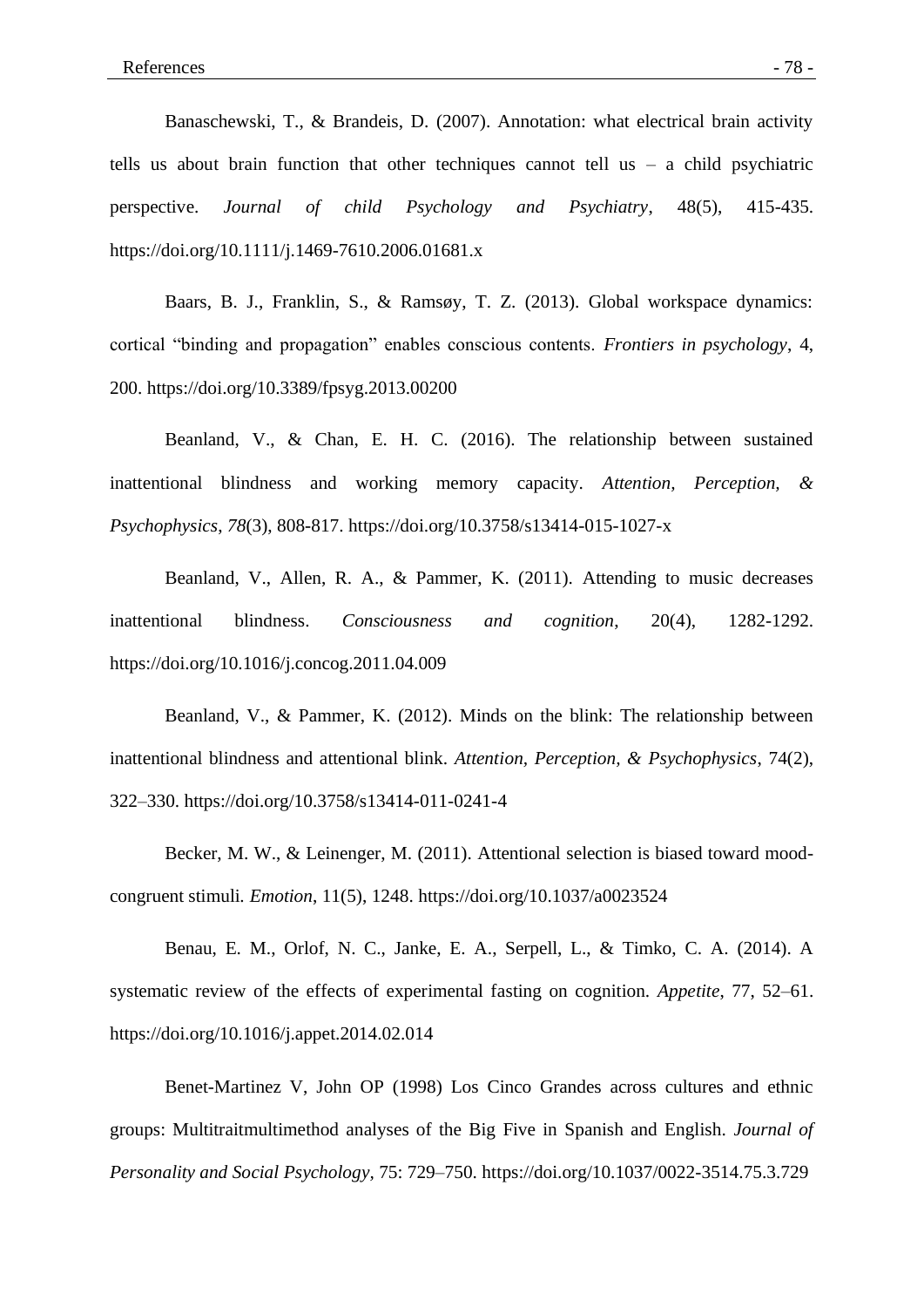Block, N. (1995). On a confusion about a function of consciousness. *BEHAVIORAL AND BRAIN SCIENCES*, 18, 227-287. https://doi.org/10.1017/S0140525X00038188

Block, N. (2011). Perceptual consciousness overflows cognitive access. *Trends in Cognitive Sciences*, 15, 567–575. https://doi.org/10.1016/j.tics.2011.11.001

Bomyea, J., Johnson, A., & Lang, A. J. (2017). Information processing in PTSD: Evidence for biased attentional, interpretation, and memory processes. *Psychopathology Review*, 4(3), 218-243. https://doi.org/10.5127/pr.037214

Brailsford, R., Catherwood, D., Tyson, P. J., & Edgar, G. (2014). Noticing spiders on the left: Evidence on attentional bias and spider fear in the inattentional blindness paradigm. *Laterality: Asymmetries of Body, Brain and Cognition*, 19(2), 201-218. https://doi.org/10.1080/1357650X.2013.791306

Bredemeier, K., Hur, J., Berenbaum, H., Heller, W., & Simons, D. J. (2014). Individual differences in emotional distress and susceptibility to inattentional blindness. *Psychology of Consciousness: Theory, Research, and Practice*, 1(4), 370. https://doi.org/10.1037/cns0000032

Bredemeier, K., & Simons, D. J. (2012). Working memory and inattentional blindness. Psychonomic Bulletin & Review, 19, 239–244. https://doi:10.1080/02699931.2015.1085366

Bronfman, Z. Z., Brezis, N., Jacobson, H., & Usher, M. (2014). We see more than we can report: "cost free" color phenomenality outside focal attention. *Psychological Science*, 25(7), 1394–1403. https://doi.org/10.1177/0956797614532656

Brown-Iannuzzi, J. L., Hoffman, K. M., Payne, B. K., & Trawalter, S. (2014). The invisible man: Interpersonal goals moderate inattentional blindness to African Americans. *Journal of Experimental Psychology: General*, 143(1), 33. https://doi.org/10.1037/a0031407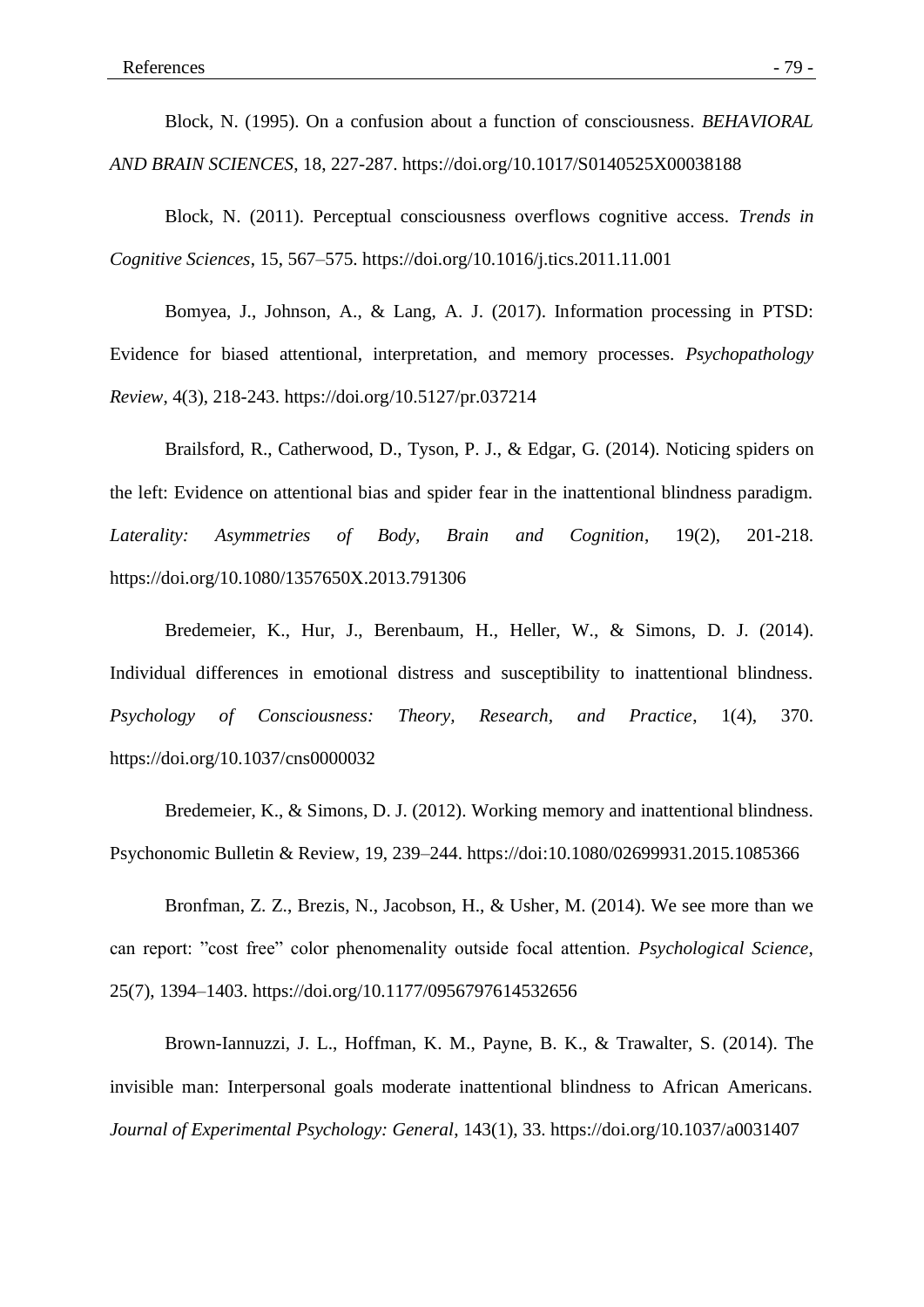Bundesen, C. (1990). A theory of visual attention. *Psychological review*, 97(4), 523, https://doi.org/10.1037/0033-295x.97.4.523

Calvillo, D. P., & Hawkins, W. C. (2016). Animate objects are detected more frequently than inanimate objects in inattentional blindness tasks independently of threat. *The Journal of general psychology*, 143(2), 101-115. https://doi.org/10.1080/00221309.2016.1163249

Calvillo, D. P., & Jackson, R. E. (2014). Animacy, perceptual load, and inattentional blindness. *Psychonomic Bulletin & Review*, 21(3), 670-675. https://doi.org/10.3758/s13423- 013-0543-8

Cartwright-Finch, U., & Lavie, N. (2007). The role of perceptual load in inattentional blindness. *Cognition*, 102(3), 321-340. https://doi.org/10.1016/j.cognition.2006.01.002

Chabris, C. F., Weinberger, A., Fontaine, M., & Simons, D. J. (2011). You do not talk about Fight Club if you do not notice Fight Club: Inattentional blindness for a simulated realworld assault. *i-Perception*, 2(2), 150-153. https://doi.org/10.1068/i0436

Chapman, C. S., Gallivan, J. P., & Enns, J. T. (2015). Separating value from selection frequency in rapid reaching biases to visual targets. *Visual Cognition*, 23(1–2), 249–271. https://doi.org/10.1080/13506285.2014.976604

Chen, P. L., & Pai, C. W. (2018). Pedestrian smartphone overuse and inattentional blindness: an observational study in Taipei, Taiwan. *BMC public health*, 18(1), 1-10. https://doi.org/10.1186/s12889-018-6163-5

Chen, Z., & Treiseman, A. (2008). Distractor inhibition is more effective at a central than at a peripheral location. *Perception & psychophysics*, 70(6), 1081-1091. https://doi.org/10.3758/PP.70.6.1081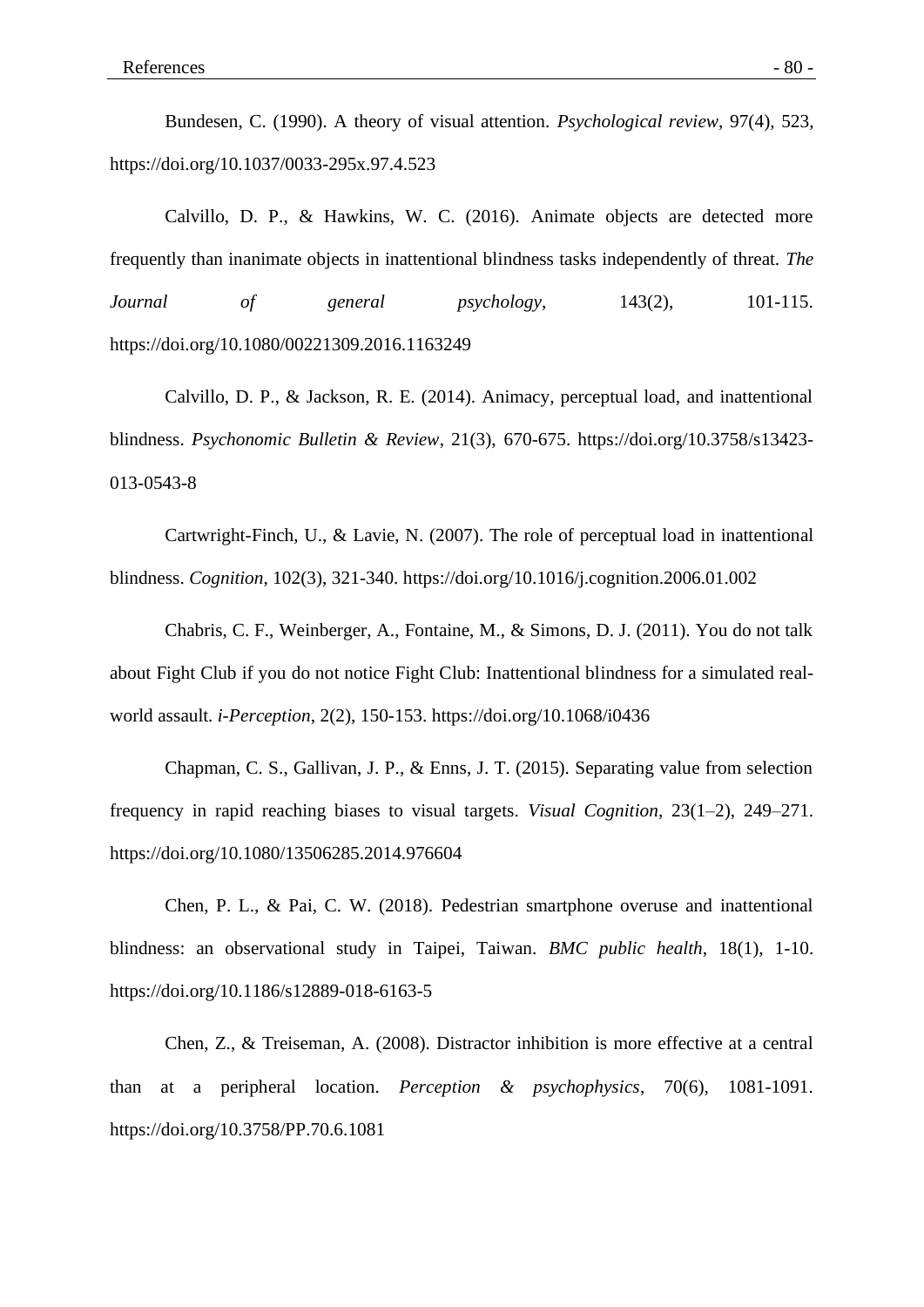Cherry, E. C. (1953). Some experiments on the recognition of speech, with one and with two ears. *The Journal of the acoustical society of America*, 25(5), 975-979. https://doi.org/10.1121/1.1907229

Clifasefi, S. L., Takarangi, M. K., & Bergman, J. S. (2006). Blind drunk: The effects of alcohol on inattentional blindness. *Applied Cognitive Psychology: The Official Journal of the Society for Applied Research in Memory and Cognition*, 20(5), 697-704. https://doi.org/10.1002/acp.1222

Cohen, M. A., Cavanagh, P., Chun, M. M., & Nakayama, K. (2012). The attentional requirements of consciousness. *Trends in cognitive sciences*, 16(8), 411-417. https://doi.org/10.1016/j.tics.2012.06.013

de Liaño, B. G. G., Nartker, M., Pérez-Hernández, E., & Wolfe, J. M. (2020). Grandma, didn't you see that gorilla? Age effects in inattentional blindness during a hybrid foraging game. *Journal of Vision*, 20(11), 448-448. https://doi.org/10.1167/jov.20.11.448

Dehaene, S., & Changeux, J. P. (2004). *Neural mechanisms for access to consciousness*. In: Gazzaniga, M. S. (Ed.), The cognitive neuroscience (pp. 1145-1158). Cambridge, MA: MIT Press.

Dehaene, S., & Changeux, J. P. (2011). Experimental and theoretical approaches to conscious processing. *Neuron*, 70(2), 200-227. https://doi.org/10.1016/j.neuron.2011.03.018

Dehaene, S., Lau, H., & Kouider, S. (2017). What is consciousness, and could machines have it?. *Science*, 358(6362), 486-492. https://doi.org/10.1126/science.aan8871

Dehaene, S., Naccache, L., 2001. Towards a cognitive neuroscience of consciousness: basic evidence and a workspace framework. *Cognition* 79(1), 1–37. https://doi.org/10.1016/S0010-0277(00)00123-2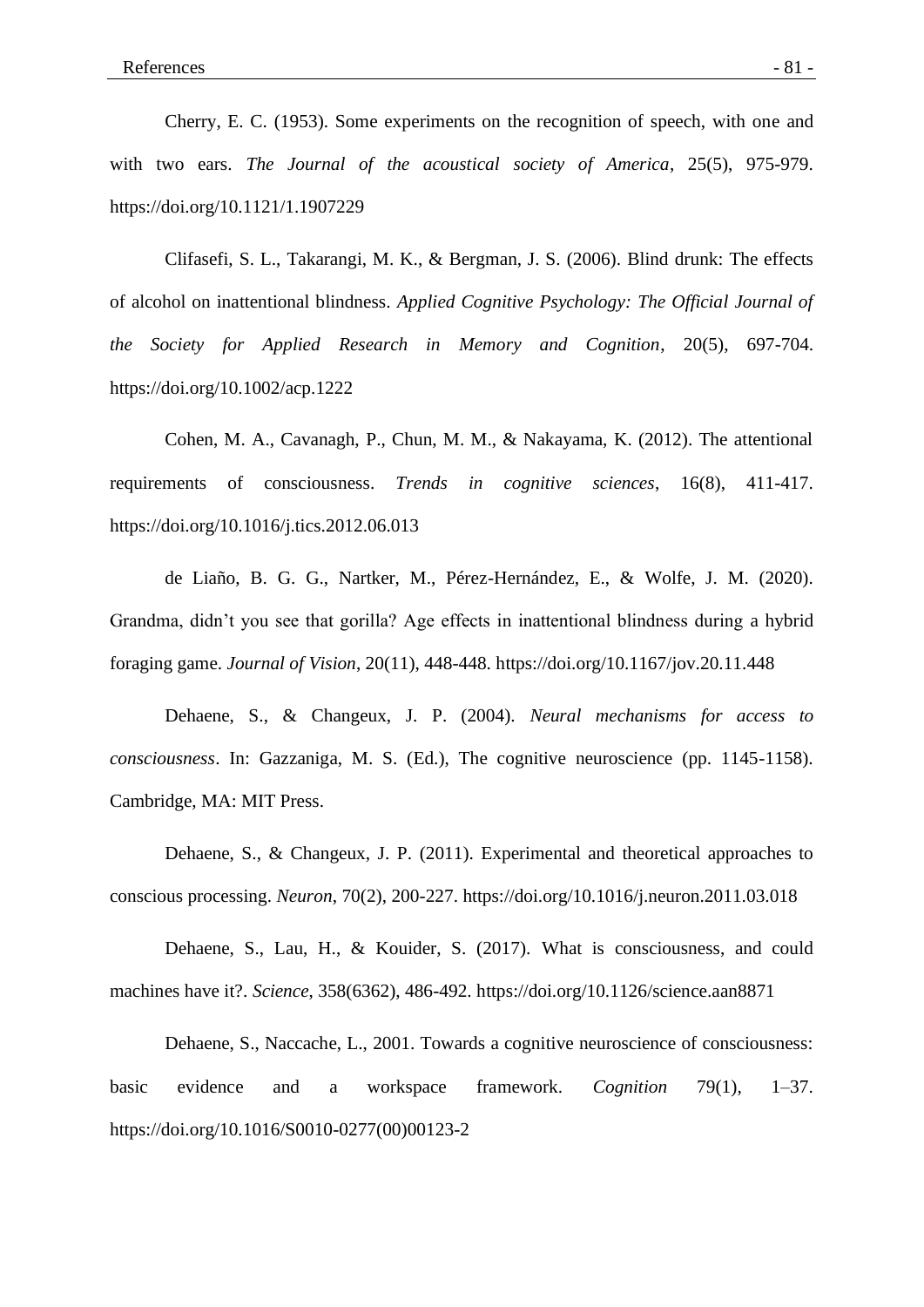Desimone, R., & Duncan, J. (1995). Neural mechanisms of selective visual attention. *Annual review of neuroscience*, 18(1), 193-222, https://doi.org/10.1146/annurev.ne.18.030195.001205

Devue, C., Laloyaux, C., Feyers, D., Theeuwes, J., & Brédart, S. (2009). Do pictures of faces, and which ones, capture attention in the inattentional-blindness paradigm?. *Perception*, 38(4), 552-568. https://doi.org/10.1068/p6049

Dogers, P. (2014, November 15). Magnus Carlsen wins dramatic game 6 in Sochi world championship. Retrieved from https://www.chess.com/news/view/magnus-carlsenwins-dramatic-game-6-in-sochi-world-championship-5001

Downing, P. E., Bray, D., Rogers, J., & Childs, C. (2004). Bodies capture attention when nothing is expected. *Cognition*, 93(1), B27-B38. https://doi.org/10.1016/j.cognition.2003.10.010

Drew, T., Võ, M. L. H., & Wolfe, J. M. (2013). The invisible gorilla strikes again: Sustained inattentional blindness in expert observers. *Psychological science*, 24(9), 1848- 1853. https://doi.org/10.1177/0956797613479386

Driver, J. (2001). A selective review of selective attention research from the past century. *British Journal of Psychology*, 92(1), 53-78. https://doi.org/10.1348/000712601162103

Enns, J. T., & Di Lollo, V. (2000). What's new in visual masking?. *Trends in cognitive sciences*, 4(9), 345-352. https://doi.org/10.1016/S1364-6613(00)01520-5

Evers, C., Stok, F. M., Danner, U. N., Salmon, S. J., de Ridder, D. T., & Adriaanse, M. A. (2011). The shaping role of hunger on selfreported external eating status. *Appetite*, 57(2), 318–320. https://doi.org/10.1016/j.appet.2011.05.311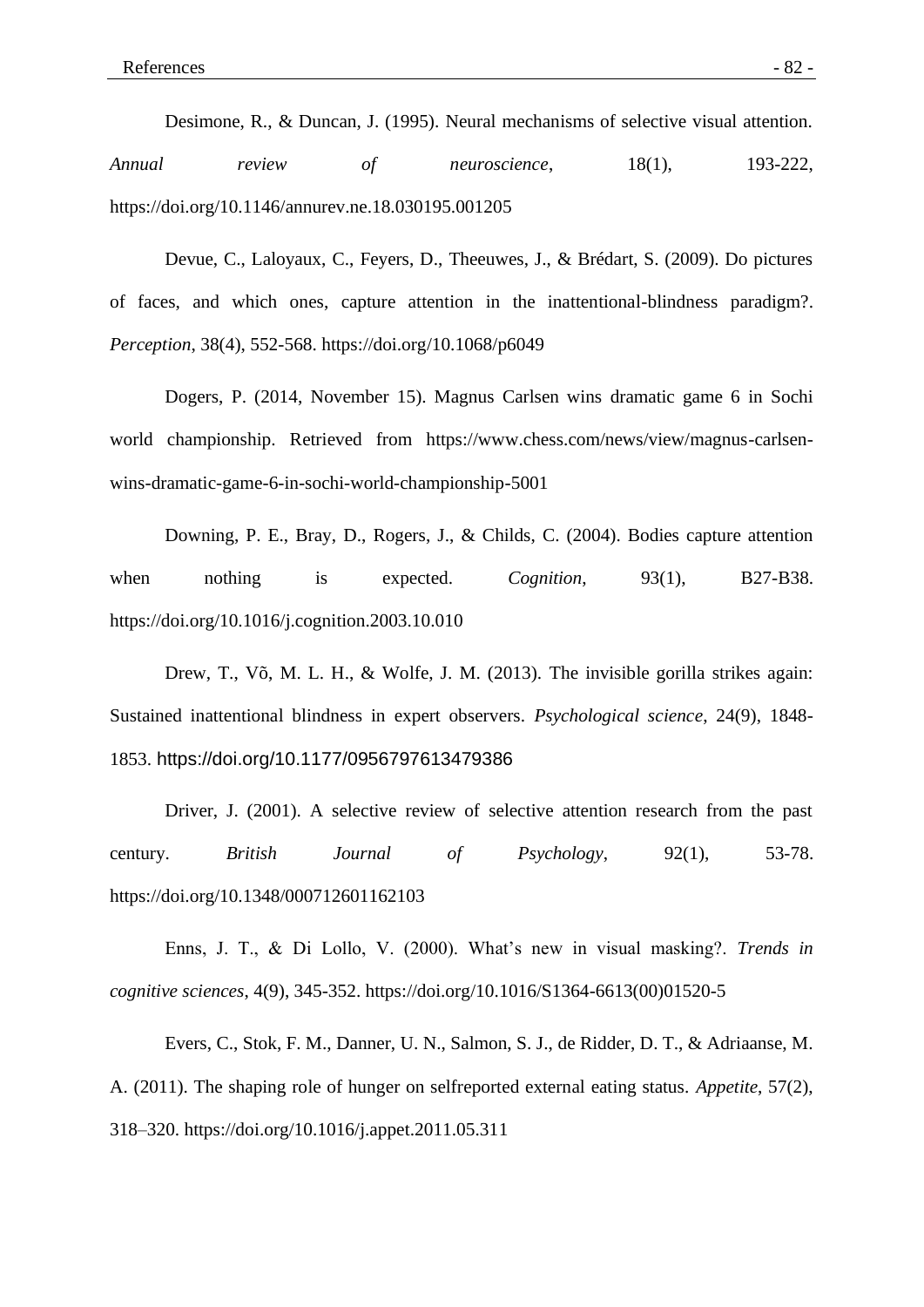Eysenck, M. W., Derakshan, N., Santos, R., & Calvo, M. G. (2007). Anxiety and cognitive performance: attentional control theory. *Emotion*, 7(2), 336. https://doi.org/10.1037/1528-3542.7.2.336

Fanelli, D. (2010). "Positive" results increase down the hierarchy of the sciences. *PLoS ONE*, 5, e10068. https://doi:10.1371/journal. pone.0010068

Fecteau, J. H., & Munoz, D. P. (2006). Salience, relevance, and firing: a priority map for target selection. *Trends in cognitive sciences*, 10(8), 382-390, https://doi.org/10.1016/j.tics.2006.06.011

Folk, C. L., Remington, R. W., & Johnston, J. C. (1992). Involuntary covert orienting is contingent on attentional control settings. *Journal of Experimental Psychology: Human perception and performance*, 18(4), 1030. https://doi.org/10.1037/0096-1523.18.4.1030

Fougnie, D., & Marois, R. (2007). Executive working memory load induces inattentional blindness. *Psychonomic bulletin & review*, 14(1), 142-147. https://doi.org/10.3758/BF03194041

Furley, P., Memmert, D., & Heller, C. (2010). The dark side of visual awareness in sport: Inattentional blindness in a real-world basketball task. *Attention, Perception, & Psychophysics*, 72(5), 1327-1337. https://doi.org/10.3758/APP.72.5.1327

Gao, H., & Jia, Z. (2017). Detection of threats under inattentional blindness and perceptual load. *Current Psychology*, 36(4), 733–739. https://doi.org/10.1007/s12144-016- 9460-0

Geake, J. G. (2009). Neuropsychological characteristics of academic and creative giftedness. In *International handbook on giftedness* (pp. 261-273). Springer, Dordrecht.

Graham, E. R., & Burke, D. M. (2011). Aging increases inattentional blindness to the gorilla in our midst. *Psychology and aging*, 26(1), 162. https://doi.org/10.1037/a0020647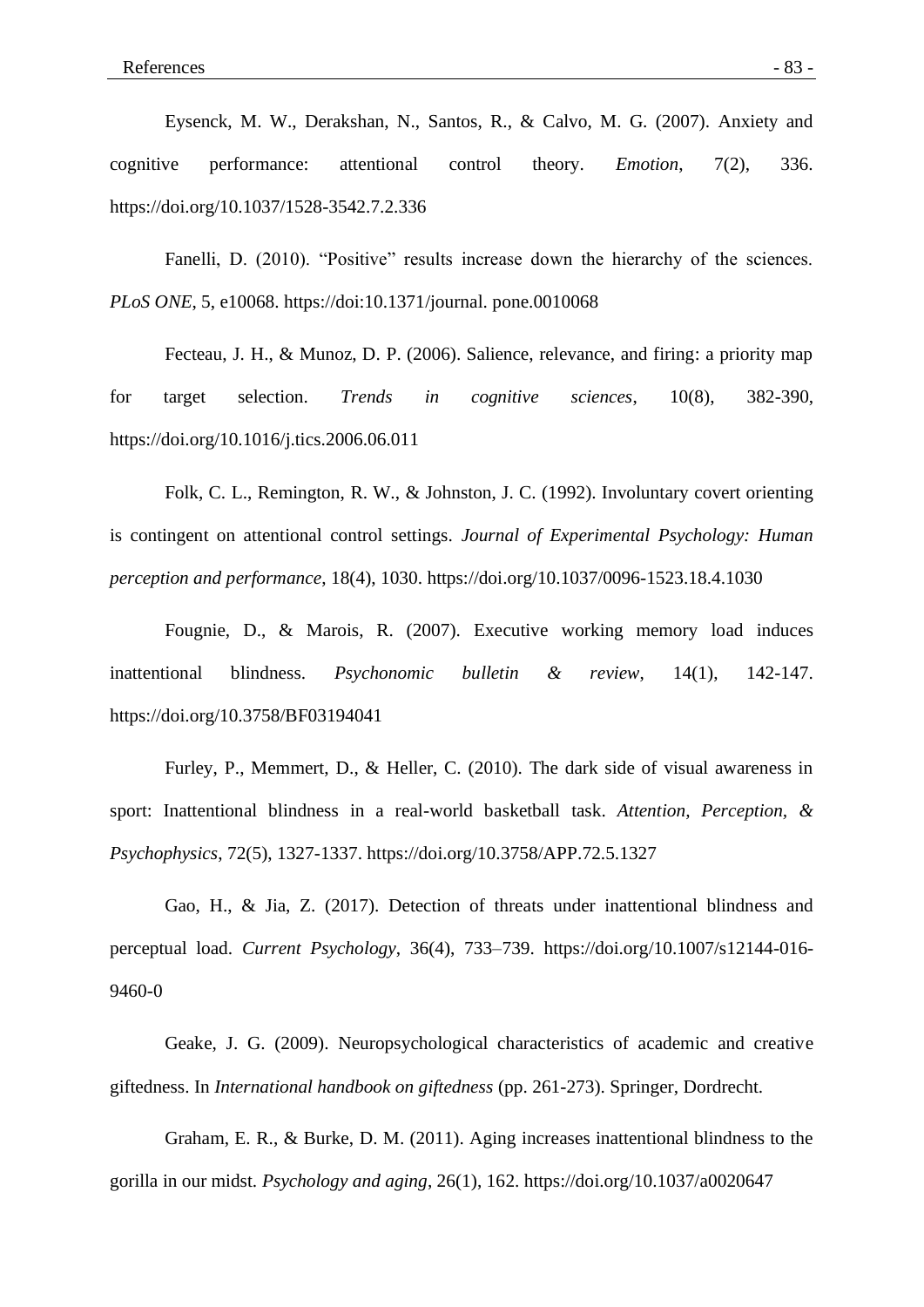Gross, M. E., Smith, A. P., Graveline, Y. M., Beaty, R. E., Schooler, J. W., & Seli, P. (2021). Comparing the phenomenological qualities of stimulus-independent thought, stimulus-dependent thought and dreams using experience sampling. *Philosophical Transactions of the Royal Society B*, 376(1817), 20190694. https://doi.org/10.1098/rstb.2019.0694

Grossman, E. S., Hoffman, Y. S., Berger, I., & Zivotofsky, A. Z. (2015). Beating their chests: University students with ADHD demonstrate greater attentional abilities on an inattentional blindness paradigm. *Neuropsychology*, 29(6), 882. https://doi.org/10.1037/neu0000189

Guo, Y., You, X., & Li, Y. (2016). The role of stimulus type and semantic categorylevel Attentional set in sustained Inattentional blindness. *Japanese Psychological Research*, 58(4), 332–341. https://doi.org/10.1111/jpr.12127

Gupta, R., & Srinivasan, N. (2015). Only irrelevant sad but not happy faces are inhibited under high perceptual load. *Cognition and Emotion*, *29*(4), 747-754. https://doi.org/10.1080/02699931.2014.933735

Hannon, E. M., & Richards, A. (2010). Is inattentional blindness related to individual differences in visual working memory capacity or executive control functioning? *Perception*, 39(3), 309–319. https://doi:10.1068/p637

Horwood, S., & Beanland, V. (2016). Inattentional blindness in older adults: effects of attentional set and to-be-ignored distractors. *Attention, Perception, & Psychophysics*, *78*(3), 818-828. https://doi.org/10.3758/s13414-015-1057-4

Hughes-Hallett, A., Mayer, E. K., Marcus, H. J., Pratt, P., Mason, S., Darzi, A. W., & Vale, J. A. (2015). Inattention blindness in surgery. *Surgical endoscopy*, 29(11), 3184-3189. https://doi.org/10.1007/s00464-014-4051-3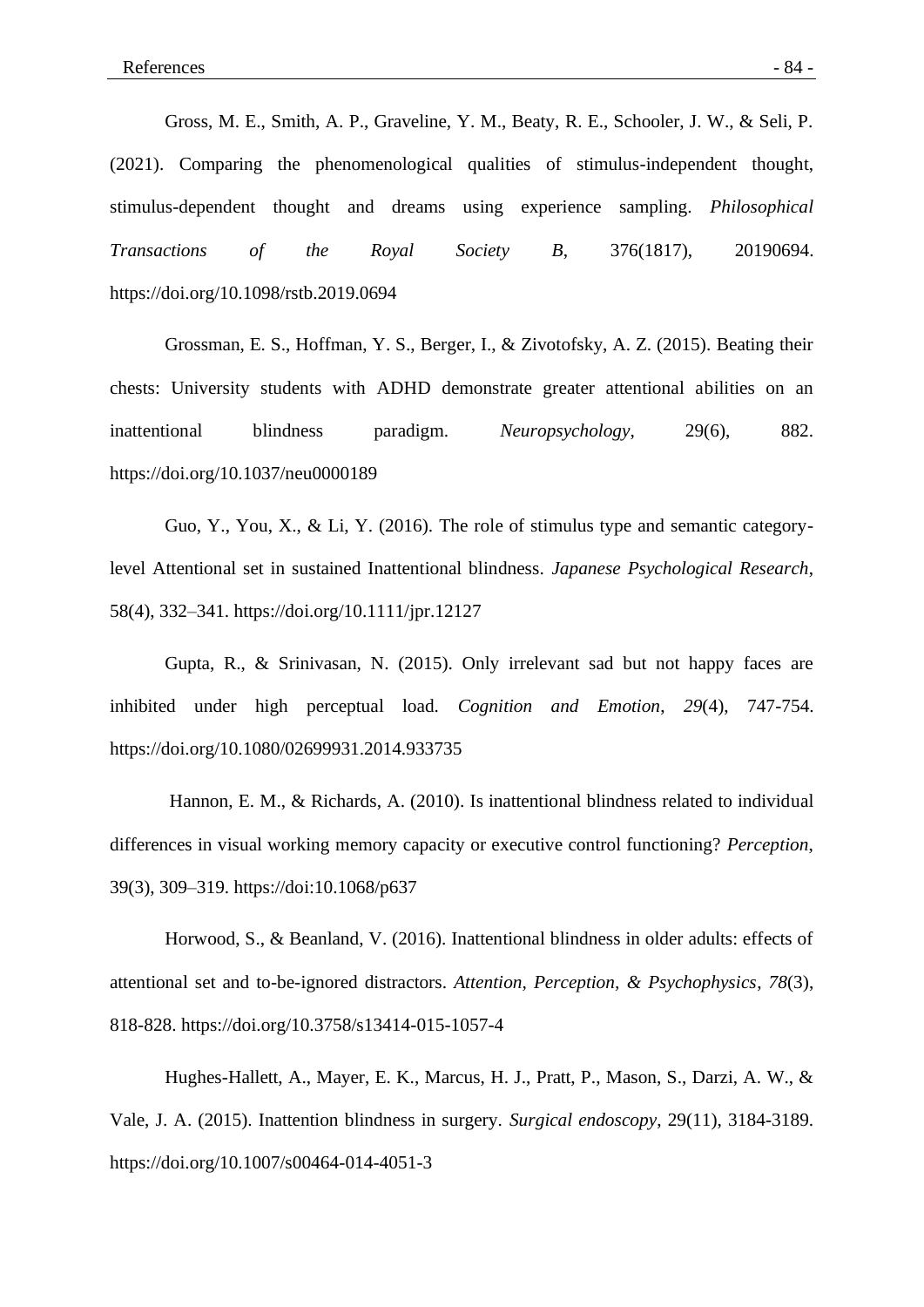Hutchinson, B. T. (2019). Toward a theory of consciousness: a review of the neural correlates of inattentional blindness. *Neuroscience & Biobehavioral Reviews*, 104, 87-99. https://doi.org/10.1016/j.neubiorev.2019.06.003

Hüttermann, S., & Memmert, D. (2012). Moderate movement, more vision: Effects of physical exercise on inattentional blindness. *Perception,* 41(8), 963-975. https://doi.org/10.1068/p7294

Hüttermann, S., Memmert, D., & Nerb, J. (2019). Individual differences in attentional capability are linked to creative decision making. *Journal of Applied Social Psychology*, 49(3), 159-167. https://doi.org/10.1111/jasp.12572

Hyman Jr, I. E., Sarb, B. A., & Wise-Swanson, B. M. (2014). Failure to see money on a tree: inattentional blindness for objects that guided behavior. *Frontiers in psychology*, 5, 356. https://doi.org/10.3389/fpsyg.2014.00356

Jasny, B. R., Chin, G., Chong, L., & Vignieri, S. (2011). *Data replication & reproducibility. Again, and again, and again.... Introduction*. Science (New York, NY), 334(6060), 1225-1225. https://doi.org/10.1126/science.334.6060.1225

Jensen, M. S., Yao, R., Street, W. N., & Simons, D. J. (2011). Change blindness and inattentional blindness. *Wiley Interdisciplinary Reviews: Cognitive Science*, 2(5), 529-546. https://doi.org/10.1002/wcs.130

Jiang, Y., & Leung, A. W. (2005). Implicit learning of ignored visual context. *Psychonomic bulletin & review*, 12(1), 100-106. https://doi.org/10.3758/BF03196353

Jingling, L., & Yeh, S. L. (2007). New objects do not capture attention without a topdown setting: Evidence from an inattentional blindness task. *Visual Cognition*, 15(6), 661- 684. https://doi.org/10.1080/13506280600926695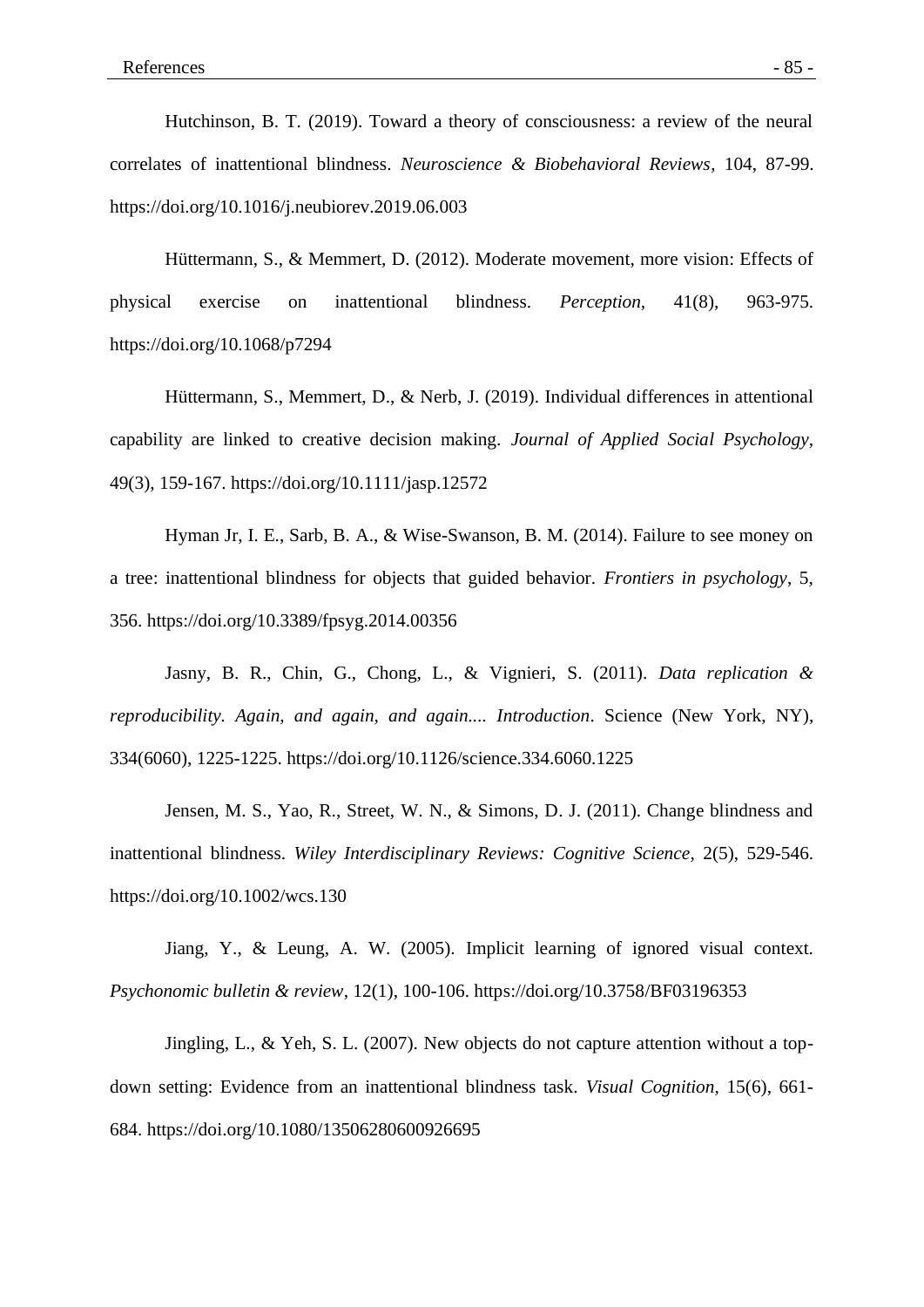Kahneman, D., & Tversky, A. (1979). Prospect theory: an analysis of decision under risk. *Econometrica*, 47(2), 263–292. https://doi.org/10.2307/1914185

Kahneman, D. (1968). Method, findings, and theory in studies of visual masking. *Psychological Bulletin*, 70(6p1), 404. https://doi.org/10.1037/h0026731

Kennedy, B. L., & Most, S. B. (2012). Perceptual, not memorial, disruption underlies emotion-induced blindness*. Emotion*, 12(2), 199. https://doi.org/10.1037/a0026380

Klatt, S., & Nerb, J. (2021). Position-Specific Attentional Skills in Team Sports: A Comparison between Defensive and Offensive Football Players. *Applied Sciences*, 11(13), 5896. https://doi.org/10.3390/app11135896

Koivisto, M., Hyönä, J., & Revonsuo, A. (2004). The effects of eye movements, spatial attention, and stimulus features on inattentional blindness. *Vision research*, 44(27), 3211-3221. https://doi.org/10.1016/j.visres.2004.07.026

Koivisto, M., & Revonsuo, A. (2007). How meaning shapes seeing. *Psychological Science*, 18(10), 845-849. https://doi.org/10.1111/j.1467-9280.2007.01989.x

Koivisto, M., & Revonsuo, A. (2008). The role of unattended distractors in sustained inattentional blindness. Psychological Research, 72(1), 39-48. https://doi.org/10.1007/s00426- 006-0072-4

Koivisto, M., & Revonsuo, A. (2009). The effects of perceptual load on semantic processing under inattention. *Psychonomic bulletin & review*, 16(5), 864-868. https://doi.org/10.3758/PBR.16.5.864

Kok, P., Brouwer, G. J., van Gerven, M. A. J., & de Lange, F. P. (2013). Prior expectations bias sensory representations in visual cortex. *Journal of Neuroscience*, 33(41), 16275–16284. https://doi.org/10.1523/JNEUROSCI.0742-13.2013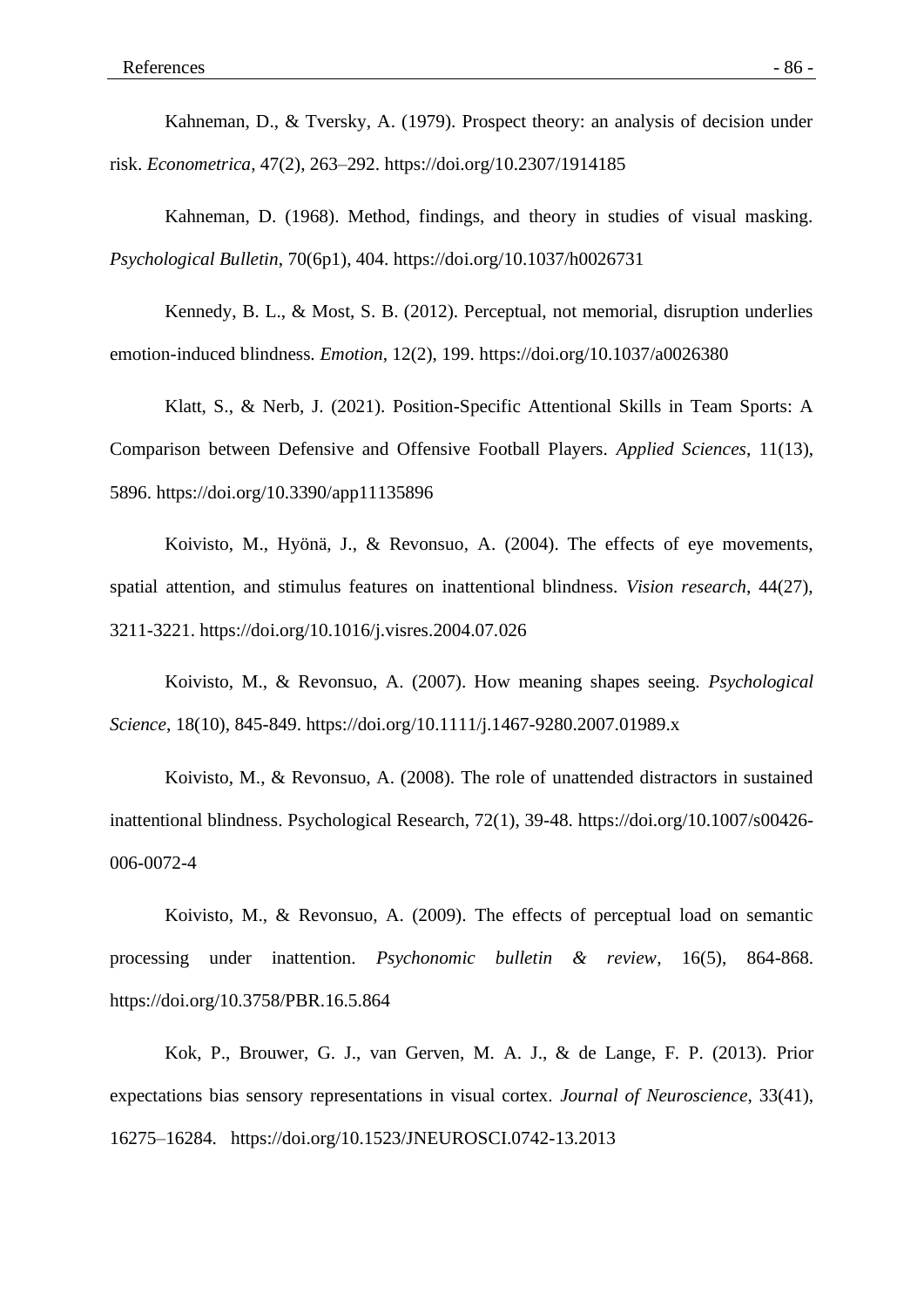Kreitz, C., Furley, P., & Memmert, D. (2016). Inattentional blindness is influenced by exposure time not motion speed. *Quarterly Journal of Experimental Psychology*, 69(3), 495- 505. https://doi.org/10.1080/17470218.2015.1055771

Kreitz, C., Furley, P., Memmert, D., & Simons, D. J. (2015a). Inattentional blindness and individual differences in cognitive abilities. *PLOS one*, 10(8), e0134675. https://doi.org/10.1371/journal.pone.0134675

Kreitz, C., Furley, P., Memmert, D., & Simons, D. J. (2015b). Working-memory performance is related to spatial breadth of attention. *Psychological Research*, 79(6), 1034- 1041. https://doi.org/10.1007/s00426-014-0633-x

Kreitz, C., Furley, P., Memmert, D., & Simons, D. J. (2016). The influence of attention set, working memory capacity, and expectations on inattentional blindness. *Perception*, 45(4), 386-399. https://doi.org/10.1177/0301006615614465

Kreitz, C., Hüttermann, S., & Memmert, D. (2020). Distance is relative: Inattentional blindness critically depends on the breadth of the attentional focus. *Consciousness and cognition*, 78, 102878. https://doi.org/10.1016/j.concog.2020.102878

Kreitz, C., Pugnaghi, G., & Memmert, D. (2020). Guessing right: Preconscious processing in inattentional blindness. *Quarterly Journal of Experimental Psychology*, 73(7), 1055-1065. https://doi.org/10.1177/1747021820911324

Kreitz, C., Schnuerch, R., Gibbons, H., & Memmert, D. (2015). Some see it, some don't: Exploring the relation between inattentional blindness and personality factors. *PloS one*, 10(5), e0128158. https://doi.org/10.1371/journal.pone.0128158

Kreitz, C., Schnuerch, R., Furley, P. A., & Memmert, D. (2018). What's past is past: Neither perceptual preactivation nor prior motivational relevance decrease subsequent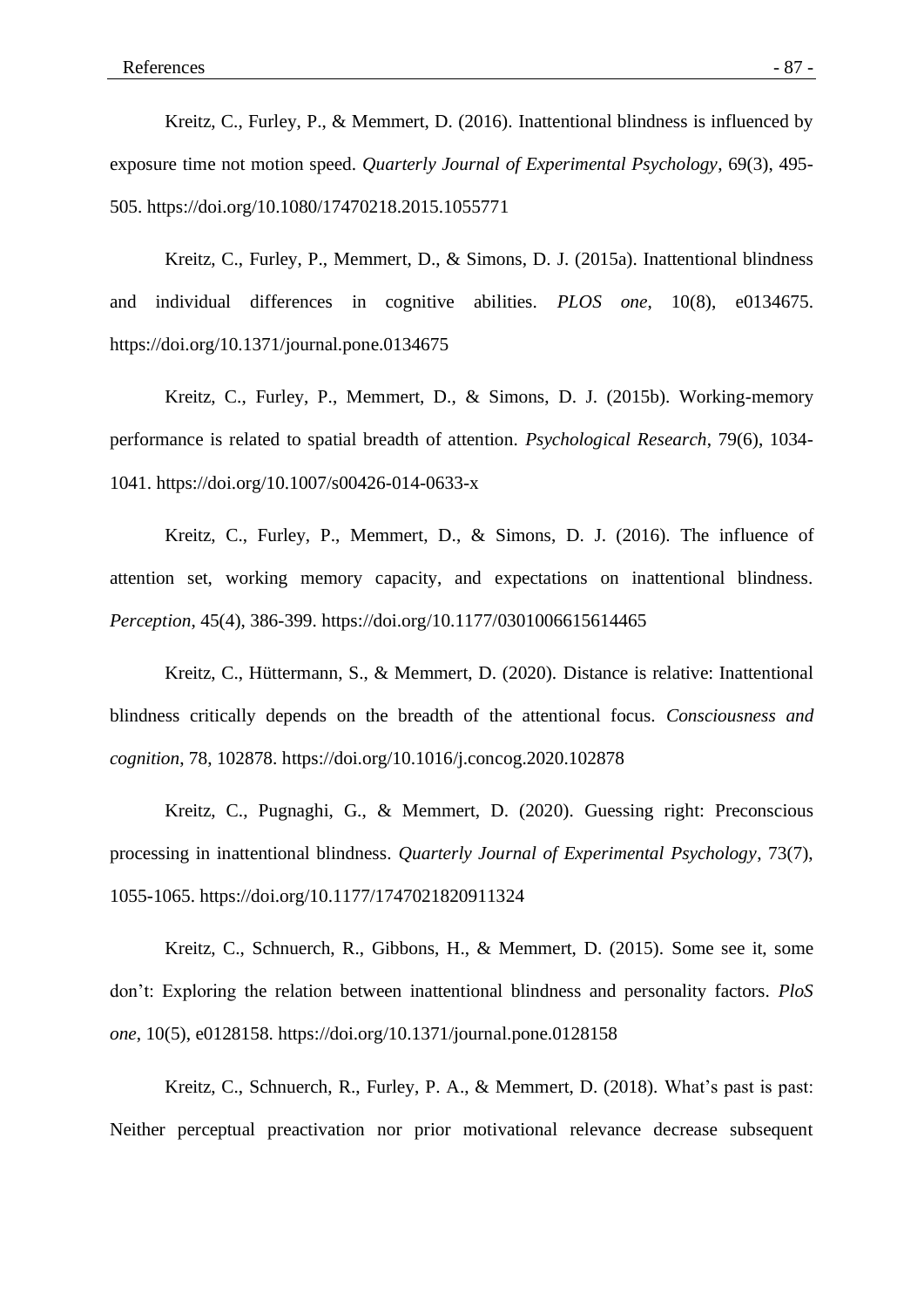inattentional blindness. *Consciousness and Cognition*, 59, 1-9. https://doi.org/10.1016/j.concog.2018.01.003

Lamme, V.A., 2003. Why visual attention and awareness are different. *Trends in Cognitive Science*. 7, 12–18. https://doi.org/10.1016/S1364-6613(02)00013-X.

Lamme, V.A., 2004. Separate neural definitions of visual consciousness and visual attention: a case for phenomenal awareness. *Neural Networks,* 17(5), 861–872. https://doi.org/10.1016/j.neunet.2004.02.005.

Lamme, V.A., 2010. How neuroscience will change our view on consciousness. *Cogn. Neurosci*. 1 (3), 204–240. https://doi.org/10.1080/17588921003731586.

Lamme, V.A., 2015. *The crack of dawn: perceptual functions and neural mechanisms that mark the transition from unconscious processing to conscious vision*. In: Metzinger, T.K., Windt, J.M. (Eds.), Open MIND: 22(T). MIND Group, Frankfurt.

Lathrop, W. B., Bridgeman, B., & Tseng, P. (2011). Perception in the absence of attention: Perceptual processing in the Roelofs effect during inattentional blindness. *Perception*, 40(9), 1104-1119. https://doi.org/10.1068/p6859

Lau, H., & Rosenthal, D. (2011). Empirical support for higher-order theories of conscious awareness. *Trends in cognitive sciences*, 15(8), 365-373. https://doi.org/10.1016/j.tics.2011.05.009

Lavie, N., Beck, D. M., Konstantinou, N. (2014). Blinded by the load: attention, awareness and the role of perceptual load. *Philosophical Transactions of the Royal Society B: Biological Sciences*, 369: 20130205. https://doi.org/10.1098/rstb.2013.0205

Lavie, N., Hirst, A., De Fockert, J. W., & Viding, E. (2004). Load theory of selective attention and cognitive control. *Journal of experimental psychology: General*, 133(3), 339. https://doi.org/10.1037/0096-3445.133.3.339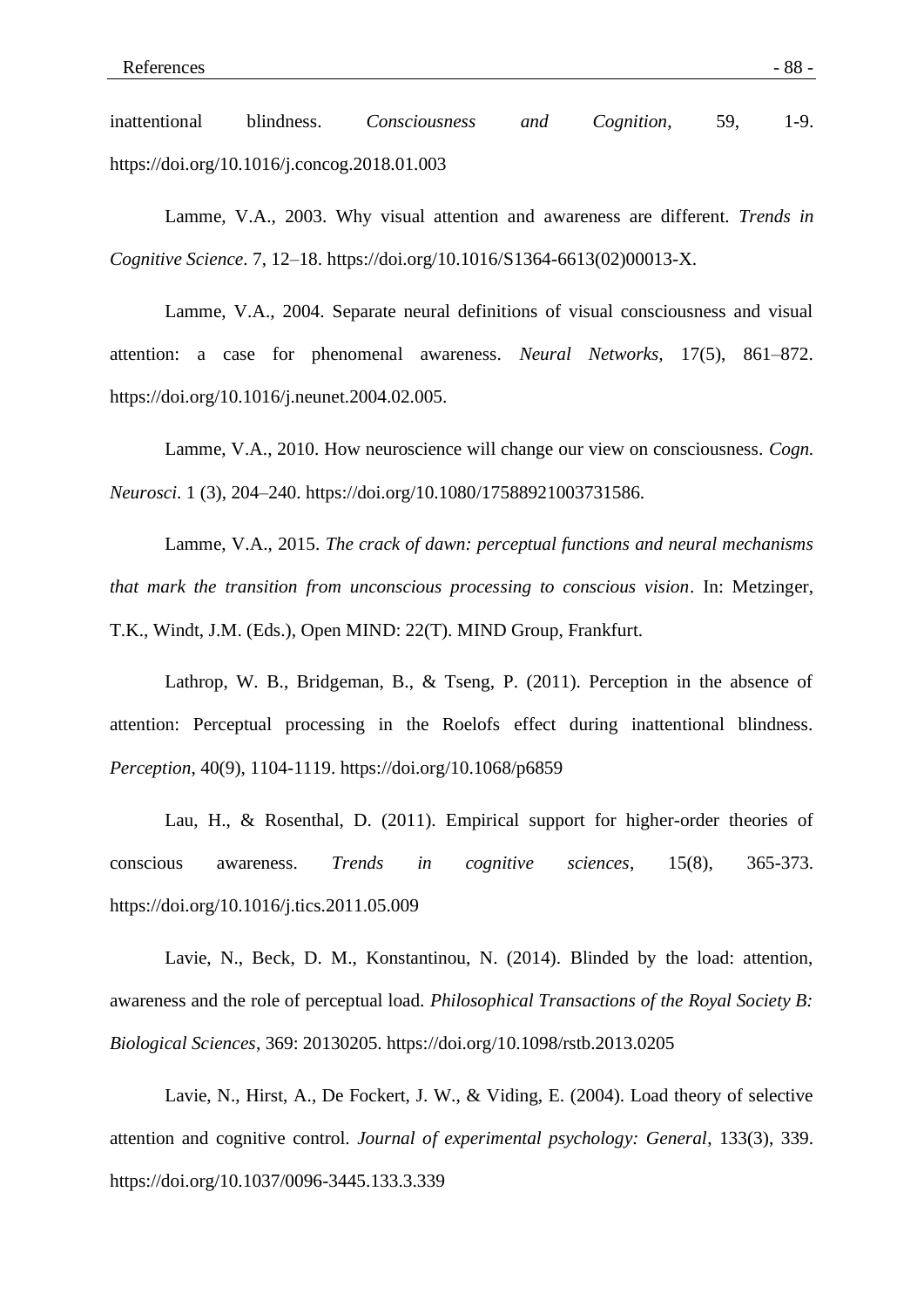Leber, A. B., & Egeth, H. E. (2006). It's under control: Top-down search strategies can override attentional capture. *Psychonomic bulletin & review*, 13(1), 132-138. https://doi.org/10.3758/BF03193824

Lee, H. J., & Telch, M. J. (2008). Attentional biases in social anxiety: An investigation using the inattentional blindness paradigm. *Behaviour Research and Therapy*, 46(7), 819-835. https://doi.org/10.1016/j.brat.2008.04.001

Li, X., Tao, Q., Fang, Y., Cheng, C., Hao, Y., Qi, J., ... & Zhang, X. (2015). Reward sensitivity predicts ice cream-related attentional bias assessed by inattentional blindness. *Appetite*, 89, 258-264. https://doi.org/10.1016/j.appet.2015.02.010

Mack, A., & Clarke, J. (2012). Gist perception requires attention. *Visual Cognition*, 20(3), 300-327. https://doi.org/10.1080/13506285.2012.666578

Mack, A., Pappas, Z., Silverman, M., & Gay, R. (2002). What we see: Inattention and the capture of attention by meaning. *Consciousness and cognition*, 11(4), 488-506. https://doi.org/10.1016/S1053-8100(02)00028-4

Mack, A., & Rock, I. (1998). Inattentional blindness. MIT press.

Makel, M. C., Plucker, J. A., & Hegarty, B. (2012). Replications in psychology research: How often do they really occur?. *Perspectives on Psychological Science*, 7(6), 537- 542. https://doi.org/10.1177/1745691612460688

Mason, M. F., Norton, M. I., Van Horn, J. D., Wegner, D. M., Grafton, S. T., & Macrae, C. N. (2007). Wandering minds: the default network and stimulus-independent thought. *Science*, 315(5810), 393-395. https://doi.org/10.1126/science.1131295

Maunsell, J. H. (2004). Neuronal representations of cognitive state: reward or attention?. *Trends in cognitive sciences*, 8(6), 261-265. https://doi.org/10.1016/j.tics.2004.04.003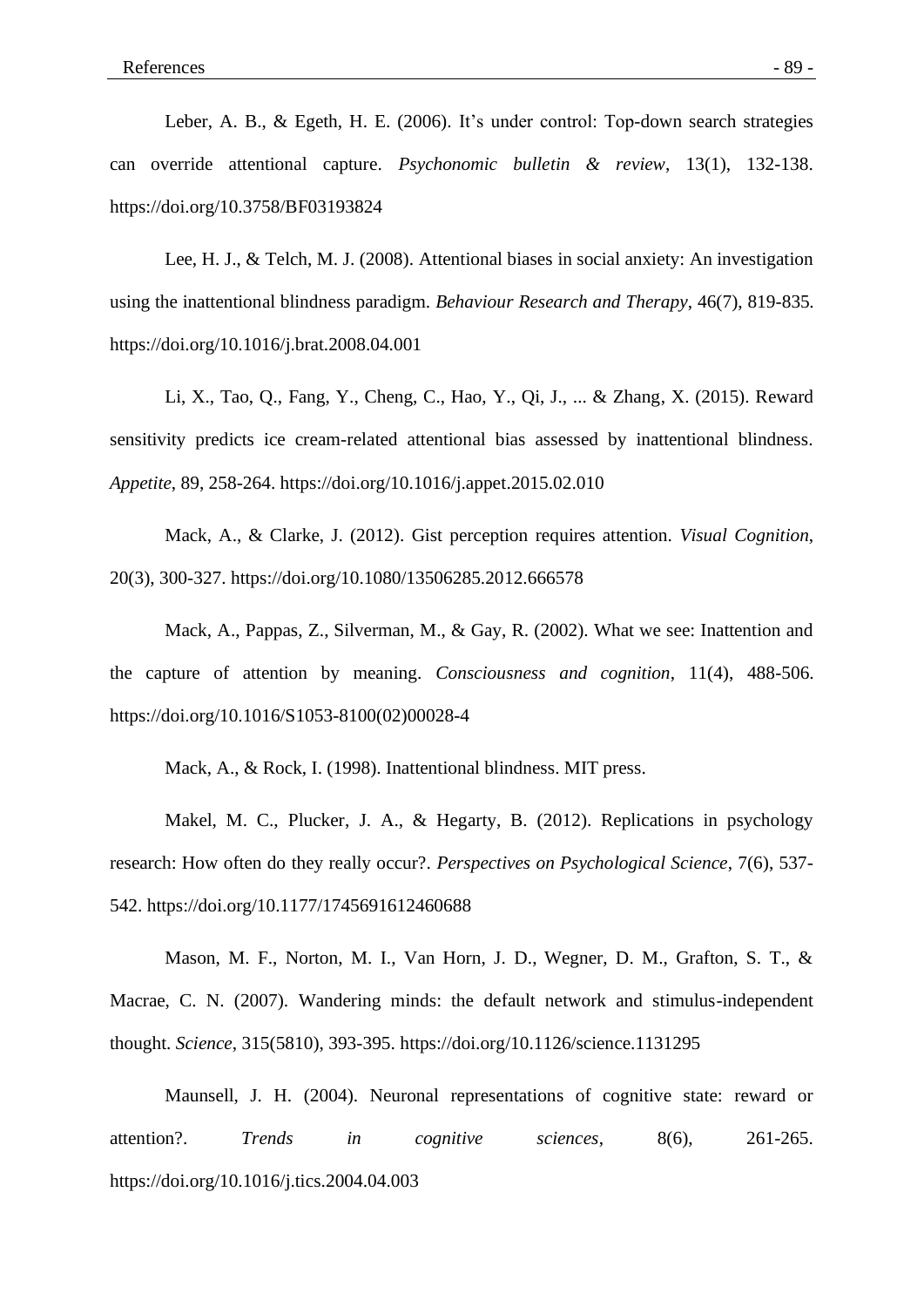Memmert, D. (2006a). The effects of eye movements, age, and expertise on inattentional blindness. *Consciousness and cognition*, 15(3), 620-627. https://doi.org/10.1016/j.concog.2006.01.001

Memmert, D. (2006b). Developing creative thinking in a gifted sport enrichment program and the crucial role of attention processes. *High Ability Studies*, 17(1), 101-115. https://doi.org/10.1080/13598130600947176

Memmert, D. (2009). Noticing unexpected objects improves the creation of creative solutions—inattentional blindness by children influences divergent thinking negatively. *Creativity Research Journal*, 21(2-3), 302-304. https://doi.org/10.1080/10400410802633798

Memmert, D. (2010). The gap between inattentional blindness and attentional misdirection. *Consciousness and Cognition*, 19, 1097–1101. https://doi.org/10.1016/j.concog.2010.01.001

Memmert, D. (2014). Inattentional blindness to unexpected events in 8–15-year-olds. *Cognitive Development*, 32, 103-109. https://doi.org/10.1016/j.cogdev.2014.09.002

Memmert, D., & Furley, P. (2007). "I spy with my little eye!": Breadth of attention, inattentional blindness, and tactical decision making in team sports. *Journal of Sport and Exercise Psychology*, 29(3), 365-381. https://doi.org/10.1123/jsep.29.3.365

Memmert, D., & Furley, P. (2010). Beyond inattentional blindness and attentional misdirection: From attentional paradigms to attentional mechanisms. *Consciousness and Cognition*, 19, 1107–1109. https://doi.org/10.1016/j.concog.2010.06.005

Memmert, D., Simons, D. J., & Grimme, T. (2009). The relationship between visual attention and expertise in sports. *Psychology of Sport and Exercise*, 10(1), 146-151. https://doi.org/10.1016/j.psychsport.2008.06.002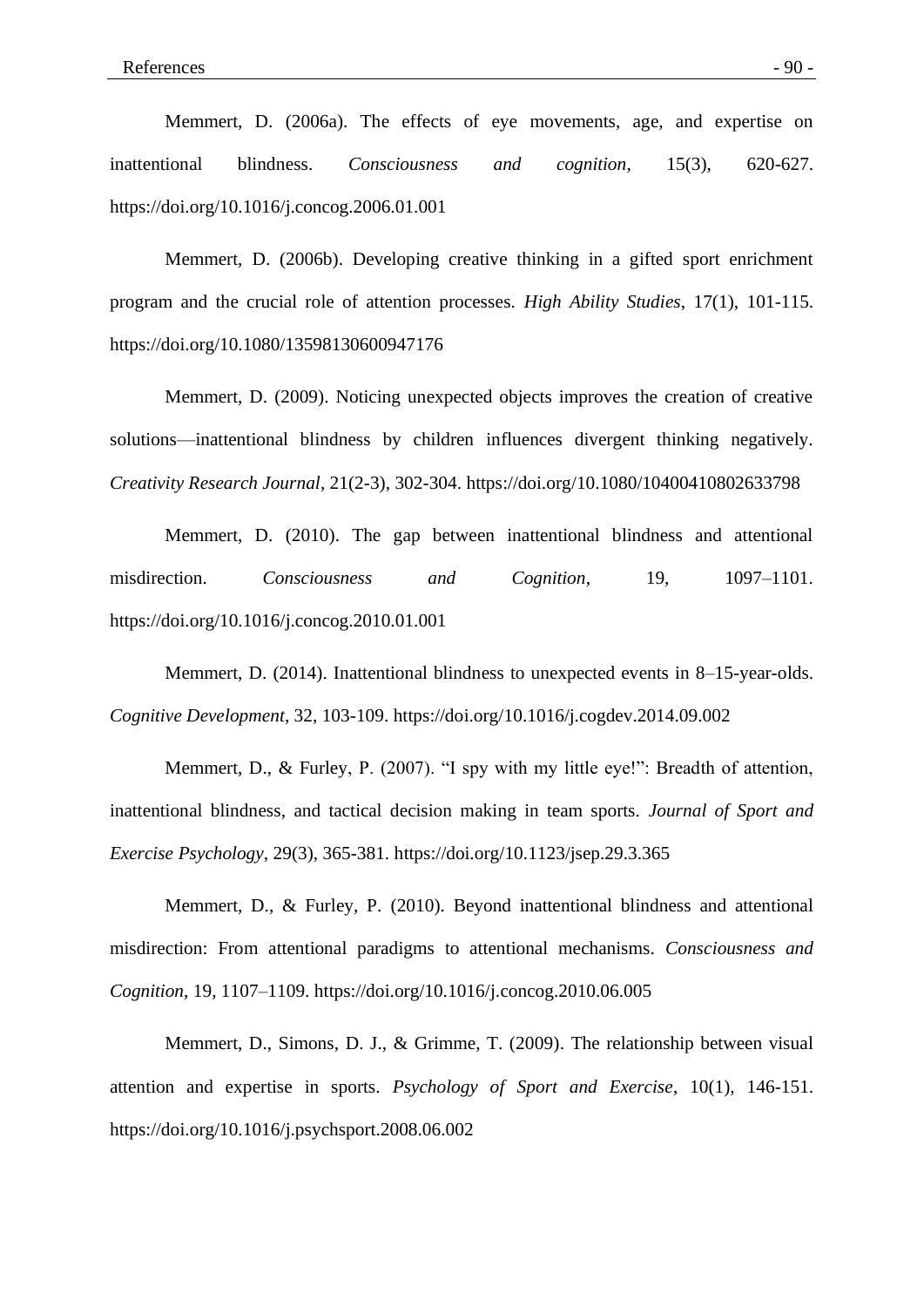Memmert, D., Unkelbach, C., & Ganns, S. (2010). The impact of regulatory fit on performance in an inattentional blindness paradigm. *The Journal of General Psychology: Experimental, Psychological, and Comparative Psychology*, 137(2), 129-139. https://doi.org/10.1080/00221301003645061

Mogg, K., Bradley, B. P., Hyare, H., & Lee, S. (1998). Selective attention to foodrelated stimuli in hunger: are attentional biases specific to emotional and psychopathological states, or are they also found in normal drive states?. *Behaviour research and therapy*, 36(2), 227-237. https://doi.org/10.1016/S0005-7967(97)00062-4

Moray, N. (1959). Attention in dichotic listening: Affective cues and the influence of instructions. *Quarterly Journal of Experimental Psychology*, 11, 56–60. https://doi.org/10.1080/17470215908416289

Morris, J. S., & Dolan, R. J. (2001). Involvement of human amygdala and orbitofrontal cortex in hunger-enhanced memory for food stimuli. *Journal of Neuroscience*, 21(14), 5304-5310. https://doi.org/10.1523/JNEUROSCI.21-14-05304.2001

Most, S. B. (2010). What's "inattentional" about inattentional blindness?. *Consciousness* and *Cognition*, 19(4), 1102-1104. https://doi.org/10.1016/j.concog.2010.01.011

Most, S. B. (2011). Setting sights higher: Category-level attentional set modulates sustained inattentional blindness. *Psychological research*, *77*(2), 139-146. https://doi.org/10.1007/s00426-011-0379-7

Most, S. B., & Astur, R. S. (2007). Feature-based attentional set as a cause of traffic accidents. *Visual Cognition*, 15(2), 125-132. https://doi.org/10.1080/13506280600959316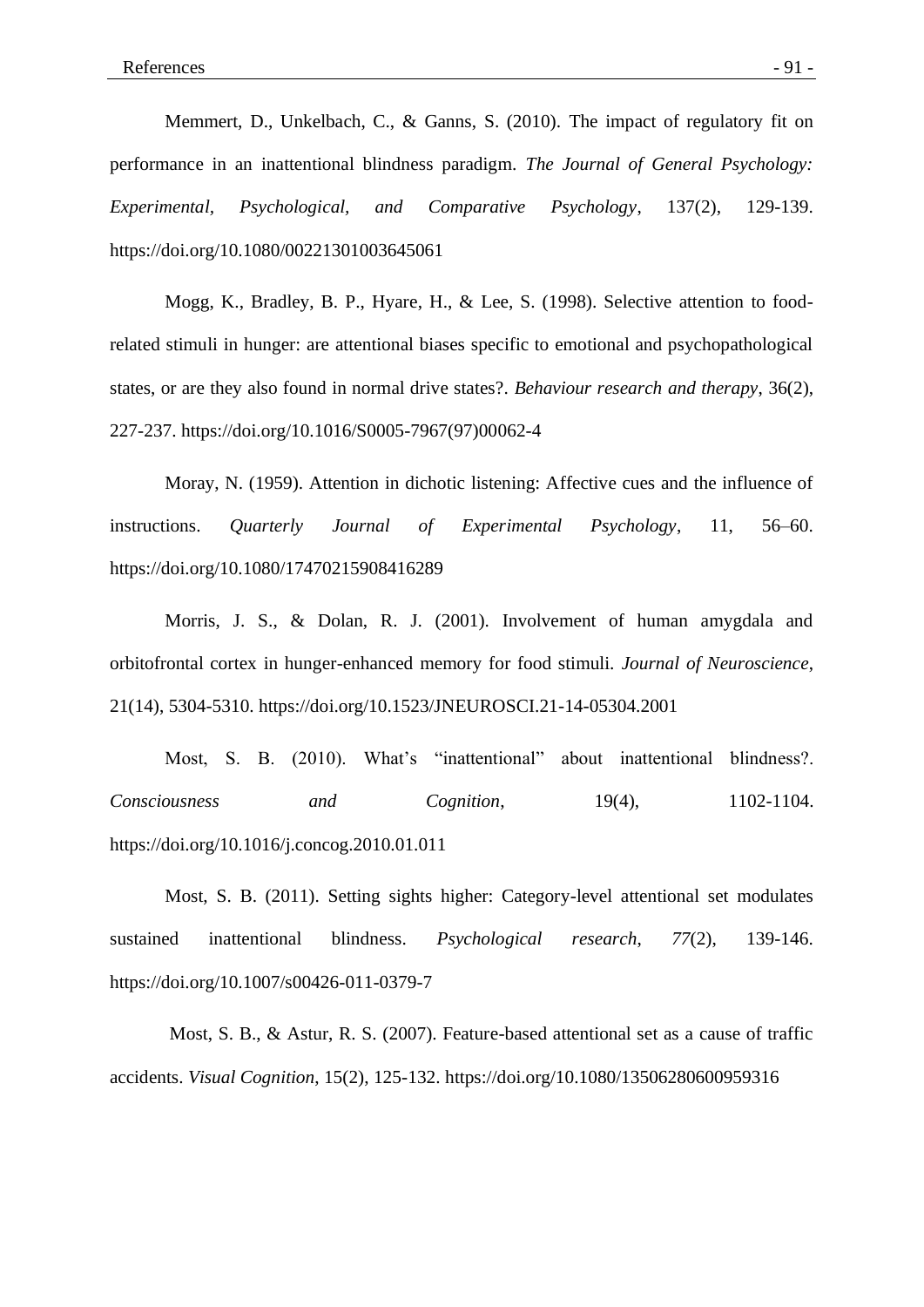Most, S. B., Chun, M. M., Widders, D. M., & Zald, D. H. (2005). Attentional rubbernecking: Cognitive control and personality in emotion-induced blindness. *Psychonomic bulletin & review*, 12(4), 654-661. https://doi.org/10.3758/BF03196754

Most, S. B., Scholl, B. J., Clifford, E. R., & Simons, D. J. (2005). What you see is what you set: sustained inattentional blindness and the capture of awareness. *Psychological review*, 112(1), 217. https://doi.org/10.1037/0033-295X.112.1.217

Most, S. B., Simons, D. J., Scholl, B. J., & Chabris, C. F. (2000). *Sustained inattentional blindness: The role of location in the detection of unexpected dynamic events*. Psyche, 6(14).

Most, S. B., Simons, D. J., Scholl, B. J., Jimenez, R., Clifford, E., & Chabris, C. F. (2001). How not to be seen: The contribution of similarity and selective ignoring to sustained inattentional blindness. *Psychological science*, 12(1), 9-17. https://doi.org/10.1111/1467- 9280.00303

Most, S. B., & Wang, L. (2011). Dissociating spatial attention and awareness in emotion-induced blindness. *Psychological science*, 22(3), 300-305. https://doi.org/10.1177/0956797610397665

Münsterkötter, A. L., Notzon, S., Redlich, R., Grotegerd, D., Dohm, K., Arolt, V., ... & Dannlowski, U. (2015). Spider or no spider? Neural correlates of sustained and phasic fear in spider phobia. *Depression and Anxiety*, 32(9), 656-663. https://doi.org/10.1002/da.22382

Murphy, G., & Greene, C. M. (2016). Perceptual load induces inattentional blindness in drivers. *Applied Cognitive Psychology*, *30*(3), 479-483. https://doi.org/10.1002/acp.3216

Näsholm, E., Rohlfing, S., & Sauer, J. D. (2014). Pirate stealth or inattentional blindness? The effects of target relevance and sustained attention on security monitoring for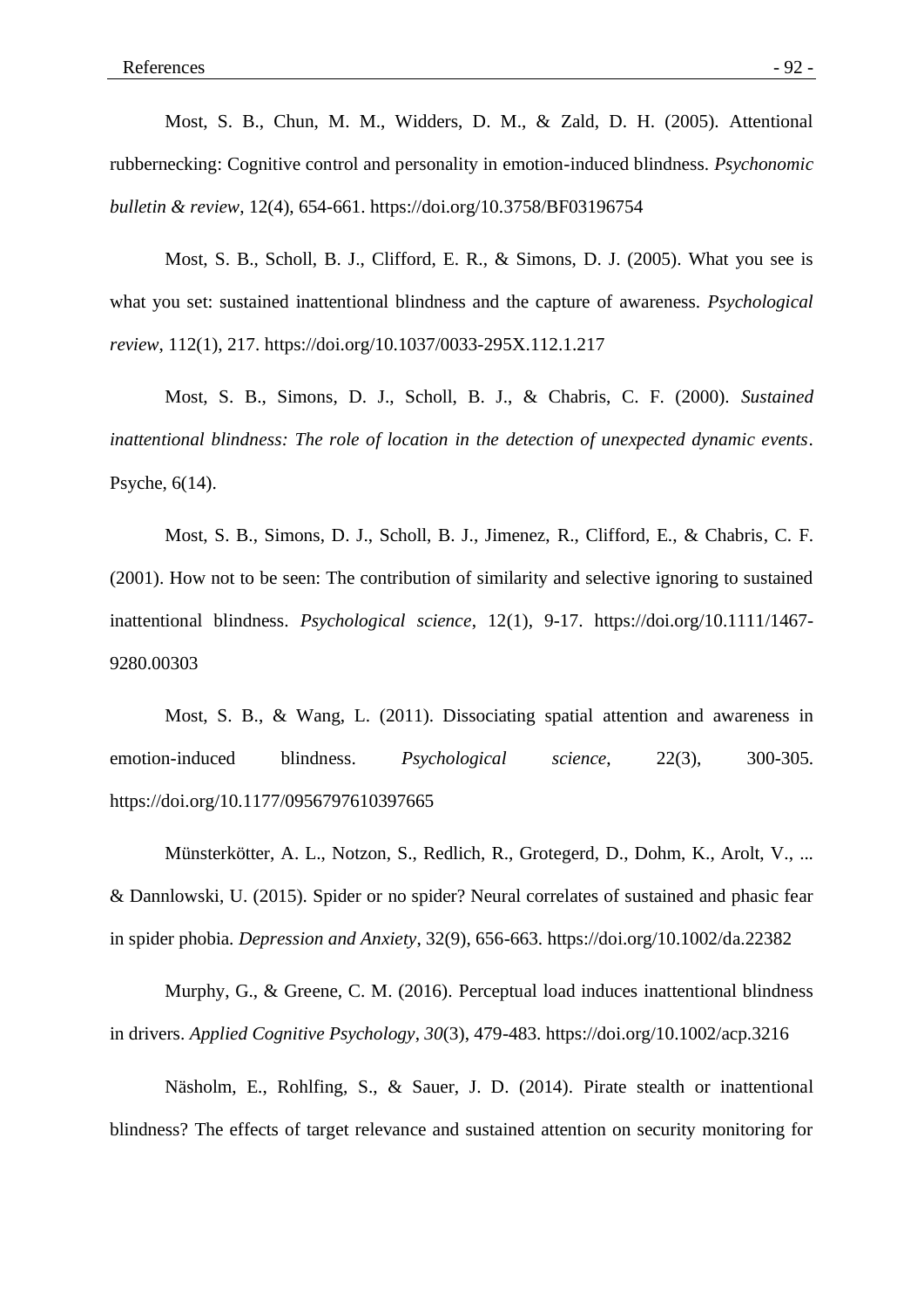experienced and naïve operators. *PLoS One*, 9(1), e86157. https://doi.org/10.1371/journal.pone.0086157

Neisser, U. (1976). *Cognition and reality: Principles and implications of cognitive psychology*. W.H Freeman and Company

Neisser, U. (1979). *The control of information pickup in selective looking*. In A. D. Pick (Ed.), Perception and its development: A tribute to Eleanor J. Gibson (pp. 201–219). Hills-dale, NJ: Lawrence Erlbaum Associates.

Neisser, U., & Becklen, R. (1975). Selective looking: Attending to visually specified events. *Cognitive psychology*, 7(4), 480-494. https://doi.org/10.1016/0010-0285(75)90019-5

New, J., Cosmides, L., & Tooby, J. (2007). Category-specific attention for animals reflects ancestral priorities, not expertise. *Proceedings of the National Academy of Sciences*, 104(42), 16598-16603. https://doi.org/10.1073/pnas.0703913104

New, J. J., & German, T. C. (2015). Spiders at the cocktail party: An ancestral threat that surmounts inattentional blindness. *Evolution and Human Behavior*, 36(3), 165-173. https://doi.org/10.1016/j.evolhumbehav.2014.08.004

Newby, E. A., & Rock, I. (1998). Inattentional blindness as a function of proximity to the focus of attention. *Perception*, 27(9), 1025-1040. https://doi.org/10.1068/p271025

Odegaard, B., Chang, M. Y., Lau, H., & Cheung, S.-H. (2018). Inflation versus fillingin: why we feel we see more than we actually do in peripheral vision. *Philosophical Transactions of the Royal Society B: Biological Sciences*, 373(1755), 20170345. https://doi.org/10.1098/rstb.2017.0345

Oktay, B., & Cangöz, B. (2018). I thought I saw "Zorro": An Inattentional blindness study. *Archives of. Neuropsychiatry*, 55(1), 59. https://doi.org/10.29399/npa.19227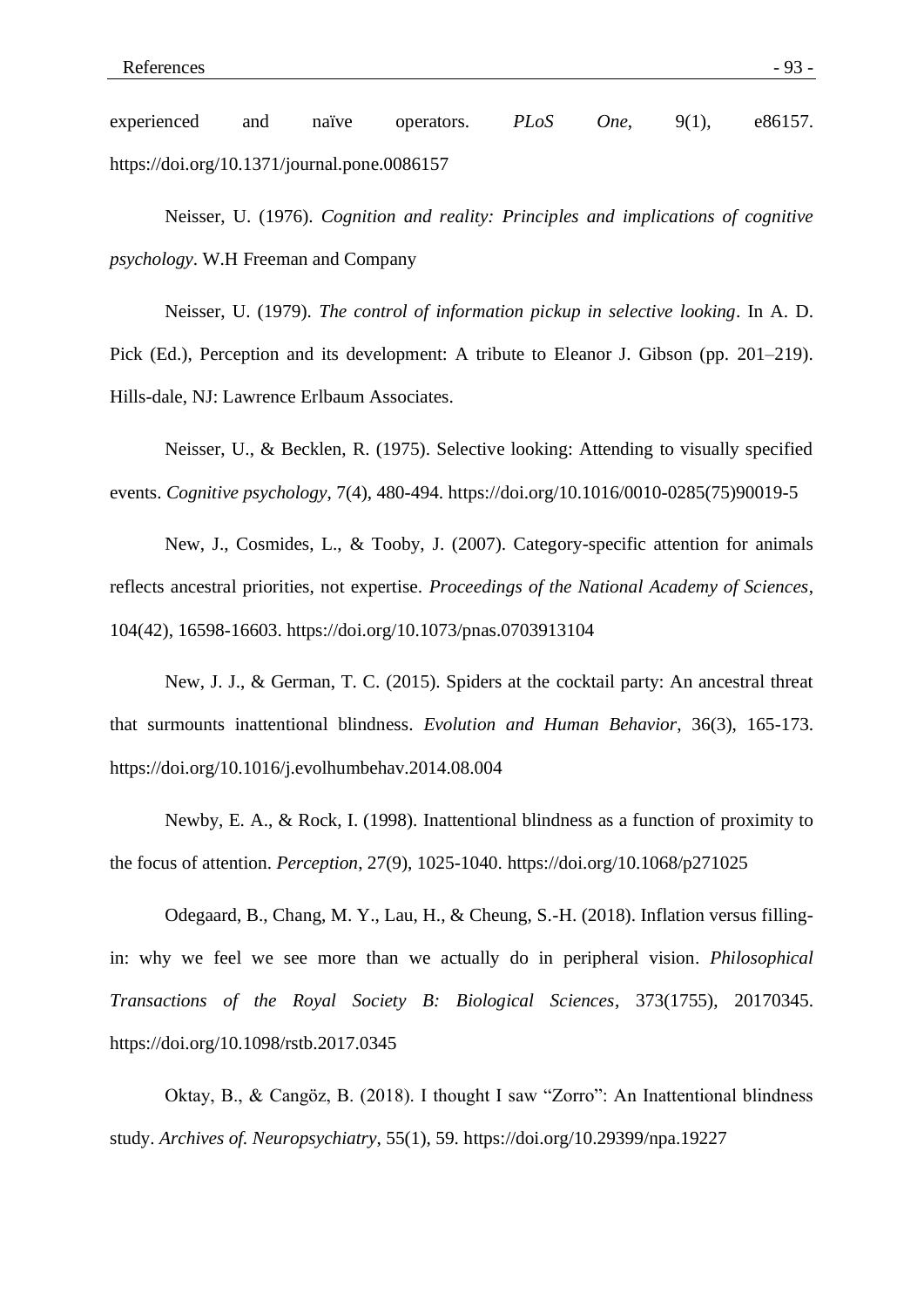O'Shea, D. M., & Fieo, R. A. (2015). Individual differences in fluid intelligence predicts inattentional blindness in a sample of older adults: a preliminary study. *Psychological research*, 79(4), 570-578. https://doi.org/10.1007/s00426-014-0594-0

Pammer, K., & Blink, C. (2013). Attentional differences in driving judgments for country and city scenes: Semantic congruency in inattentional blindness. *Accident Analysis & Prevention*, *50*, 955-963. https://doi.org/10.1016/j.aap.2012.07.026

Pammer, K., Raineri, A., Beanland, V., Bell, J., & Borzycki, M. (2018). Expert drivers are better than non-expert drivers at rejecting unimportant information in static driving scenes. *Transportation research part F: traffic psychology and behaviour*, 59, 389-400. https://doi.org/10.1016/j.trf.2018.09.020

Pammer, K., Sabadas, S., & Lentern, S. (2018). Allocating attention to detect motorcycles: The role of inattentional blindness. *Human factors*, *60*(1), 5-19. https://doi.org/10.1177/0018720817733901

Pappas, J. M., Fishel, S. R., Moss, J. D., Hicks, J. M., & Leech, T. D. (2005). *An eyetracking approach to inattentional blindness.* In Proceedings of the Human Factors and Ergonomics Society Annual Meeting (Vol. 49, No. 17, pp. 1658-1662). Sage CA: Los Angeles, CA: SAGE Publications.

Phillips, I. (2018). The methodological puzzle of phenomenal consciousness. *Philosophical Transactions of the Royal Society B: Biological Sciences*, 373(1755), 20170347. https://doi.org/10.1098/rstb.2017.0347

Piech, R. M., Hampshire, A., Owen, A. M., & Parkinson, J. A. (2009). Modulation of cognitive flexibility by hunger and desire. *Cognition and Emotion*, 23(3), 528-540. https://doi.org/10.1080/02699930802012153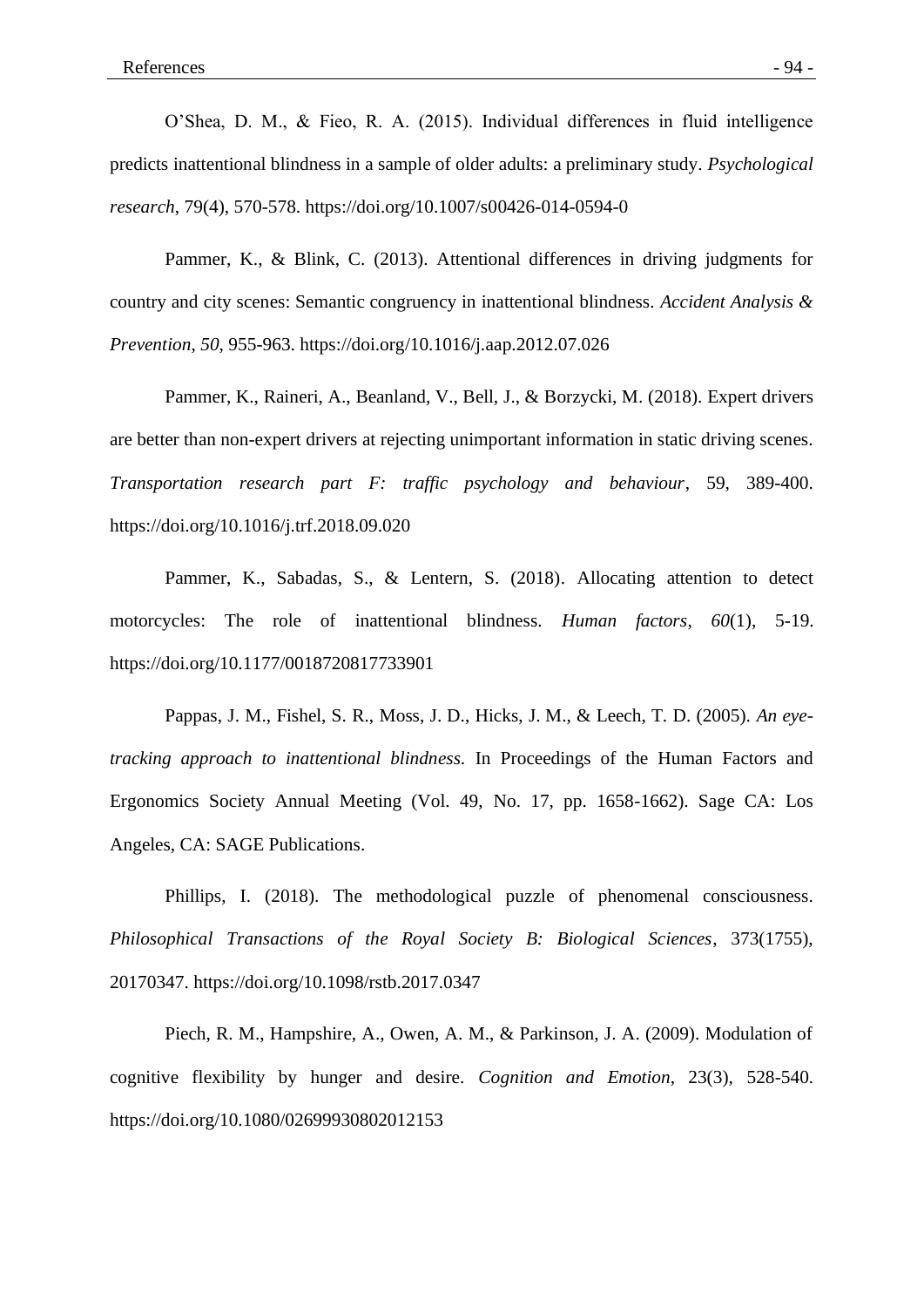Piech, R. M., Pastorino, M. T., & Zald, D. H. (2010). All I saw was the cake. Hunger effects on attentional capture by visual food stimuli. *Appetite*, 54(3), 579-582. https://doi.org/10.1016/j.appet.2009.11.003

Pitts, M. A., Lutsyshyna, L. A., & Hillyard, S. A. (2018). The relationship between attention and consciousness: an expanded taxonomy and implications for 'noreport'paradigms. *Philosophical Transactions of the Royal Society B: Biological Sciences*, 373(1755), 20170348. https://doi.org/10.1098/rstb.2017.0348

Pitts, M. A., Martínez, A., & Hillyard, S. A. (2012). Visual processing of contour patterns under conditions of inattentional blindness. *Journal of cognitive neuroscience*, *24*(2), 287-303. https://doi.org/10.1162/jocn\_a\_00111

Potter, M. C. (1975). Meaning in visual search. *Science*, 187, 965–966. https://doi:10.1126/science.1145183

Potter, M. C. (1976). Short-term conceptual memory for pictures. *Journal of Experimental Psychology: Human Learning and Memory*, 2, 509–522. doi:10.1037/0278- 7393.2.5.509. https://doi.org/10.1037/0278-7393.2.5.509

Rattan, A., & Eberhardt, J. L. (2010). The role of social meaning in inattentional blindness: When the gorillas in our midst do not go unseen. *Journal of Experimental Social Psychology*, 46(6), 1085-1088. https://doi.org/10.1016/j.jesp.2010.06.010

Raymond, J. E., & O'Brien, J. L. (2009). Selective visual attention and motivation: The consequences of value learning in an attentional blink task. *Psychological Science*, 20(8), 981-988. https://doi.org/10.1111/j.1467-9280.2009.02391.x

Raymond, J. E., Shapiro, K. L., & Arnell, K. M. (1992). Temporary suppression of visual processing in an RSVP task: An attentional blink?. *Journal of experimental*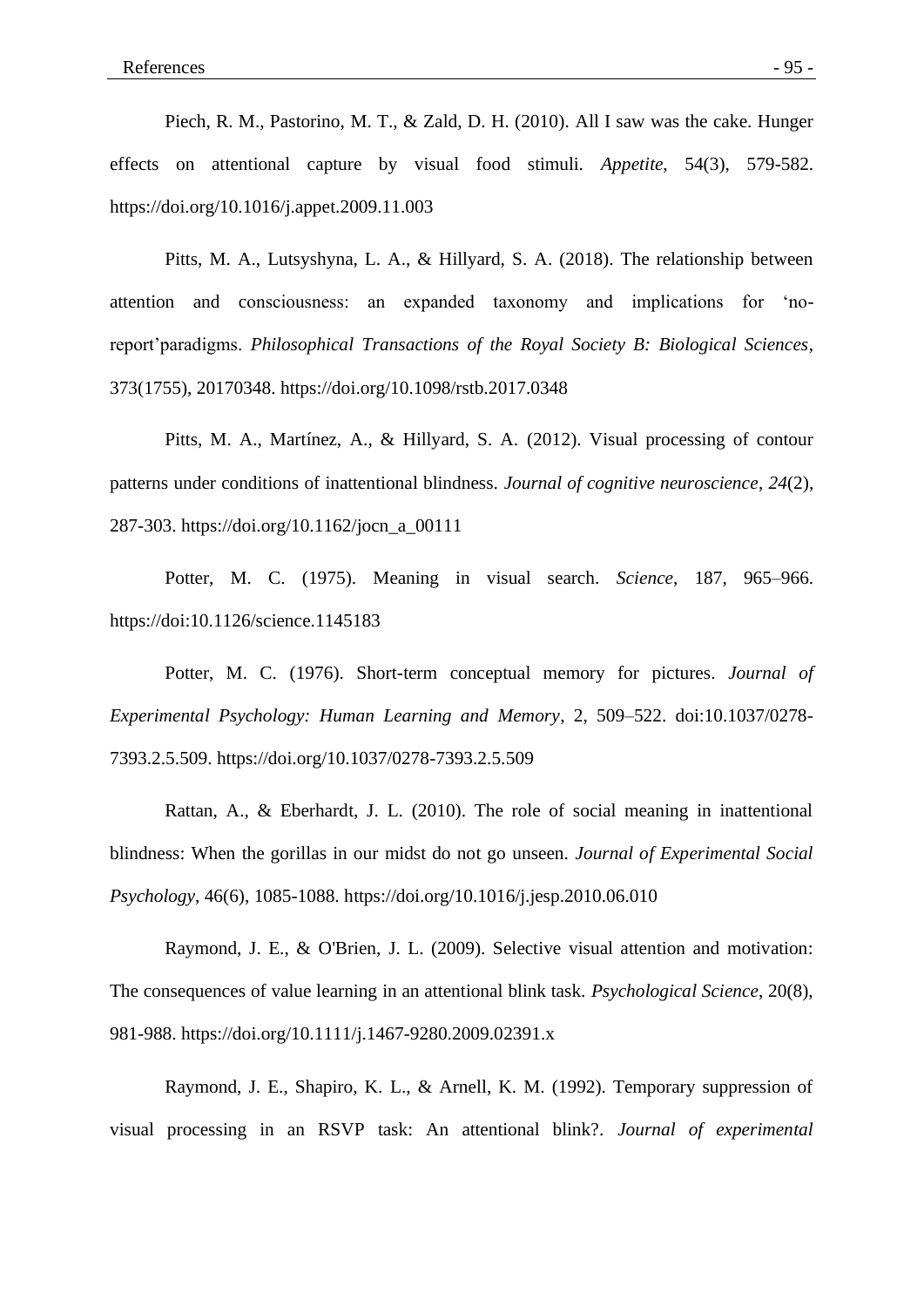*psychology: Human perception and performance*, 18(3), 849. https://doi.org/10.1037/0096- 1523.18.3.849

Remington, A., Cartwright-Finch, U., & Lavie, N. (2014). I can see clearly now: The effects of age and perceptual load on inattentional blindness. *Frontiers in Human Neuroscience*, 8, 229. https://doi.org/10.3389/fnhum.2014.00229

Rensink, R. A., O'Regan, J. K., & Clark, J. J. (1997). To see or not to see: The need for attention to perceive changes in scenes. *Psychological science*, 8(5), 368-373. https://doi.org/10.1111/j.1467-9280.1997.tb00427.x

Reynolds, J. H., & Chelazzi, L. (2004). Attentional modulation of visual processing. *Annu. Rev. Neurosci*., 27, 611-647. https://doi.org/10.1146/annurev.neuro.26.041002.131039

Richards, A., Hannon, E. M., & Derakshan, N. (2010). Predicting and manipulating the incidence of inattentional blindness. *Psychological research*, 74(6), 513-523. https://doi.org/10.1007/s00426-009-0273-8

Richards, A., Hannon, E. M., & Vitkovitch, M. (2012). Distracted by distractors: Eye movements in a dynamic inattentional blindness task. *Consciousness and cognition*, 21(1), 170-176. https://doi.org/10.1016/j.concog.2011.09.013

Richards, A., Hellgren, M. G., & French, C. C. (2014). Inattentional blindness, absorption, working memory capacity, and paranormal belief. *Psychology of Consciousness: Theory, Research, and Practice*, 1(1), 60. https://doi.org/10.1037/css0000003

Royston, P., Altman, D. G., & Sauerbrei, W. (2006). Dichotomizing continuous predictors in multiple regression: a bad idea. *Statistics in medicine*, 25(1), 127-141. https://doi.org/10.1002/sim.2331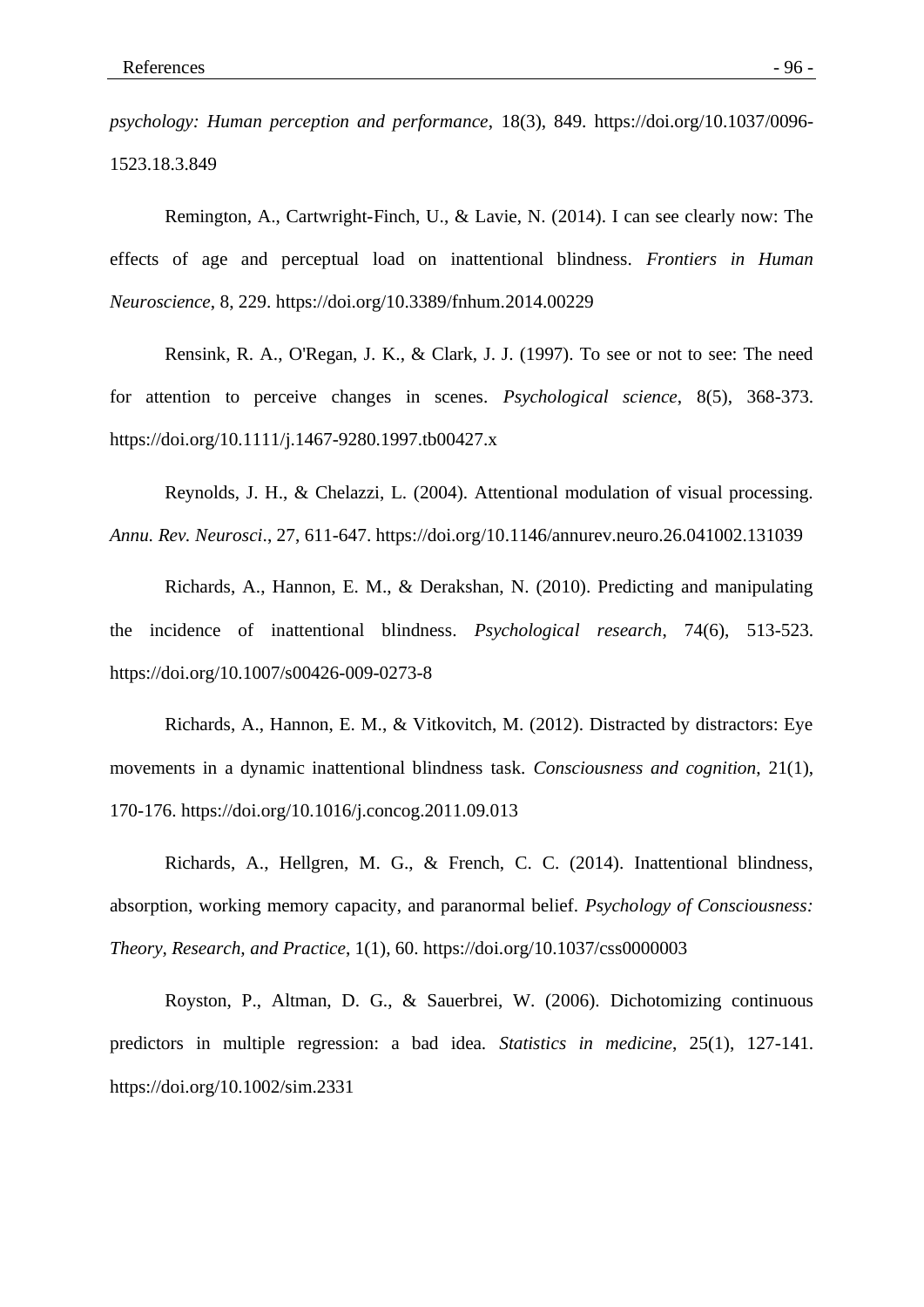Schofield, T. P., Creswell, J. D., & Denson, T. F. (2015). Brief mindfulness induction reduces inattentional blindness. *Consciousness and cognition*, 37, 63-70. https://doi.org/10.1016/j.concog.2015.08.007

Schooler, J. W., Smallwood, J., Christoff, K., Handy, T. C., Reichle, E. D., & Sayette, M. A. (2011). Meta-awareness, perceptual decoupling and the wandering mind. *Trends in cognitive sciences*, 15(7), 319-326. https://doi.org/10.1016/j.tics.2011.05.006

Seegmiller, J. K., Watson, J. M., & Strayer, D. L. (2011). Individual differences in susceptibility to inattentional blindness. *Journal of Experimental Psychology: Learning, Memory, & Cognition*, 37(3),785–791. https://doi.org/10.1037/a0022474

Seli, P., Kane, M. J., Smallwood, J., Schacter, D. L., Maillet, D., Schooler, J. W., & Smilek, D. (2018). Mind-wandering as a natural kind: A family-resemblances view. *Trends in cognitive sciences*, 22(6), 479-490. https://doi.org/10.1016/j.tics.2018.03.010

Seitz, A. R., Kim, D., & Watanabe, T. (2009). Rewards evoke learning of unconsciously processed visual stimuli in adult humans. *Neuron*, 61(5), 700-707. https://doi.org/10.1016/j.neuron.2009.01.016

Shapiro, K. L., Raymond, J. E., & Arnell, K. M. (1997). The attentional blink. *Trends in cognitive sciences*, 1(8), 291-296. https://doi.org/10.1016/S1364-6613(97)01094-2

Shi, Y., & Li, H. (2020). How a crisis mindset activates intuitive decision process: role of inattentional blindness. *Psychological Research*, 1-13. https://doi.org/10.1007/s00426-019- 01281-4

Shuler, M. G. (2006). Reward Timing in the Primary Visual Cortex. *Science*, 311(5767), 1606–1609. https://doi.org/10.1126/science.1123513

Simons, D. J. (2007). Inattentional blindness. *Scholarpedia*, 2, 3244. Retrieved from www.scholarpedia.org/article/Inattentional\_blindness.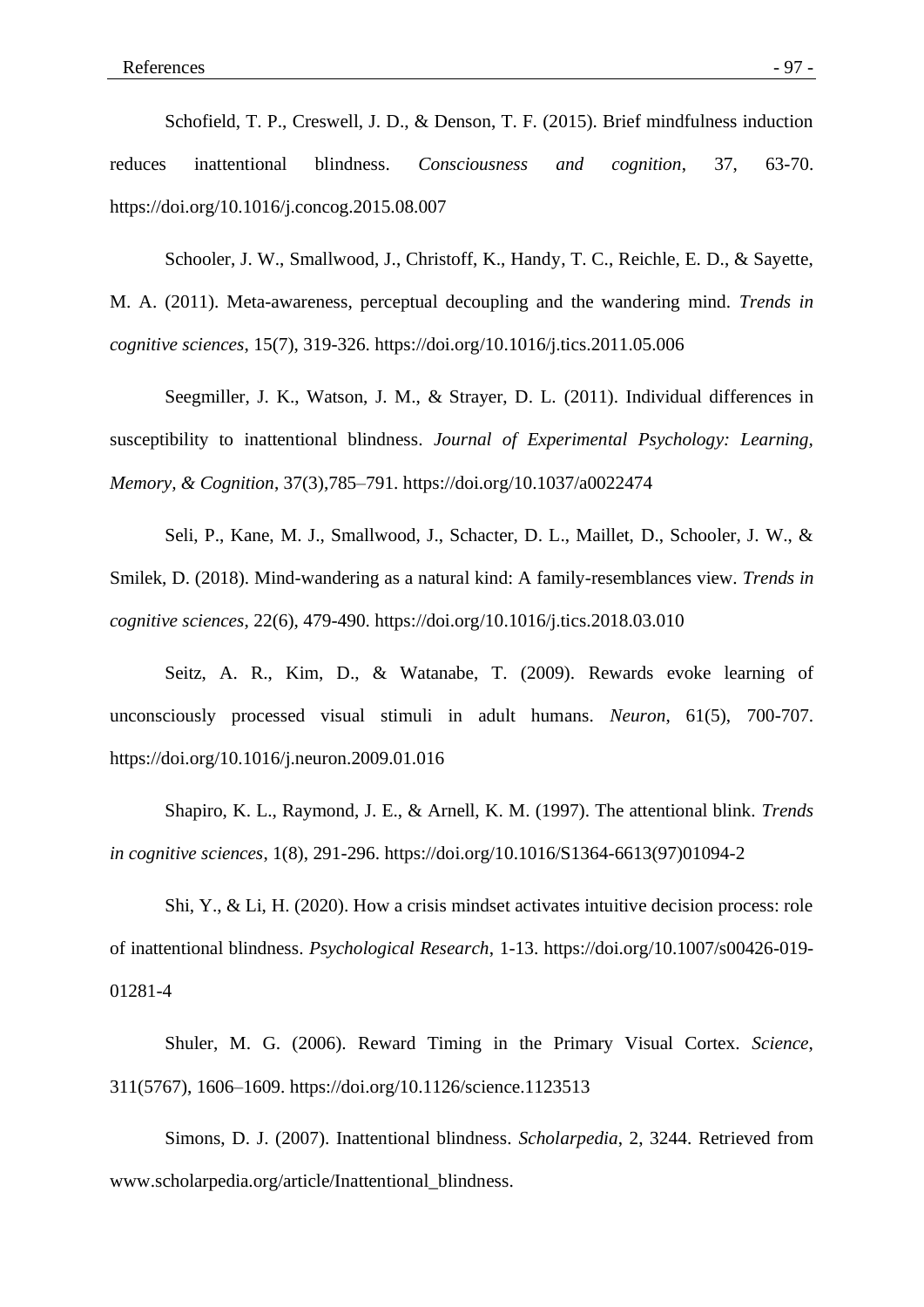Simons, D. J. (2010). Monkeying around with the gorillas in our midst: familiarity with an inattentional-blindness task does not improve the detection of unexpected events. *i-Perception*, 1(1), 3-6. https://doi.org/10.1068/i0386

Simons, D. J., & Chabris, C. F. (1999). Gorillas in our midst: Sustained inattentional blindness for dynamic events. P*erception*, 28(9), 1059-1074. https://doi.org/10.1068/p281059

Simons, D. J., & Levin, D. T. (1997). Change blindness. *Trends in cognitive sciences*, 1(7), 261-267. https://doi.org/10.1016/S1364-6613(97)01080-2

Simons, D. J., & Schlosser, M. D. (2017). Inattentional blindness for a gun during a simulated police vehicle stop. *Cognitive research: principles and implications*, 2(1), 1-8. https://doi.org/10.1186/s41235-017-0074-3

Singer, J. L. (1966). Daydreaming: An introduction to the experimental study of inner experience. Sperling, G. (1960). The information available in brief visual presentations. *Psychological Monographs: General and Applied*, 74(11), 1–29. https://doi.org/10.1037/h0093759

Skinner, B. F. (1935). Two types of conditioned reflex and a pseudo type. *The Journal of General Psychology*, 12(1), 66-77. https://doi.org/10.1080/00221309.1935.9920088

Sperling, G. (1960). The information available in brief visual presentations. *Psychological monographs: General and applied*, 74(11), 1. https://doi.org/10.1037/h0093759

Stothart, C. R., Boot, W. R., & Simons, D. J. (2015). Using Mechanical Turk to assess the effects of age and spatial proximity on inattentional blindness. *Collabra*, 1(1). https://doi.org/10.1525/collabra.26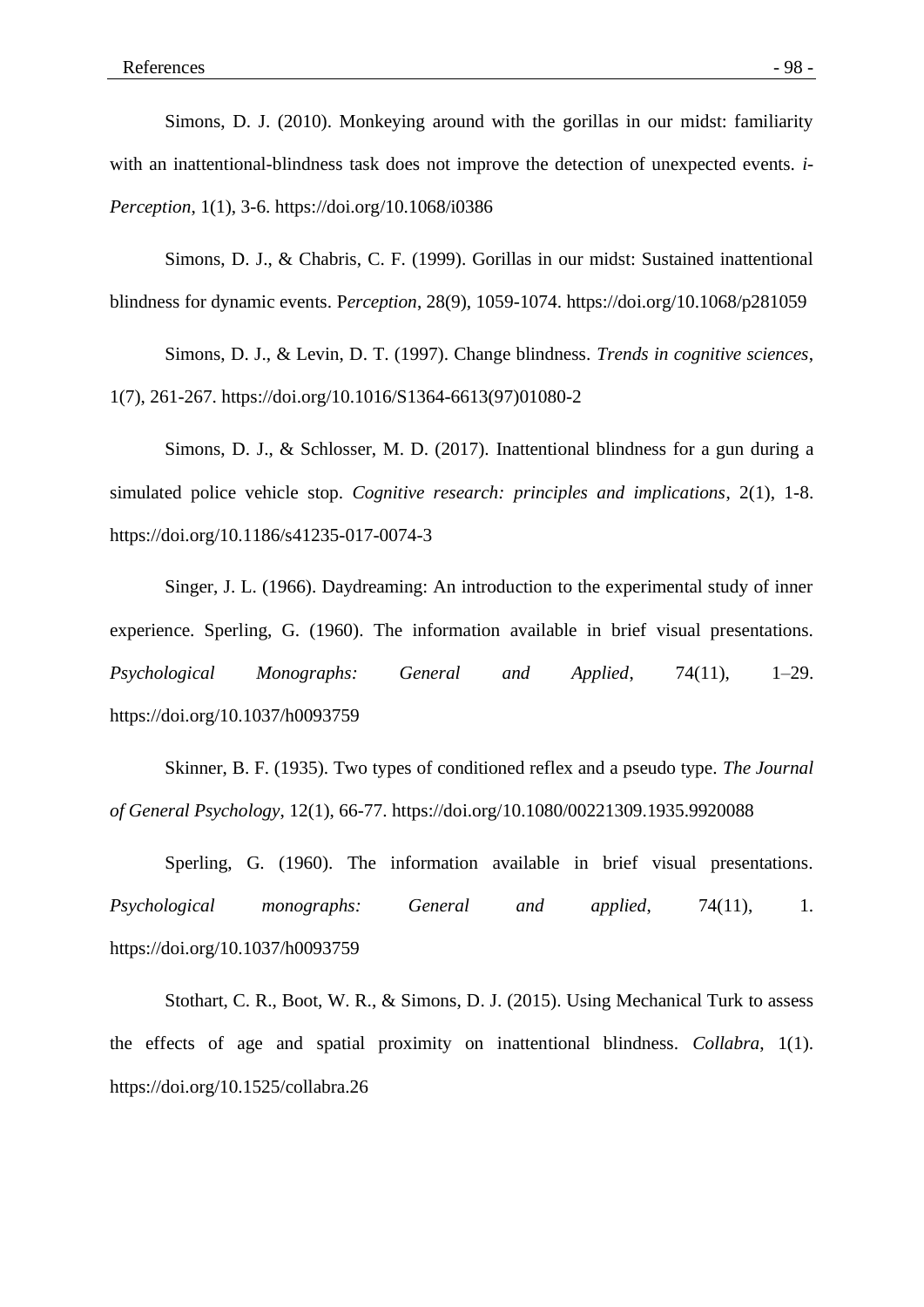Stothart, C. R., Wright, T. J., Simons, D. J., & Boot, W. R. (2017). The costs (or benefits) associated with attended objects do little to influence inattentional blindness. Acta psychologica, 173, 101-105. https://doi.org/10.1016/j.actpsy.2016.12.012

Summerfield, C., & de Lange, F. P. (2014). Expectation in perceptual decision making: Neural and computational mechanisms. *Nature Reviews Neuroscience*, 15(11), 745– 756. https://doi.org/10.1038/nrn3838

Swettenham, J., Remington, A., Murphy, P., Feuerstein, M., Grim, K., & Lavie, N. (2014). Seeing the unseen: Autism involves reduced susceptibility to inattentional blindness. *Neuropsychology*, 28(4), 563. https://doi.org/10.1037/neu0000042

Tapper, K., Pothos, E. M., & Lawrence, A. D. (2010). Feast your eyes: hunger and trait reward drive predict attentional bias for food cues. *Emotion*, 10(6), 949. https://doi.org/10.1037/a0020305

Theeuwes, J. (1993). Visual selective attention: A theoretical analysis. *Acta psychologica*, 83(2), 93-154. https://doi.org/10.1016/0001-6918(93)90042-P

Theeuwes, J. (2004). Top-down search strategies cannot override attentional capture*. Psychonomic bulletin & review*, 11(1), 65-70. https://doi.org/10.3758/BF03206462

Todd, J. J., Fougnie, D., & Marois, R. (2005). Visual short-term memory load suppresses temporo-parietal junction activity and induces inattentional blindness. *Psychological science*, 16(12), 965-972. https://doi.org/10.1111/j.1467-9280.2005.01645.x

Treisman, A. M. (1960). Contextual cues in selective listening. *Quarterly Journal of Experimental Psychology*, 12(4), 242-248. https://doi.org/10.1080/17470216008416732

Treisman, A. (1964). Verbal cues, language, and meaning in selective attention. *The American Journal of Psychology*, 77, 206–219. https://doi.org/10.2307/1420127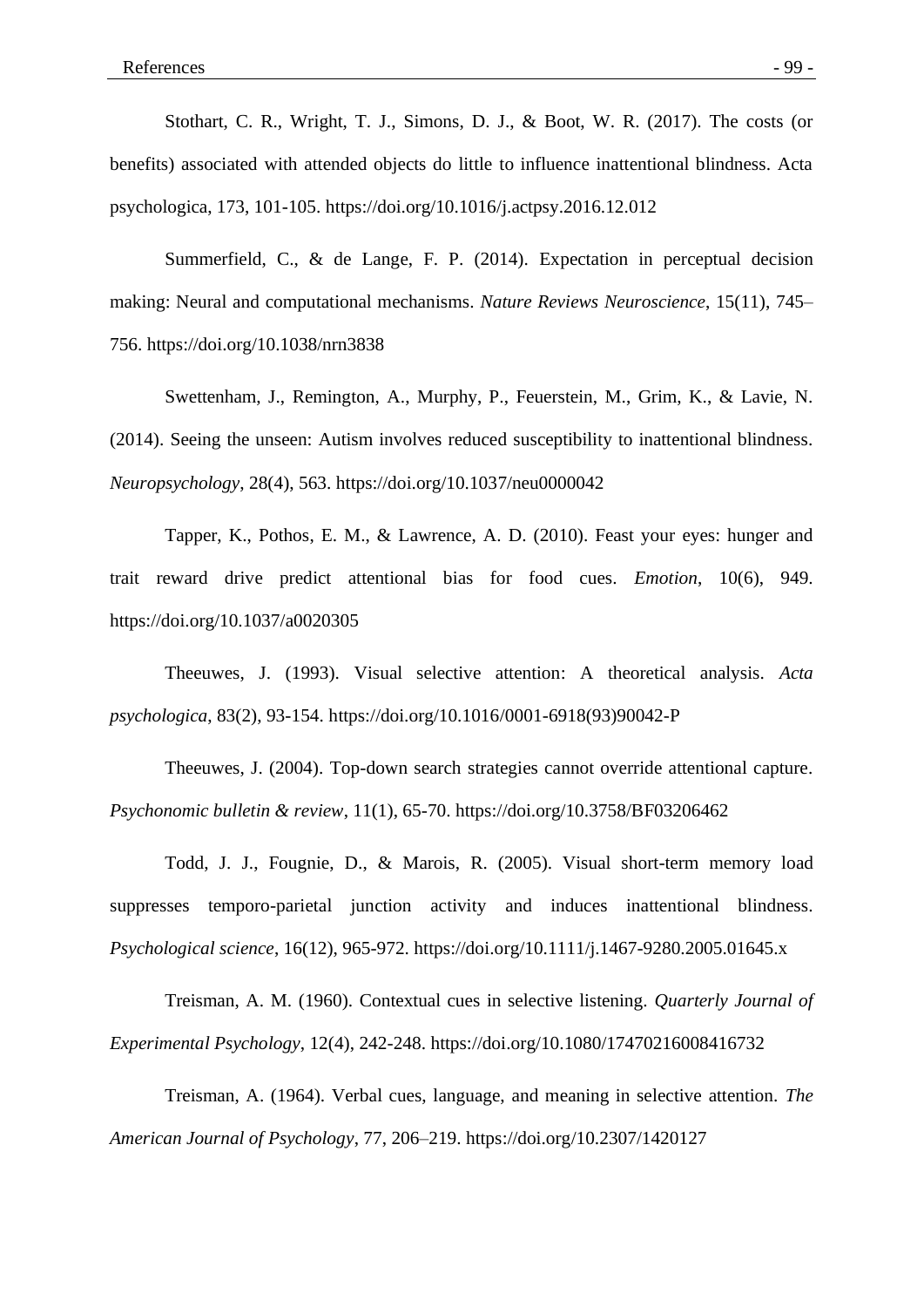Treisman, A. M., & Riley, J. G. (1969). Is selective attention selective perception or selective response? A further test. *Journal of Experimental Psychology*, 79(1p1), 27. https://doi.org/10.1037/h0026890

Vandenbroucke, A. R., Fahrenfort, J. J., Sligte, I. G., & Lamme, V. A. (2014). Seeing without knowing: neural signatures of perceptual inference in the absence of report. *Journal of cognitive neuroscience*, 26(5), 955-969. https://doi.org/10.1162/jocn\_a\_00530

Vieira de Melo, B. B., Trigueiro, M. J., & Rodrigues, P. P. (2018). Systematic overview of neuroanatomical differences in ADHD: Definitive evidence. *Developmental neuropsychology*, *43*(1), 52-68. https://doi.org/10.1080/87565641.2017.1414821

Walhovd, K. B., Westlye, L. T., Amlien, I., Espeseth, T., Reinvang, I., Raz, N., ... & Fjell, A. M. (2011). Consistent neuroanatomical age-related volume differences across multiple samples. *Neurobiology of aging*, 32(5), 916-932. https://doi.org/10.1016/j.neurobiolaging.2009.05.013

Wang, L., Kuroiwa, Y., Li, M., Wang, J., & Kamitani, T. (2001). Do P1 and N1 evoked by the ERP task reflect primary visual processing in Parkinson's disease?. *Documenta ophthalmologica*, 102(1), 83-93. https://doi.org/10.1023/A:1017550507839

Ward, E. J. (2018). Downgraded phenomenology: how conscious overflow lost its richness. *Philosophical Transactions of the Royal Society B: Biological Sciences*, 373(1755), 20170355. https://doi.org/10.1098/rstb.2017.0355

Ward, E. J., & Scholl, B. J. (2015). Inattentional blindness reflects limitations on perception, not memory: Evidence from repeated failures of awareness. *Psychonomic Bulletin & Review*, 22(3), 722-727. https://doi.org/10.3758/s13423-014-0745-8

Wayand, J. F., Levin, D. T., & Varakin, D. A. (2005). Inattentional blindness for a noxious multimodal stimulus. *The American journal of psychology*, 339-352.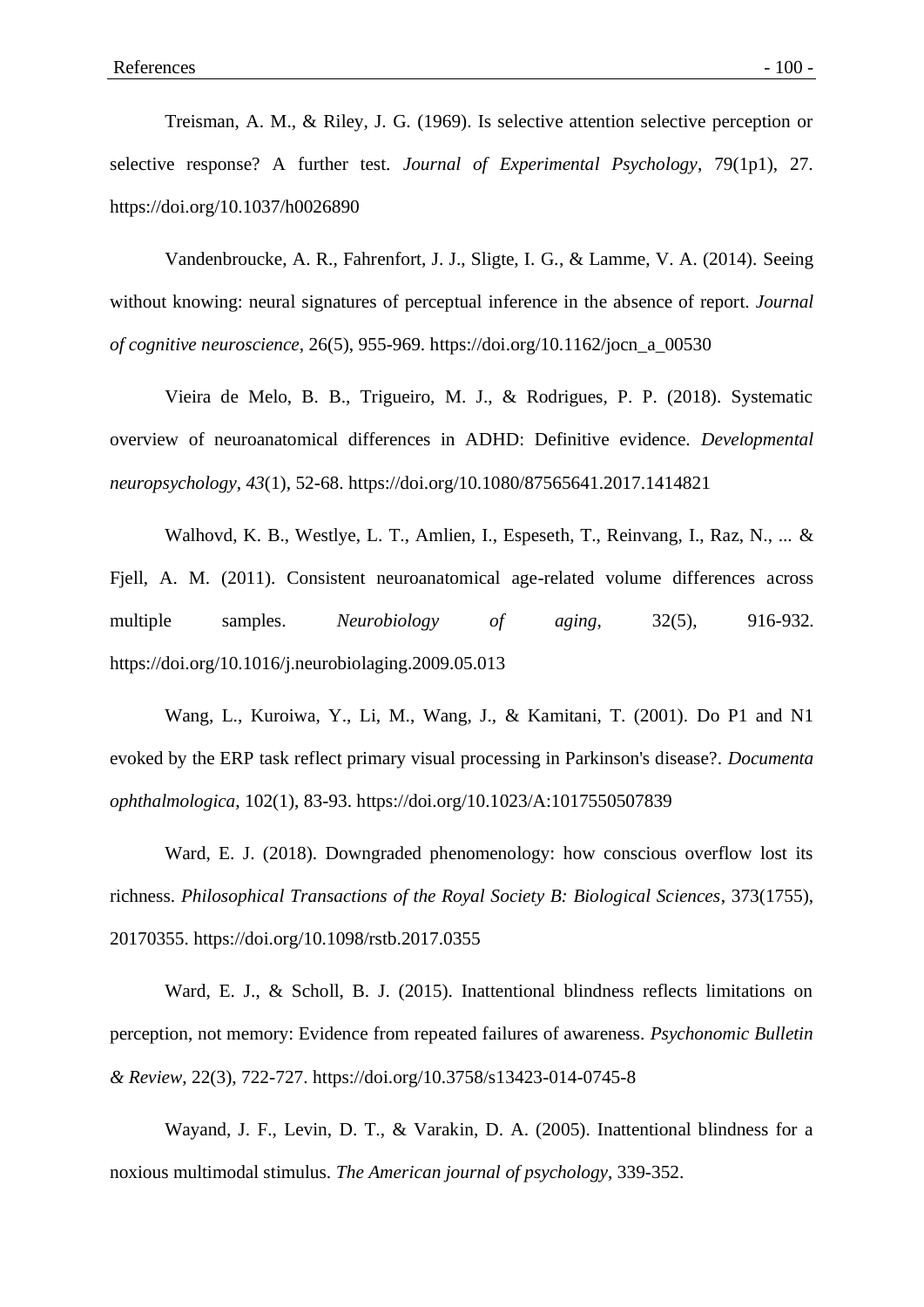White, R. C., Davies, M., & Davies, A. M. A. (2018). Inattentional blindness on the full-attention trial: Are we throwing out the baby with the bathwater?. *Consciousness and cognition*, 59, 64-77. https://doi.org/10.1016/j.concog.2017.10.002

Wiemer, J., Gerdes, A. B., & Pauli, P. (2013). The effects of an unexpected spider stimulus on skin conductance responses and eye movements: an inattentional blindness study. *Psychological research*, 77(2), 155-166. https://doi.org/10.1007/s00426-011-0407-7

Williams, L., Carrigan, A., Auffermann, W., Mills, M., Rich, A., Elmore, J., & Drew, T. (2020). The invisible breast cancer: Experience does not protect against inattentional blindness to clinically relevant findings in radiology. *Psychonomic bulletin & review*, 1-9. https://doi.org/10.3758/s13423-020-01826-4

Wimmer, G. E., Li, J. K., Gorgolewski, K. J., & Poldrack, R. A. (2018). Reward learning over weeks versus minutes increases the neural representation of value in the human brain. *Journal of Neuroscience*, 38(35), 7649-7666. https://doi.org/10.1523/JNEUROSCI.0075-18.2018

Wolfe, J. M. (1999). Inattentional amnesia. *Fleeting memories*, 17(5).

Wood, N., & Cowan, N. (1995). The cocktail party phenomenon revisited: how frequent are attention shifts to one's name in an irrelevant auditory channel?. *Journal of Experimental Psychology: Learning, Memory, and Cognition*, 21(1), 255. https://doi.org/10.1037/0278-7393.21.1.255

Wood, K., & Simons, D. J. (2017). The role of similarity in inattentional blindness: Selective enhancement, selective suppression, or both?. *Visual Cognition*, 25(9-10), 972-980. https://doi.org/10.1080/13506285.2017.1365791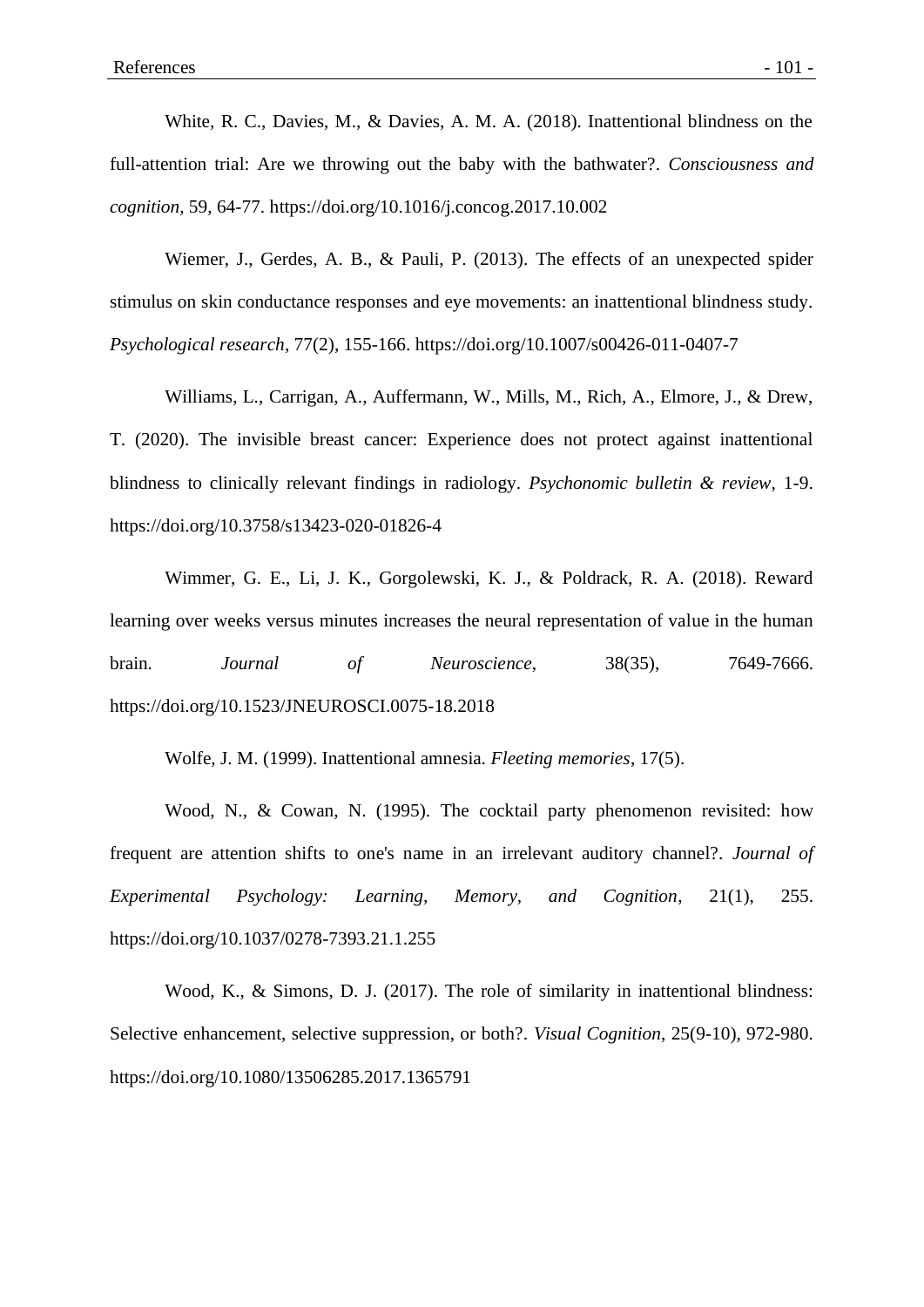Zhang, H., Wang, J., Liu, Y., Yan, C., & Ye, X. (2021). Threat-relevant stimuli cannot be better detected by preschoolers in an inattentional blindness task. *Psychological Research*, 1-8. https://doi.org/10.1007/s00426-021-01530-5

Zhang, H., Yan, C., Zhang, X., & Fang, J. (2018). Sustained Inattentional Blindness Does Not Always Decrease With Age. *Frontiers in psychology*, 9, 1390. https://doi.org/10.3389/fpsyg.2018.01390

Zhang, H., Zhang, X., He, Y., & Shi, J. (2016). Inattentional blindness in 9-to 10-yearold intellectually gifted children. *Gifted Child Quarterly*, 60(4), 287-295. https://doi.org/10.1177/0016986216657158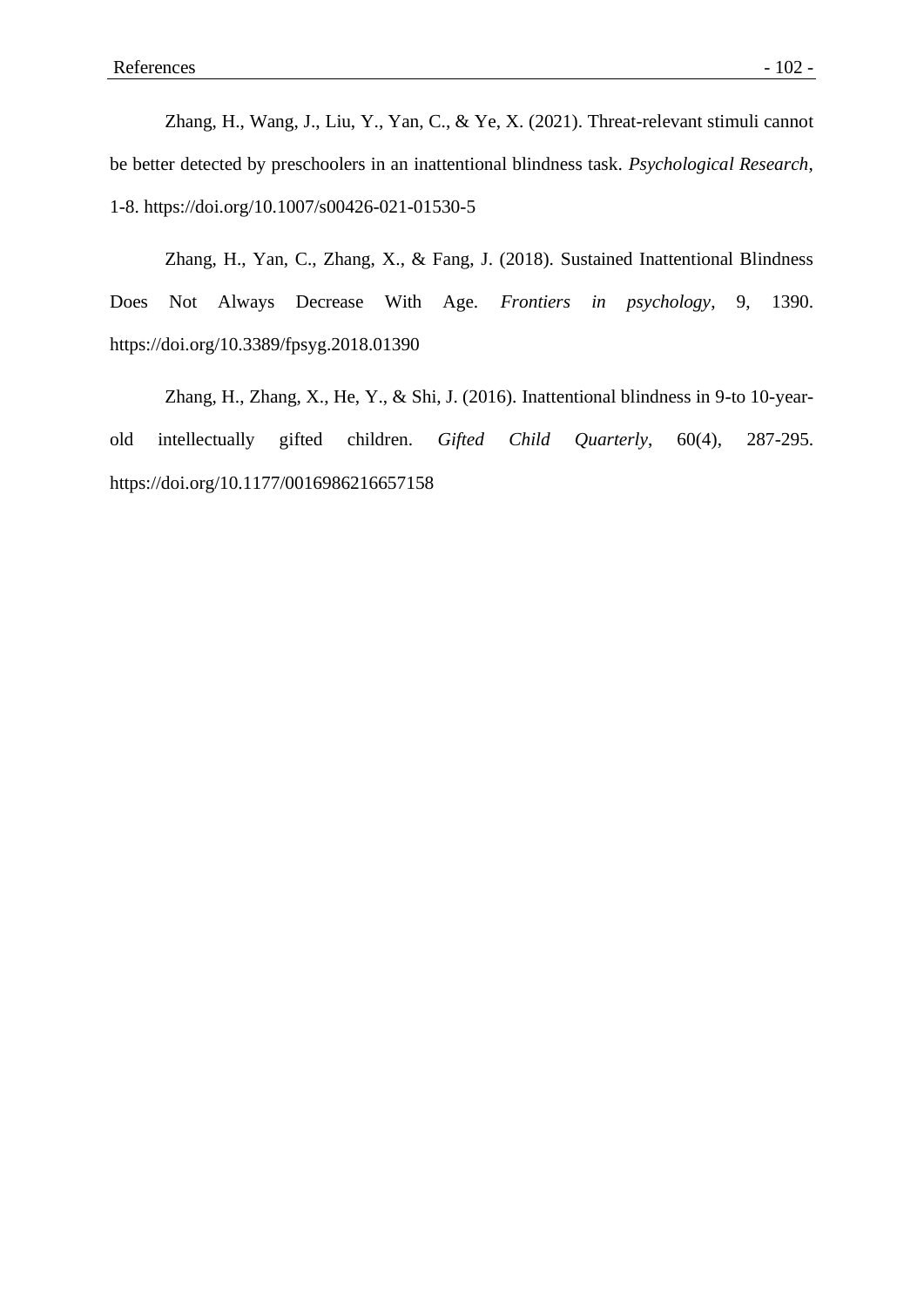# **9. Appendix**

| $\mathbf{I}$ | Publication I: Redlich, D., Schnuerch, R., Memmert, D., & Kreitz, C. (2019). Dollars                                                                                               |
|--------------|------------------------------------------------------------------------------------------------------------------------------------------------------------------------------------|
|              | do not determine detection: Monetary value associated with unexpected objects does                                                                                                 |
|              | not affect the likelihood of inattentional blindness. Quarterly Journal of Experimental                                                                                            |
|              | $Psychology, 72(9), 2141-2154$                                                                                                                                                     |
| $II$         | <b>Publication II:</b> Redlich, D., Memmert, D., & Kreitz, C. (2021). Does hunger promote<br>the detection of foods? The effect of value on inattentional blindness. Psychological |
|              |                                                                                                                                                                                    |
| III          | Publication III: Redlich, D., Memmert, D., & Kreitz, C. (2021). A systematic<br>overview of methods, their limitations, and their opportunities to investigate                     |
| IV)          | Publication IV: Redlich, D., Memmert, D., & Kreitz, C. (2022). Clarifying the effect<br>of facial emotional expression on inattentional blindness. Consciousness and Cognition,    |
|              |                                                                                                                                                                                    |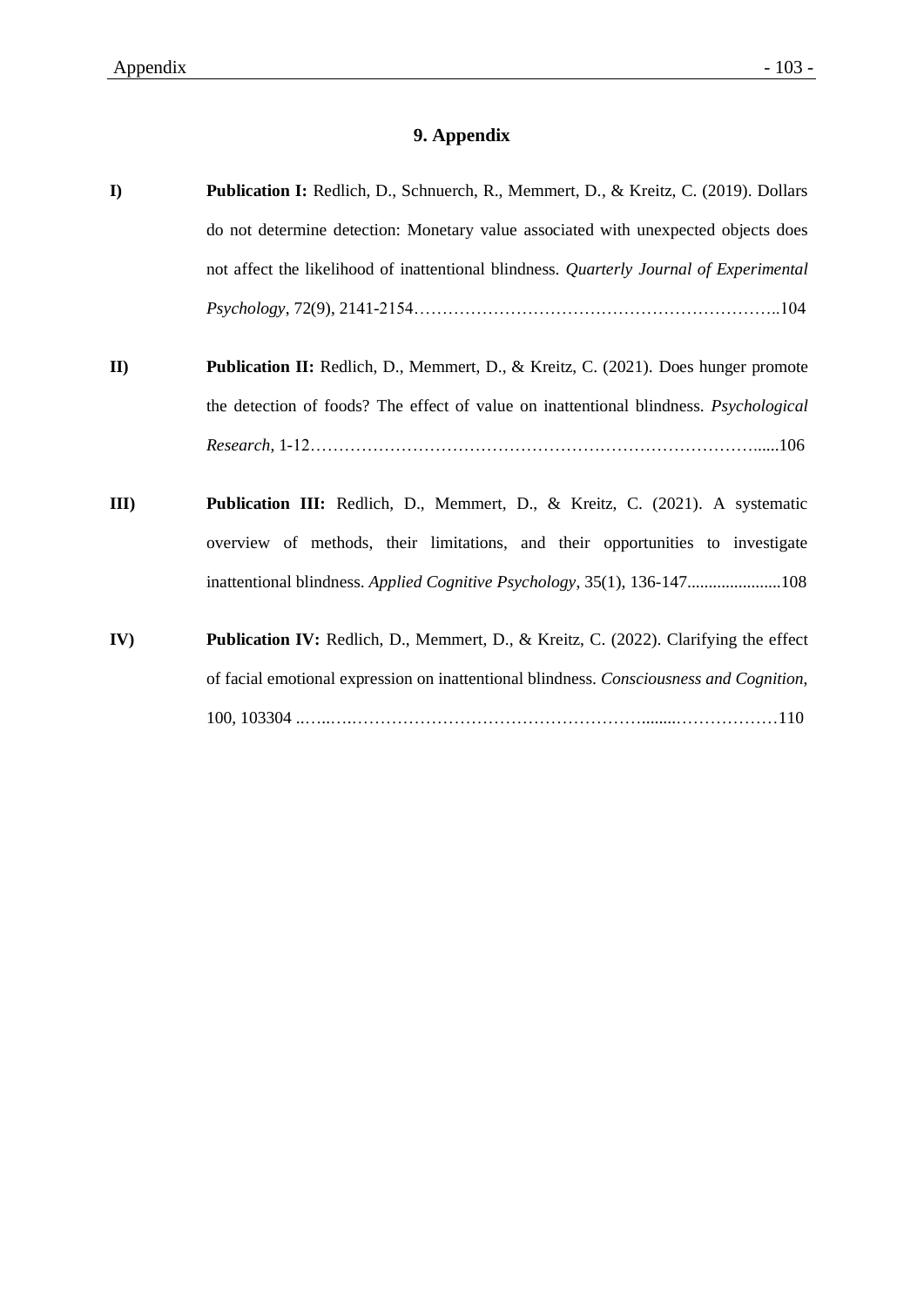Appendix I: *Publication I*

**Dollars do not determine detection:** 

# **Monetary value associated with unexpected objects does not affect the likelihood of inattentional blindness**

### Reference:

Redlich, D., Schnuerch, R., Memmert, D., & Kreitz, C. (2019). Dollars do not determine detection: Monetary value associated with unexpected objects does not affect the likelihood of inattentional blindness. *Quarterly Journal of Experimental Psychology*, 72(9), 2141-2154.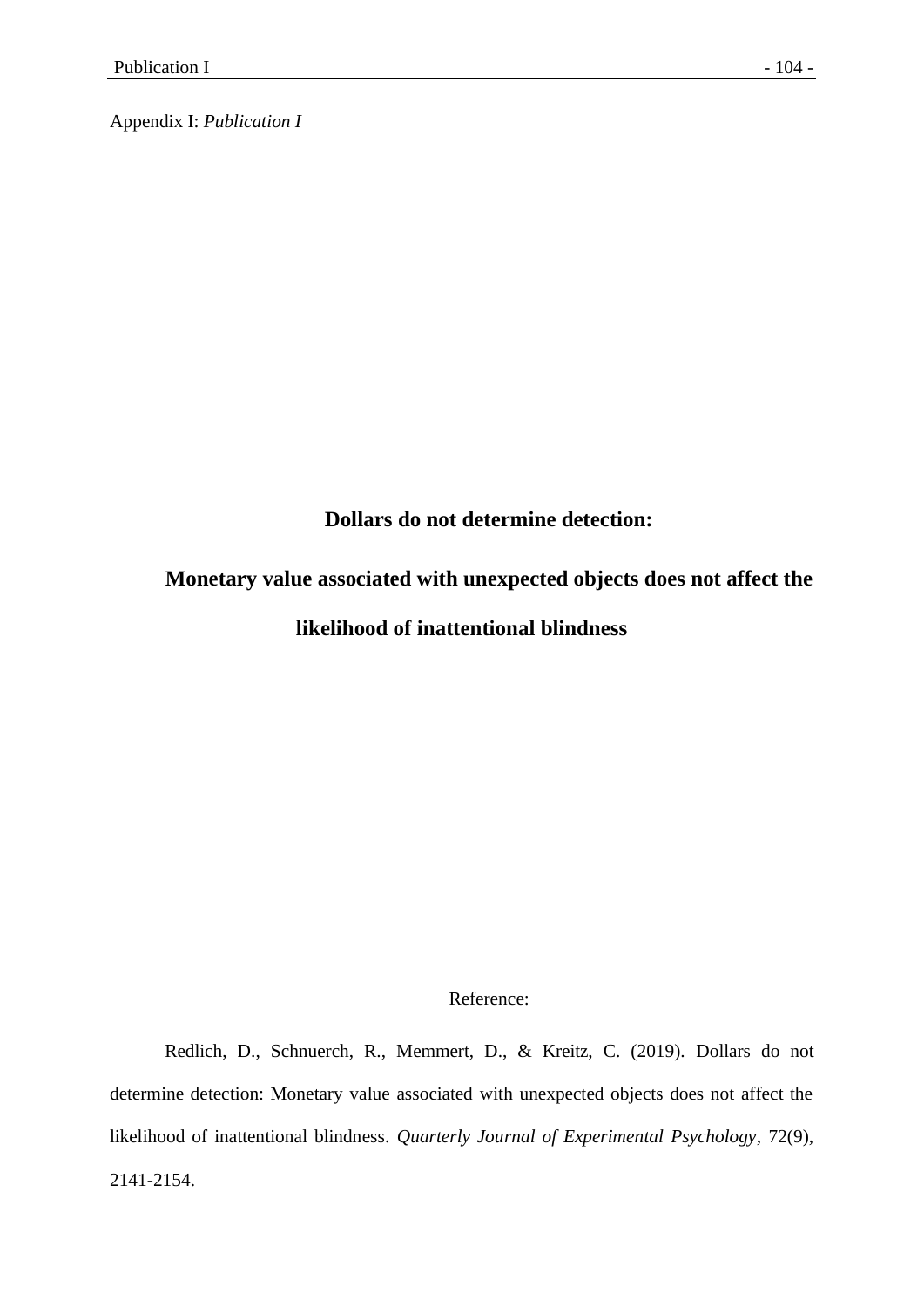#### ABSTRACT

Conscious perception often fails when an object appears unexpectedly and our attention is focused elsewhere (inattentional blindness). Although various factors have been identified that modulate the likelihood of this failure of awareness, it is not clear whether the monetary reward value associated with an object can affect whether or not this object is detected under conditions of inattention. We hypothesised that unexpectedly appearing objects that contain a feature linked to high value, as established via reward learning in a previous task, would subsequently be detected more frequently than objects containing a feature linked to low value. A total of 537 participants first learned the association between a perceptual feature (colour) and subsequent reward values (high, low, or none reward). Afterwards, participants were randomly assigned to a static (Experiment 1) or dynamic (Experiment 2) inattentional blindness task including an unexpected object associated with high, low, or none reward. However, no significant effect of the previously learned value on the subsequent likelihood of detection was observed. We speculate that artificial monetary value, which is known to affect attentional capture, is not strong enough to determine whether or not an object is consciously perceived.

Keywords: Failure of awareness, value-driven attention, inattentional blindness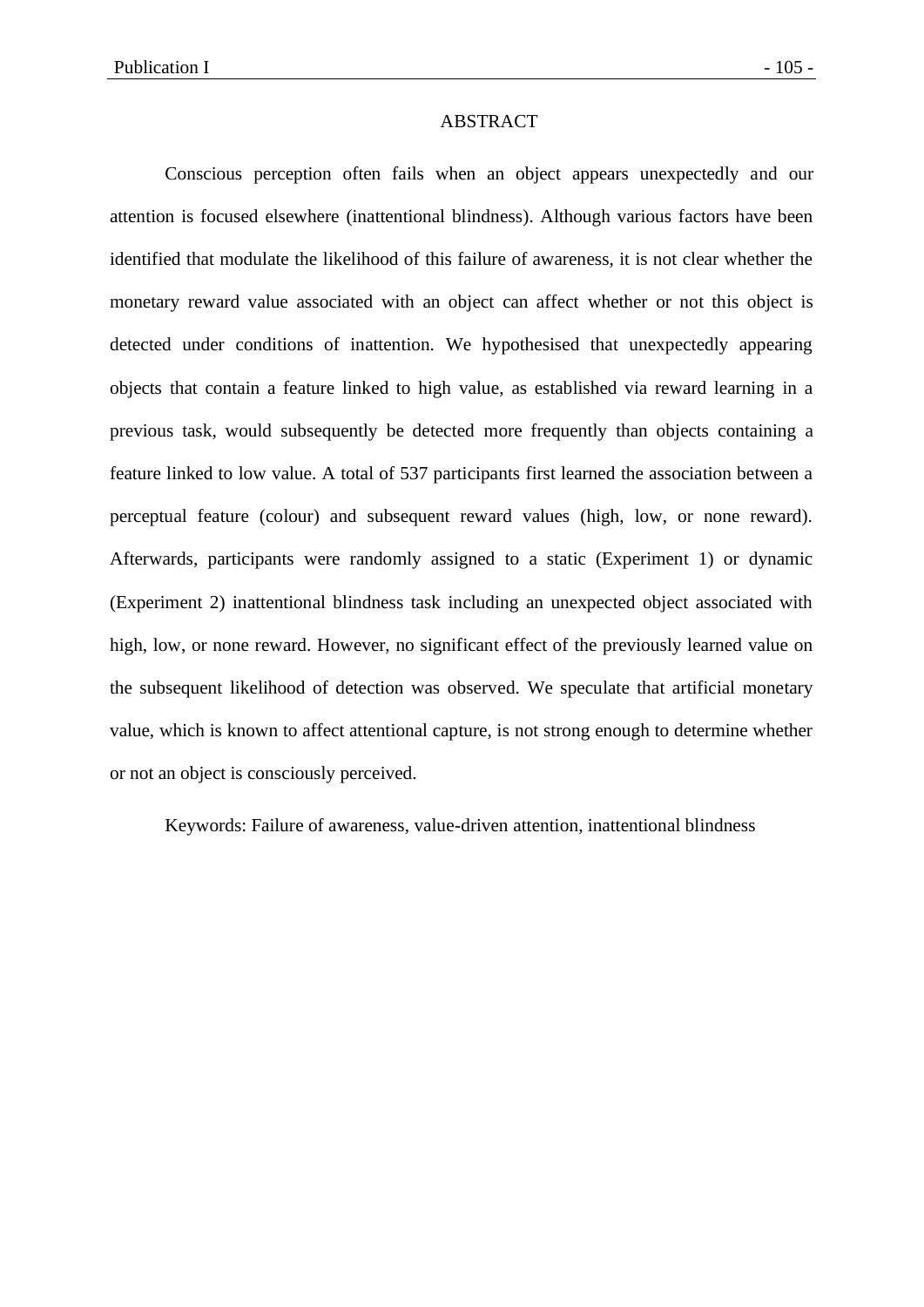Appendix II: *Publication II*

# **Does hunger promote the detection of foods?**

**The effect of value on inattentional blindness**

Reference:

Redlich, D., Memmert, D., & Kreitz, C. (2021). Does hunger promote the detection of

foods? The effect of value on inattentional blindness. *Psychological Research*, 1-12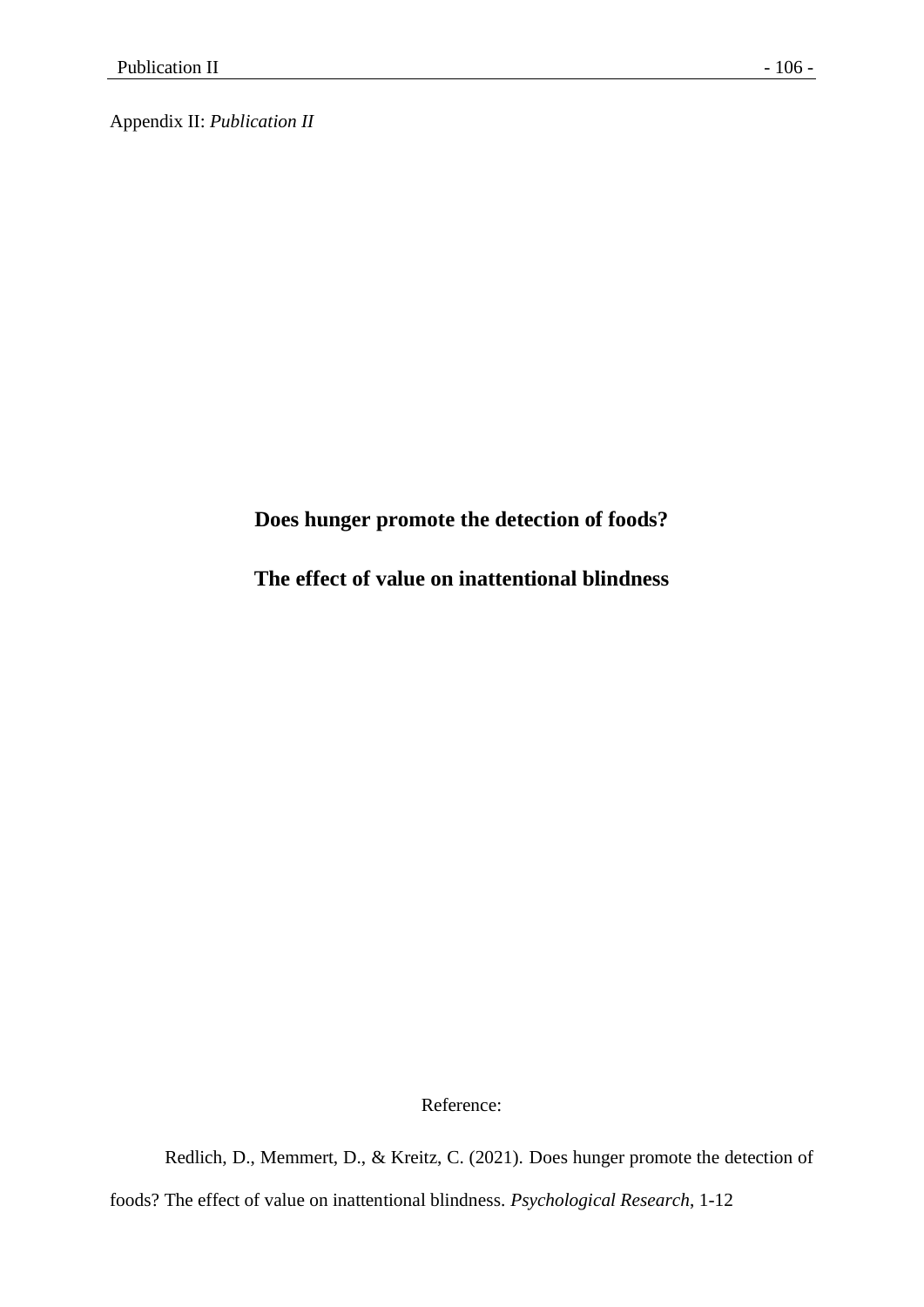### **ABSTRACT**

Although human perception has evolved into a potent and efficient system, we still fall prey to astonishing failures of awareness as we miss an unexpected object in our direct view when our attention is engaged elsewhere (inattentional blindness). While specific types of value of the unexpected object have been identified to modulate the likelihood of this failure of awareness, it is not clear whether the effect of value on inattentional blindness can be generalized. We hypothesized that the combination of hunger and food-stimuli might increase a more general type of value so that food stimuli have a higher probability to be noticed by hungry participants than by satiated participants. In total, 240 participants were assigned towards a hungry (16 h of fasting) or satiated (no fasting) manipulation and performed afterward a static inattentional blindness task. However, we did not find any effect of value on inattentional blindness based on hunger and food stimuli. We speculate that different underlying mechanisms are involved for different types of value and that value manipulations need to be strong enough to ensure certain value strengths.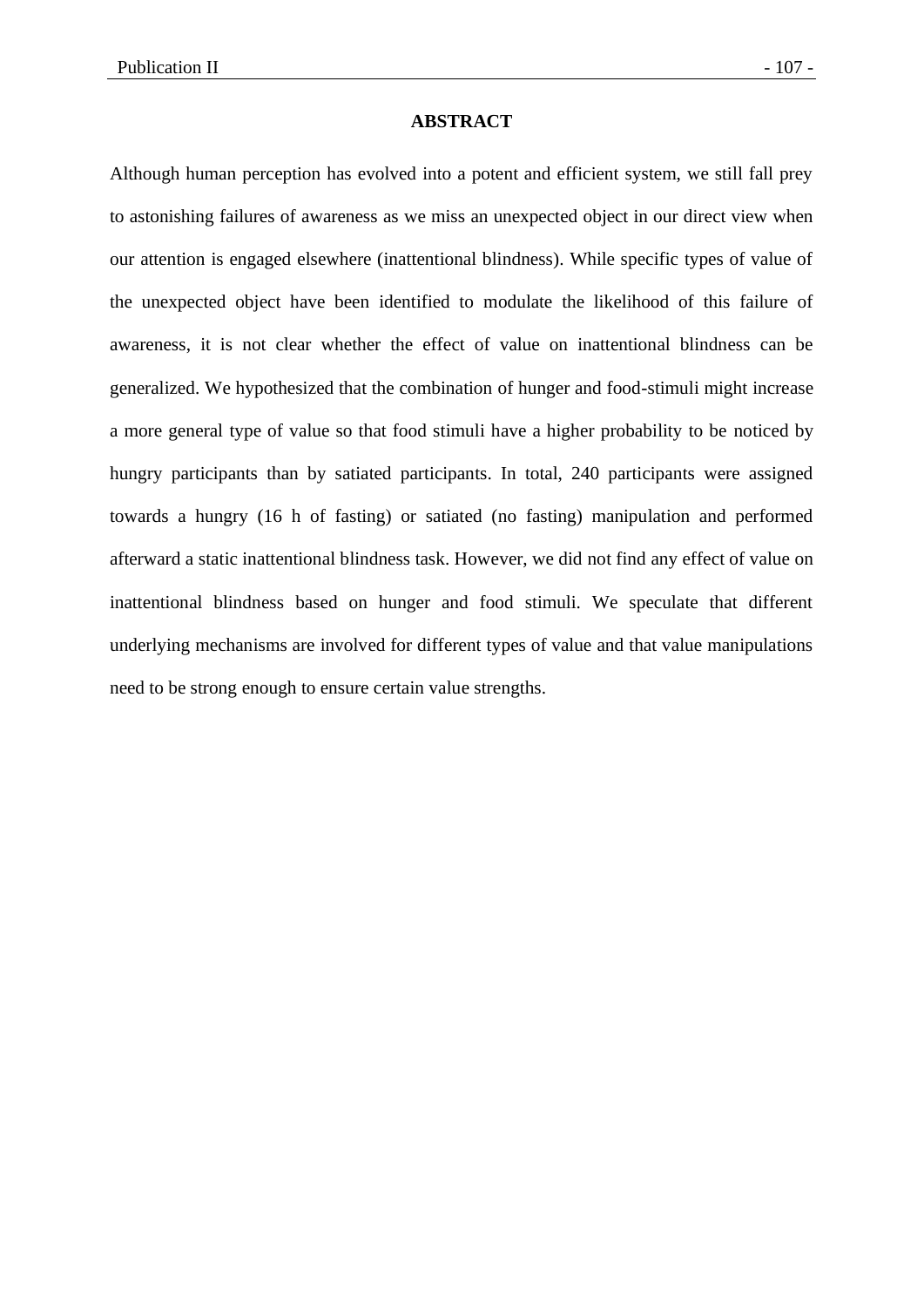Appendix III: *Publication III*

### **A systematic overview of methods, their limitations, and their opportunities**

### **to investigate inattentional blindness**

### Reference:

Redlich, D., Memmert, D., & Kreitz, C. (2021). A systematic overview of methods, their limitations, and their opportunities to investigate inattentional blindness. *Applied Cognitive Psychology*, 35(1), 136-147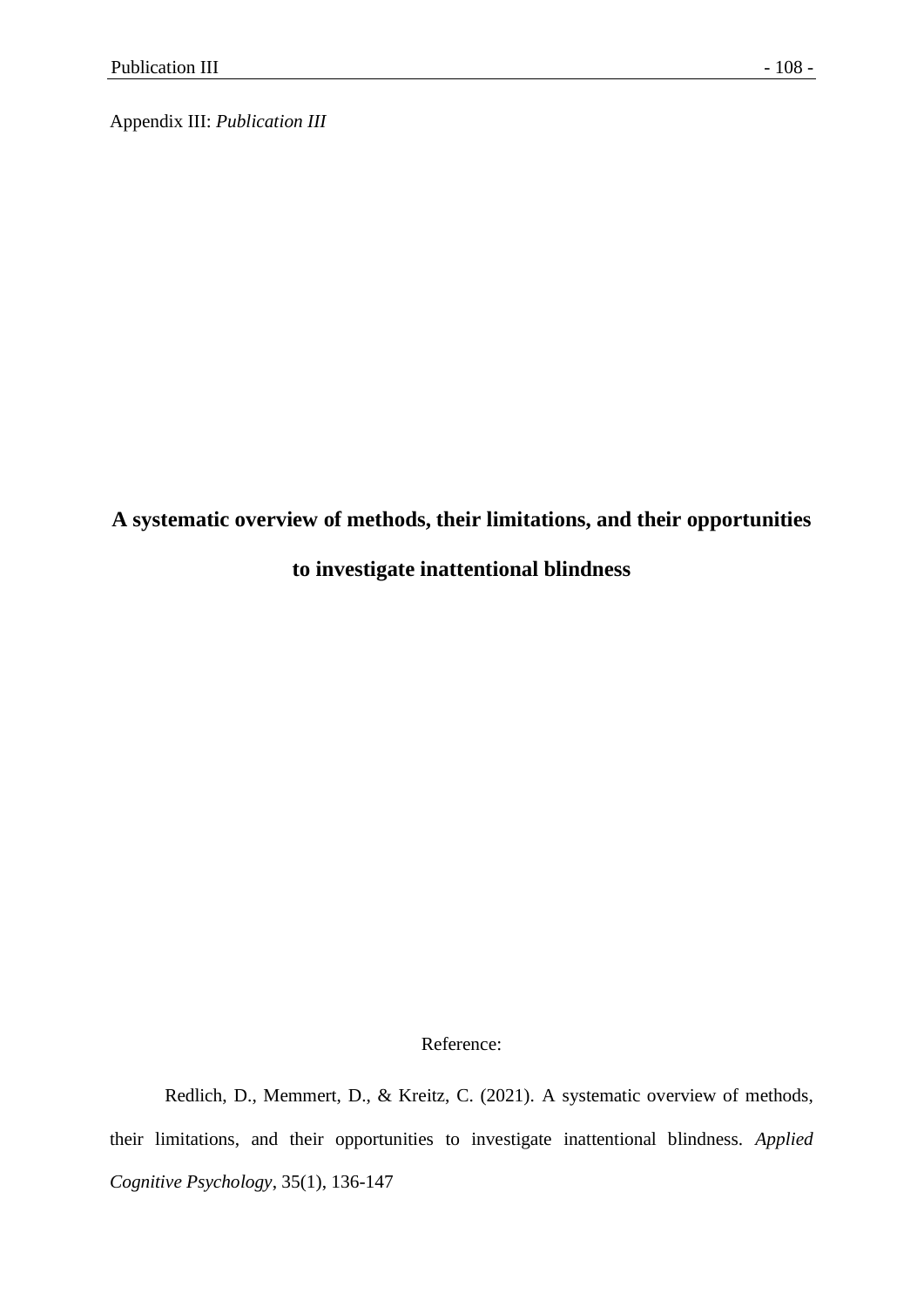#### **SUMMARY**

During the past two decades, the interest in investigating the phenomenon of inattentional blindness strongly increased and resulted in a fraying of paradigms investigating this specific failure of awareness. We reviewed 129 full-text articles containing 219 experiments for their design and methods to create awareness for the growing variety of inattentional blindness paradigms. Also, we promote a deliberate use of future paradigms (proposedly based on their functionality and representativeness) to improve the transferability of research findings to the real world. In general, we argue that paradigms should be wellchosen based on the respective purpose, as the concept of inattentional blindness represents most likely several sub-types with different underlying mechanisms rather than a single phenomenon. Finally, we propose to include expectancy as a continuous variable into the definition of inattentional blindness rather than using it as an exclusion criterion.

Keywords: conscious awareness, expectancy, primary task, unexpected object, visual perception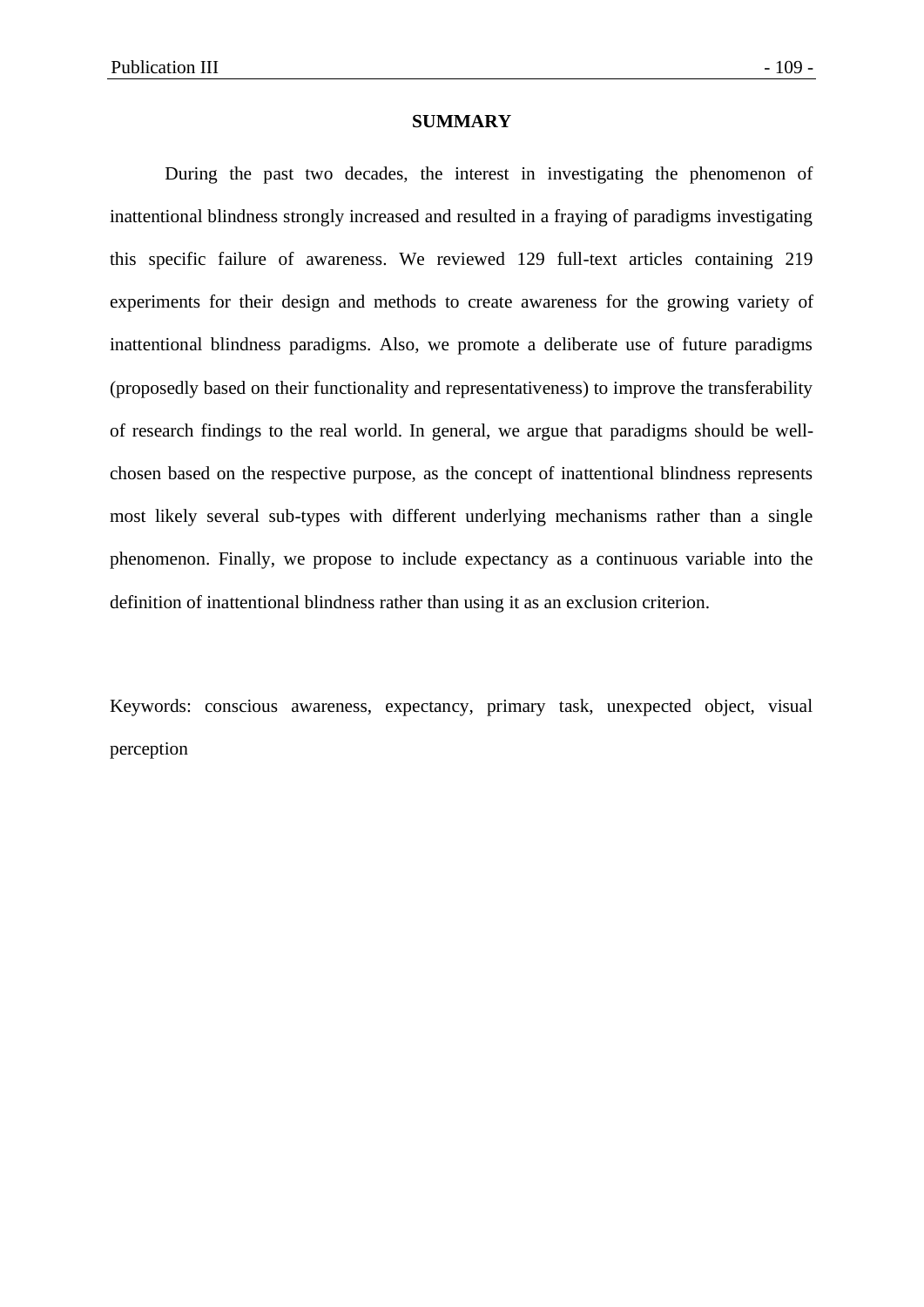Appendix IV: *Publication IV*

# **Clarifying the effect of facial emotional expression**

**on inattentional blindness**

Reference:

Redlich, D., Memmert, D., & Kreitz, C. (2022). Clarifying the effect of facial emotional expression on inattentional blindness. *Consciousness and Cognition*, 100, 103304. Doi: https://doi.org/10.1016/j.concog.2022.103304